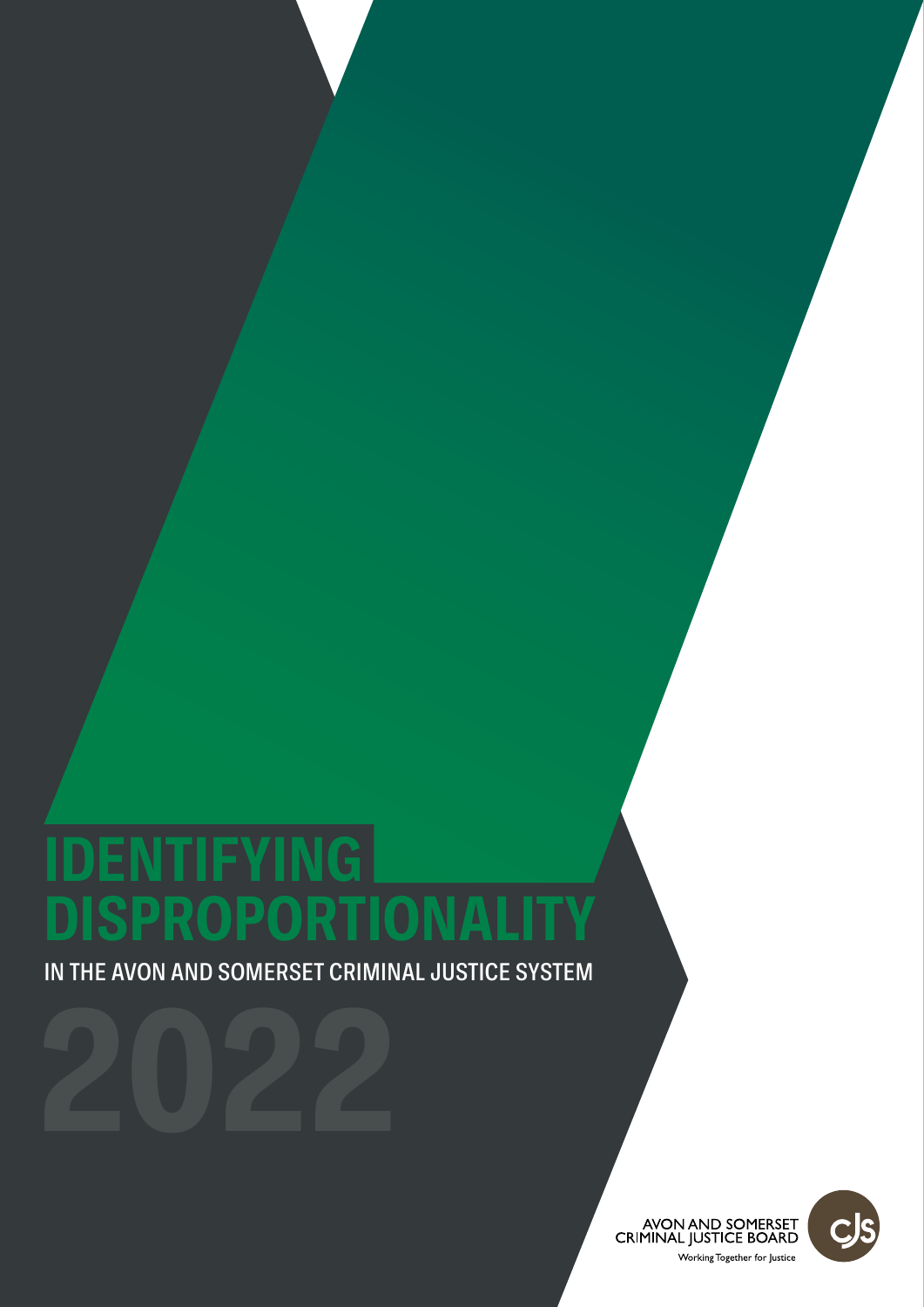# **IN TRIBUTE TO AMJID ALI CONTENTS**

**On the 17th September 2021 we learned of the sad passing of Amjid Ali, Chair of the Strategic Independent Advisory Group at Avon and Somerset Constabulary and the Priority Theme Lead for the Stop & Search focus groups for this Review. An irreplaceable force for change, who created new opportunities and reduced barriers for BAME people across Avon and Somerset and beyond. Gentle, courteous and meaningful.** 

**His legacy will not be forgotten.**

Desmond Brown, Chair of the Avon and Somerset Lammy Sub-Group 2021

FOREWORD

| FOREWORD                                                                   | 4   |
|----------------------------------------------------------------------------|-----|
| INTRODUCTION                                                               | 5   |
| RECOMMENDATIONS                                                            | 10  |
| <b>CHAPTER 1: STOP AND SEARCH</b>                                          | 18  |
| <b>CHAPTER 2: YOUTH JUSTICE</b>                                            | 34  |
| CHAPTER 3: OUT OF COURT DISPOSALS                                          | 48  |
| <b>CHAPTER 4: PRISONS</b>                                                  | 60  |
| <b>CHAPTER 5: HUMAN RESOURCES</b>                                          | 80  |
| <b>CHAPTER 6: JUDICIARY</b>                                                | 96  |
| CONCLUSION                                                                 | 98  |
| APPENDIX 1: AVON AND SOMERSET LAMMY SUB-GROUP<br><b>TERMS OF REFERENCE</b> | 100 |
| APPENDIX 2: A&S LAMMY SUB-GROUP INTERIM REPORT 2019                        | 101 |
| <b>APPENDIX 3: CONTRIBUTORS</b>                                            | 110 |
| <b>APPENDIX 4: GLOSSARY</b>                                                | 111 |
| <b>APPENDIX 5: YOUTH JUSTICE</b>                                           | 112 |
| APPENDIX 6: OUT OF COURT DISPOSALS                                         | 113 |
| APPENDIX 7: HR                                                             | 118 |
| <b>NOTES</b>                                                               | 126 |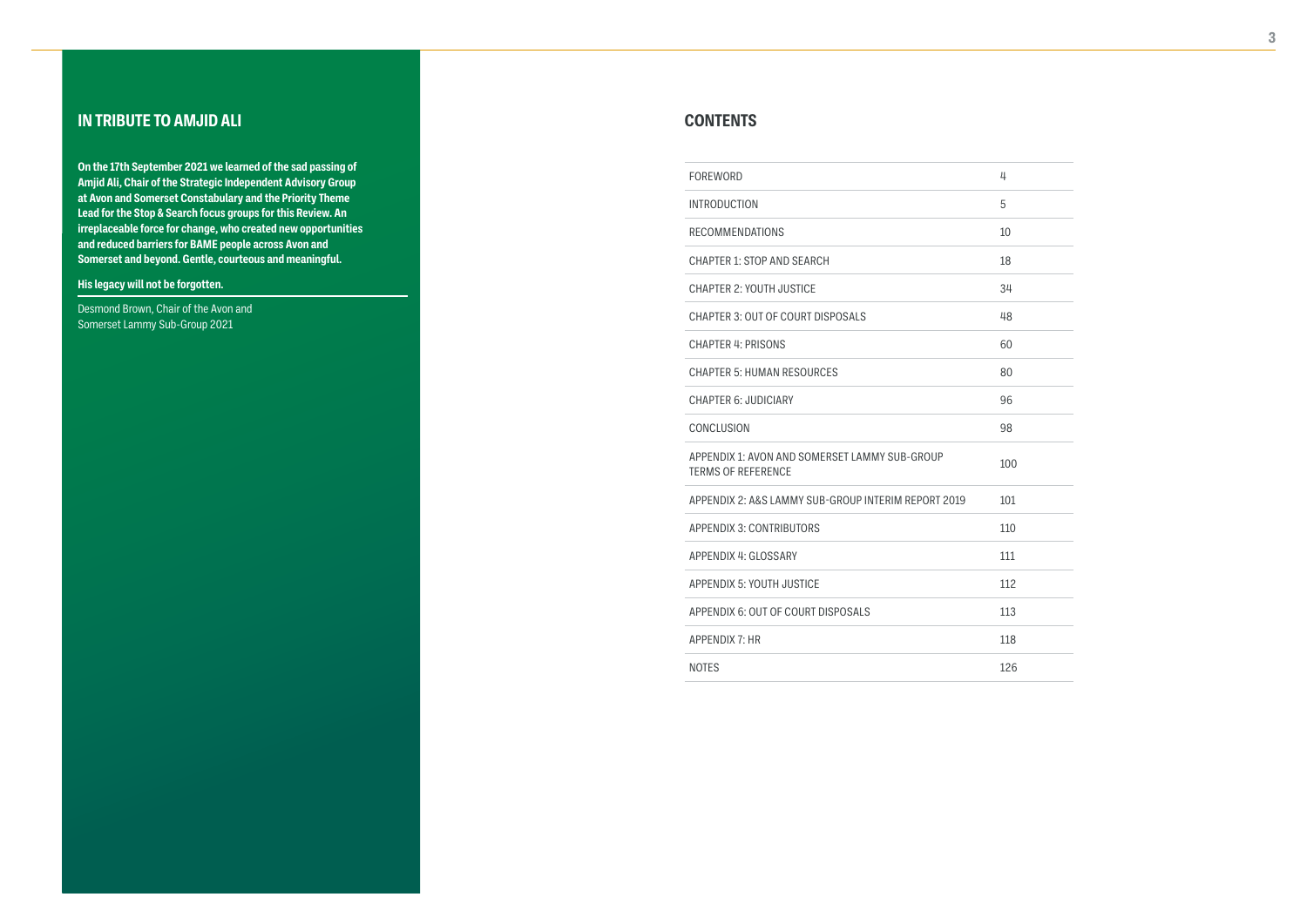# FOREWORD **<sup>5</sup>** INTRODUCTION

# **THE LAMMY REVIEW 2017**

Four years have passed since the publication of The Lammy Review 20171 an independent review into the treatment of, and outcomes for Black, Asian and Minority Ethnic (BAME) individuals in the Criminal Justice System (CJS). Commissioned by two prime ministers, David Cameron and Theresa May and led by David Lammy MP, the review revealed significant racial bias in the UK Criminal Justice System and resulted in 35 Recommendations. In December 2017, the Government issued a response document<sup>2</sup> to the Lammy Review, setting out how they hoped to respond to each of the 35 recommendations, with two

further publications in October 20183 and February  $2020<sup>4</sup>$ , providing updates on activity tackling racial disparity. In June 2020, at the House of Commons Debate, David Lammy questioned the progress of the Government's implementation of the Lammy Review 2017 recommendations, noting he was 'disappointed' in the Government's claims that 16 of the 35 Recommendations had been 'implemented', when in fact the majority of them had not.<sup>5</sup> A significant gulf exists between implementing and completing the actions the Government have committed to as Lammy quantifies:

**"When I completed the review, 41% of children in prison came from a BAME background. Now the figure is 51%. The proportion of all stop and searches on black people has increased by 69% over 5 years. The average custodial sentence for a black person is almost 10 years longer than a white person."5**

# **AVON AND SOMERSET LAMMY SUB GROUP**

In response to the Government's Lammy Review 2017, the Avon and Somerset Local Criminal Justice Board (A&SCJB) set up the Avon and Somerset Lammy Review Sub-group in February 2018. The focus was to bring together local Criminal Justice System (CJS) Partners to look at the overall systemic effect of producing differential outcomes for the various ethnic groups within the A&S Criminal Justice System. The recommendations of the Lammy Review were used as a starting point to proactively address local disparity issues in Avon and Somerset, employing the Lammy 'explain or reform' principles.

**Appendix 1** details the Terms of Reference for the A&S Lammy Sub-Group.

In May 2019, Desmond Brown was appointed independent Chair of the A&S Lammy Sub-group with the key strategic challenge of working collaboratively with local CJS partners, to proactively build upon the findings of the Lammy Review (2017)6 and the Cabinet Office Race Disparity Audit (2017) and achieve the vision of producing a data picture of the journey of BAME people through the Criminal Justice System.

**The report by David Lammy MP, commissioned by two Prime Ministers, published in 2017 was a comprehensive and independent review into the treatment of, and outcomes for, Black, Asian and Minority Ethnic individuals in the Criminal Justice System.** 

It set out, through data and analysis of disproportionality within the criminal justice system and provided a rallying call for a sense of urgency to address this. David Lammy proposed a new principle to inform the work of every criminal justice agency: 'explain or reform'. His report illustrated the need for transparent information about racial disparities with a responsibility for every agency within the criminal justice system to review, and reconsider its practices where such disparities exist.

The Avon and Somerset Criminal Justice Board responded to this rallying call by establishing a 'Lammy Sub Group' in 2018 and this was followed in May 2019 by the appointment of Desmond Brown as the Independent Chair of the group. What quickly became apparent was that there was a vast amount of work to be done. The data picture was often incomplete but where figures are available, worrying trends were apparent. Significant disproportionality

exists within the criminal justice system in Avon and Somerset which cannot yet be explained and so those within the system must turn their attention towards objective review, reflection and evidence led reform.

Policing recognises the need for change and I was pleased to read that this report reflects some of the changes that have already been made through greater transparency on the use of police powers - including stop and search. However, nationally policing recognises the need for much more to be done and has established the Inclusion and Race Working Group that I am part of in my new role as Chief Executive of The College of Policing. We in policing know that, notwithstanding progress which has been made since the racially motivated murder of Stephen Lawrence, much more remains to be done. Our black communities need to feel appropriately protected, respected, involved and represented within policing as well as

the broader Criminal Justice System and we know that this needs to be addressed if we are to see an improvement in the significant trust deficit that exists between black communities and the police forces who serve them.

I would like to pay tribute to members of the community, including Desmond Brown, who bring lived experience and credibility to that scrutiny and for being an agent of change which goes significantly beyond being a commentator upon a system that fails, in particular, so many young Black, Asian, and minoritised communities. The agencies must take responsibility for the findings of this report but improvements will be quicker and more meaningful if they are made in partnership with the black communities. Transparency and openness in itself can be an antidote to mistrust but insufficient unless it is also be backed up with meaningful change and reform. My hope is that this report will inform and accelerate that change.

The major city in Avon and Somerset LCJB area is Bristol and the people of Bristol have throughout the decades of modern history been a catalyst for social change, fairness and justice. It was my intention in being part of the group that commissioned this report that it would help the Avon and Somerset Criminal Justice system lead the change that is needed. I am grateful for the work of the Review Group and the Independent Chair. The work undertaken to inform this review is, by my understanding unique to this area and must now be an important touchstone and rallying call for further and faster change and improvement within the Criminal Justice System locally.

![](_page_2_Picture_4.jpeg)

![](_page_2_Picture_15.jpeg)

<sup>&</sup>lt;sup>1</sup> David Lammy MP, The Lammy Review : The Lammy Review (publishing.service.gov.uk) <sup>2</sup> Ministry of Justice, December 2017, Government response to the Lammy Review: Government Response to the Lammy Review on the treatment of, and outcomes for, Black, Asian and Minority Ethnic

individuals in the Criminal Justice System (publishing.service.gov.uk) 3 Ministry of Justice, October 2018, Tackling Racial Disparity Update October 2018: Tackling Racial Disparity in the Criminal Justice System: 2018 Update (publishing.service.gov.uk) <sup>4</sup> Ministry of Justice, February 2020, Tackling Racial Disparity Update February 2020: Tackling Racial Disparity in the Criminal Justice System: 2020 Update (publishing.service.gov.uk) https://assets. publishing.service.gov.uk/government/uploads/system/uploads/attachment\_data/file/881318/tackling-racial-disparity-cjs-2020-print.pdf 5 UK Parliament, Hansard Lammy Review Volume 678L debated 30 June 2020: Lammy Review - Tuesday 30 June 2020 - Hansard - UK Parliament 6 Cabinet Office, Race Disparity Audit, 2017: Revised RDA report March 2018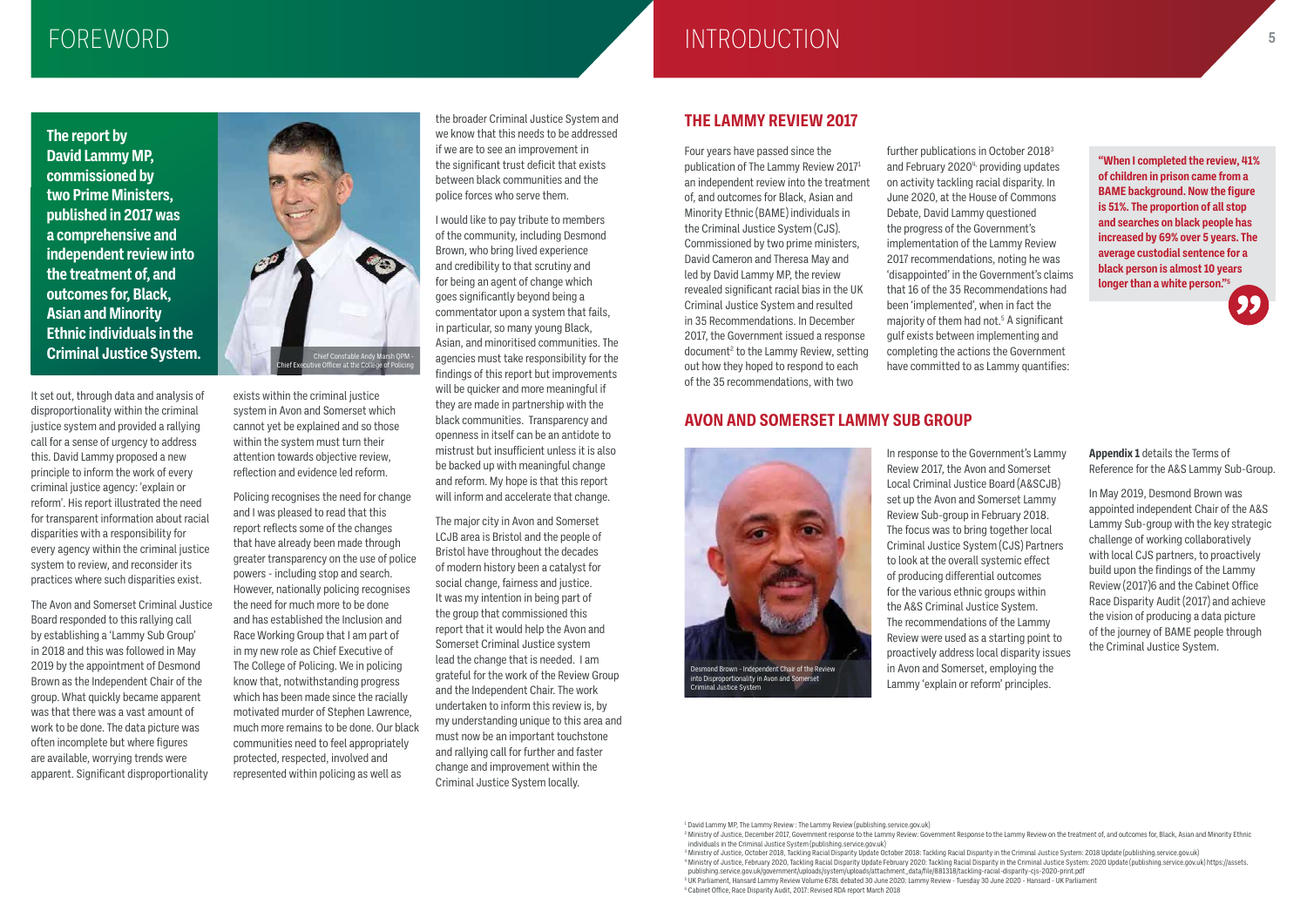# **SCOPE OF THIS REVIEW: ADDRESSING LOCAL DISPARITY**

In December 2019 the A&S Lammy Sub-Group produced an Interim Scoping Report (**Appendix 2**) based on available CJS data, which identified key areas within the CJS showing disproportionate outcomes for BAME people in Avon and Somerset. Five priority themes were identified for further investigation and review: Stop and Search; Youth Justice; Out Of Court Disposals; Prisons; the Judiciary.

The thematic areas of Youth Justice and Stop and Search were not directly addressed in the Lammy Review 2017, however, the report identified that disparity in the Youth Justice System was Lammy's 'biggest concern.' Research strongly indicates that unequal treatment early in the CJS accumulates into larger disparities downstream.<sup>7</sup> Evidence further suggests that youth diversion is beneficial for the children who go through it and has been shown to reduce re-offending, however, inequality in access and engagement for BAME children is still likely to have material impact on disparities later on in the CJS. Recommendation 33 of the Lammy Review identifies "The Youth Justice Board (YJB) should commission and publish a full evaluation of what has been learned from the trial of its 'disproportionality toolkit', and identify potential actions or interventions to be taken".8 **Consequently the focus of the Youth Justice theme has concentrated upon school exclusions and the link to entry into the criminal justice system for BAME young people and the impact of the 'disproportionality toolkit' to quantify and address** 

#### **any disproportionality within local YOTS in Avon and Somerset.**

Stop and Search has had a controversial history over the 35 years since its introduction. While the practice is highly valued by the police, it has attracted significant criticism and provoked some community resentment, in particular because of its disproportionate impact on BAME communities. The A&S Lammy review interim report in December 2019, identified disturbing levels of disproportionality in Stop and Search for BAME people within the Avon and Somerset force area. Avon and Somerset Constabulary work closely with both the internal and external scrutiny of police powers panels to scrutinise areas where potential disproportionality is identified, however, police data,<sup>9</sup> continues to show significant disparity. **The focus of the A&S Lammy Review Stop and Search theme explores Avon and Somerset Constabulary data to attain greater understanding of the disproportionality, explore how to work with communities to address disproportionality.**

Out of Court Disposals (OOCD) was identified as a key area of focus in accordance with the initial findings of the Bristol Insight, Performance and Intelligence Service in 2019 commissioned to review young people supported by Bristol YOT through the OOCD process. Initial findings highlighted some immediate areas of disproportionality with young people within the Black, Asian and minority ethnic groups going through the court system at a much higher rate than

#### White young people. **Consequently, the OOCD process was identified as a key area of focus to explore the current data available and to understand current scrutiny for the OOCD process for adults and young people within Avon and Somerset Constabulary.**

In the Lammy Review the chapter on prisons identified key recommendation areas around opening up decisionmaking to outside scrutiny, including the management of complaints about discrimination and the treatment and outcomes for BAME prisoners. In particular the need for all data collected to include a full breakdown by ethnicity (18 plus 1). In the A&S Lammy Sub-Group Report 2019 initial findings indicated an increase in Use of Force (UOF) for the BAME prisoners, with 35% of prisoners in HMP Bristol defined as BAME, yet 79% of all prisoners who had force used against them were BAME. Scrutiny of Incentives and Privileges provides an indication of potential disproportionality through the levels prisoners are assigned (i.e. Basic, Standard and Enhanced etc.) in accordance with the corresponding progression and regression across those levels. Complaints provide an insight into the experiences of prisoners and through each prison's response to complaints, demonstrates the effectiveness of the prison system. **The focus of this Review has been to explore disproportionality data within Use of Force, Complaints, and, Privileges and Incentives across all 3 prisons within Avon and Somerset (HMP Bristol, HMP Eastwood Park and HMP Leyhill)**

![](_page_3_Picture_9.jpeg)

Sentencing was identified as a key area of concern with the Lammy Review, drawing upon the MOJ analysis published in 2016<sup>10</sup> which examined the associations between ethnic background and being sentenced to prison in the Crown Court in England and Wales in 2015. **Based on the initial findings of the A&S Lammy Sub-Group Initial Report 2019 the Judiciary Task and Finish Group worked with the MOJ, Cabinet Office Race Disparity Unit, to explore the possibility and logistics of producing a new sentencing survey that would collect data on sentencing outcomes to include ethnicity.**

Within each of the priority themes was a distinct HR element relating to each CJS partner and during the initial scoping activity between July and September 2020 it was identified that a holistic approach to reviewing the HR activity across the CJS would be required. **Consequently, an additional HR priority theme was** 

**introduced to focus upon Recruitment, Retention and Development with each CJS partner, namely: Avon and Somerset Constabulary; YOTs (Bristol, BANES, North Somerset, Somerset and South Gloucestershire); HMPPS; CPS and the Judiciary.**

The Lammy Review 2017, called for the CJS to have more scrutiny in their collection of data on ethnicity in order to move towards fairer treatment. Lammy highlighted gaps in information recording and concluded that fair treatment was more likely when institutions bring decision-making out into the open and expose it to scrutiny.<sup>11</sup> It identified that all stages of the CJS should collect data on religion and ethnicity more consistently, so that differences in treatment and outcomes can be examined in more detail. **The objective of this Review has been to baseline available data across the CJS within Avon and Somerset to understand gaps** 

#### **in information recording, measure any disparity and capture activity or measures to address disproportionality.**

Recommendation 212 of the Lammy Review 2017, recommended that the UK adopt a Relative Rate Index (RRI) similar to the US system to gain insight into why there are disproportionalities in ethnicity at each stage of the CJS, tracing the impact of decision making at each stage. **The principle of this Review has been to implement the RRI, where possible, across all data captured within the review to enable a consistent approach to measuring disproportionality.**

Recommendation 413 of the Lammy Review identified the need for CJS agencies to 'explain or reform' when disparity is identified, **this Review has endeavoured to apply this principle to address disparities between ethnic groups where an evidence based explanation cannot be provided.**

<sup>7</sup> "Diversion? Racial Disproportionality in Youth Diversion" 25 March 202 produced by The Centre for Justice Innovation: https:// justiceinnovation.org/sites/default/files/media/document/2021/CJI\_Exploring-disproportionality.pdf <sup>8</sup> David Lammy MP, The Lammy Review, Page 61 : The Lammy Review (publishing.service.gov.uk) <sup>9</sup> October – December 2020

<sup>10</sup> Ministry of Justice, Associations between ethnic background and being sentenced to prison in the Crown Court in England and Wales in 2015. (2016): https://www.gov. uk/government/statistics/associations-between-ethnic-background-and-being-sentenced-to-prison-in-the-crown-court-in-england-and-wales-in-2015 <sup>11</sup> Ministry of Justice, February 2020, Tackling Racial Disparity Update February 2020: Tackling Racial Disparity in the Criminal Justice System: 2020 Update (publishing.service. gov.uk) https://assets.publishing.service.gov.uk/government/uploads/system/uploads/attachment\_data/file/881318/tackling-racial-disparity-cjs-2020-print.pdf

<sup>12</sup> David Lammy MP, The Lammy Review, Page 13 : The Lammy Review (publishing.service.gov.uk)

<sup>13</sup> David Lammy MP, The Lammy Review, Page 14 : The Lammy Review (publishing.service.gov.uk)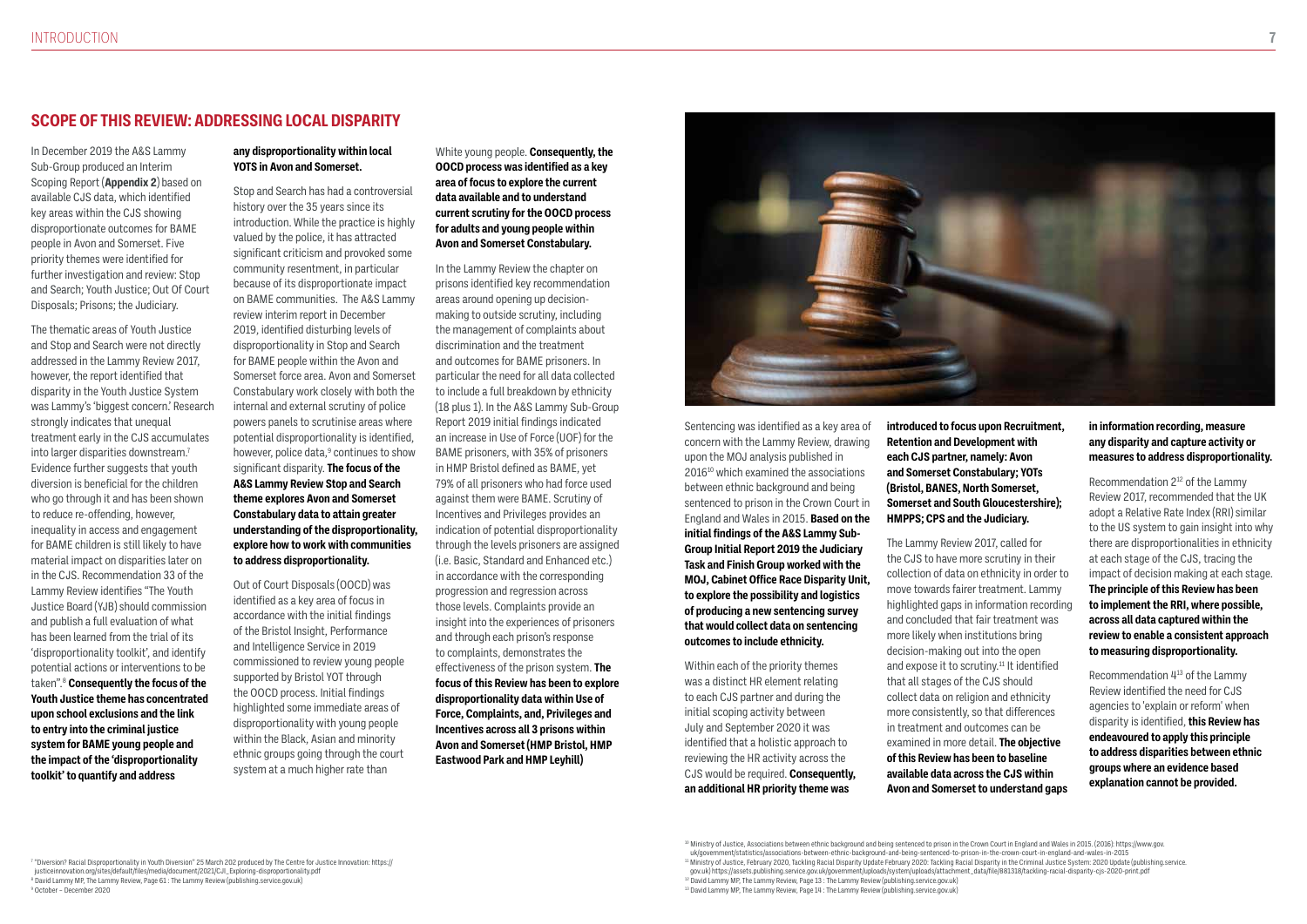### **CONTEXT OF THE REVIEW**

#### **Covid - 19**

The outbreak of Covid-19 at the end of 2019 and the world wide pandemic that followed, has had a significant impact on communities and families globally. Covid-19 has further unearthed the footings of structural and systematic racism in the UK.

In June 2020 Public Health England published a report, 'Beyond the data: Understanding the impact of COVID-19 on BAME groups'14 with the promise to examine why people from ethnic minorities were more likely to contract and die from Covid-19 and to make recommendations for "further action" that should be taken to reduce disparities in risk and outcomes from Covid-19 on the population.

In October 2020 Doreen Lawrence gave a snapshot of the impact of Covid-19 and the structural inequalities faced by Black, Asian and minority ethnic (BAME) people in her report An Avoidable Crisis.15 Asserting that the Government had not done enough to protect BAME people and called for immediate action not just to protect BAME people but also to fix the broken system that has left ethnic minority people so exposed.

#### **Black Lives Matter**

In accordance with Section 14, page 6 of the Tackling Racial Disparity in the Criminal Justice System: 2018 Update,<sup>20</sup> the MOJ identified

The death of George Floyd a 46-year-old black man in May 2020 whilst being detained by Minneapolis police officers in the USA, sent shock waves around the world, with people taking to the streets to express the need for police reform and racial equality. Protesters at a Black Lives Matter march in Bristol toppled a statue of a 17th century slave trader Edward Colston and threw it into Bristol Harbour sparking a new wave of resistance towards colonialism, its history and legacy worldwide.

In the wake of Black Lives Matter protests in summer 2020 in the UK, the UK Prime Minister Boris Johnson, announced a cross-governmental Inquiry 'The Commission on Race and Ethnic Disparities', chaired by Tony Sewell, an education consultant, and overseen by Number 10 adviser Munira Mirza, to look into discrimination against BAME people in education, health and criminal justice.

In March 2021 the Commission published its independent but much maligned report<sup>16</sup> despite concerns that both Munira Mirza, and Tony Sewell, had both previously questioned whether structural racism existed.

## **DATA**

#### **'Inadequacies in the data currently collected make accurate analysis of disproportionality impossible.'18**

The first recommendation of the Lammy Review stated "A cross-CJS approach should be agreed to record data on ethnicity",<sup>19</sup> enabling more scrutiny of the data and reducing inefficiencies around the collection of data.

<sup>18</sup> Corston Independent Funders Coalition – Written submission to Call for Evidence June 2016, The Lammy Review, Page 11 : The Lammy Review (publishing.service.gov.uk) <sup>19</sup> Recommendation 1, The Lammy Review, Page 7: The Lammy Review (publishing.service.gov.uk) <sup>20</sup> Ministry of Justice, October 2018: Tackling Racial Disparity in the Criminal Justice System: Tackling Racial Disparity in the Criminal Justice System: 2018 Update (publishing.service.gov.uk) <sup>21</sup> Criminal Justice System Exchange Data Standards Catalogue: self-defined-ethnicity-18plus1.pdf (publishing.service.gov.uk)

that since 2017 CJS partners were integrating their systems to move to the 18 plus 1 standard of self-defined ethnicity categories. Consequently, the A&S Lammy Sub-Group defined the 18 plus 1 ethnicity categories $^{21}$ be the standard level for Avon and Somerset CJS data to be baselined.

The experience of this review, in regard to the recording, meaningful analysis and sharing of local ethnicity data, across all priority themes ranges from excellent to very poor. It is therefore imperative,

A&S CJ partners agree a standard approach to recording, collection and sharing of data on ethnicity.

Within this review we have sought to draw on the lived experience of those who work within A&S CJS as well as the voices of those who are directly affected by inequality and discrimination. For too long this qualitative data has been ignored and not valued, instead the focus has been on finding the 'silver bullet' within the quantitative data.

# **QLIK APP**

A high level proposal was developed as part of this Review for an Avon and Somerset Disproportionality App in Qlik, accessible to partners across the CJS to track and report disproportionality across the criminal justice system.

Development of this proposal was dependent upon the availability of partner data and further understanding as to how that data links together. Based on the current data available and the extensive work progressed by Avon and Somerset Constabulary in support of this objective, it is apparent there is the need for robust Collaboration and Data Sharing agreements to be in place with

CJS partners before any external App can be developed. Consequently, the development of this App was limited to Avon and Somerset Constabulary with Stop and Search and OOCD data only.

# **TERMINOLOGY ON RACE AND ETHNICITY**

No single term can encompass all lived experiences of all people. The term Black, Asian and Minority Ethnic (BAME) is widely used within the Criminal Justice System to describe people who represent

diverse racial and ethnic backgrounds. For the purposes of this Review, we intend the most inclusive meaning in terms of the range of people of different races and ethnicities signified by 'BAME',

<sup>14</sup> Public Health England, Beyond the Data, June 2020: Beyond the Data: Understanding the Impact of COVID-19 on BAME Communities (publishing.service.gov.uk) <sup>15</sup> Baroness Doreen Lawrence, An Avoidable Crisis: An Avoidable Crisis (lawrencereview.co.uk)

and recognise that there is huge diversity within this term, the 'ethnic minority' category, and in preferences on language.

<sup>16</sup> The Commission on Race and Ethnic Disparity, 31 March 2021: The report of the Commission on Race and Ethnic Disparities - GOV.UK (www.gov.uk)

<sup>17</sup> BBC News: 16 July 2020. https://www.bbc.co.uk/news/uk-politics-53428248

**'The impact of Covid is not random, but foreseeable and inevitable – the consequence of decades of structural injustice, inequality and discrimination that blights our society.'**

Doreen Lawrence, An Avoidable Crisis, October 2020

![](_page_4_Picture_8.jpeg)

**"The composition of the government's commission on race disparities sends a strong signal about its intentions. Many are partisans of a culture war keen on downplaying race disparities."17**

A spokesman for the Muslim Council of Britain

![](_page_4_Picture_15.jpeg)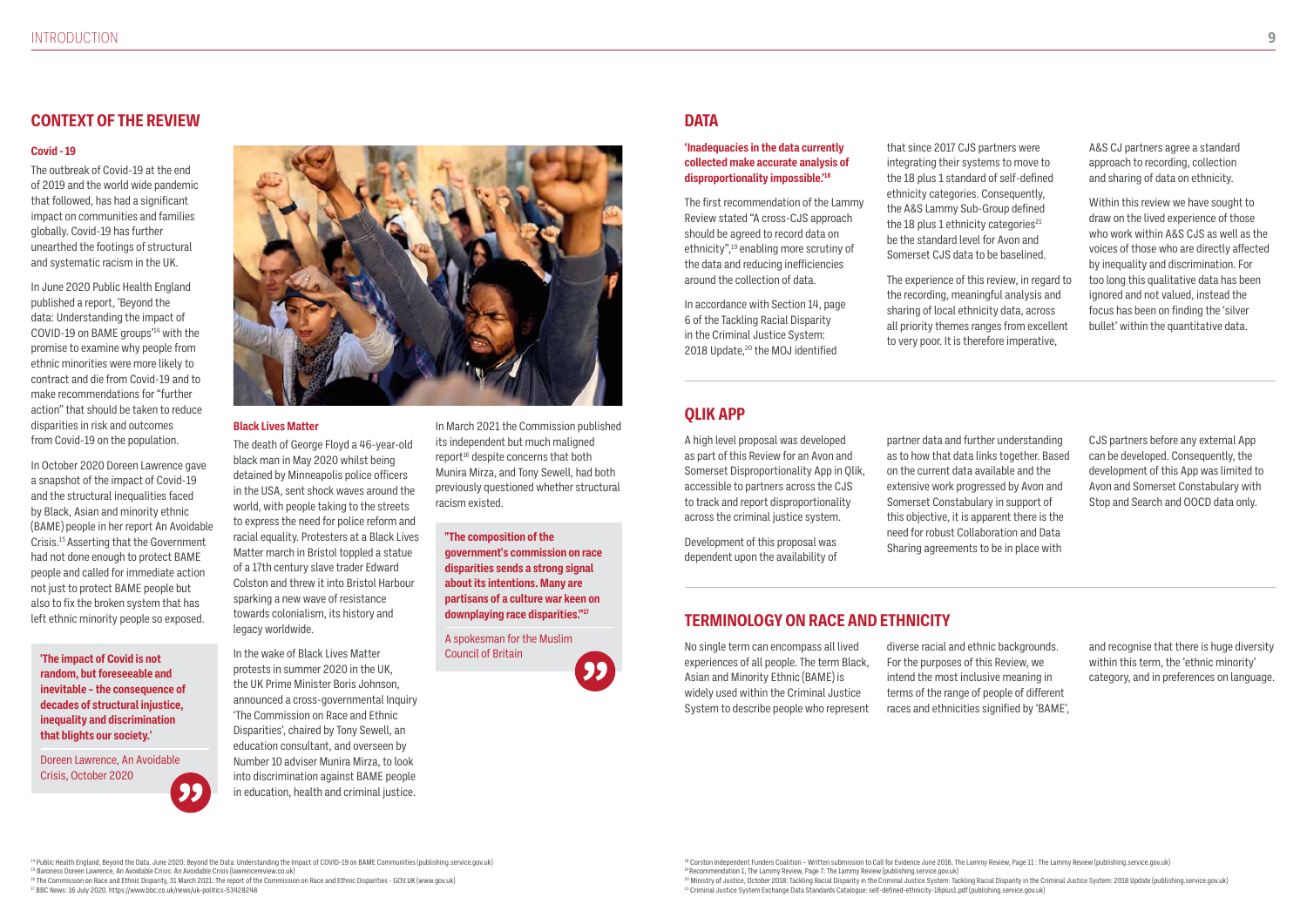# RECOMMENDATIONS **<sup>11</sup>**

# **STOP AND SEARCH STOP AND SEARCH**

| <b>RECOMMENDATION 1</b>                                                 | Avon and Somerset Constabulary to analyse the grounds for all stop and<br>searches to understand what is 'officer led' and 'intelligence led' to enable further<br>scrutiny of the policing approach to stop and search. Police must evaluate<br>and quantify decision-making to ensure powers are being consistently used<br>fairly, responsibly, respectfully and without unlawful discrimination. <sup>22</sup> A clear<br>strategy needs to be developed and effectively communicated, to respond to                                                                                      | <b>RECOMMENDATION 10</b>                                                                                                                                                                                        | In accordance witl<br>and Somerset Cor<br>the causes of disp<br>necessary to creat<br>disparities for all I<br>be measured and                         |
|-------------------------------------------------------------------------|-----------------------------------------------------------------------------------------------------------------------------------------------------------------------------------------------------------------------------------------------------------------------------------------------------------------------------------------------------------------------------------------------------------------------------------------------------------------------------------------------------------------------------------------------------------------------------------------------|-----------------------------------------------------------------------------------------------------------------------------------------------------------------------------------------------------------------|--------------------------------------------------------------------------------------------------------------------------------------------------------|
| <b>RECOMMENDATION 2</b>                                                 | any breach of power around stop and search to address disproportionality.<br>Avon and Somerset Constabulary's scrutiny of the 'smell of cannabis' as the sole<br>grounds for a stop and search, to continue to be a focus theme of the Avon and<br>Somerset Office of the Police and Crime Commissioner (OPCC) Scrutiny of Police<br>Powers Panel (SoPP) and Internal Scrutiny Panel to ensure any contravention is                                                                                                                                                                           | <b>RECOMMENDATION 11</b>                                                                                                                                                                                        | <b>Avon and Somers</b><br>'develop evidence<br>stop and search' <sup>24</sup><br>the analysis of the                                                   |
|                                                                         | identified. A strategy needs to be developed to ensure comprehensive training<br>and communications are provided to police officers, as appropriate, to ensure<br>understanding of the policy and improved policing approach to stop and search.                                                                                                                                                                                                                                                                                                                                              | <b>RECOMMENDATION 12</b>                                                                                                                                                                                        | <b>Avon and Somers</b><br>training that regul<br>are equipped with<br>consistently, fairly                                                             |
| <b>RECOMMENDATION 3</b>                                                 | Avon and Somerset Constabulary must review their policy for<br>drug-related stop searches, and develop a new approach that<br>tackles disproportionality and improves performance.                                                                                                                                                                                                                                                                                                                                                                                                            |                                                                                                                                                                                                                 | community engag<br>the impact of poli<br>and evaluated by                                                                                              |
| <b>RECOMMENDATION 4</b>                                                 | Avon and Somerset Constabulary must focus scrutiny of disproportionality into<br>stop searches for drugs offences, to research the relationship between the grounds<br>for stop and search, the disproportionality in stop and searches for suspected<br>drugs offences within the Asian, Black, Mixed and Other Ethnicity Groups and<br>corresponding find rates. Within find rates, the specific focus needs to be upon<br>investigating the disparity in finding an object 'other than that searched for' in<br>the Asian, Black, Mixed and Other Groups in comparison to the White Group. | <b>RECOMMENDATION 13</b>                                                                                                                                                                                        | <b>Avon and Somers</b><br>around police pow<br>that is co-produce<br>communities, imp<br>increase the trans<br>'lived experience'<br>and analysed alon |
| <b>RECOMMENDATION 5</b>                                                 | Stop and searches for suspected drug offences indicate disproportionality<br>across Arrest, Voluntary attendance, Charge and Out of Court Disposal rates.<br>Avon and Somerset Constabulary must scrutinise outcomes to explain<br>disparities and develop strategy to address any disproportionality.                                                                                                                                                                                                                                                                                        | <b>RECOMMENDATION 14</b>                                                                                                                                                                                        | <b>Avon and Somers</b><br>scrutiny group to:                                                                                                           |
| <b>RECOMMENDATION 6</b>                                                 | Avon and Somerset OPCC External Scrutiny of Police Powers Panel and the<br>Stop and Search/Use of Force Internal Scrutiny Panel must ensure scrutiny<br>of disproportionality within stop and search includes all ethnicity groups.                                                                                                                                                                                                                                                                                                                                                           | <b>YOUTH JUSTICE</b><br><b>RECOMMENDATION 15</b>                                                                                                                                                                | All Avon and Some<br>to de-aggregate e                                                                                                                 |
| <b>RECOMMENDATION 7</b>                                                 | Avon and Somerset Constabulary's scrutiny of stop and search data needs<br>to include year on year comparison data to enable the identification of trends<br>over a period of time. This will support collaborative working with CJS partners                                                                                                                                                                                                                                                                                                                                                 |                                                                                                                                                                                                                 | disproportionality<br>Gypsy/Romany/Tra<br><b>Local Authorities</b>                                                                                     |
| <b>RECOMMENDATION 8</b>                                                 | to create a data picture of an individual's journey through the CJS.<br>Avon and Somerset Constabulary needs to include the Relative Rate<br>Index (RRI) calculation of all Ethnicity Groups against the White Group                                                                                                                                                                                                                                                                                                                                                                          | <b>RECOMMENDATION 16</b>                                                                                                                                                                                        | with the collection<br>to include manage<br>Each Local Author                                                                                          |
| <b>RECOMMENDATION 9</b>                                                 | to provide a consistent approach to measuring disproportionality.<br>Avon and Somerset OPCC External SoPP must review the scrutiny of stop and search<br>complaints working with the Independent Residents Panel (IRP) to ensure all stop and<br>search complaints are consistently scrutinised and lessons learnt. SoPP and the Stop                                                                                                                                                                                                                                                         | <b>RECOMMENDATION 17</b>                                                                                                                                                                                        | plan to ensure acc<br>annually to quanti                                                                                                               |
| <sup>22</sup> Pace Code A 2015: PACE Code A (publishing.service.gov.uk) | and Search Internal Scrutiny Panel need to increase the rigour around the scrutiny<br>of complaints by ensuring any areas of disproportionality are proactively addressed.<br>Further analysis of the complaints 'process' may be required to assess disparities.                                                                                                                                                                                                                                                                                                                             | <sup>23/24</sup> Disproportionate use of police powers, HMCIFRS, February 2021:.<br>Disproportionate use of police powers: A spotlight on stop and<br>search and the use of force (justiceinspectorates.gov.uk) |                                                                                                                                                        |

In the HMICFRS 2018/19 Inspection Recommendation<sup>23</sup>, Avon **nstabulary** must develop evidence-based explanations around proportionality in stop and search. Development of a strategy is te a comprehensive and transparent methodology that addresses Ethnicity Groups. Any actions to tackle disproportionality need to monitored to ascertain impact and whether there is improvement.

**Avon Constabulary:** In accordance with Recommendation 10 -based explanations around the causes of disproportionality in  $4$ , scrutiny of the impact of County Lines needs be included within e 'root-cause' of disproportionality to quantify and report findings.

**Avon Somethabulary** must develop a framework for stop and search larly evaluates the operational needs of all officers to ensure they the confidence and skills to use their powers for stop and search y and reasonably. Training needs to have more emphasis upon gement, understanding of cultural differences, and understanding icing upon communities. All training must be regularly monitored performance to ensure strategic aims and outcomes are achieved.

**Avon Constabulary** must build confidence with its communities vers by developing an Inclusion and Engagement Framework ed with communities. This will develop engagement with prove public access to information about stop and search and sparency of the scrutiny process. As part of this Framework the of communities affected by stop and search must be captured ngside the quantitative data in the scrutiny of stop and search.

**Avon Constabulary** to develop a youth-focused external support the work of the Scrutiny of Police Powers Panel.

erset, Youth Offending Teams and Youth Justice Partners thnicity data groups to 18 plus 1 for consistent scrutiny of disproptionality. This will ensure that all minority ethnic groups such as aveller are scrutinised equally.

**In Avon and Somerset** need to urgently address the current issues 1, quality and scrutiny of up to date detailed local school exclusion data ed moves, internal exclusions, 'off-rolling' and informal exclusions.

rity in Avon and Somerset need to develop a strategy and action  $c$ urate detailed local school data is collected, analysed and published ify and tackle any disproportionality for any minority ethnic groups.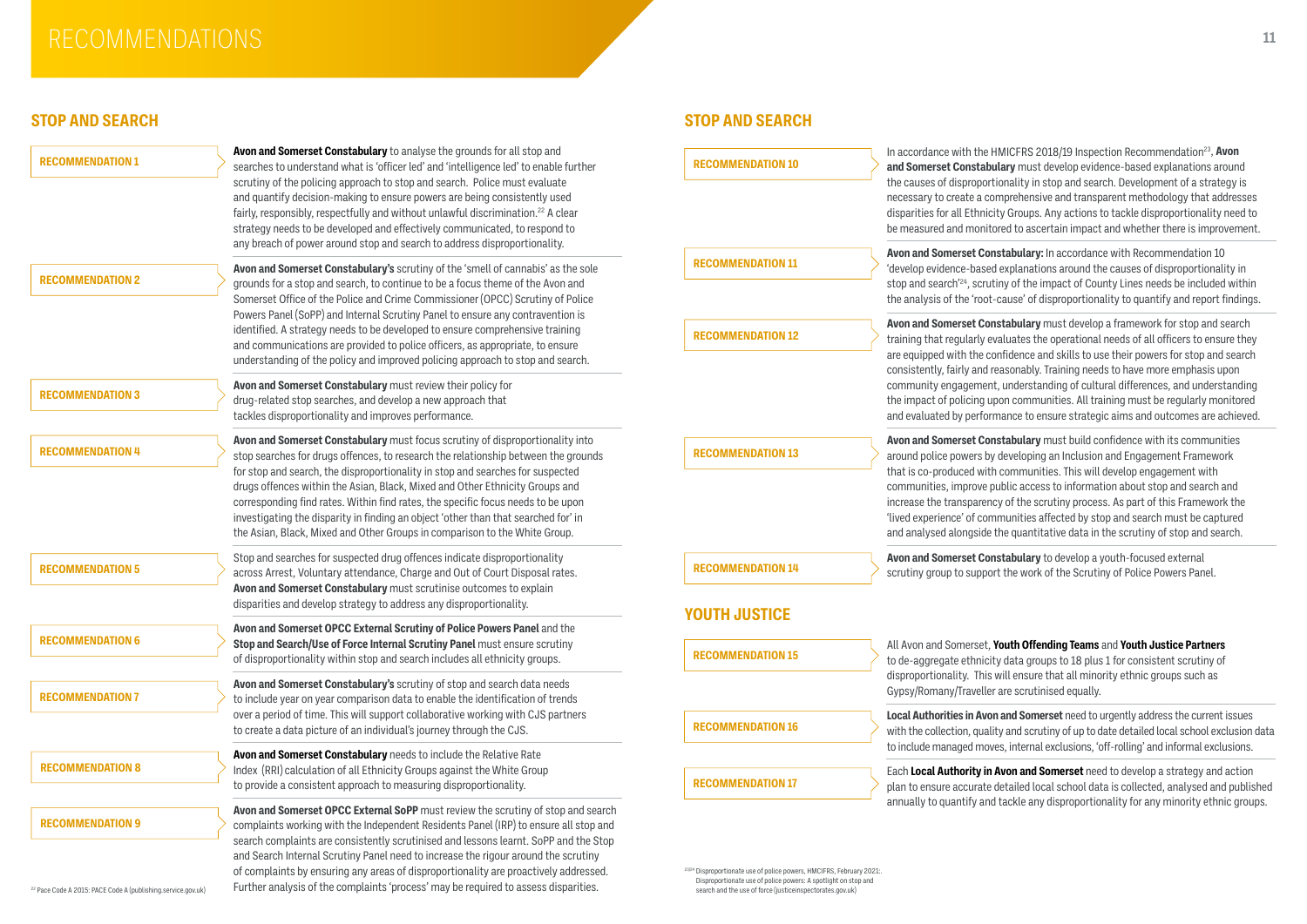# **YOUTH JUSTICE OUT OF COURT DISPOSALS**

**A&S Constabulary** need to develop the OOCD Information Sheet with input from visory Groups (IAG), local communities, and Legal profession improve offender engagement and understanding of the OOCD ust. Consideration is required of format (Leaflet, Audio, Webpage, , special educational needs, disabilities, etc. to ensure that the ssible.

An Information Framework needs to be co-produced between **Police, PCC, CJS promunities of A&S** to increase engagement with local communities knowledge and understanding of plea decisions and the out of court

t **Constabulary** need to investigate the potential parallels between ates shown in arrests and those in Stop and Search to understand vely address any disparity.

should adopt the Relative Rate Index as a method of measuring n the offending/arrest rates and the outcome rates for each should be measured separately to ensure any disproportionality rates doesn't influence the results for the outcome rates. It at this functionality is included in the 'Qlik App' currently in

**A&S Constabulary** need to scrutinise the comparative high rates of disproportionality comes for the GRT group in order to understand the factors high charge rates and low NFA and OOCD rates.

| <b>RECOMMENDATION 18</b> | In accordance with Section 85 of the Equalities Act 2010 <sup>25</sup> , Local Authorities and<br>YOTs in Avon and Somerset urgently need to collate and analyse accurate linked<br>school exclusion and offending data. To develop understanding as to whether BAME<br>children and young people are more likely to be excluded from school, and whether<br>that exclusion increases the likelihood of them entering the criminal justice system. | <b>RECOMMENDATION 29</b> | The A&S PCC Out of<br>Scrutiny Guidance w<br>on OOCDs which cor<br>selection and outcon<br>examine, at least anr |
|--------------------------|----------------------------------------------------------------------------------------------------------------------------------------------------------------------------------------------------------------------------------------------------------------------------------------------------------------------------------------------------------------------------------------------------------------------------------------------------|--------------------------|------------------------------------------------------------------------------------------------------------------|
| <b>RECOMMENDATION 19</b> | Avon and Somerset Constabulary, Local Youth Justice Board, Local Authorities (Bristol,<br>BANES, North Somerset, Somerset and South Gloucestershire), YOTs, and Education<br>partners need to collaborate and create a Youth Justice Working Group to scrutinise<br>the links between school exclusion and young people's entry into the criminal justice                                                                                          | <b>RECOMMENDATION 30</b> | conditions that are a<br>A&S OPCC to set up<br>but may have been e<br>resulted in an OOCD.                       |
| <b>RECOMMENDATION 20</b> | system to proactively tackle any disproportionality for BAME children and young people.<br>YOTs and Avon and Somerset Constabulary to analyse offence outcomes for<br>10 to 17 year olds by offence type (e.g. Drugs, Robbery etc.) with individual<br>ethnicity groups defined (18 plus 1) to quantify any disproportionality.                                                                                                                    | <b>RECOMMENDATION 31</b> | <b>Avon and Somerset</b><br>reviews of Communi<br>of the offender. The re<br>analysed annually to                |
| <b>RECOMMENDATION 21</b> | YOTS in Avon and Somerset need to create a robust action plan to deliver the<br>objectives set out within the YJB Business Plan. Each YOT need to quantify activity<br>to tackle disproportionality and ensure comprehensive evaluation of outcomes.                                                                                                                                                                                               | <b>RECOMMENDATION 32</b> | disproportionality th<br><b>CPS and Avon and S</b><br>CPS resulting in refer                                     |
| <b>RECOMMENDATION 22</b> | YOTs and YJB: The Youth Justice Board 'Case Level toolkit' must be used by<br>all YOTs in Avon and Somerset to ensure local level ethnicity data collection,<br>analysis, reporting to ensure proactive tackling of disproportionality.                                                                                                                                                                                                            | <b>RECOMMENDATION 33</b> | scrutiny of potential<br>A&S Constabulary r<br>the Independent Adv                                               |
| <b>RECOMMENDATION 23</b> | YJB and YOTs to develop a consistent/best practice approach to reporting<br>disproportionality. Modifications to toolkit are required as follows: (1) Linked Offence and<br>outcome data to enable more detailed analysis (2) Amending RRI analysis for outcomes<br>to be based on offending population and not census population (3) New toolkit to include                                                                                       |                          | representatives, to i<br>process and build tru<br>App etc.), language,<br>information is acces                   |
| <b>RECOMMENDATION 24</b> | GRT - requiring disproportionality across all the ethnic groups to be re-baselined.<br>Avon and Somerset Constabulary, Local Youth Justice Board, Local Authorities<br>(Bristol, BANES, North Somerset, Somerset and South Gloucestershire), YOTs, and<br>Education partners need to collaborate with the new Youth Justice Working Group                                                                                                          | <b>RECOMMENDATION 34</b> | An Information Fram<br>partners and the co<br>and develop public k<br>disposal process.                          |
|                          | to scrutinise the experiences of children and young people through each stage of the<br>criminal justice system to identify and proactively tackle any disproportionality.                                                                                                                                                                                                                                                                         | <b>RECOMMENDATION 35</b> | <b>Avon and Somerset</b><br>disproportionality ra<br>root cause and activ                                        |
| <b>RECOMMENDATION 25</b> | Collaboration is required between Avon and Somerset Constabulary, YOTS<br>and the CPS to analyse the diversion process in terms of needs assessment<br>and evaluation of outcomes for young people to ascertain if there is any<br>disproportionality for BAME young people in accessing diversion schemes.                                                                                                                                        | <b>RECOMMENDATION 36</b> | <b>A&amp;S Constabulary s</b><br>disproportionality in<br>ethnic group. These                                    |
| <b>RECOMMENDATION 26</b> | Avon and Somerset Constabulary and Local A&S YOTs to review and quantify youth<br>out of court processes.                                                                                                                                                                                                                                                                                                                                          |                          | in offending/arrest ra<br>is recommended tha<br>development.                                                     |
| <b>RECOMMENDATION 27</b> | Avon and Somerset Constabulary and Local A&S YOTs to review and<br>quantify any disproportionality in youth out of court processes.                                                                                                                                                                                                                                                                                                                | <b>RECOMMENDATION 37</b> | A&S Constabulary n<br>by analysing the out                                                                       |
| <b>RECOMMENDATION 28</b> | Avon and Somerset Constabulary to develop scrutiny of the OOCD decision<br>making and eligibility process through the Out of Court Disposal App:                                                                                                                                                                                                                                                                                                   |                          | contributing to the h                                                                                            |
|                          | (1) Development of the OOCD App is required: (a) to capture data, (b) integrate the<br>full Gravity Matrix within the App to support an efficient and audited decision<br>making process.<br>(2) Use of the OOCD App needs to be mandated to (a) improve data quality, (b) ensure                                                                                                                                                                  |                          |                                                                                                                  |

consistent decision making (c) support analysis and scrutiny of the OOCD process.

**F Court Scrutiny Panel** should follow the joint MOJ/NPCC National hich sets out best practice around local scrutiny of decision-making ntains the scope, panel membership, frequency of meetings, case me and reporting, and adopt a methodology that allows them to nually, disproportionality in respect of OOCDs which includes the applied.

a scrutiny framework that scrutinises cases that have been charged, ligible for an OOCD, rather than reviewing only cases that have

**Constabulary** ASCEND Team need to extend their assurance ity Resolutions and Conditional Cautions, to capture the ethnicity results of the reviews (approx. 30 per month) should be collated and o allow for sufficient volumes to allow for meaningful analysis into hat supports the scrutiny of the OPPC OOCD Scrutiny Panel.

**Comerset Constabulary** to capture data on decision changes by the rral back to the Police, and that this data is collected for analysis and disproportionality.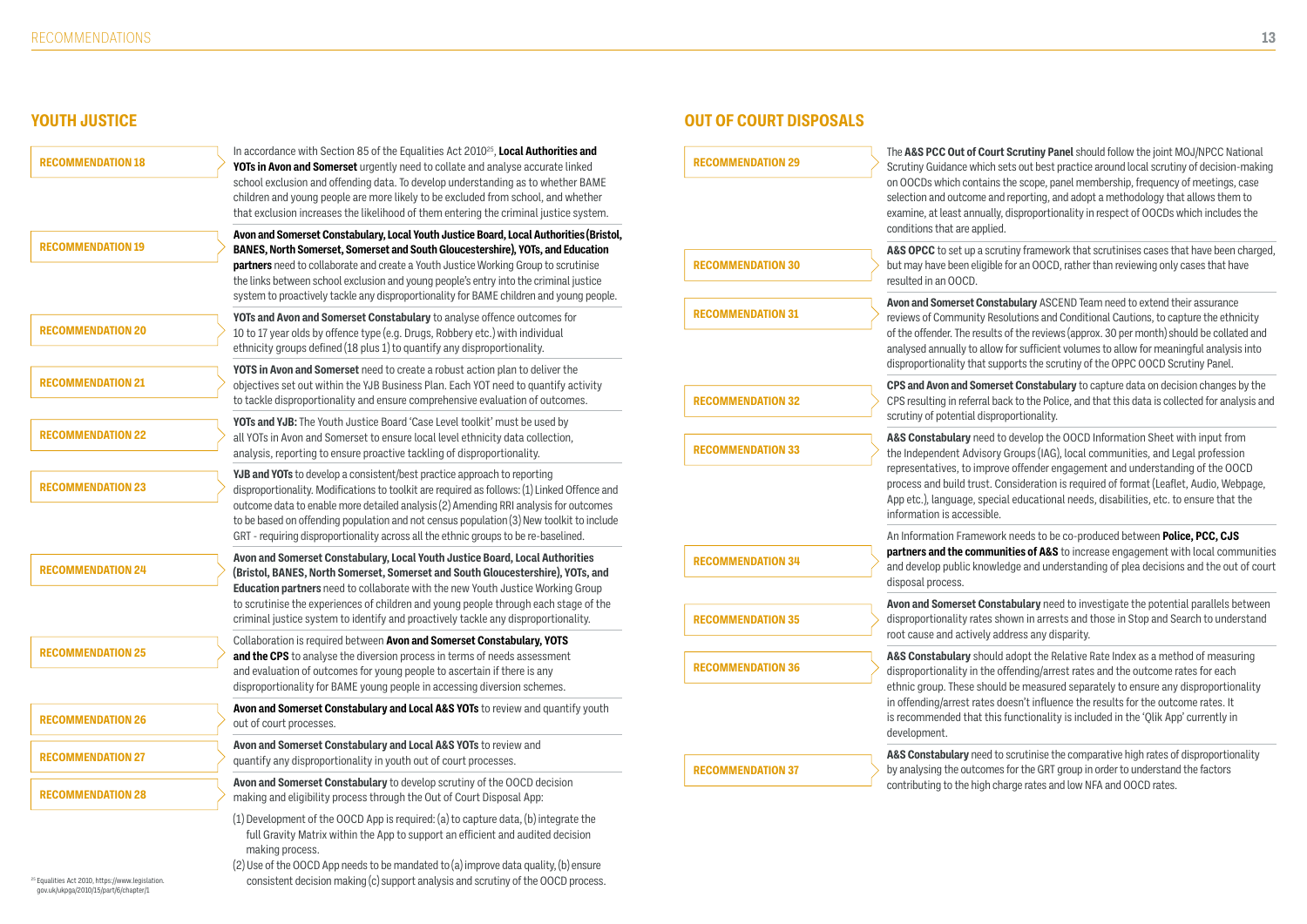# **OUT OF COURT DISPOSALS**

**PRISONS**

 $\mathbf s$ e complaints outcome data (decisions: upheld or rejected and to quantify and address any disproportionality.

**Conduct further analysis into the root cause of Complaints over a** by each ethnicity group using the RRI to quantify and proactively rtionality.

an Independent Scrutiny Panel to review disproportionality in e an independent scrutiny to develop understanding of root cause, and development, and action areas of development.

eonduct further analysis into the disparity around higher DIRF y BAME residents over a longer period of time (minimum 2 years) up using the RRI to quantify disproportionality. The nature of crutiny to explore the root cause of discrimination complaints to ny disproportionality.

**HMP Eastwood Park** need to conduct further analysis into the disparity identified ver a longer time period (a minimum of 2 years), with prisoner he number of occurrences correlated to individual prisoners to roactively address any potential disproportionality.

**heed to analyse disproportionality for all ethnicity Groups using** categories.

**HMP Eastwood Park** need to implement independent rce.

**HMP Eastwood Park** need to conduct further analysis into the incentives scheme riod (a minimum of 2 years), with prisoner population data and reach status to clearly quantify and proactively address any potential disponential disponential disponential disponential disportion to the manner concrete the concrete t

to conduct further analysis of Complaints over a longer time ears), with prisoner population data and the number of complaints al prisoners to clearly quantify and proactively address any potential disponential disponential disponential disponential disportion disportion that the set of the set of  $\alpha$ 

to create an Independent Scrutiny Panel to review Complaints to provide independent scrutiny of disproportionality ding of root cause, identify any learning and development, and opment.

**HMP Eastwood Park** need to conduct further analysis into the high DIRF numbers esidents over a longer period of time (minimum 2 years) by each us 1) using the RRI to quantify disproportionality. Outcomes iny to explore the root cause of discrimination complaints to ny disproportionality.

| <b>RECOMMENDATION 38</b> | A&S Constabulary need to conduct a further review into the small<br>amounts of disproportionality shown in the charge rates for the Black,                                                                                                                                                                                                         | <b>RECOMMENDATION 50</b> | <b>HMP Leyhill to analys</b><br>subsequent actions) to                           |
|--------------------------|----------------------------------------------------------------------------------------------------------------------------------------------------------------------------------------------------------------------------------------------------------------------------------------------------------------------------------------------------|--------------------------|----------------------------------------------------------------------------------|
|                          | Mixed and Other groups. Focus should be on creating 'best match' groups<br>based on offence gravity scores, previous offending and admission of<br>quilt to establish if these factors have an impact on charge rates.                                                                                                                             | <b>RECOMMENDATION 51</b> | HMP Leyhill need to c<br>longer period of time b<br>address any dispropor        |
| <b>RECOMMENDATION 39</b> | Avon and Somerset Constabulary need to actively monitor the outcome of<br>the MOJ Chance to Change pilots and develop local policy around a diversion<br>prosecution model for Avon and Somerset to include: pilot design and                                                                                                                      | <b>RECOMMENDATION 52</b> | <b>HMP Leyhill to create</b><br>Complaints to provide<br>identify any learning a |
| <b>PRISONS</b>           | eligibility, quality assurance, data collection and intended outcomes.                                                                                                                                                                                                                                                                             | <b>RECOMMENDATION 53</b> | HMP Leyhill need to c<br>numbers submitted by                                    |
| <b>RECOMMENDATION 40</b> | <b>HMP Bristol</b> to conduct further analysis to quantify disproportionality within Use<br>of Force over a longer time period, with prisoner population data and the number<br>of occurrences correlated to individual prisoners to clearly quantify and proactively                                                                              |                          | by each ethnicity grou<br>DIRFs needs further so<br>proactively address ar       |
|                          | address any potential disproportionality.                                                                                                                                                                                                                                                                                                          | <b>RECOMMENDATION 54</b> | <b>HMP Eastwood Park r</b><br>within Use of Force ov                             |
| <b>RECOMMENDATION 41</b> | HMP Bristol to analyse disproportionality for all Ethnicity Groups using the 18 plus 1<br>ethnicity categories.                                                                                                                                                                                                                                    |                          | population data and tl<br>clearly quantify and pi                                |
| <b>RECOMMENDATION 42</b> | HMP Bristol need to urgently improve their use of Body Worn Video usage during Use<br>of Force Incidents with between 61-71% of incidents not being recorded, according to                                                                                                                                                                         | <b>RECOMMENDATION 55</b> | <b>HMP Eastwood Park r</b><br>the 18 plus 1 ethnicity                            |
|                          | the data provided. Further scrutiny is required around the potential disparity in the<br>lower proportion of instances recorded for BAME prisoners.                                                                                                                                                                                                | <b>RECOMMENDATION 56</b> | <b>HMP Eastwood Park r</b>                                                       |
| <b>RECOMMENDATION 43</b> | HMP Bristol need to ensure outside scrutiny for Use of Force is restarted and outcomes<br>shared with CJS partners.                                                                                                                                                                                                                                |                          | scrutiny for Use of For<br><b>HMP Eastwood Park r</b>                            |
|                          | <b>HMP Bristol</b> need to conduct further analysis into Incentives and Privileges                                                                                                                                                                                                                                                                 | <b>RECOMMENDATION 57</b> | over a longer time per<br>volumes identified for                                 |
| <b>RECOMMENDATION 44</b> | progression and regression over a longer time period, with prisoner population data<br>and the IP status correlated to each ethnicity group using the RRI to quantify and                                                                                                                                                                          |                          | potential disproportio                                                           |
|                          | proactively address any disproportionality.                                                                                                                                                                                                                                                                                                        | <b>RECOMMENDATION 58</b> | <b>HMP Eastwood Park t</b><br>period (minimum 2 ye                               |
| <b>RECOMMENDATION 45</b> | <b>HMP Bristol</b> to capture and analyse complaints outcome data (decisions: upheld or<br>rejected and subsequent actions) to quantify and address any disproportionality.                                                                                                                                                                        |                          | correlated to individua<br>potential disproportio                                |
| <b>RECOMMENDATION 46</b> | HMP Bristol to quantify any disproportionality within the Discrimination Incident<br>Reports (DIRFs) and proactively address any disproportionality.                                                                                                                                                                                               | <b>RECOMMENDATION 59</b> | <b>HMP Eastwood Parkt</b><br>disproportionality in C                             |
| <b>RECOMMENDATION 47</b> | HMP Leyhill to conduct further analysis into the disparity identified within Use of<br>Force over a longer time period, with prisoner population data and the number of                                                                                                                                                                            |                          | to develop understand<br>action areas of develo                                  |
|                          | occurrences correlated to individual prisoners to clearly quantify and proactively<br>address any potential disproportionality.                                                                                                                                                                                                                    | <b>RECOMMENDATION 60</b> | <b>HMP Eastwood Park r</b><br>submitted by BAME re                               |
| <b>RECOMMENDATION 48</b> | <b>HMP Leyhill</b> to analyse disproportionality for all ethnicity Groups using the 18 plus 1<br>ethnicity categories.                                                                                                                                                                                                                             |                          | ethnicity group (18 plu<br>of DIRFs require scruti                               |
| <b>RECOMMENDATION 49</b> | HMP Leyhill need to conduct further analysis into Incentives and Privileges across<br>all the IP status levels and into progression and regression over a longer time period.<br>Prisoner population and IP status data need to be correlated to each ethnicity group<br>using the RRI to quantify and proactively address any disproportionality. |                          | proactively address ar                                                           |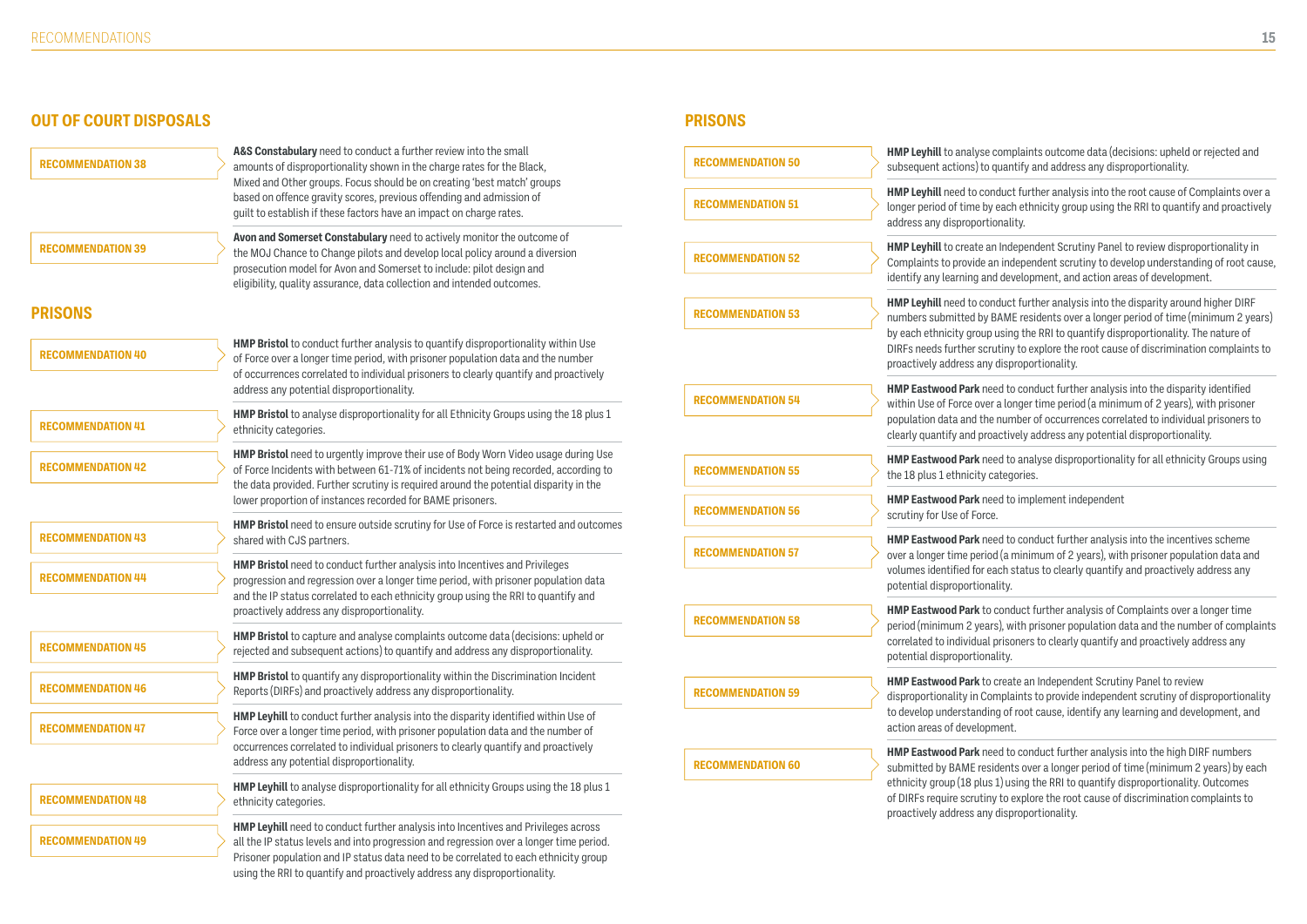# **PRISONS**

**HR**

vestigate the reasons for the higher leaver rates for Police Staff I Police Officers in the Black Group to proactively address any hay be resulting in disproportionate leaver rates for 'staff in post'.

**Hastwood Park and Leyhill** need to develop a more diverse ve of its communities as current census data (2011) indicates all 3 nder-represented by people who identify within the BAME Groups.

eed to create leadership development opportunities for people to proactively address any potential barriers that may prevent essing into senior roles within the HMPPS.

latest new joiner, Promotion and Leaver data across the ethnicity on and Somerset: Bristol; Leyhill and Eastwood Park to baseline s levels across ethnicity groups (18 plus one) to quantify if there is at local level for BAME employees.

est New Joiner, Apprenticeship, Staff in Post, Promotion and ethnicity groups for at local level for Avon and Somerset to le across levels across ethnicity groups (18 plus one) to quantify if onality at local level for BAME employees in the CPS within Avon

view of their 2021 HR strategy identifying key objectives and lity, diversity and inclusion within Avon and Somerset.

**Prset: Bristol, BANES, North Somerset, Somerset and South** to quantify the latest Recruitment, New joiner, Graduate/ ion, Retention, development and Leaver data across the ethnicity Avon and Somerset to baseline the HR life-cycle across ethnicity id quantify if there is any disproportionality at local level for BAME ees in the YOTs within Avon and Somerset CJS.

**Share findings and evaluation outcomes of the Elevate** GR<sup>o</sup> CJB to understand if this programme improves career epresented groups in the Youth Justice workforce.

act of the apprenticeship programme scheduled to start in 2021 **BAME** employees.

**Board** will need to appoint a Judiciary representative and order to analyse and assess disproportionality within the omerset.

watching brief of the progress of the Judiciary Data First Sentencing the outcomes of this research is shared with CJS partners.

| <b>RECOMMENDATION 61</b> | HMPPS: Local prison data to be centrally captured to ensure consistency, data sharing<br>and accuracy to enable analysis and knowledge sharing between prisons to enable<br>scrutiny and ensure transparency.                                                           | <b>RECOMMENDATION 73</b> | ASC need to further inv<br>in the Mixed Group and<br>potential issues that m           |
|--------------------------|-------------------------------------------------------------------------------------------------------------------------------------------------------------------------------------------------------------------------------------------------------------------------|--------------------------|----------------------------------------------------------------------------------------|
| <b>RECOMMENDATION 62</b> | HMP Bristol, Leyhill and Eastwood Park need to work more collaboratively to progress<br>analysis and understanding of disproportionality using RRI and develop a clear<br>strategy in responding to it.                                                                 | <b>RECOMMENDATION 74</b> | <b>HMPPS: HMP Bristol, E</b><br>workforce representativ<br>prisons are currently un    |
| <b>RECOMMENDATION 63</b> | HMPPS and A&S Criminal Justice Board to develop a framework for External Scrutiny<br>of prisons that enables data sharing between CJS partners to baseline, monitor<br>and proactively tackle disproportionality across the criminal justice system.                    | <b>RECOMMENDATION 75</b> | <b>HMPPS: HMP Bristol ne</b><br>within the BAME Group<br><b>BAME</b> employees progr   |
| <b>HR</b>                |                                                                                                                                                                                                                                                                         | <b>RECOMMENDATION 76</b> | <b>HMPPS</b> to quantify the<br>groups for prisons in Av                               |
| <b>RECOMMENDATION 64</b> | ASC need to analyse candidate progression through their recruitment process to<br>identify the drop off points of BAME candidates and proactively improve the process to                                                                                                |                          | the HR life-cycle across<br>any disproportionality a                                   |
|                          | increase diversity within the Constabulary.<br>ASC need to quantify the latest Graduate data across the ethnicity groups to baseline                                                                                                                                    | <b>RECOMMENDATION 77</b> | <b>CPS</b> to quantify the late<br>Leaver data across the                              |
| <b>RECOMMENDATION 65</b> | BAME Graduates to ascertain progress within Avon and Somerset CJS with regards to<br>diversity in employees.                                                                                                                                                            |                          | baseline the HR life-cyc<br>there is any disproportion<br>and Somerset CJS.            |
| <b>RECOMMENDATION 66</b> | ASC need to develop a more diverse workforce, representative of its communities as<br>current census data (2011) indicates ASC is currently under-represented by people who<br>identify within the BAME Groups.                                                         | <b>RECOMMENDATION 78</b> | CPS to provide an overy<br>activity related to equal                                   |
| <b>RECOMMENDATION 67</b> | ASC need to understand and address the reasons as to why staff in post do not specify<br>their ethnicity category and implement actions to reduce the number of Prefer not to<br>say/Not specified. Improving data and understanding of diversity of 'staff in post' at | <b>RECOMMENDATION 79</b> | <b>YOTs in Avon and Some</b><br>Gloucestershire need to<br>apprenticeship, Promot      |
|                          | the Constabulary will enable ASC to proactively address areas of potential inequality.<br>ASC need to conduct more focused engagement and understanding of communities'                                                                                                 |                          | groups at local level for<br>groups (18 plus one) and<br>applicants and employe        |
| <b>RECOMMENDATION 68</b> | perceptions and lived experiences of the police to understand and actively tackle the<br>barriers preventing BAME people applying for a role at Avon and Somerset Constabulary.                                                                                         | <b>RECOMMENDATION 80</b> | Youth Justice Board to<br>Programme with the A&                                        |
|                          | ASC need to develop training for all staff to have more emphasis upon community<br>engagement, understanding of cultural differences, and understanding of the impact                                                                                                   |                          | progression for under-re                                                               |
| <b>RECOMMENDATION 69</b> | of policing upon communities. Communities and Police should be co-producing<br>regular learning packages that break down the barriers between the police and the<br>communities they serve.                                                                             | <b>RECOMMENDATION 81</b> | <b>YJB</b> to quantify the imp<br>focused upon recruiting                              |
| <b>RECOMMENDATION 70</b> | ASC need to investigate the reasons for the decline in BAME promotions in 2019/20<br>to proactively address any barriers that may result in disproportionate outcomes for                                                                                               | <b>JUDICIARY</b>         |                                                                                        |
|                          | BAME applicants in the promotion process.<br>ASC to quantify the impact of their BAME leadership programme and other schemes                                                                                                                                            | <b>RECOMMENDATION 82</b> | <b>A&amp;S Criminal Justice I</b><br>dedicated resources in<br>Judiciary in Avon and S |
| <b>RECOMMENDATION 71</b> | to support officers from diverse backgrounds to develop and progress within the<br>Constabulary in accordance with the latest data (2020/21 onwards) to ensure these<br>initiatives are effective.                                                                      | <b>RECOMMENDATION 83</b> | A&S CJB to maintain a v<br>project and ensure that                                     |
| <b>RECOMMENDATION 72</b> | ASC to review potential barriers to promotions from Constable to Sergeant for BAME<br>police officers. The BAME leadership programme should be developed further to<br>include a Constable to Sergeant progression route.                                               |                          |                                                                                        |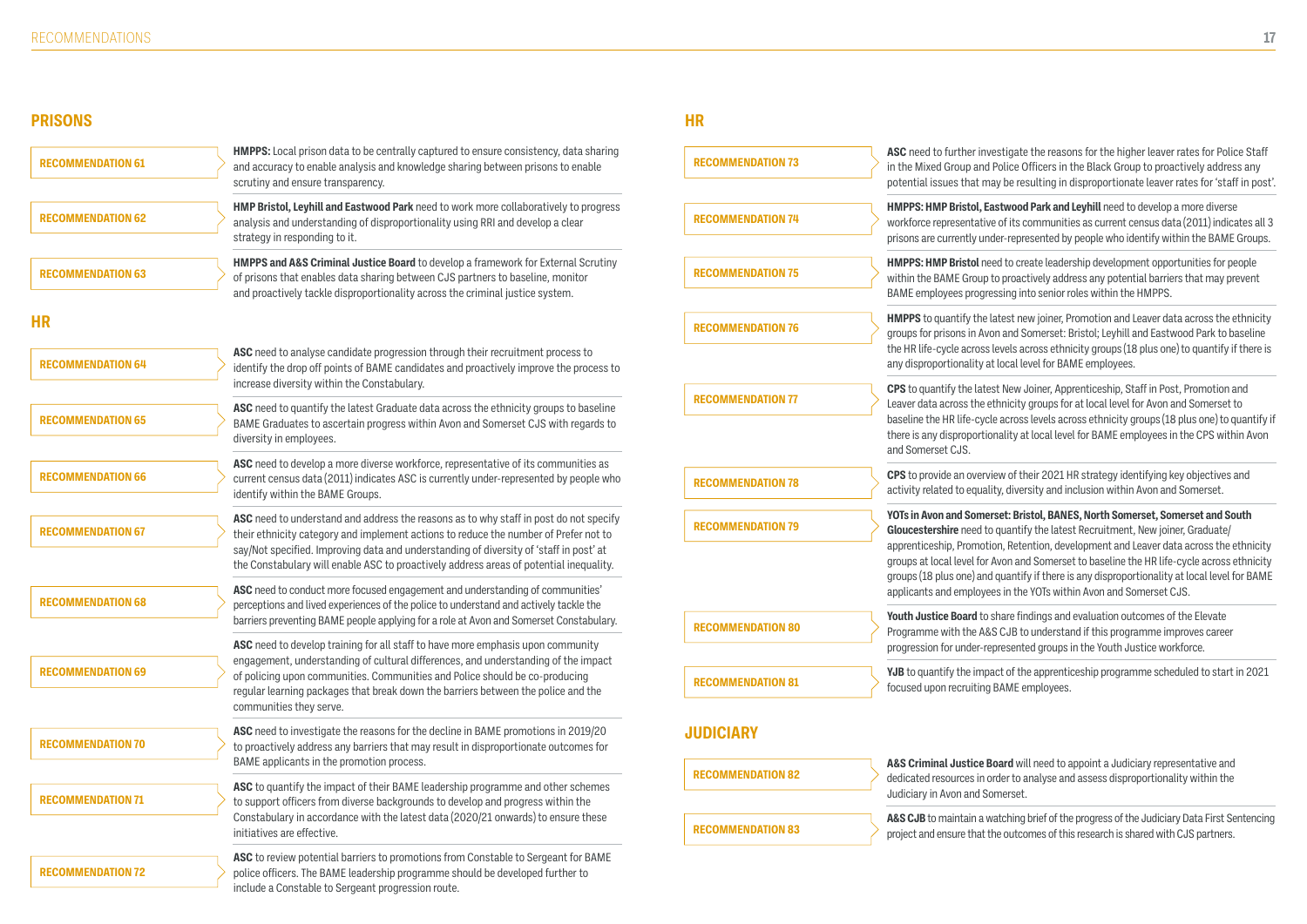# CHAPTER 1 **STOP AND SEARCH 19**

### **BACKGROUND**

#### **"The disproportionate use of Stop and Search on BAME communities continues to drain trust in the CJS as a whole."26**

Stop and Search does not feature as an area of scrutiny within the Lammy Review, however, it stresses the legacy of policing for the rest of the CJS as the first point of contact, affecting how people view 'the system' as a whole. Conflict around policing tactics, particularly the disproportionate use of stop and search, diminishes trust in the CJS in BAME communities.<sup>27</sup> As Wendy Williams states, "Some view stop and search as a valuable tool in the fight against crime, while others argue that its use has little effect on crime rates and can in fact increase disorder.

For some, particularly Black, Asian and Minority Ethnic people, it can reinforce the perception that there is a culture of discrimination within the police."28

Nationally there were 563,837 stop and searches in England and Wales (excluding vehicle searches) from April 2019 to March 2020 at a rate of 10 per 1,000 people, and in Avon and Somerset there were 8,327 stop and searches at a rate of 5 per 1,000.<sup>29</sup> Chart 1 compares the National rates of stop and search per 1,000, broken down into Asian, Black, Mixed, White and Other ethnicity groups

> <sup>30</sup> Wendy Williams CBE, HM Inspector of Constabulary, HMICFRS (Her Majesty's Inspectorate of Constabulary and Fire & Rescue) Disproportionate Use of Police Powers: Disproportionate use of police powers: A spotlight on stop and search and the use of force (justiceinspectorates.gov.uk) 26 February 2021 <sup>31</sup> Lammy Review (2017)

to Avon and Somerset Constabulary data. Chart 2 applies the Relative Rate Index (RRI) to measure any disparity across the ethnicity groups in relation to the White group. Disproportionality is evident for the Asian, Black, Mixed and Other ethnicity groups. Proportionately, Avon and Somerset Constabulary (ASC) has a higher RRI rate for the Mixed and Other groups than the National RRI rates. Both nationally and in Avon and Somerset the highest disproportionality is in the Black Group. A Black person is 9 times more likely to be stop and searched than a person in the White Group.

27 Lammy Review (2017)

<sup>28</sup> Wendy Williams CBE, HM Inspector of Constabulary, HMICFRS (Her Majesty's Inspectorate of Constabulary and Fire & Rescue) Disproportionate Use of Police

Powers: Disproportionate use of police powers: A spotlight on stop and search and the use of force (justiceinspectorates.gov.uk) 26 February 2021.

29 https://www.ethnicity-facts-figures.service.gov.uk/crime-justice-and-the-law/policing/stop-and-search/latest#download-the-data

#### In Avon and Somerset the issues around disproportionality in the use of stop and search on specific ethnic groups, particularly Black, Asian and Minority Ethnic people, continues to reduce trust and impact public confidence in the police and ultimately the Criminal Justice System.

"Legitimacy in the eyes of the public is inextricably linked to the way the police use their powers – whether the police are fair and reasonable in the use of their powers, respectful during encounters and open in their decision-making. A lack of trust leads to reduced legitimacy, which can lead to lower levels of co-operation and compliance. Unfair use of powers can be counter-productive if it leads people to feel they have no obligation to comply with the law. It may make people unwilling to report crimes of which they are the victims, or to come forward as witnesses."30

### **METHODOLOGY:**

In July 2020 Amjid Ali, Chair of the Strategic Independent Advisory Group (SIAG) for ASC and member of the Stop & Search Internal Scrutiny Panel, was appointed Lead of the Stop & Search theme. Building on the initial themes identified within the A&S Lammy Sub-Group Report  $2019$ ,  $31$  key aims for the theme were identified:

(1) Explore and understand disproportionality data in Avon and Somerset (A&S) with consideration of any gaps in ethnicity data recording;

(2) Explore engagement and inclusion with A&S communities to address disproportionality in stop and search.

A Stop and Search Focus Group was created consisting of representatives such as Police, community groups/ members, Education partners, Local Authority partners, community partnerships, to form a range of different perspectives of stop and search to be explored through workshops. The first workshop was held in December

<sup>26</sup> Lammy Review (2017)

2020, focusing upon understanding the impact of stop and search practices on Black, Asian and Minority Ethnic communities through the exploration of data and lived experiences. The second workshop was held in January 2021 and explored: different perspectives of stop and search; the factors enabling and constraining the implementation of stop and search; the impact of information currently in circulation to increase public understanding and confidence, and, the development of an inclusion and engagement framework for change.

In February 2017, police stopped 63 year old grandfather, Judah Adunbi, outside his home in Bristol. Mr Adunbi, a former Lead of the A&S Constabulary Independent Advisory Group (IAG), was mistakenly identified by Police as a 'wanted' individual. Mr Adunbi stated he was not the man identified and exercised his legal right not to give his name. A physical confrontation ensued resulting in Police tasering him, and charging him with a public order offence and the assault of a police officer.

Police subsequently dropped charges and the two officers were placed under investigation. A court case followed and the police officer involved was found 'not guilty' of assaulting Mr Adunbi in both a criminal court and misconduct hearing.

Incidents such as this, significantly increase tensions and distrust between the community and the police.

#### **CHART 1: Stop and search rates per 1,000 people (2019/20)**

![](_page_9_Figure_8.jpeg)

#### **CHART 2: Stop and Search RRI Rates (2019/20)**

![](_page_9_Figure_10.jpeg)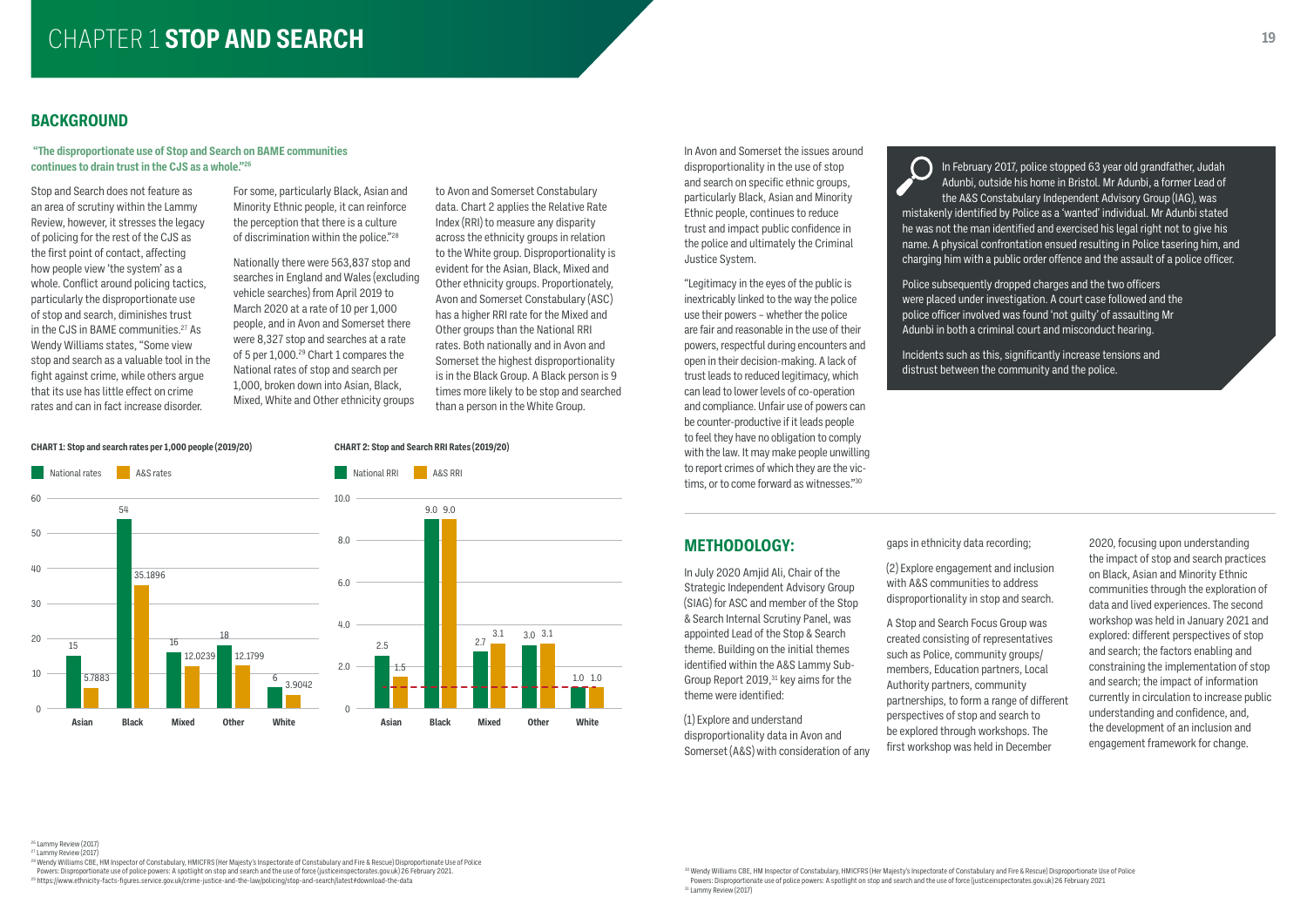# **PART ONE: EXPLORE AND UNDERSTAND DISPROPORTIONALITY DATA IN AVON AND SOMERSET WITH CONSIDERATION OF ANY GAPS IN ETHNICITY DATA RECORDING**

#### **Police Powers for Stop and Search:**

- 1. Powers which require officers to have "reasonable grounds" to conduct the search;
- 2. A power which allows officers to search without reasonable grounds, sometimes known as 'no suspicion' or 'section 60' search. This power can only be used when authorised by a senior officer based on certain 'pre-conditions';
- 3. A power officers can use to search those they 'reasonably suspect' are terrorists.<sup>32</sup>

Police have a range of legislative powers to stop and search people they suspect have certain items. Officers must use a specific legislative power for every stop and search, employing the correct power for the circumstances of each search. There are three types of stop and search powers:

#### **"Reasonable Grounds" for stop and search:**

Section 1 of the Police and Criminal Evidence Act 1984 (PACE)<sup>33</sup> and Section 23 of the Misuse of Drugs Act 1971<sup>34</sup> are the most commonly used reasonable grounds stop and search powers.

#### • **Section 1 of PACE** allows officers to stop and search those they have reasonable grounds to suspect have

"stolen or prohibited articles" offensive weapons, fireworks and any item that has been made or adapted to be used in a burglary, theft or fraud or to cause criminal damage.

- A similar power in the **Firearms Act**  1968<sup>35</sup> allows officers to stop and search those they have "reasonable cause" to suspect have a firearm or ammunition in a public place.
- **Section 23 of the 1971 Act** allows officers to search those they have reasonable grounds to suspect have "controlled drugs", those drugs that are illegal to produce, supply and possess under the 1971 Act.

A personal factor cannot be used as the reason for stopping and searching in combination with other (non-personal) factors. In practice this means an officer cannot stop and/or search a person due to: physical appearance; previous convictions; stereotypical images and generalised assumptions about persons belonging to a particular group.<sup>36</sup>

Officers have reasonable grounds when they have a "genuine suspicion" they will find the object they are searching for. This suspicion must be based on "objective factors". Objective factors generally fall into one of two categories: **Intelligence and information or suspicious behaviour.** The College of Policing Authorised Professional Practice Guidance on Stop and Search states that the smell of cannabis on its own with no other contributory factors will not normally justify a search. In Searching for Cannabis: Are grounds for search associated with outcomes? (2017)39 it concluded that the smell of cannabis was not associated with criminal justice outcomes. The HMICFRS 2017 Legitimacy Inspection identified that out of 8,574 searches assessed 7% were based solely on the smell of cannabis with a difference in find rates for Black people (29%) compared to White people (37%) concluding that weaker grounds might be used to search Black people.<sup>40</sup>

#### **PACE Code A 2015 states:**

"Powers to stop and search must be used fairly, responsibly, with respect for people being searched and without unlawful discrimination."37 Fair decision making in stop and search is critical because it affects how people perceive the police – not just the individual stop and searched, but also the wider communities of which that individual is a part of. "The presence or absence of procedural justice (i.e. fair decision making and respectful treatment) during stop and search can affect whether people perceive the police to be legitimate."

Scrutiny of the grounds for stop and searches was not conducted as part of this review. Further analysis of what is 'officer led' and what is 'intelligence led' would provide greater context around decision making and allow further scrutiny of the policing approach to stop and search.

40 PEEL: Police Legitimacy 2017: peel-police-legitimacy-2017-1.pdf (justiceinspectorates.gov.uk) <sup>41</sup> SOPP: Scrutiny of Police Powers is detailed later in this Chapter

In 2018 ASC changed their policy around stop searches regulating that officers do not use the smell of cannabis as the sole grounds for any stop and search. The 'smell of cannabis' has been introduced as a focus theme within the A&S Police Internal Scrutiny Bulletin (January – April 2021). A review of 107 cases showed 17 searches (16%) were found not to have reasonable grounds and of those, 10 searches were positive for cannabis. However, 8% were identified as 'not recorded' by body worn video (BWV) and a further 30% did not have BWV 'saved as evidential' indicating 38% of the 107 cases reviewed could not be scrutinised. The significant rate of stop searches for drugs in the Black Ethnicity Group (detailed later in this chapter) indicates further scrutiny is required to determine if officers are consistently practice this policy.

#### **What are not reasonable grounds?**

#### **"Smell of Cannabis"**

**"There are really good examples of stop and searches. The best example seen is when Police Officers show compassion and say 'we have a concern'. Looking to protect rather than criminalise.….. When there isn't an understanding of the stop and search, there is a very negative impact towards the police. This negativity empowers the groomers."**

Stop and Search Focus Group Workshop, December 2020

99

32 Brown. Jennifer: House of Commons Library Search Briefing (10 March 2021): https://commonslibrary.parliament.uk/research-briefings/sn03878/

33 Legislation.Gov.UK: Police and Criminal Evidence Act 1984 (legislation.gov.uk)

<sup>34</sup> Legislation.Gov.UK: Misuse of Drugs Act 1971 (legislation.gov.uk)

35 Legislation.Gov.UK: Firearms Act 1968 (legislation.gov.uk)

36 College of Policing: Stop and Search: Fair (college.police.uk)

37 22 Pace Code A 2015

38 22 Pace Code A 2015

**RECOMMENDATION 1:** Avon and Somerset Constabulary to analyse the grounds for all stop and searches to understand what is 'officer led' and 'intelligence led' to enable further scrutiny of the policing approach to stop and search. Police must evaluate and quantify decision making to ensure powers are being consistently used fairly, responsibly, respectfully and without unlawful discrimination.<sup>38</sup> A clear strategy needs to be developed and effectively communicated, to respond to any breach of power around stop and search to address disproportionality.

**RECOMMENDATION 2:** Avon and Somerset Constabulary's scrutiny of the 'smell of cannabis' as the sole grounds for a stop and search, to continue to be a focus theme of the Avon and Somerset Office of the Police and Crime Commissioner (OPCC) Scrutiny of Police Powers Panel (SoPP)42 and Internal Scrutiny Panel to ensure any contravention is identified. A strategy needs to be developed to ensure comprehensive training and communications are provided to police officers, as appropriate, to ensure understanding of the policy and improved policing approach to stop and search.

<sup>39</sup> College of Policing: Searching for Cannabis: https://whatworks.college.police.uk/Research/Documents/Stop\_and\_search\_cannabis\_Final\_report.pdf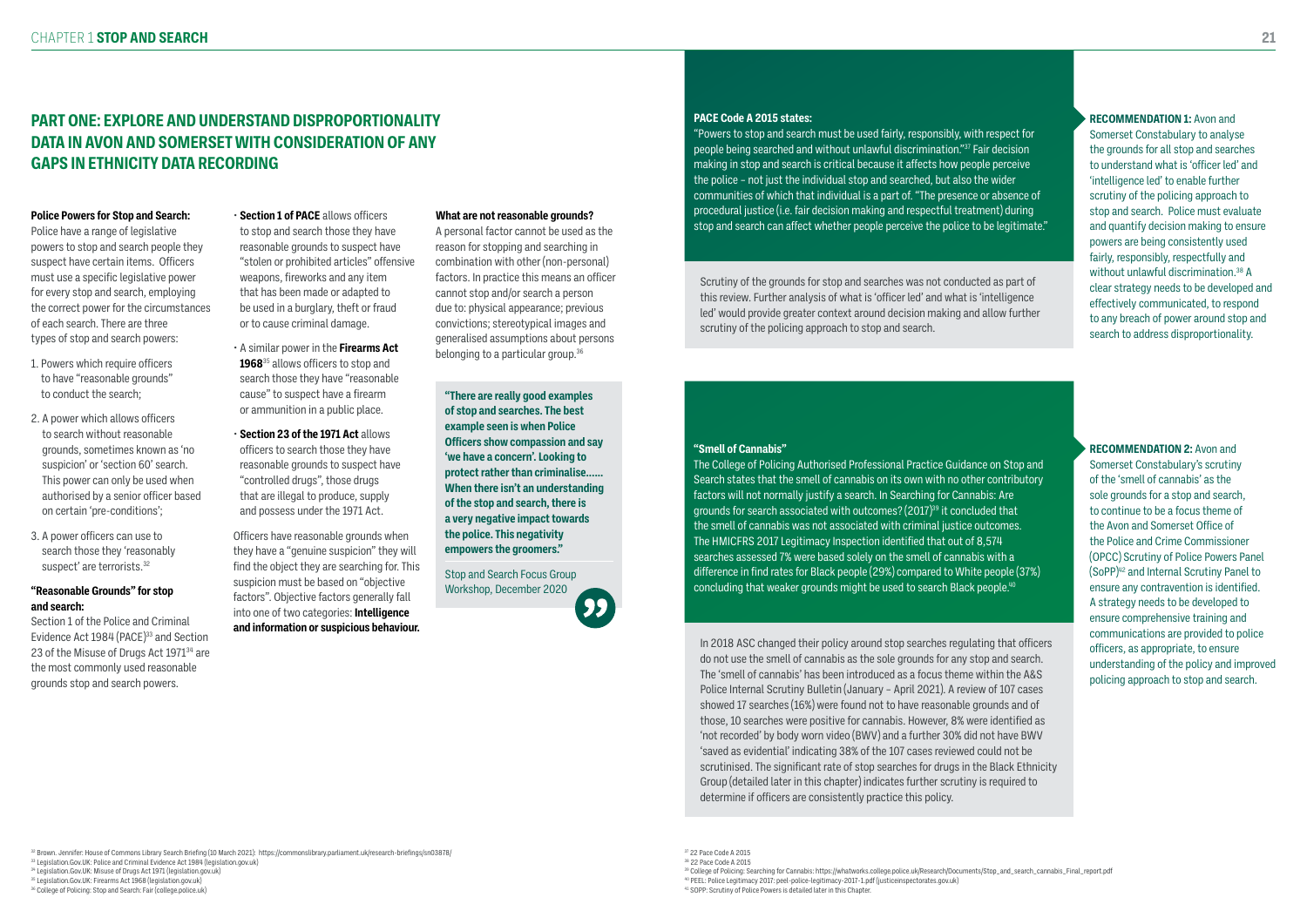#### **Ethnicity Recording:**

Gaps in Police ethnicity data captured for stop searches were identified as an issue requiring further scrutiny in the A&S Lammy Sub-Group Interim Report, December 2019.42

The Stop and Search Scrutiny Team have addressed inconsistencies in recording ethnicity by creating Qlik App alerts to Officers to flag gaps which prompt then to update any missing ethnicity data. This has improved data as follows:

#### **Reasons for Stop and Search**

54% of all stop and searches carried out in 2019/20 were due to suspected drug offences, the most common reason for instigating a stop search.

#### **Stop and Search Volumes:**

Since 2017 the total number of stop searches carried out in Avon and Somerset has increased year on year with an overall increase of 42% from 2017 to 2020 (as detailed in Chart 3).

> Disproportionality is evident in all four ethnicity groups compared to the White Group. Chart 4 shows the RRI for Stop and Search for each ethnicity group between 2017 and 2020.

- The Black Group showed the highest disproportionality rate between 8.8 and 9 times higher than the White Group.
- Disproportionality rates for the Mixed and Other Groups were between 2.5 and 3.1 times higher than the White Group.
- The Asian Group showed no levels of disproportionality in 2017/18 but by 2019/20 this had increased to 1.5 times higher than the White Group.

|   | <b>YEAR</b> | <b>TOTAL STOP</b><br><b>SEARCH</b> | <b>NO. OF RECORDS</b><br><b>MISSING ETHNICITY</b><br><b>DATA</b> | <b>PERCENTAGE</b> |
|---|-------------|------------------------------------|------------------------------------------------------------------|-------------------|
|   | 2017/18     | 5,562                              | 307                                                              | 5.5%              |
| е | 2018/19     | 5,733                              | 268                                                              | 4.7%              |
|   | 2019/20     | 7,909                              | 367                                                              | 4.6%              |
|   | 2020/21     | 9,629                              | 280                                                              | 2.9%              |

The Crime Survey also recorded that the Mixed Ethnicity Groups tend to have younger age profiles than White Ethnic Groups which may influence the reported rates of drug use. $43$ 

![](_page_11_Figure_13.jpeg)

 $\Omega$ 1.0 2.0 3.0 4.0 5.0 6.0 7.0 8.0 9.0 2017/18 2018/19 2019/20 **White Mixed Asian Black Other CHART 4: STOP AND SEARCH RRI** 1.0 1.3 1.5 2.5 3.1 3.1 3.1 1.0 1.0 1.0 8.8 8.8 9.03.1 3.1 2.5

#### Stop and search volumes have increased across all of the ethnicity groups:

- Asian Group increased by 94%, (+118)
- Mixed Group increased by 67% (+137)
- Black Group increased by 41% (+309),
- White Group increased by 41% (+1,705)
- Other Group increased by 37% (+21)

![](_page_11_Figure_31.jpeg)

|              | Chart 5 details the RRI of stop and<br>searches for suspected drug offences<br>in 2019/20.                                                                          |
|--------------|---------------------------------------------------------------------------------------------------------------------------------------------------------------------|
|              | The highest disparity was in the Black<br>Group who were disproportionately stop<br>and searched for suspected drug offences<br>10 times more than the White group. |
|              | Disparity was also evident for:                                                                                                                                     |
| 1.0          | • Other Group at a rate of 3.6<br>• Mixed Group at a rate of 3<br>• Asian Group at a rate of 1.7                                                                    |
| <b>White</b> | Self-reported drug use for the Black,<br><b>Asian and Other Groups is half, or less</b><br>than half, that of the White group.                                      |

![](_page_11_Figure_22.jpeg)

#### **CHART 5: RRI of Stop & Search for Suspected Drug Offences (2019/20)**

 Chart 6 details the Office of National Statistics (ONS) Crime Survey for England and Wales in 2019/20 quantifying the RRI of illicit drug use for each ethnicity group.

Compared to the White Group, the Mixed Group's reported use was:

2.2 times more likely for 'Any drug' 2.7 times more likely for 'Cannabis' 1.4 times more likely for 'Any Class A'

![](_page_11_Figure_28.jpeg)

**CHART 6: RRI of the Proportion of 16-59 Year Olds Self- Reporting Use of Illicit Drugs (2019/20)** 

![](_page_11_Figure_27.jpeg)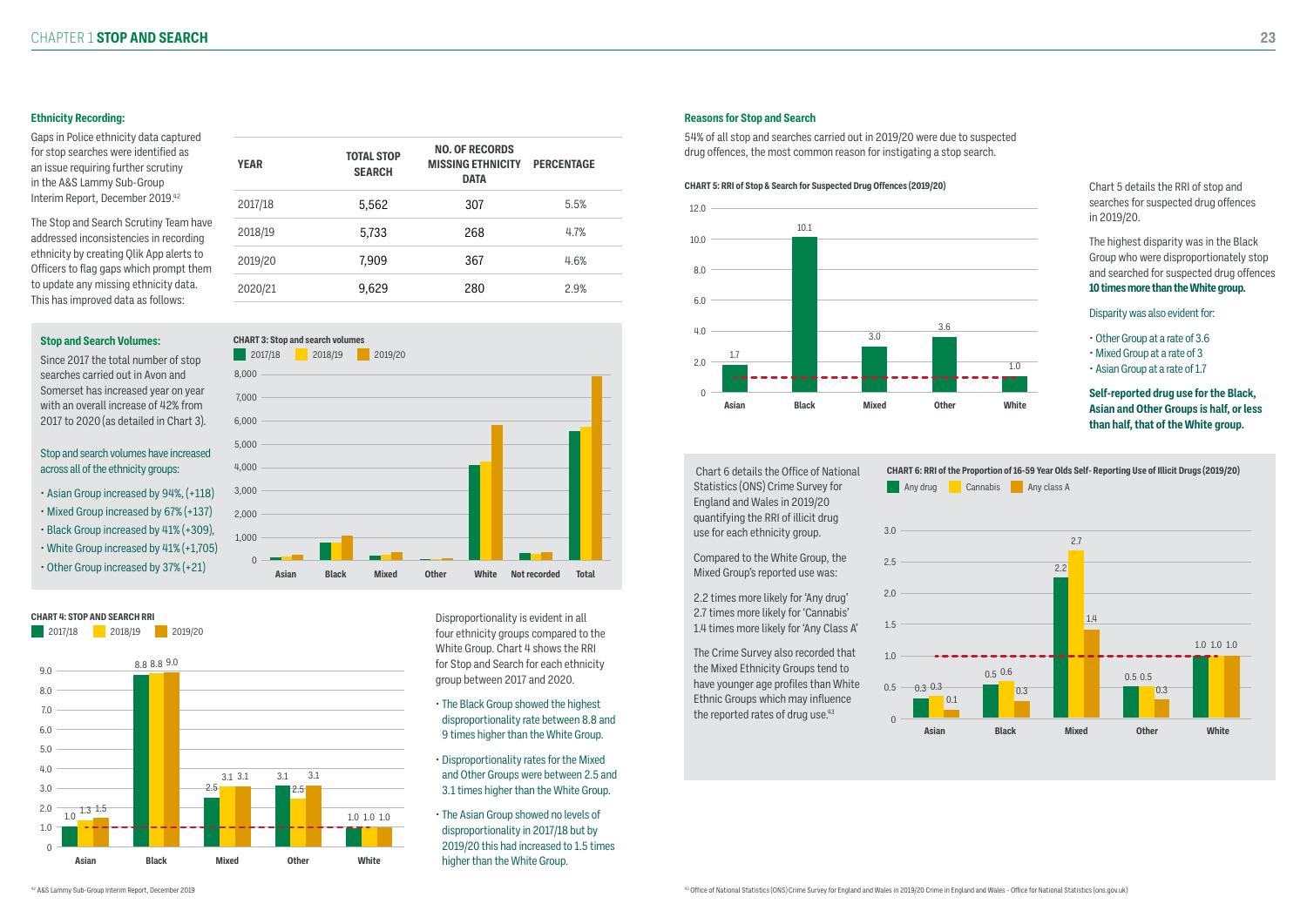#### **The HMICFRS Report 2021 identifies:**

"Drug enforcement, mainly through stop and search, contributes to ethnic disproportionality despite evidence that there is no correlation between ethnicity and rates of drug use. The likely damage to police-community relations caused by large numbers of drugs possession searches, especially those that find nothing, may outweigh the benefits derived from such searches."44 Police Forces across England and Wales have a wide range of approaches to using stop and search to police drugs representing an opportunity for ASC to lead a new national approach to drug-related stop searches that reduces disproportionality and improves performance.

**RECOMMENDATION 3:** Avon and Somerset Constabulary must review their policy for drug-related stop searches, and develop a new approach that tackles disproportionality and improves performance.

#### **Find Rates in Stop and Searches for Suspected Drug Offences**

- 63% of searches resulted in no object(s) being found.
- 33% of searches found the object(s) searched for.
- 4% of searches found an object(s) other than the one searched for.

For the **'No-no object(s) found'** and **'Yes – the object(s) searched for'** results, the rates across the different ethnic groups appear to be largely proportional.

Disparity is indicated in the **'Yes – object other than that searched for results'**, the RRI for the Black, Asian, Mixed and Other groups are all higher than that of the White group.

**Voluntary Attendance<sup>46</sup> rates were** around half for the Asian, Black and Mixed Ethnicity Groups compared with the White Group.

![](_page_12_Figure_25.jpeg)

Across some forces in England and Wales, high rates of possession-only drug searches rather than supply offences, indicate that police forces are addressing the effect of the problem rather than the root cause.45 Further research in Avon and Somerset is required into stop and searches for drug offences to understand more about the relationship between the grounds for stop and search, the disproportionality in stop and searches for suspected drugs offences and find rates that indicate a disparity in finding an object other than that searched for. Further analysis is required to explore these trends and understand the root cause of disproportionality to tackle it proactively.

**RECOMMENDATION 4:** Avon and Somerset Constabulary must focus scrutiny of disproportionality into stop searches for drugs offences, to research the relationship between the grounds for stop and search, the disproportionality in stop and searches for suspected drugs offences within the Asian, Black, Mixed and Other Ethnicity Groups and corresponding find rates. Within find rates, the specific focus needs to be upon investigating the disparity in finding an object 'other than that searched for' in the Asian, Black, Mixed and Other Groups in comparison to the White Group.

#### **CHART 8: RRI of Stop & Search for Suspected Drug Offences: Initial Outcomes (2019/20)**

#### **Outcome of Stop and Searches for Suspected Drug Offences**

Chart 8 details the RRI of initial outcomes in 2019/20 of stop and searches across all Ethnicity Groups for suspected drug offences compared to the White Group. This has improved data as follows:

> **Arrest** rates were higher in the Asian and Black Groups, and marginally higher for the Mixed Ethnicity Group. Whereas arrest rates in the Other Group were just over half in relation to the White group.

![](_page_12_Figure_27.jpeg)

Further scrutiny is required to understand the disparity in arrest and voluntary attendance rates across the ethnicity groups.

![](_page_12_Figure_7.jpeg)

#### **CHART 7: RRI of Stop & Search Find Rates For Drugs (2019/20)**

![](_page_12_Figure_19.jpeg)

**RECOMMENDATION 5:** Stop and searches for suspected drug offences indicate disproportionality across Arrest, Voluntary attendance, Charge and Out of Court Disposal rates. Avon and Somerset Constabulary must scrutinise outcomes to explain disparities and develop strategy to address any disproportionality.

Following an arrest or voluntary attendance, the next stage in the process results in either an Out of Court Disposal (OOCD) or a Charge (Postal requisition/Charge/ Summons outcomes).

> drug offences comparing OOCDs and Charges across the ethnicity groups to those of the White Group.

The Asian, Black and Other Ethnicity Groups were between 2.5 and 2.8 times more likely to receive a Charge outcome.

![](_page_12_Figure_9.jpeg)

The Mixed Ethnicity Group were 1.6 times more likely to receive a Charge outcome.

Chart 7 quantifies the RRI of stop and search find rates for drugs in 2019/20 across the Ethnicity Groups when compared to the White Group: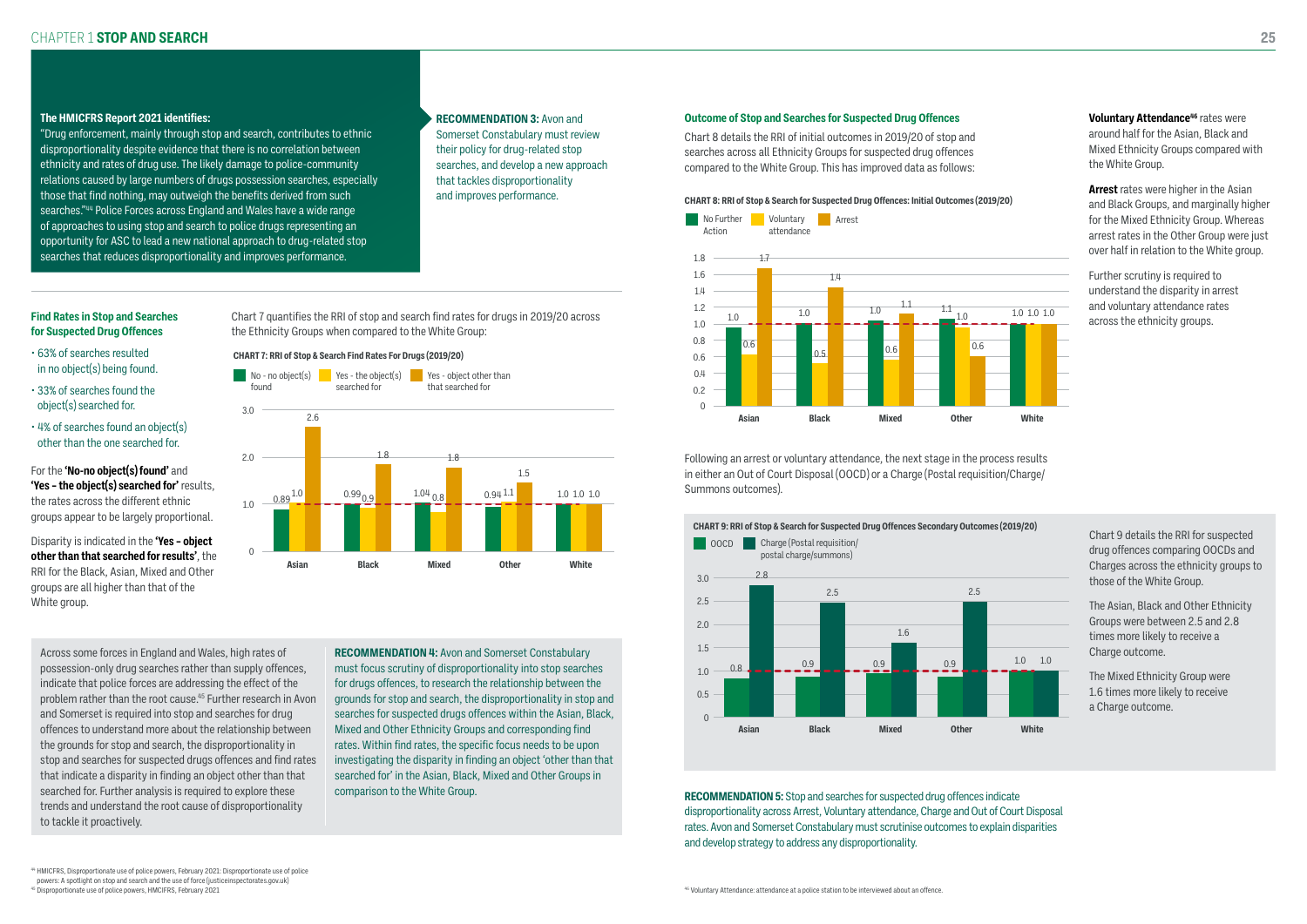#### **Scrutiny of Stop and Search**

**External Scrutiny:** In July 2017, the Office of the Police and Crime Commissioner created the Scrutiny of Police Powers (SoPP) Panel to provide external scrutiny from panel members from a range of diverse communities, led by an Independent Chair. The SoPP Panel focus upon the use of: Taser, stop and search, body-worn video and the Use of Force by the Police. Panel members attend quarterly meetings to review a sample of independently selected files and footage on the use of police powers and produce a report of findings submitted to the Police & Crime Commissioner for oversight and to the Constabulary for a response.

The Bulletin and Infographic are also published on the PCC website for public information.<sup>47</sup>

**Internal Scrutiny:** In 2018, the Stop and Search Internal Scrutiny Panel was set up and chaired by Chief Superintendent Corrigan, Force Lead for Stop & Search at ASC. Since 2020 the remit of the Scrutiny Panel has been extended to include scrutiny of Use of Force.

The Avon and Somerset Police Stop and Search Bulletin and supporting Infographic are produced on a quarterly basis for the panel to review and discuss, covering the following themes:

- Overall volumes and rates
- Ethnicity
- People searches by location (White Group compared to Black Group)
- Disproportionality (White Group compared to Black Group);
- Findings from quarterly dip sampling
- Body Worn Video
- Complaints.

In support of the scrutiny work of the Panel there is an Internal Scrutiny Team led by an inspector with a current cohort of 68 police officers. Each quarter the Internal Scrutiny Panel agree scrutiny themes for the following quarter. All stop searches matching the criteria are identified and allocated for the Internal Scrutiny Team to review. The Scrutiny Team review body-worn video footage and the stop search report, and subsequently complete a 'return form' providing observations on the search as a whole and results are fed into the panel via the Bulletin. Police officers disseminate feedback to their teams and identify potential improvements, with individual feedback to officers given as appropriate, recurring themes are addressed through training and communications.

In 2014 the Best Use of Stop and Search Scheme (BUSSS) was launched by the Home Office and College of Policing with the aims of achieving: (1) greater transparency and community involvement in the use of stop and search and(2) increase public confidence that it is used fairly, lawfully and effectively. All police forces in England and Wales signed up to the scheme for 'local community scrutiny groups' to provide an essential role in its operation, particularly in the complaints trigger process. Complaints enable police to identify key learning areas and address any misconduct. Members of the public have the right to complain about the conduct of a police officer during a stop and search where behaviour is perceived to fall below the expected standard. The stop and search 'community complaints trigger' created by BUSSS establishes an extra level of accountability by requiring the police to explain to the community how powers are being used when the number of complaints reaches a certain level.<sup>49</sup>

### **Scrutiny of Disproportionality:**

ASC's internal scrutiny of disproportionality within stop and search is focused upon the Black Group, as it is has the highest rate of disproportionality. Data also consistently shows disparity for the Asian, Mixed Ethnicity and Other groups, however, at present the Internal Scrutiny Panel does not scrutinise disproportionality within these groups.

### **RECOMMENDATION 6:** Avon and

Somerset OPCC External Scrutiny of Police Powers Panel and the Stop and Search/Use of Force Internal Scrutiny Panel must ensure scrutiny of disproportionality within stop and search includes all ethnicity groups.

In the Avon and Somerset Police Stop & Search Bulletin (Jan – April 2021), scrutiny of data focuses on a quarter by quarter basis over a year. Scrutinising data year on year could enable the identification of wider trends across a greater period of time.

#### **RECOMMENDATION 7:** Avon and

Somerset Constabulary's scrutiny of stop and search data needs to focus year on year to enable the identification of trends over a period of time. This will support collaborative working with CJS partners to create a data picture of an individual's journey through the CJS.

> Recommendation 4 of the Lammy Review 2017 states, "If CJS agencies cannot provide an evidence-based explanation for apparent disparities between ethnic groups then reforms should be introduced to address those disparities."<sup>50</sup>

The Bulletin presents the RRI of the Black Ethnicity Group only. In order to provide further context around disproportionality for all ethnicity groups against the White Ethnicity Group, the data of all ethnicity groups needs to be presented. The RRI needs to be consistently used to calculate all disproportionality and presented in a consistent format to identify 'the effect of decision-making on disproportionality at each stage in the CJS."48

#### **RECOMMENDATION 8:** Avon and Somerset Constabulary needs to include the RRI calculation of all Ethnicity Groups against the White Group to provide a consistent approach to measuring disproportionality.

#### **Complaints:**

#### In Avon and Somerset the **OPCC Independent Residents Panel (IPR)**

review and scrutinise police complaints and highlight good practice. The panel produce a report of their findings and a response is provided by the Constabulary's Professional Standards Department (PSD). There is insufficient information on the scrutiny process for stop and search complaints for this Review to evaluate. However, responsibility for the scrutiny of stop and search complaints potentially overlaps between IRP and SoPP and only a proportion of stop and search complaints are scrutinised each year. Roles and responsibilities around the scrutiny of stop and search complaints need to be effectively defined and communicated.

The Bulletin identifies stop and search complaints over the last quarter detailing severity, result date, outcome 'finalised' and a summary of the complaint. However, there is insufficient detail within the Bulletin to provide transparency around the scrutiny of stop and search complaints for the public.

**RECOMMENDATION 9:** Avon and Somerset OPCC External SoPP must review the scrutiny of stop and search complaints working with the Independent Residents Panel (IRP) to ensure all stop and search complaints are consistently scrutinised. SoPP and the Stop and Search Internal Scrutiny Panel need to increase the rigour around the scrutiny of complaints by ensuring any areas of disproportionality are proactively addressed. Further analysis of the complaints 'process' may be required to assess disparities.

Disproportionality is measured and monitored by the Internal Scrutiny Panel. However, there is insufficient detail within the Bulletin to explain why there is disparity, the actions being taken to resolve it and the impact of any proactive change to address it.

### **RECOMMENDATION 10:** In accordance with the HMICFRS 2018/19 Inspection Recommendation,<sup>51</sup> Avon and Somerset Constabulary must develop evidencebased explanations around the causes of disproportionality in stop and search. Development of a strategy is

necessary to create a comprehensive and

transparent methodology that addresses disparities for all Ethnicity Groups. Any actions to tackle disproportionality need to be measured and monitored to ascertain improvement.

#### **County Lines**

'County lines'52 have been cited by police forces as a potential reason for the disproportionate use of the powers on different ethnic groups driven by a large number of Black, Asian and Minority Ethnic people visiting from outside the force area. Some Police forces attribute their proactive efforts to tackle gang crime or 'county lines', perceived, in main or part, to involve Black, Asian or Minority Ethnic people. However, there is no clear evidence to verify these assumptions.<sup>53</sup> In ASC's Operation Remedy the impact of county lines upon stop search was reviewed between February and October 2019. Low numbers indicated there was no evident disproportionality. Further analysis is required to understand and evidence if 'county lines' have any impact upon disproportionality within stop and search, as part of a more comprehensive strategy around tackling disproportionality.

**RECOMMENDATION 11:** In accordance with Recommendation 10 (above) 'develop evidence-based explanations around the causes of disproportionality in stop and search', scrutiny of the impact of County Lines needs be included within the analysis of the 'root-cause' of disproportionality to quantify and report findings.

<sup>47</sup> Avon and Somerset Police Stop & Search Bulletin (Jan-Mar 2021): https://www.avonandsomerset.police.uk/about/our-priorities/stop-and-search-statistics/ 48 The Lammy Review, 2017

<sup>49</sup> Criminal Justice Alliance, Best Use of Stop Search (BUSS) 2018 : https://www.criminaljusticealliance.org/wp-content/uploads/CJA-Stop-and-Scrutinise-2019.pdf 50 1 The Lammy Review, 2017

<sup>51 44</sup> Disproportionate use of police powers, HMCIFRS, February 2021.

<sup>52 &#</sup>x27;County Lines' Criminal networks or gangs which use a dedicated mobile phone line (or 'deal line') to distribute drugs, typically from an urban area to a smaller town or rural setting. They often exploit

vulnerable adults and children to traffic, store and deal drugs, and will use violence, weapons and coercion. HMICFRS. 53 44 Disproportionate use of police powers, HMCIFRS, February 2021.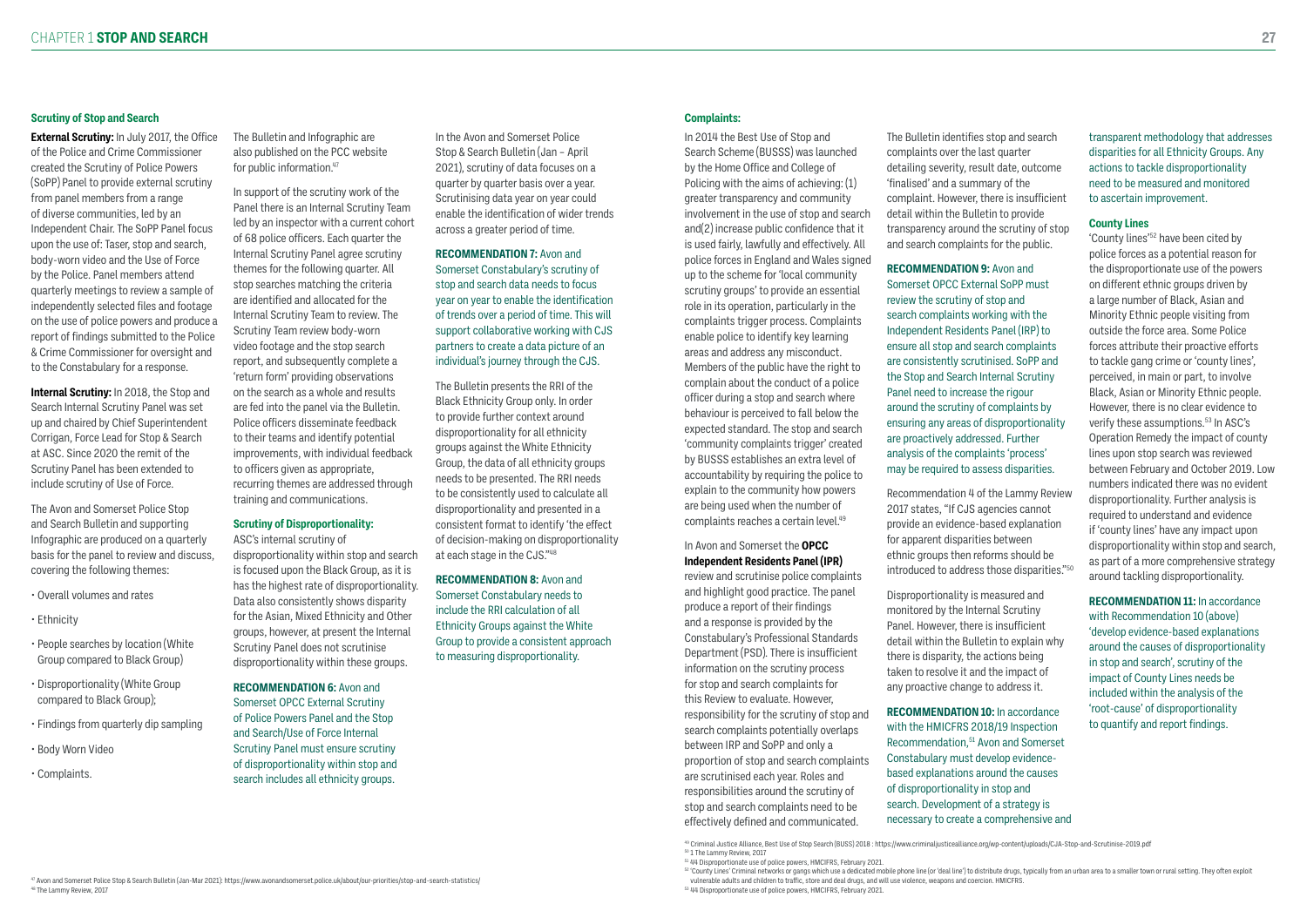# **PART TWO: EXPLORE ENGAGEMENT AND INCLUSION WITH A&S COMMUNITIES TO ADDRESS DISPROPORTIONALITY IN STOP AND SEARCH**

As part of this Review, a Stop and Search Focus Group was created to consult with partners and the communities of Avon and Somerset to explore their experiences of stop and search, perceptions of the police and understanding around disproportionality. The Focus Group included representatives from ASC including Police Officers and members of the Diversity and Inclusion Outreach Team, External Scrutiny of Police Powers Panel (SoPP), Strategic Independent Advisory Group<sup>54</sup> (SIAG), Independent Advisory Groups<sup>55</sup> (IAG), Black Police Association (BPA), Golden Key, Legal Lifelines, Stand Against Racism and Inequality (SARI), Learning Partnership

West (LPW), Office of the Police and Crime Commissioner (OPCC) and individual members of the community. Two workshops were held with the Focus group in December 2020 and January 2021.

#### **Workshop One: Understanding Data and Exploring Lived Experiences**

The focus of this workshop was upon understanding the impact of stop and search practices on BAME communities through the exploration of the scrutiny process, the data and lived experiences.

The table below details key themes and corresponding feedback captured from the discussions within the workshop:

**"With regards to the disproportionality there is something about the way we look at getting results and where we get results. Why or what is it that means our service doesn't seem to want to stop and search white people? ……… We need to dig deeper otherwise disproportionality will not move. Are we as a service channelling this bias as opposed to giving our officer better skill sets?"**

In accordance with feedback of the Focus Group from Workshop one, a survey of police officers was conducted to capture police officer perspectives around their experience of stop and search and understanding around disproportionality, training, racism, support, confidence and potential improvements required. 116 Police Officers completed the survey. 24% female, 73% male and 3% prefer not to say. 94% were within the White Ethnicity Group.<sup>56</sup>

Stop and Search Focus Group Workshop December 2020

| <b>KEY THEMES AND FEEDBACK</b><br>Stop and Search Focus Group Workshop 1, December 2020 |                                                                                                       |  |  |  |
|-----------------------------------------------------------------------------------------|-------------------------------------------------------------------------------------------------------|--|--|--|
| <b>PREVENTION</b>                                                                       | Stop and search can prevent crimes.                                                                   |  |  |  |
| <b>PROTECTION</b>                                                                       | Through a compassionate approach to policing related to concern rather than criminalisation.          |  |  |  |
| <b>EXPLOITATION</b>                                                                     | of young people through negative perceptions of Police in community, vulnerable to grooming.          |  |  |  |
| <b>DISRESPECT</b>                                                                       | There can be a lack of courtesy/respect in the policing approach to stop and search.                  |  |  |  |
| UNCONSCIOUS BIAS                                                                        | Need to understand the nature and impact of training.                                                 |  |  |  |
| <b>GOOD PRACTICE</b>                                                                    | What does a good stop and search look like?                                                           |  |  |  |
| TRAINING                                                                                | What training is there for stop and search? Is it sufficient?                                         |  |  |  |
| <b>FORCE</b>                                                                            | Communities experience Force rather than Service.                                                     |  |  |  |
| CRIMINALISATION                                                                         | People can be criminalised unnecessarily through interaction with the police.                         |  |  |  |
| <b>CONTEXT</b>                                                                          | Lack of understanding around the data for stop and search.                                            |  |  |  |
| <b>COMMUNITY PERCEPTIONS</b>                                                            | Is there a clear understanding of communities' perspectives of stop search and perceptions of police? |  |  |  |
| CHANGE                                                                                  | What changes are required? What is the scale and what are the steps?                                  |  |  |  |

#### **Police Perspectives:**

#### **Racism:**

- 26% identified they had experienced racism carrying out stop and search or any other duties.
- 78% confirmed they had been labelled a racist by a member of the public.
- Feedback from officers expressed they felt: unfairly judged, upset, frustrated, hurt, annoyed, offended, unappreciated, embarrassed, cautious, and uncomfortable. In contrast a small number identified it was a 'tactic of distraction', they were 'not affected', 'not bothered'.

#### **Support:**

- 48% of Officers feel supported by the public in relation to stop and search.
- 74% feel supported by ASC in relation to stop and search.

#### **Training:**

Stop and search:

• 77% of police officers surveyed would like further training in stop and search. 3% of police officers surveyed identified they had never received stop and search training.

#### Cultural Awareness training:

- 61% of Officers would like further training in Cultural Awareness.
- 20% of police officers surveyed indicated they had never received cultural awareness training.

#### Unconscious Bias training:

• 37% of Officers would like further training in Unconscious bias. 12% of police officers surveyed had never received training in unconscious bias.

54 Strategic Independent Advisory Group (SIAG): a force-wide group made up of the Chair Independent Advisors from the Avon and Somerset policing area IAGs and Community / Partner Agencies, covering matters of strategic significance

<sup>55</sup> Independent Advisory Groups (IAGs): a way for communities to work with the Police to help improve their service. IAGs advise on policing issues that may cause concern to local people and communities. <sup>56</sup> Further brea

#### **Improvement Areas:**

- Increase public understanding and engagement and promote good stop and search practice
- Increase scrutiny such as sharing BWV, public panels, better representation for scrutiny such as youth panels, and more representative of communities.
- More training to increase confidence and understanding of officers such as sharing videos of what Good looks like and senior officers mentoring less experienced officers.

#### **Police Officer Survey Findings:**

![](_page_14_Figure_16.jpeg)

![](_page_14_Figure_17.jpeg)

![](_page_14_Figure_15.jpeg)

![](_page_14_Figure_14.jpeg)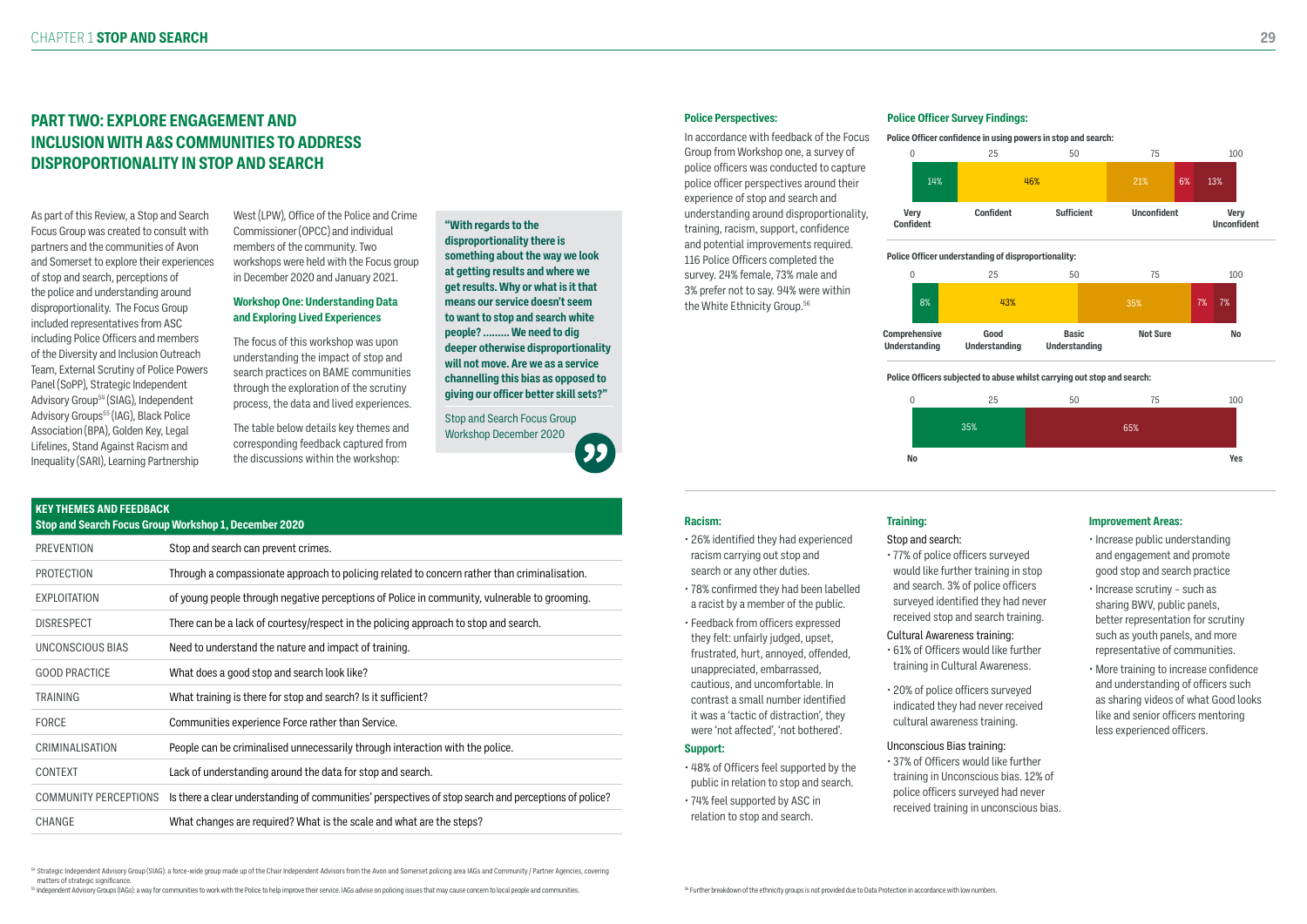**"One of the key points around aspirations on the unconscious bias training was as a workforce there needs to be a real focus on anti-racist policing and not just understanding unconscious bias. ……We need to take this further in terms of understanding the trauma and impact of police encounters. If we know that young black boys aged 11 for example are being searched we need to know their experience and the impact on their community from a young black boy's experiences. Trauma-informed policing. Police officers should be aware of the consequences of their actions and the trauma caused."**

Stop and Search Focus Group Workshop, December 2020

![](_page_15_Picture_12.jpeg)

#### **Training:**

**Stop and Search:** Training was rolled out force-wide in 2019 and all frontline Patrol Officers (in excess of 800) received a training package covering the following areas:

- Relevant legislation and understanding.
- Reasonable grounds articulation and its recording.
- Legitimacy, perceptions and impact of stop and search within our communities, focusing on the encounter.
- Independent scrutiny of S&S reflections and views of the SPPP.
- BWV and policy.
- Smell of cannabis only searches.

In April 2021 ASC launched the updated College of Policing (CoP) MLE package on stop search consisting of a learning package and a knowledge check, both of which are mandatory to complete for all frontline officers, with completion tracked through Qlik.<sup>57</sup> The overall focus of this learning concerns legal powers and procedure. Disproportionality and inequality is primarily focused on within a Brief History video. The section on unconscious bias identifies it will be explored more through the classroom training and no further focus is included within the e-learning package. There is relatively little focus upon ethnicity and disproportionality in terms of statistics and lived experiences of stop and search to provide a balanced perspective. In addition to the College of Policing module, ASC have produced a video of an interview between two colleagues from the Diversity Team

58 The Outreach Team are part of the Diversity and Inclusion Team at Avon and Somerset Constabulary who work to improve the perception of policing as a career within minority groups and to increase the diversity of applicants.

discussing their lived experiences of stop search launched alongside the CoP stop and search training module. Further engagement with communities around the impact of stop and search and lived experiences need to be developed with the Police Outreach Team58 to improve the Constabulary's approach to stop and search.

**De-escalation training:** Delivered to front line officers taking account learning from scrutiny panel feedback, providing additional skills and methods to officers to assist in managing conflict. No details of this training and its monitoring were scrutinised as part of this review.

#### **Diversity and Inclusion Training:**

ASC have developed a three-tier approach to embedding Diversity & Inclusion constabulary-wide through learning:

• **Tier 1:** Cultural Intelligence training delivered through an external company to all Inspectors, C/ Inspectors, Chief Officers, and Staff equivalents from June 2019. Initial training has been rolled out as a trial to Constabulary Staff, along with community leaders and partners including Bristol City Council.

- **Tier 2:** Cultural awareness training for operational Police Staff and Officers subject to stakeholder group and community member consultation to establish training required in each role.
- **Tier 3:** Cultural awareness training for new recruits developed as part of the overall curriculum in conjunction with University of the West of England (UWE).

#### **COURSE TITLE AND DESCRIPTION PROGRESS**

#### **Taking the Hurt out of Hate:**

One day courses run between April 2017 and April 2018 for Officers in Response and Neighbourhood Policing and half day sessions for Communications and Custody staff. In total 1,052 delegates attended this training. Learning outcomes for the training focused on understanding hate crime, biases focusing on the perspective and engagement with victims.

No formal framework or evaluation was established for this training to determine if outcomes were achieved and if there was any impact on policing approach or performance. The Constabulary now have a review process for all training courses which has a six month review period to evaluate training impact upon staff and officers.

#### **Cognitive Awareness:**

Course is currently in development based on their former Unconscious Bias course.

To be delivered as part of the Leadership Academy and available to all officers, staff, volunteers and specials.

#### **Hate Crime Training:**

All Police Constable Degree Apprenticeship (PCDA) and Degree Holder Entry Programme (DHEP) students have specific inputs from SARI, who also input on Hate Crime Laws.

The Constabulary has recently completed a commissioning process to ensure all officers have training inputs on these topics and a comprehensive training programme is currently in development.

#### **Understanding Race: It's good to talk:**

New training in development, delivered as workshops run by a facilitator, a Leadership/Specialist Skills trainer and a representative from the Outreach team. Sessions are focused on a key theme to encourage discussion and explore potentially uncomfortable topics or ones where misunderstandings can arise.

The first workshop was held in January 2021 and over 50 delegates have taken part so far. Evaluation to date indicates delegates prefer face-toface workshops, and it is intended to progress workshops again from June

2021.

**RECOMMENDATION 12:** Avon and Somerset Constabulary must develop a framework for stop and search training that regularly evaluates the operational needs of all officers to ensure they are equipped with the confidence and skills to use their powers for stop and search consistently, fairly and reasonably. Training needs to have more emphasis upon community engagement, understanding of cultural differences, and understanding the impact of policing upon communities. All training must be regularly monitored and evaluated by performance to ensure strategic aims and outcomes are achieved.

<sup>57</sup> Qlik: the constabulary's application for visual management of data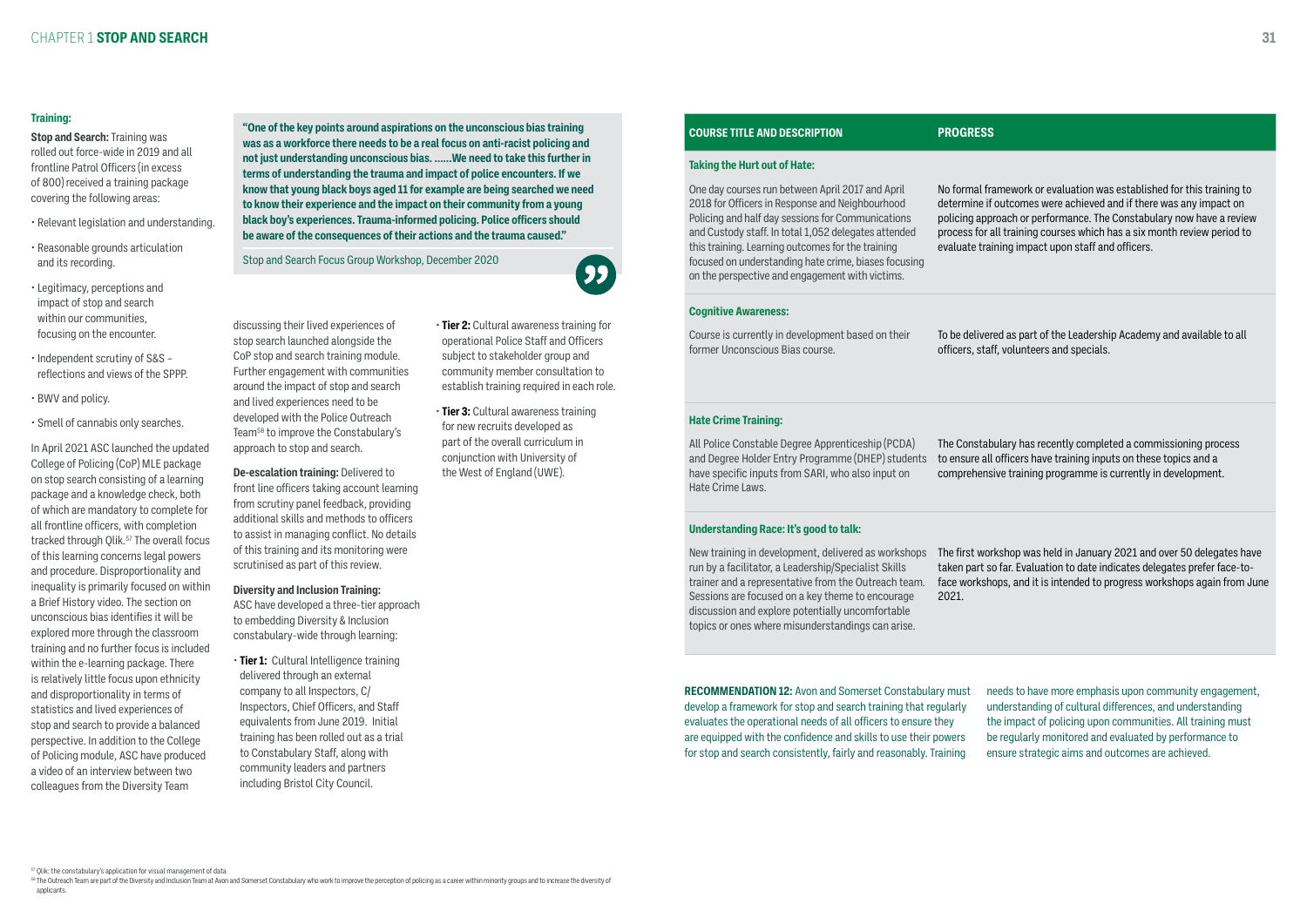### **Workshop 2: Identifying change to reduce disproportionality**

The second Stop and Search Focus Group workshop was held in January 2021 to explore and understand:

- The different perspectives of stop and search
- The existing impact of stop and search practices on BAME communities
- The factors enabling and constraining the implementation of stop and search
- The impact of information currently in circulation to increase public understanding and confidence of stop and search

### **Change and Intended Outcomes:**

- Implement stop and search in a manner that is justified, proportionate and legal
- •Development of tools and resources to improve evaluation of stop and search both internally and externally
- •Encourage active participation and review of stop and search by members of Black, Asian and Minority Ethnic (BAME) communities
- •Improve public information materials (ensure they are fit for purpose) and communication channels
- •Develop an inclusion and engagement framework for change.

### **Key Feedback:**

• More insight is required to bring in different perspectives across communities within ASC

•Need to build confidence and understanding between the police and the communities about how

### stop and search is implemented.

- Develop "One Voice" sharing a common understanding, between police and communities to create joint communications and training.
- Police officers need to be directly involved in communications with communities working with the Black Police Association (BPA), the Outreach Team and members of the Independent Advisory Groups to support engagement with communities.
- Need to let wider communities know that ASC is seeking to adopt new approaches to stop and search, and want to include community involvement in its development.
- Create a long term approach with incremental steps attaining community investment in process.
- Inclusivity: representation from police to have a voice and share experiences and challenges they face.
- Spread knowledge and apply practical innovation to allow better scrutiny. 'Knowledge empowerment is a game-changer and an opportunity that must not be wasted'.
- Ensure the dialogue is mutual, respective, safe and productive
- Need to share learning.

### **Lived Experience in Scrutiny**

One of the key lessons of the Lammy Review found 'bringing decision-making out into the open and exposing it to scrutiny is the best way of delivering fair treatment'. For stop and search in particular, scrutiny by communities

most affected by its use can play a crucial role in building trust by providing transparency and accountability.59

Qualitative data is found in 'lived experience' and needs to be valued as evidence of the impact of stop and search upon communities in Avon and Somerset. Feedback from the Focus Group workshops highlighted communities most affected by disproportionality, continue to have insufficient access to information around stop and search. Communities still feel disconnected from the scrutiny process as current engagement and communications are not effective. Recent consultation and dialogue around lived experiences of stop and search are not perceived as leading to any measurable outcome.

Peel's 9 Principles of Policing identified "the power of the police to fulfil their functions and duties is dependent on public approval of their existence, actions and behaviour and on their ability to secure and maintain public respect."60 Based on this principle the public's trust and confidence is vital for police to use their powers effectively. Collaboration between the Constabulary and the communities it serves is crucial in building a holistic understanding of stop and search that includes the lived experience of those communities most affected.

# **CONCLUSION**

The purpose of this review was to identify effective strategies for dealing with disproportionality in stop and search across the Avon and Somerset Constabulary force area. Based on the analysis conveyed, it can be concluded from the data and community insight that there are multiple areas where modifications in officer behaviour and the stop and search process are necessary to improve stop and search practices and community confidence.

Avon and Somerset Constabulary is working hard to develop a genuine partnership with key stakeholders to improve the Constabulary's understanding of the negative impact of poor stop and search techniques. Developing an understanding of the trauma of poor public engagement and interaction is particularly pertinent when issues of inequalities for people from Black, Asian, Mixed Race and Minority Ethnic (BAME) backgrounds have been brought to the fore across society due to the Covid-19 pandemic.

Avon and Somerset Constabulary is systematically addressing the challenges of Stop and Search. It is committed to implementing the recommendations of the Lammy review with the support of its key stakeholders. Systems and procedures are in place to ensure any issues related to breaches in Stop and Search practices are dealt with swiftly and appropriately.

In accordance with Recommendation 13 of this Review, proposals are in development to create an additional insight and scrutiny panel comprised of key community stakeholders with lived experience of stop and search. It is intended this new group will work alongside the existing OPCC Scrutiny of Police Powers (SoPP) and Constabulary Internal Scrutiny Panel to ensure a robust 'check and test' process is in place committed to ensuring equality and fairness.

Future exploration into stop and search practices could help identify different 'good practice' processes and techniques that enhance community confidence.

**Amjid Ali, Independent Chair of Strategic Independent Advisory Group, ASC STOP AND SEARCH LEAD, A&S LAMMY SUB-GROUP REVIEW**

**RECOMMENDATION 13:** Avon and Somerset Constabulary must build confidence with its communities around police powers by developing an Inclusion and Engagement Framework that is co-produced with communities. This will develop engagement with communities, improve public access to information about stop and search and increase the transparency of the scrutiny process. As part of this

Framework the 'lived experience' of communities affected by stop and search must be captured and analysed alongside the quantitative data in the scrutiny of stop and search.

**RECOMMENDATION 14:** Avon and Somerset Constabulary to develop a youth-focused external scrutiny group to support the work of the Scrutiny of Police Powers Panel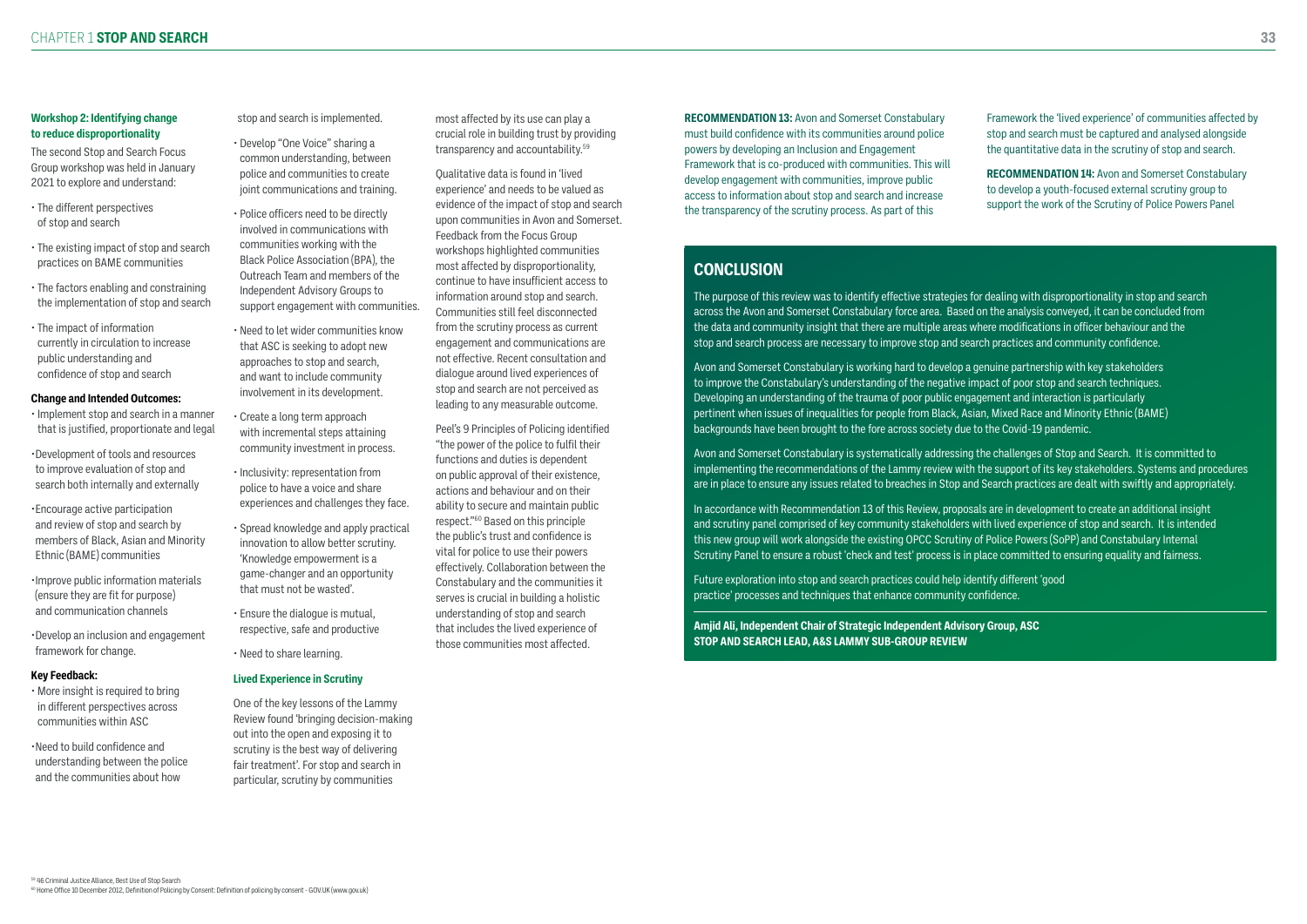# CHAPTER 2 YOUTH JUSTICE And the set of the set of the set of the set of the set of the set of the set of the set of the set of the set of the set of the set of the set of the set of the set of the set of the set of the set

# **BACKGROUND**

Ethnic disproportionality is seen at many stages of the YJS. The proportion of Black children arrested has been steadily increasing over the last ten years. Nationally in the year ending December 2019, 10-17 year old First Time Entrants (FTE) into the CJS from a White ethnic background had fallen by 87% since 2011, whilst the proportion of FTEs from a Black background increased from 9% to 16% and FTEs from an Asian background increased from 5% to 8% over the same period. $61$ 

David Lammy stated that the youth justice system (YJS) was his biggest concern in his 2017 Review.

The 2017 Lammy Review found that 40% of the youth custody population in England and Wales were BAME children. In May 2020 this figure had risen to 51.9% in May 2020, (29% Black, 11.7% Mixed, and 11.2% Asian and Other).

In Tackling Racial Disparity in the CJS Update 2020 the MOJ identify key focus areas for interventions and activities, some of which are in progress and others requiring development. These include:

- improving Black, Asian and minority ethnic children's engagement and experience within police custody;
- understanding and addressing disproportionate sentencing outcomes
- tackling disproportionality in the youth custodial estate;
- understanding how to better empower parents of Black, Asian and minority ethnic children to support their child's journey in the system;
- improving the experiences of specific cohorts, such as Gypsy, Roma, Traveller and Muslim children, for which data is scarce.

Recommendation 33 of the Lammy Review identifies, "the Youth Justice Board (YJB) should commission and publish a full evaluation of what has been learned from the trial of its 'disproportionality toolkit', and identify potential actions or interventions to be taken".

In Tackling Racial Disparity in the CJS Update 2020 the MOJ identified its increase in the number of monitoring systems which collect ethnicity according to the Self-Defined 18+1 standard by the Youth Justice Board – which collects data on behalf of Youth Offending Teams.

![](_page_17_Picture_25.jpeg)

### **METHODOLOGY:**

In July 2020 Maya Mate-Kole, Senior Service Coordinator for Golden Key and Member of the Bristol Commission on Race Equality (C.O.R.E) was appointed lead of the Youth Justice theme. Building on the initial themes identified within the A&S Lammy Sub-Group report (2019), key aims for the theme were identified:

61 Youth Statistics Supplementary Tables: Chapter 2, Table 2.7: https://assets.publishing.service.gov.uk/government/uploads/system/uploads/attachment\_data/file/956621/youth-justice-statistics-2019-2020.pdf  $^{62}$  Her Majesties inspectorate of probation Annual report: inspection of youth offending services (2019-2020) page 18: https://www.justiceinspectorates.gov.uk/hmiprobation/wp-content/uploads/sites/5/2020/11/HMI-Probation-Youth-Annual-Report-2020.pdf

- (1) Explore School Exclusions and the link to entry into A&S CJS for BAME young people
- (2) Explore the YOTs approach to monitoring and tackling of disproportionality to include 'Referral Order guidance' and the YJB disproportionality toolkit.

(3) Explore Deferred Youth Prosecutions

- 63 P65 Youth Statistics 2019-2020 https://assets.publishing.service.gov.uk/government/uploads/system/uploads/attachment\_data/file/956621/youth-justice-statistics-2019-2020.pdf
- <sup>64</sup> Children and Young People in Custody (Part 1): Entry into the youth justice system. https://publications.parliament.uk/pa/cm5801/cmselect/cmjust/306/30609.htm
- <sup>65</sup> S70, P20, Tackling Racial Disparity in the CJS: 2020 Update. https://assets.publishing.service.gov.uk/government/uploads/system/uploads/attachment\_data/file/881318/tackling-racial-disparity-cjs-2020-print.pdf

Inspectorate) inspections were identified as BAME and this rose to 41% for postcourt sentences (including custody).62 The proportion of BAME children in contact with the CJS who go on to re-offend within a year has risen from 11% -18%, with the figure for black children at 45%.<sup>63</sup>

> A Youth Justice Task and Finish group was created consisting of representatives of each YOT within Avon and Somerset: Bristol, Bath and North East Somerset

![](_page_17_Picture_32.jpeg)

(BANES), South Gloucestershire (S.Glos), North Somerset and Somerset YOTS, Bristol City council (BCC) Safer Options, Education Inclusion partners, parents/community groups and youth organisations, to form a range of different perspectives of Youth Justice in Avon and Somerset to be explored through workshops. The aim was to capture linked offence and outcome data from each YOT to allow analysis and comparison of the experiences of BAME young people through pre-court/out of court and through court processes.

Workshops were held in November 2020, focusing upon understanding the impact of School Exclusions on BAME children and young people and their entry into A&S CJS, and the regional use of the disproportionality toolkit. The second workshop was held in February 2021 and focused upon DFE School Exclusions data, parent and pupil lived experiences along with YOT offending data and staff experience.

![](_page_17_Picture_39.jpeg)

**"The main pathways and risk factors for young people into the youth justice system all record high levels of ethnic disproportionality: from school exclusions, the care system, Child and Adolescent Mental Health Service (CAMHS) and first contact with the police. There is a long history and a plethora of evidence around the black community's poor relationships with the police and the corrosive effect of Stop and Search policies."**

Young Review/Black Training and Enterprise Group (BTEG) – Written submission to Call for Evidence: June 2016

![](_page_17_Picture_7.jpeg)

The disproportionality for BAME young people in the criminal justice system is not just limited to custody; 26% of children who received an outof-court disposal in HMI (Her Majesty's

In response to the Lammy Review the Ministry of Justice (MOJ) created a dedicated youth disproportionality team in April 2018 focused upon 'explaining or changing disproportionate outcomes for BAME children in the justice system'. Disproportionality was identified as a priority for the Youth Custody Service in 2019/20 with an Equality Delivery Plan developed 'to investigate disproportionality and identify where reforms can be made if any disparities cannot be adequately explained'.64 Figure 1 details the shared aims, objectives and themes of the MOJ, the Youth Justice Board (YJB) and the Youth Custody Service (YCS).65

#### **Figure 1: MOJ, YJB, YCS shared aims, objectives and themes**

| <b>OVERARCHING AIMS</b>                                                              | <b>SHARED OBJECTIVES</b>                                                                                                                                                                                                                                                                                                   | <b>SHARED THEMES</b>                                                                                                                                       |  |
|--------------------------------------------------------------------------------------|----------------------------------------------------------------------------------------------------------------------------------------------------------------------------------------------------------------------------------------------------------------------------------------------------------------------------|------------------------------------------------------------------------------------------------------------------------------------------------------------|--|
| To develop a shared<br>approach to addressing<br>youth justice<br>disproportionality | · To improve our understanding of the drivers of disproportionality<br>· To explain or change the over-representation of BAME children and young<br>people in the YJS, from advice at the police station to experience in custody                                                                                          | • Consult children<br>with lived experience<br>· Improve<br>trustworthiness<br>of the YJS<br>• Understand the<br>experiences of the<br>particular cohorts, |  |
| To explain or change<br>disproportionality<br>within the YJS                         | · To explain or change disproportionate outcomes in the youth custodial estate<br>• To collectively monitor process against organisational priorities<br>to address disproportionality and <b>agree appropriate actions</b><br>• To identify gaps in our approach to disproportionality and agree steps<br>to address them |                                                                                                                                                            |  |
| <b>To influence</b><br>disproportionality<br>outside the MoJ remit                   | · To improve understanding of the drivers of disproportionality pre-arrest,<br>which may lead to over-representationin the YJS<br>• To coordinate engagement with other government departments, other public<br>bodies and key stakeholders, as appropriate                                                                | and address specific<br>needs identified<br>· Tackle bias                                                                                                  |  |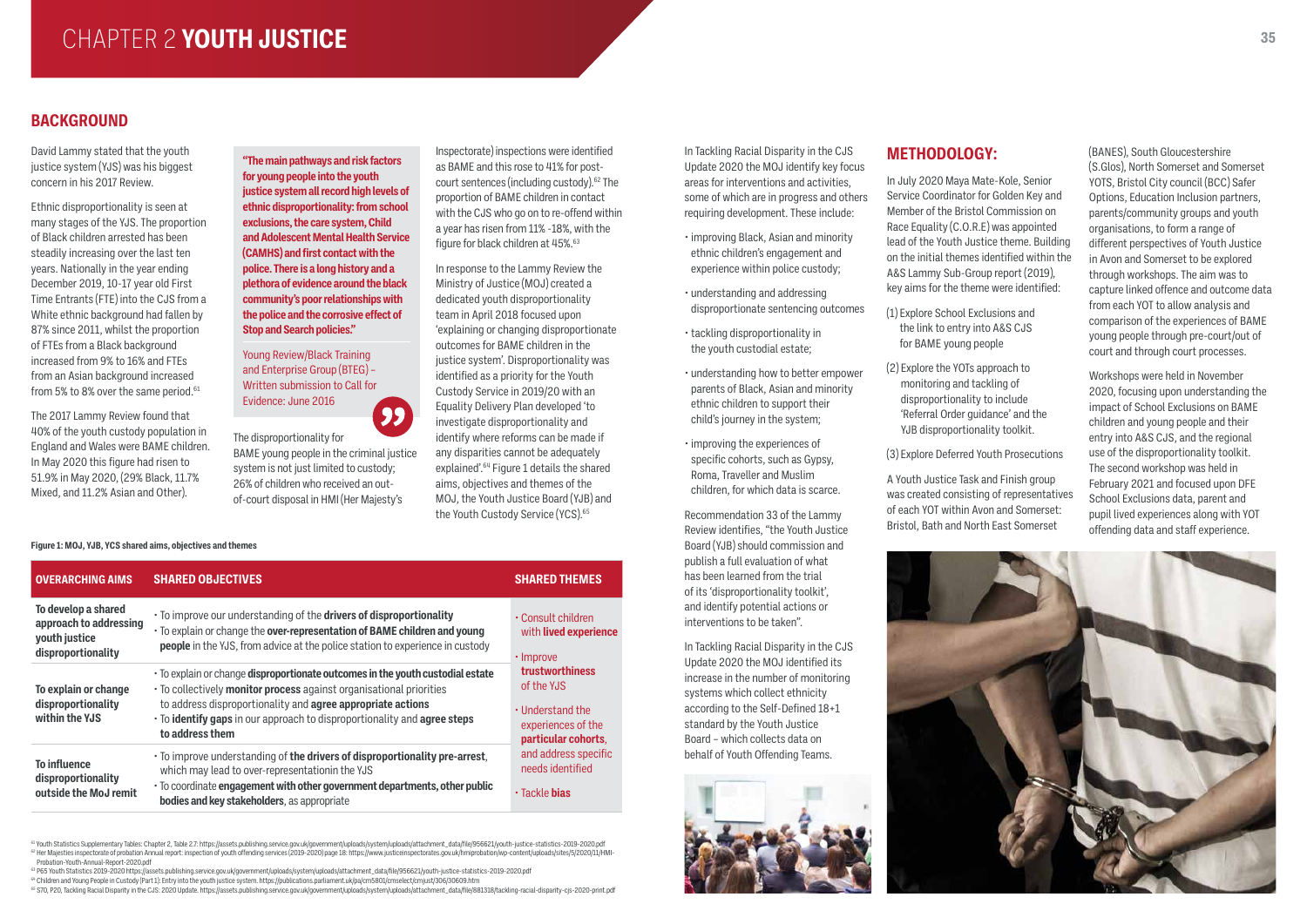#### **Defining The Youth Justice System In Avon And Somerset**

#### **Children And Young People<sup>66</sup>**

• Children: Aged between 10 and 17 years. Can be arrested and taken to court if they commit a crime. They are treated differently from adults and are: (1) dealt with by youth courts; (2) given different sentences; (3) sent to special secure centres for young people, not adult prisons.

• Young people: From the age of 18 years, are treated as an adult by the law. If sent to prison they go to a place that holds 18 to 25-year-olds, not a full adult prison.

#### **Demographic:**

(OOCD) or have been sentenced by a court. YOTs also work with children and young people who have not committed a crime, but are at particular risk of doing so. YOTs are staffed by members from the local authority social care and education services, the National Probation Service, local health services, police and community volunteers.<sup>67</sup>

Avon and Somerset is divided into five local authorities; Bath and Northeast Somerset (B&NES), Bristol, Somerset, North Somerset and South Gloucestershire. Ethnic diversity differs across each of the separate local authority areas. Table 1 shows the ethnic population percentages for 10 to 17 year olds in Avon and Somerset based on the 2011 Census. Detailing each local authority in order from the highest BAME population to the lowest. Bristol has the highest BAME population (24.8%) compared to lower levels in the other authority areas which are 93% - 96% White.

> The YJB's primary function is to monitor the operation of the youth justice system and the provision of youth justice services in England and Wales.68 The Youth Justice Board for England and Wales (YJB) provides some funding to YOTs. It also monitors their performance and issues guidance to them about policy and practice.<sup>69</sup>

#### **Youth Offending Teams/Services (YOTS/YOS)**

Youth offending teams are part of a Local Authority, separate from the police and the courts. YOTs are multi-disciplinary, statutory partnerships, and their purpose is to deal with the needs of 'the whole child'. YOTs supervise 10–18-year-olds who have entered the criminal justice system following arrest by the police and either receive an Out of Court Disposal

<sup>68</sup> https://www.gov.uk/government/organisations/youth-justice-board-for-england-and-wales/about <sup>69</sup> https://www.justice.inspectorates.gov.uk/hmiprobation/wp-content/uploads/sites/5/2017/10/The-Work-of-Youth-Offending-Teams-to-Protect-the-Public\_reportfinal.pdf and the content and the structure intensive content/uplo

#### **The Youth Justice Board (YJB)**

#### **TABLE 1: A&S POPULATION PERCENTAGES - 2011 CENSUS (AGED 10-17)**

| <b>Area</b>                  | <b>Asian</b> | <b>Black</b> | <b>Mixed</b> | <b>Other</b> | <b>White</b> |
|------------------------------|--------------|--------------|--------------|--------------|--------------|
| Avon and Somerset PCC        | 3.0%         | 2.6%         | 3.3%         | 0.4%         | 90.7%        |
| <b>Bristol</b>               | 7.2%         | 9.8%         | 6.9%         | 0.9%         | 75.2%        |
| Bath and North Fast Somerset | 2.2%         | 0.6%         | 3.6%         | 0.3%         | 93.4%        |
| South Gloucestershire        | 2.1%         | 0.7%         | 2.7%         | 0.3%         | 94.3%        |
| North Somerset               | 1.4%         | 0.3%         | 2.1%         | 0.2%         | 96.0%        |
| Somerset                     | 1.4%         | 0.3%         | 1.7%         | 0.1%         | 96.4%        |

# **FINDINGS**

**Data:** All data provided was 5 plus 1 not the recommended 18 plus 1 originally requested. Consequently, data for minority ethnic groups such as GRT were not de-aggregated.

**RECOMMENDATION 15:** All Avon and Somerset, Youth Offending Teams and Youth Justice Partners to de-aggregate ethnicity data groups to 18 plus 1 for consistent scrutiny of disproportionality. This will ensure that all minority ethnic groups such as GRT are scrutinised equally.

### **(1) Explore Exclusions And The Link To Entry Into A&S CJS For Bame Young People**

Key questions identified for the Review:

- Are BAME young people more likely to be excluded?
- Are BAME young people who have been excluded more likely to enter the criminal justice system?

#### **School Exclusion Types:**

- **Fixed period exclusion** is where a child is temporarily removed from school
- **Permanent exclusion** means a child is expelled.

#### **Grounds for Exclusion70**

A pupil must only be excluded on disciplinary grounds. The decision to exclude must be: lawful; rational; reasonable; fair and proportionate.

#### **Alternative Options to an exclusion:**

- **Directing pupils off-site for education:** Maintained schools have the power to direct a pupil off-site for education, to improve his or her behaviour.
- **Managed Moves:** A pupil can also be transferred to another school as part of a managed move, as an alternative to an exclusion.

**I have really struggled to understand my rights as a parent. It's really difficult for me to navigate the system and be able to have conversations with teachers to find out how I can best support my son at school.**

**with my son is that actually, he sits there with a text book and just copies from it.** 

![](_page_18_Picture_39.jpeg)

**I have experienced a lot of behavioural problems in terms of them sending my son to isolation all the time. I think on average he spends 1 to 2 days per week in isolation. Initially I didn't really understand what isolation meant. I thought he was going to a classroom with a teaching support or a teacher. And what was sent there for him was his work to complete from the lesson. What I quickly found out from speaking …if he is spending so much time in isolation, I don't really see him having a future in regards to getting really good GCSE's because he's not going to have that opportunity as he sits in isolation all the time. I also think that isolation data needs to be published. I think it's good to know as a parent where we stand on this because I find it extremely difficult and I really do not think he's going to have the best experience.**

Lived Experience of an excluded child's parent: Year 9, 14 year old Black Boy. Secondary School in Bristol

<sup>6</sup> https://www.gov.uk/age-of-criminal-responsibility

<sup>67</sup> https://www.justiceinspectorates.gov.uk/hmiprobation/wp-content/uploads/sites/5/2017/10/The-Work-of-Youth-Offending-Teams-to-Protect-the-Public\_reportfinal.pdf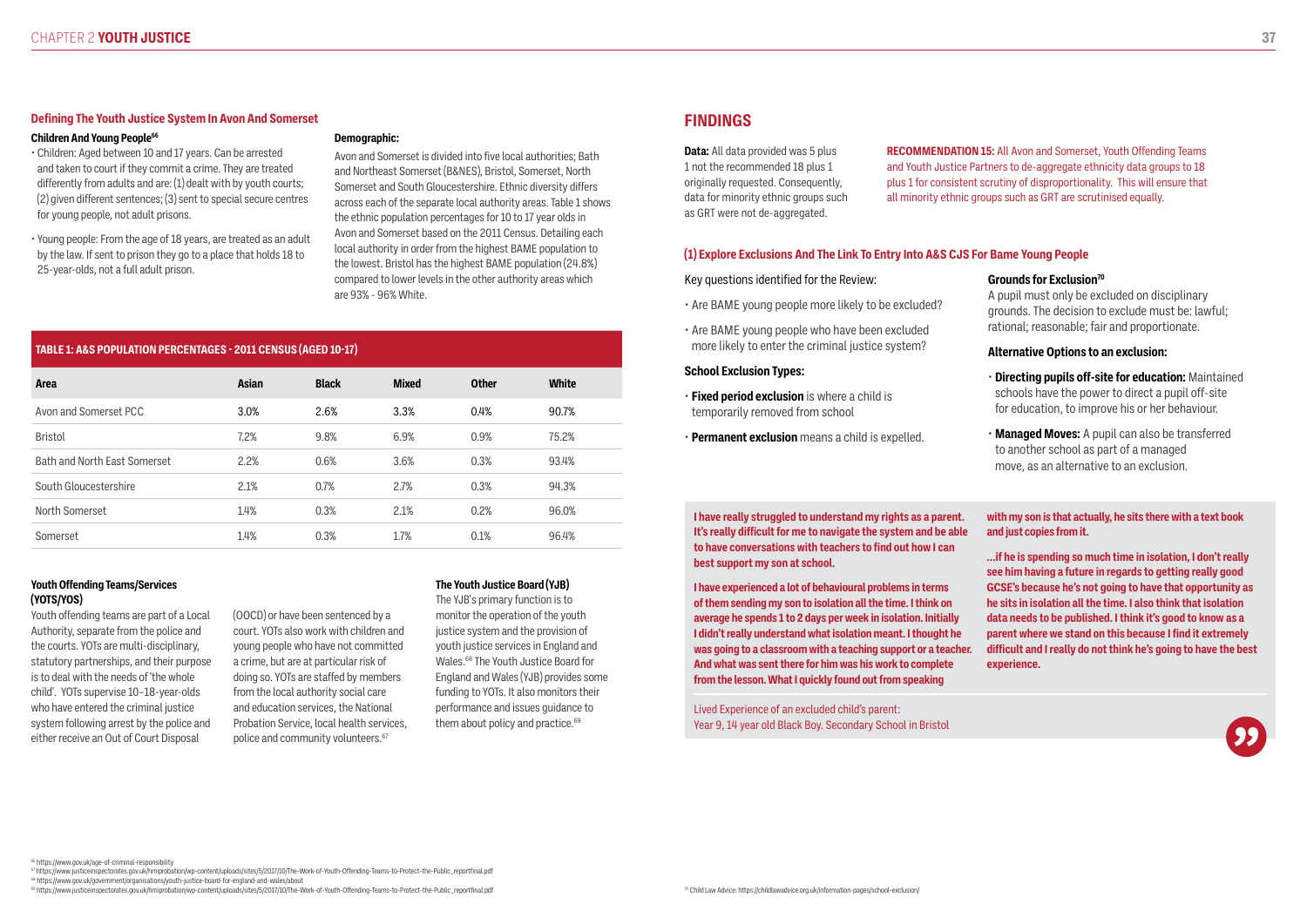**39**

### **'School to Prison Pipeline'**

Local evidence commissioned in July 2019 by the Bristol Safer Options Team,<sup>71</sup> quantified that exclusions from school have a direct impact on BAME young people entering the A&S CJS, with BAME boys on free school meals twice as likely to be excluded as their white peers. The 2019 report by Bristol Insight team found that over 90% of all children subject to fixed term exclusions were either suspect or offender for a criminal offence over the previous twelve months.

Detailed local school exclusion data was requested from all the Local Authorities in Avon and Somerset:<sup>72</sup>

It was the aim of this review to replicate this approach and quantify any linkages between school exclusions and potential impact on BAME young people entering the criminal justice system for each of the LAs.

> "Formal exclusion provides a process for review and, crucially, triggers duties that ensures a child is offered education elsewhere."74 Consequently, tackling such practice could result in a rise in formal exclusions, as they would no longer be hidden from scrutiny and due process. Therefore, by ensuring all formal exclusions have gone through the proper processes and are accurately recorded, creates transparency, enables scrutiny and builds trust.

No local school data was available across Avon and Somerset to provide a full picture of young peoples' experience of all types of exclusion and their journey within the education system.

Key areas which require further analysis include:

- managed moves
- internal exclusions
- 'off-rolling'
- informal exclusions

In the absence of local school exclusion data the Youth Justice Task & Finish Group elected to use National Department for Education (DfE), school exclusion data.75

![](_page_19_Picture_34.jpeg)

**RECOMMENDATION 16:** Local Authorities in Avon and Somerset need to urgently address the current issues with the collection, quality and scrutiny of up to date detailed local school exclusion data to include managed moves, internal exclusions, 'off-rolling' and informal exclusions.

**RECOMMENDATION 17:** Each LA in Avon and Somerset need to develop a strategy and action plan to ensure accurate detailed local school data is collected, analysed and published annually to quantify and tackle any disproportionality for any minority ethnic groups.

In accordance with the findings of the Timpson Report  $(2019)^{73}$ an area of concern identified within the Youth

Despite the MOJ's latest update in 2020 (Tackling Racial Disparity in the CJS) identifying the Self-Defined 18+1 is used as standard by the Youth Justice Board for this Review all data provided was 5 plus 1 not the recommended 18 plus 1 originally requested. Consequently, data for minority ethnic groups such as GRT were not de-aggregated. However, based on the Lammy Review finding that the Gypsy, Roma Traveller (GRT) group are often missing from published statistics about children and young people in the criminal justice system, where possible, this Review has extracted the GRT data, where possible, from the White group into an ethnic group of its own.

- 1. School census data: To enable comparative population data as likely to be more accurate than 2011 census for under 18s.
- 2. Fixed Term School Exclusions and Permanent Exclusions: To include managed transfers including locality, gender, SEND, ethnicity and pupil premium.
- 3. Alternative Provisions data
- 4. Pupil Referral Units data
- 5. Absenteeism data
- 6. Ethnicity data for referrals and panel outcomes for Inclusion Panel (as appropriate to each LA): To highlight if there is an over-representation of BAME young people being referred/ excluded and identify any disparity.
	- Linked exclusion and crime data including ethnicity breakdown:
	- Number of children linked as suspect or offender to crime in which weapons seen or mentioned
- Correlation between offence group and exclusion category (where offence correlates with exclusion period)
- Exclusion categories for children linked a suspect or offender to weapon possession offences or crimes in which weapons were seen or mentioned

7.

**To demonstrate correlation between type of crime and category for their exclusion and thus whether an offence is the reason for exclusion or the offence committed once excluded evidencing the pipeline i.e.: Number of children excluded linked as suspect or offender- including offence group and whether this was while excluded.**

#### **Key issues identified:**

- Concerns identified with the accuracy of school exclusion data.
- Gaps or the absence of data at local level (Avon and Somerset) or at a sufficient level of detail
- Limited access to school data across Local Authorities
- Insufficient time and resources of CJS partners to provide data

Justice Workshops was the potential of informal exclusions and off-rolling. An increasing number of families are being encouraged to sign up to be home educated, as this route avoids exclusion.

# **Exclusion In All But Name**

There are times when a child is taken off the school roll for legitimate reasons, such as if they have moved out of the area or because their parents have independently chosen to home educate them. However, there are children who are made to leave their school and are removed from the school roll without a formal permanent exclusion or by the school encouraging the parents to remove their child from the school, which is done in the school's interests, and at the school's request. This practice is referred to from here onwards as 'off-rolling'.

Timpson Review Of School Exclusion, May 2019

<sup>71</sup> Bristol Safer Options Report 2019:

<sup>72</sup> Bristol, Bath and North East Somerset (BANES), South Gloucestershire, Somerset, North Somerset

<sup>73</sup> Timpson Report, 2019 https://assets.publishing.service.gov.uk/government/uploads/system/uploads/attachment\_data/file/807862/Timpson\_review.pdf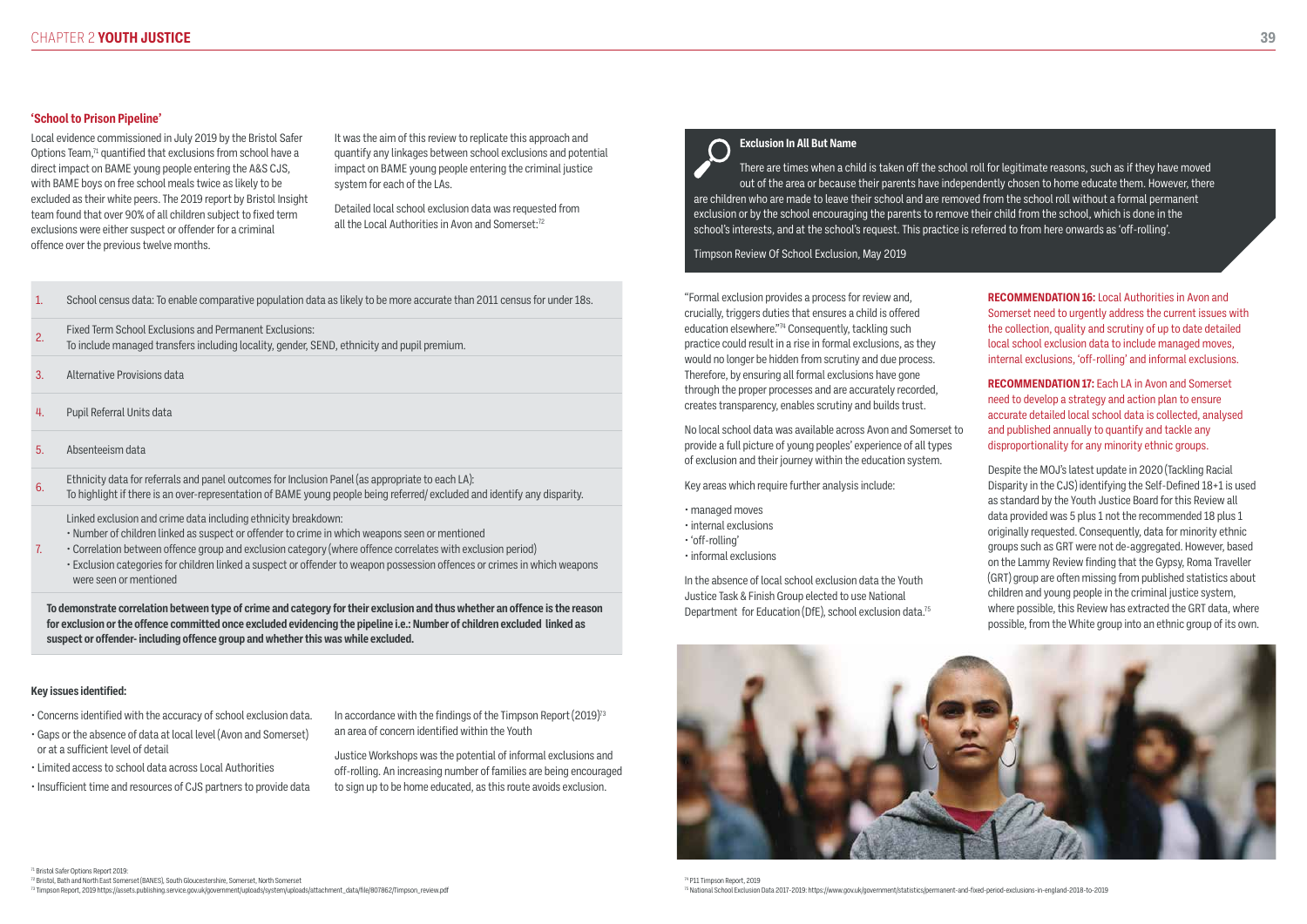#### **Fixed-Term School Exclusions**

Chart 10 shows the relative rate (RRI) of fixed-term school exclusion for 10 to 17 year olds within Avon and Somerset from 2017 to 2019. This indicates some levels of disproportionality in the Black (x1.2) and Mixed (x1.3) groups, but the highest levels of disproportionality for fixed-term exclusions is in the GRT group (x4.7).

#### **Permanent School Exclusions**

exclusion rates (i.e. the number of of the school headcount for each group) between 2017 and 2019 for each ethnic comparison shows the GRT group has a significant level of disproportionality (x8), in permanent exclusions (x1.1).

Low volumes across the groups in each local authority resulted in limited outputs from the analysis. Consequently, disproportionality has been quantified within Avon and Somerset only.

Feedback from the workshops held within this review identified key themes relevant to the experience of young people in education:

- Use of Isolation within schools & recording of this
- Misuse of behavioural Policies / Exclusion Policies
- Special Educational Needs/ Education Health Care Plans
- Risk Assessments of young people
- Managed Transfers and recording of this
- Management of Safeguarding and Pastoral support during moves
- Internal moves within Academies
- Reduced Timetabling
- Lack of Race Equality Impact Assessment re. Policies and practices
- **Bristol:** Disproportionality is shown in the Black  $(x1.1)$  and Mixed groups  $(x1.3)$ and highest in the GRT group (x5.9).
- **BANES:** Disproportionality is shown in the Mixed group (x1.8) and highest in the Black group (x2.4).
- **South Gloucester:** Disproportionality is shown in the Mixed group (x1.3) and highest in the GRT group (x1.9).
- **Somerset:** Disproportionality is shown in the GRT group only (x4.1).
- **North Somerset:** Disproportionality is shown in the Black (x1.9) and Mixed groups (x1.3) and highest in the GRT group (x6.5).

Further investigation is required to explore these themes utilising local school data and understanding lived experience.

The relationship with offending rates has not been investigated because linked data was not available for this review.

In Avon and Somerset; Police, Local Authorities and Education partners do not have a clear strategy or methodology around scrutiny and analysis of the links between school exclusion and young people's entry into the criminal justice system.

**RECOMMENDATION 18:** In accordance with Section 85 of the Equalities Act 201077, Local Authorities and YOTs in Avon and Somerset urgently need to collate and analyse accurate linked school exclusion and offending data. To develop understanding as to whether BAME children and young people are more likely to be excluded from school, and whether that exclusion increases the likelihood of them entering the criminal justice system.

![](_page_20_Figure_4.jpeg)

**RECOMMENDATION 19:** Avon and Somerset Constabulary, Local Youth Justice Board, Local Authorities (Bristol, BANES, North Somerset, Somerset and South Gloucestershire), YOTs, and Education partners need to collaborate and create a Youth Justice Working Group to scrutinise the links between school exclusion and young people's entry into the criminal justice system to proactively tackle any disproportionality for BAME children and young people.

Chart 11 details the RRI of fixedterm school exclusions for 10 to 17 year olds from 2017 to 2019, broken down by each local authority:

Overall disproportionality was highest for the GRT group for the majority of LAs except BANES which indicated no disproportionality for this group.

Further analysis of School Exclusion data is required with individual ethnicity groups identified using the 18 plus 1 categories to more accurately quantify and understand disproportionality effectively.

#### **CHART 10: RRI for Fixed-Term School Exclusions 10-17 years Avon and Somerset (2017-2019) CHART 12: RRI for Permanent Exclusions in A&S (2017-2019)**

#### **CHART 11: RRI of Fixed Term School Exclusions 10-17 years Avon and Somerset by LA (2017-2019)**

![](_page_20_Figure_6.jpeg)

![](_page_20_Figure_31.jpeg)

# **Young Person's Experience: Young In, Golden Key)**

# **Person A76 (The Call**

Young Person A is mixed Black Caribbean and White 18 years old male and joined The Call In programme after his arrest for a Possession of a Bladed Article and Possession with Intent to Supply Class B drugs. At the time of being enrolled he was not in Education, Employment or Training and living with family.

Young Person A felt that being excluded from school and marginalized within the schooling system was a significant contributing factor to him offending and described this was the case for his friends also.

When asked what needs to change or what would have improved his experience of education Young Person A felt 'Everything needs to change… everything… how can mainstream have kids in their school and can't deal with them or support them.. a school should be able to understand what someone needs.'

![](_page_20_Figure_39.jpeg)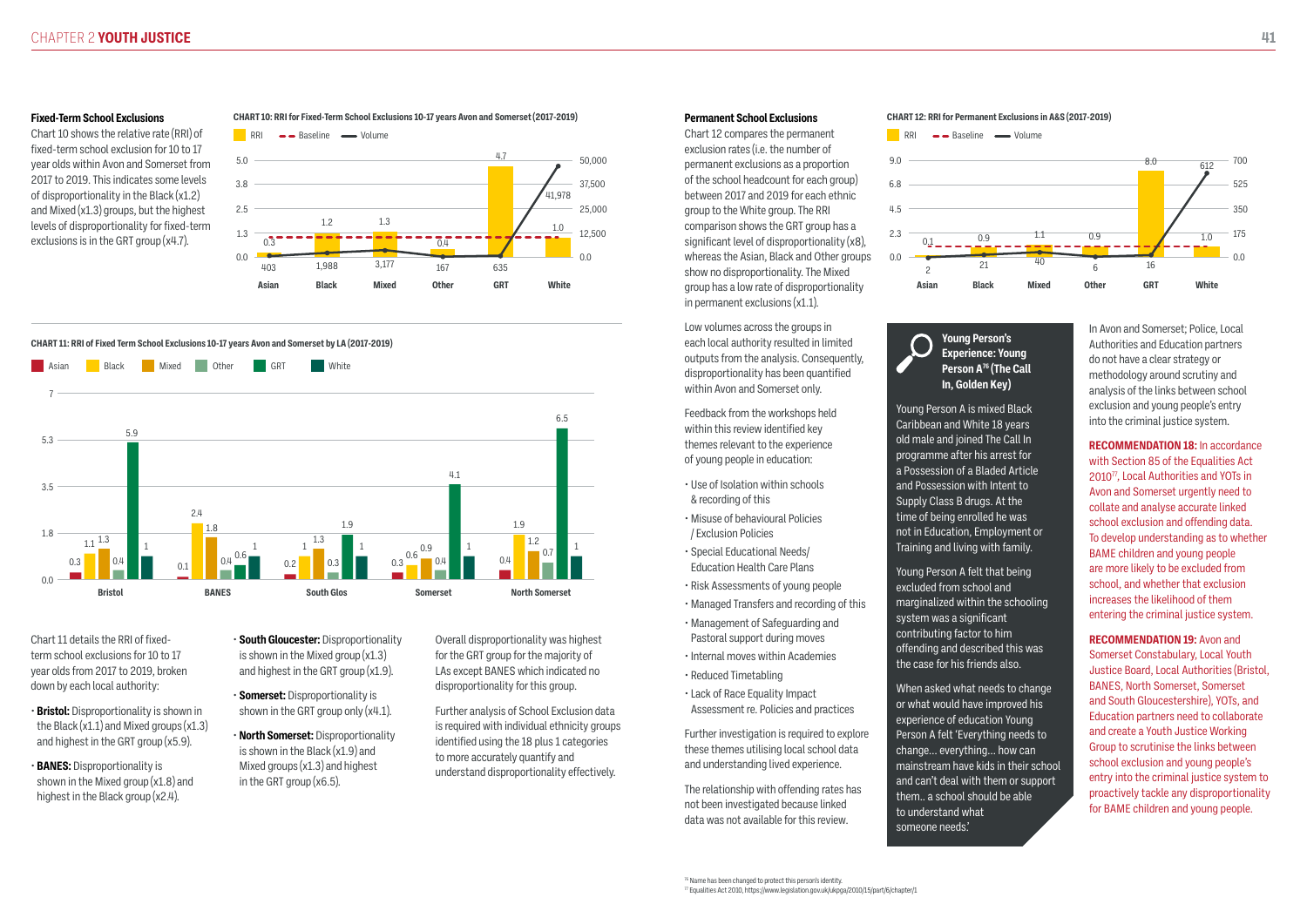### **Offending**

Key focus areas for this review:

- Is there any disparity relating to offence type for BAME young people and whether they are supported through court or out of court processes?
- How do BAME young people's outcomes differ to their white counterparts for out of court and through court processes?

Due to the limitations of time and resources for this review the GRT data was not extracted for the Offending data.

![](_page_21_Picture_6.jpeg)

#### **Offending Rates:**

Chart 13 shows the relative rates of offending for each ethnic group compared to that of the White group between 2017 and 2019. This indicates that disproportionality in offending rates in Avon and Somerset exists for the Black (x2.6), Mixed (x2.7) and Other (x2.2) groups.

> disproportionality in offending is evident in the Black group  $(x2.7)$  and Mixed group  $(x2.4)$ .

The rates of disproportionality across the ethnic groups within YOT teams in Avon and Somerset:

- **BANES:** disproportionality in offending is evident in the Black group  $(x5.8)$  and Mixed group  $(x1.7)$ .
- **Bristol:** disproportionality in offending is evident in the Mixed  $q$ roup (x1.9) and Black group (x1.3).
- **North Somerset:** disproportionality in offending is evident in the Mixed group (x2.2).
- **Somerset:** disproportionality in offending is evident in the Other group  $(x15.3)$  and Mixed group  $(x1.4)$ .
- **South Gloucestershire:**
- Bristol: the Asian group had a higher Court Rate (x1.4) as did the Mixed group (x1.3).
- North Somerset: the Court rate for the Mixed group was higher at x1.5.
- Somerset: the Other group had a higher Pre-court rate (x1.3).

#### **Outcome rates:**

Chart 14 shows the court and Pre-court/ Out of Court Disposal (OOCD) outcome rates across the Avon and Somerset YOTs calculated using the 2011 Census data for each ethnic group, which reflects the approach used within the YJB Summary Disproportionality Toolkit. However, calculating the outcome rates using this method reflects the disproportionality in offending rates. In order to understand the differences the court and precourt outcomes for young people who entered the criminal justice system, it is necessary to calculate these rates using the offending population volumes for each group, rather than the census data for Avon and Somerset, as this removes the disparities in offending rates.

Chart 15 shows when the effect of disproportionate offending rates is removed, there remains only a small level of disproportionality in the court vs pre-court outcome rates, with Asian, Black and Mixed groups being 1.2 times more likely to have a Court outcome compared to the White group and the Other group 1.2 times more likely to have a Pre-Court outcome.

The disparity in rates of Court and Pre-Court outcomes were broadly similar (x 1.2) across the 5 YOTs in Avon and Somerset, but there were some small differences:

In South Gloucestershire the Court and Pre-Court outcomes for BAME young people were proportional to the White young people.

Further analysis is required of offence types and the specific outcomes for each offence with each individual ethnicity group defined (18 plus 1) to quantify any disproportionality.

**RECOMMENDATION 20:** YOTs and Avon and Somerset Constabulary to analyse offence outcomes for 10 to 17 year olds by offence type (e.g. Drugs, Robbery etc.) with individual ethnicity groups defined (18 plus 1) to quantify any disproportionality.

#### **CHART 14: RRI for Pre-Court and Court Outcomes in A&S (2017-2019) – Census Population**

![](_page_21_Figure_26.jpeg)

![](_page_21_Figure_27.jpeg)

**CHART 15: RRI for Pre-Court and Court Outcomes in A&S (2017-2019) Offending Population** 

![](_page_21_Figure_28.jpeg)

![](_page_21_Figure_29.jpeg)

![](_page_21_Figure_33.jpeg)

![](_page_21_Figure_8.jpeg)

#### **CHART 13: RRI for Total Offences in A&S (2017-2019) 10-17 year olds**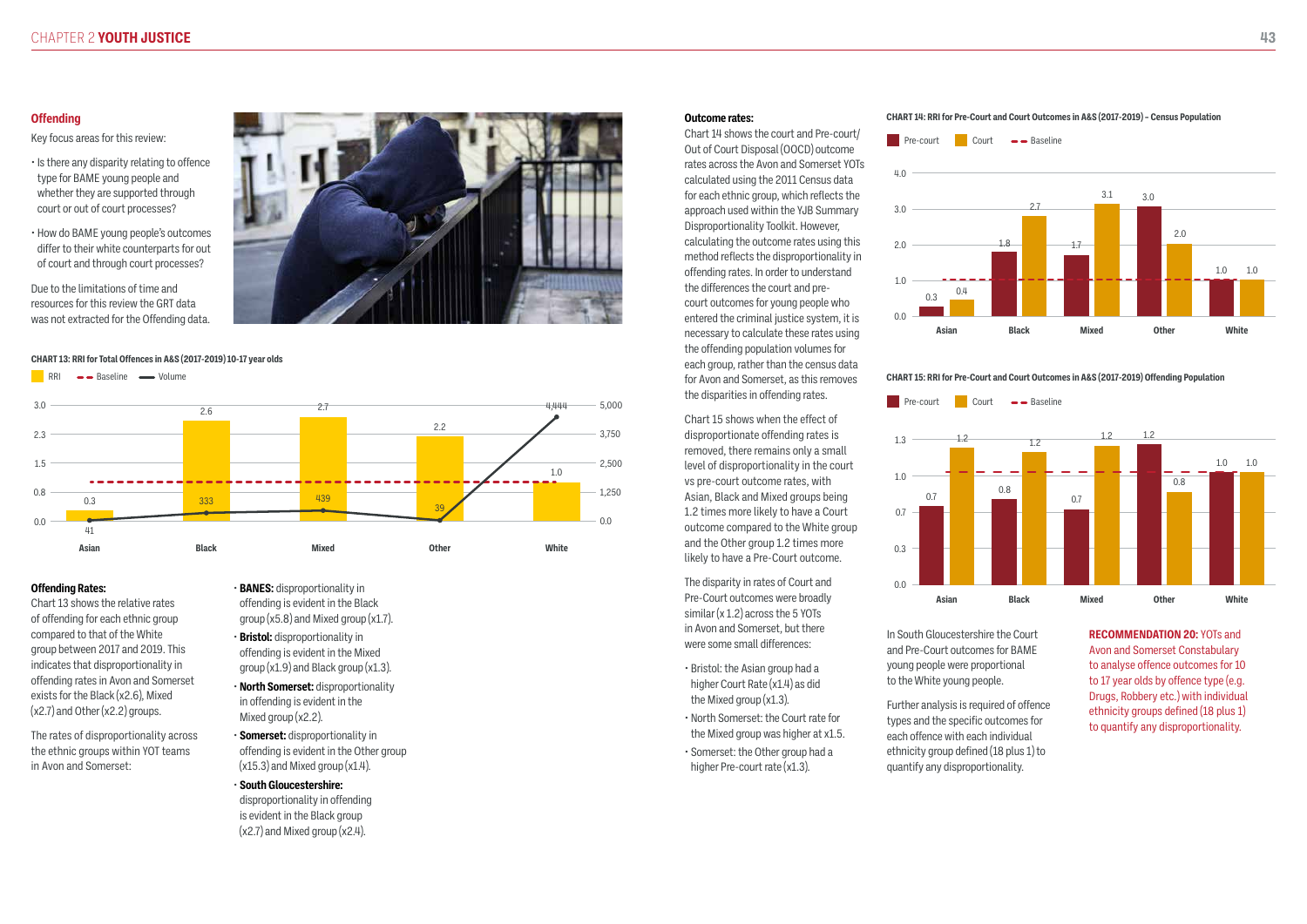### **(2) Explore the YOTS approach to monitoring and tackling of disproportionality to include 'referral order guidance' and the YJB disproportionality toolkit.**

#### **Youth Justice Board**

YJB Annual Business Plan priorities to address disproportionality:

In addition, the updated Business Plan includes further details on the specific action the YJB will complete which included:78

- Identify local authorities whose youth offending teams have substantially higher levels of disproportionality, offering advice on how to use the YJB disproportionality toolkit
- Assess how the YJB can help to ensure the voice of the child is heard as stop and search is applied to under 18s

Each YOT provided an overview of key activity to tackle disproportionality in response to the findings and recommendations of the Lammy Review 2017:

The updates provided by each of the YOTs demonstrates inconsistencies in the understanding of and approaches taken to address disproportionality. One clear difference was in the use of the Disproportionality Toolkits.

During the workshops the YOTs usage of the Disproportionality toolkits was explored further, it was clear that whilst some were regularly using this as a method of monitoring disproportionality and reporting their findings to their local management boards, others were not doing so. In some cases, the lack of use of the Toolkits was reported as being due to the very low numbers of BAME young people in the local authority area. However, it was also under-used by the YOTs that have a comparatively high numbers of BAME young people.

Other reasons identified as to why YOTs were not using the Toolkit:

lies in Education' support group to provide mentoring and nderstanding of mixed/dual heritage young people in BANES. structured and how it makes decisions.

red-race young people who are over-represented in Bristol and ring the assessment process.

oposals for black young people required improvement.

ew data and report quarterly to Somerset Youth Justice Board. White children, including the checking of court reports. y overnight to identify disproportionality.

- a lack of training in how to use the toolkit
- not understanding its benefits
- very time consuming to update
- questions over the accuracy of the ethnicity data held.

The YJB have identified that usage of the Disproportionality Toolkit was not effective across the South West region and in response to this issue the YJB held a Disproportionality Toolkit session for the South West YOTs in December 2020. At this session the YJB presented an overview of the local toolkit to develop understanding and support usage. The YJB confirmed intended next steps

following this session is to provide training sessions for the information officers in each YOT.

In addition to the different approaches in the use of the Toolkits to understand the disproportionality, each YOT employed different methods of addressing disproportionality, many of which had been piloted/completed in 2018. No evaluation information was provided to this review to understand the effectiveness of the actions taken in reducing disproportionality.

### **2018/19**

- To improve trustworthiness in the youth justice system from BAME communities.
- Develop prevention and diversion to prevent BAME children entering the criminal justice system.
- Explore improved employment outcomes for BAME children.

### **2019/20**

- Improve trustworthiness in the youth justice system, increase trust from the BAME community for the criminal justice system
- Develop effective prevention and diversion
- Improve positive outcomes for BAME children
- Identify partners to develop and disseminate effective means of reducing disproportionate treatment at key decision points, operationally and strategically
- Work with the Association of Police and Crime Commissioners (APCC) using data from the YJB Summary Tool to breakdown figures on disproportionality within police areas to assist them when analysing and completing their Police and Crime Plans and to assist in monitoring and oversight of Scrutiny Panels
- Review out of court disposals with the National Police Chiefs' Council and seek to put processes in place to monitor their use centrally and locally.

The 2018/19 and 2019/20 YJB Business Plans contain evolving strategic plans to address disproportionality, however, there were no current plans to deliver these at a local YOT level. Whilst some activity had taken place to review/address disproportionality, there is little evidence of clear and robust action plans at local level aligned to the strategic aims.

#### **RECOMMENDATION 21:** YOTS in Avon

and Somerset need to create a robust action plan to deliver the objectives set out within the YJB Business Plan. Each YOT need to quantify activity to tackle disproportionality and ensure comprehensive evaluation of outcomes.

### **Youth Offending Team/Service (YOTS/YOS)**

In order to evaluate levels of disproportionality within the Avon and Somerset YOTs, this review sought to obtain linked offence and outcome data from each YOT to allow analysis and comparison of the experiences of young people through pre-court/out of court and through court processes.

It was initially understood that this data was readily available within the YOTs administration systems and could be An alternative approach was agreed with the Youth Justice Task and Finish Group to use the Youth Justice Board (YJB) Disproportionality Toolkit, created by the YJB to ensure all YOTs to capture data and analyse disproportionality in their area. There are two versions of the Disproportionality Toolkit;

- 1. **A Summary Disproportionality Toolkit** which contains ethnicity data populated from the Police National Computer and provided YOTs with a "snapshot" of disproportionality,
- 2. **A Case Level Ethnic Disproportionality Toolkit**, which allows YOTs to undertake a more detailed level of analysis of ethnic disproportionality in their local area using local data.

YOTs in Avon and Somerset have not consistently used the **Case Level Toolkit** (explored later in this chapter), and consequently only the data available within the Summary Toolkit has been included in this Review.

Scrutiny of the Summary Toolkit data is limited because the offending and outcome rates are not currently linked and therefore have to be analysed separately. Additionally, the Summary Toolkit does not contain ethnicity data below the top level categories of Asian, Black, Mixed, Other and White and as such it was not possible to compare the offending and outcome rates for the GRT group.

#### **RECOMMENDATION 22:** YOTs and

YJB: The Youth Justice Board 'Case Level toolkit' must be used by all YOTs in Avon and Somerset to ensure local level ethnicity data collection, analysis, reporting to ensure proactive tackling of disproportionality.

| <b>Bath and</b><br><b>Northeast</b><br>Somerset: | . Work has been progressed with the 'Black Families<br>coaching for children and parents, to support unde<br>. Revising how the Out of Court Disposal Panel is st<br>No timeframes have been specified on this activity.                                                                                                                          |
|--------------------------------------------------|---------------------------------------------------------------------------------------------------------------------------------------------------------------------------------------------------------------------------------------------------------------------------------------------------------------------------------------------------|
| <b>Bristol:</b>                                  | • Focus has been on the disproportionality of mixed<br>seeking to increase practitioners' awareness durin<br>• A review of pre-sentencing reports identified prope<br>No timeframes have been specified on this activity.                                                                                                                         |
| Somerset:                                        | • Use of the YJB Disproportionality Toolkit to review<br>· Introduction of management oversight for non-WI<br>· Quarterly evaluations of children held in custody o                                                                                                                                                                               |
| <b>North Somerset:</b>                           | • Ethnicity continuously monitored but focused upo<br>people using the YOT service.                                                                                                                                                                                                                                                               |
| <b>South</b><br><b>Gloucestershire:</b>          | • Use of the Disproportionality Toolkit to identify dis<br>identifying 'Special Causes' (e.g. one individual cau<br>after and care-leaver children and differences in et<br>• Completion of a 2018 Pilot exploring identity and r<br>• A review of report writing, providing context aroun<br>· Training provided by Stand Against Racism and Ine |

**North Somerset:** • Ethnicity continuously monitored but focused upon offence types rather than disproportionality for young

disparity in quarterly reports to the management board, causing a spike due to repeat offending). Exploration of lookedethnicity.

d recognising differences in experiences.

ound ethnic identities.

Inequality (SARI) to support GRT young people.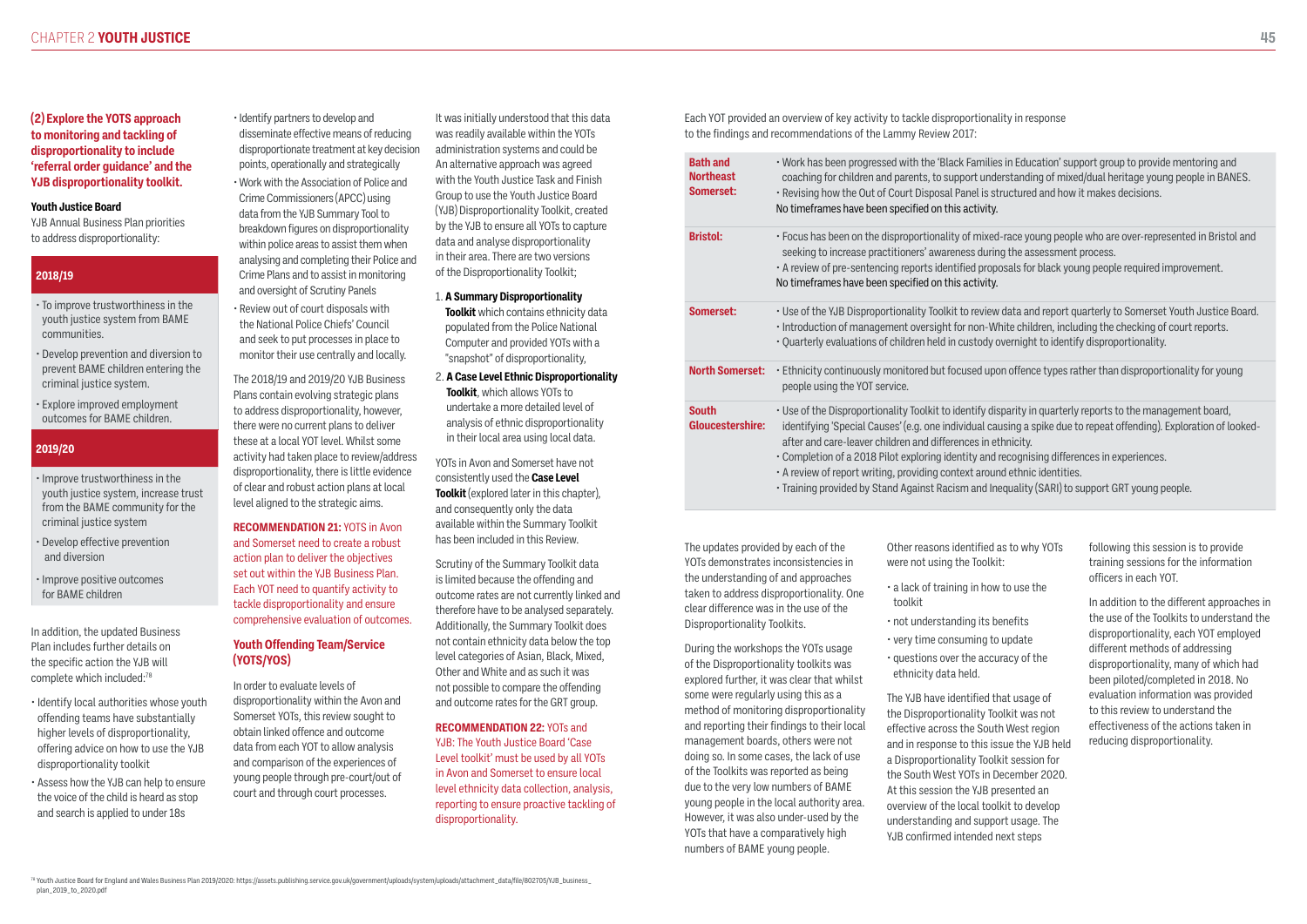The 2019/20 HMIP Annual report (which is based on the aggregated findings of their inspections of Youth Offending Teams from across England and Wales) states that "There were some good examples of Management Boards taking a proactive and positive approach but, despite this, we saw little evidence of improved outcomes for children."79

to develop a consistent/best practice approach to reporting disproportionality. Modifications to toolkit are required as follows: (1) Linked Offence and outcome data to enable more detailed analysis (2) Amending RRI analysis for outcomes to be based on offending population and not census population (3) New toolkit to include GRT - requiring disproportionality across all the ethnic groups to be re-baselined.

### **RECOMMENDATION 23:** YJB and YOTs

The 2018/19 HMIP Annual report identified that "Youth Offending Teams need to learn from each other as well as engage effectively with local youth and criminal justice partners to tackle this problem" , highlighting the importance of YOTs within Avon and Somerset needing to collaborate more to address disproportionality, amongst themselves and other partners in the CJS and education system.

**RECOMMENDATION 24:** Avon and Somerset Constabulary, Local Youth Justice Board, Local Authorities (Bristol, BANES, North Somerset, Somerset and South Gloucestershire), YOTs, and Education partners need to collaborate with the new Youth Justice Working Group to scrutinise the experiences of children and young people through each stage of the criminal justice system to identify and proactively tackle any disproportionality.

Due to the limitations of time and resource this Review has not been able to explore in detail the significant number of diversion schemes across Avon and Somerset. Initial findings indicate that there is no single framework or centrally held record of all diversion schemes in Avon and Somerset. However, work

is in progress by Avon and Somerset Constabulary with LAs to develop a central registry to simplify access to interventions for young people.

**RECOMMENDATION 25:** Collaboration is required between Avon and Somerset Constabulary, YOTS and the CPS to analyse the diversion process in terms of needs assessment and evaluation of outcomes for young people to ascertain if there is any disproportionality for BAME young people in accessing diversion schemes.

The evidential success of using diversionary tactics to reduce violent crime has been seen in initiatives such as High Point (2011) in America, and by police forces across the UK such as Operation Turning Point, a partnership between West Midlands Police and Cambridge University (2011-2014). Recommendation 10 of the

Lammy Review identified "The 'deferred prosecution' model pioneered in Operation Turning Point should be rolled out for both adult and youth offenders across England and Wales. The key aspect of the model is that it provides interventions before pleas

#### **Youth diversion in Avon and Somerset**

#### **(3) Explore deferred youth prosecutions**

<sup>79</sup> Her Majesty's Inspectorate of Probation Annual Report, Inspection of Youth offending Services 2019/2020: https://www.justiceinspectorates.gov.uk/hmiprobation/wp-content/uploads/sites/5/2020/11/HMI-Probation-Youth-Annual-Report-2020.pdf

[1] Chapter 3: The Lammy Review (2017): The Lammy Review (publishing.service.gov.uk)

**Call In:**  The 'Call In' is a six month diversion programme for young people aged 16-21, arrested for drug supply and related crime types in East Bristol. A partnership between Avon and Somerset Constabulary, OPCC, Bristol City Council and Golden Key, the Call In aims to take a more holistic approach to dealing with crime by looking at the person behind the offence, aiming to meet their needs and provide them with an opportunity to change their life. The Call In Programme recognises the recommendations of the Lammy review highlighting disproportionality within the criminal justice system and need for a focus on youth justice; developing a bespoke diversion which that is accessible for Black, Asian and minoritised young people.

Candidates commit to attending and taking part in a range of activities and workshops tailored to their individual needs, focused upon making positive lifestyle changes away from offending and developing lifelong independent living skills. Candidates are supported by staff at Golden Key through trauma informed approaches and relationship based working to understand their needs, support personal development and identify pathways. Each young person is assigned a Mentor to support their journey and to build a relationship with a trusted adult throughout the programme. Completion of the programme, without any reoffending, enables each young person to begin a new chapter of their life without a criminal record and new opportunities ahead of them.

are entered rather than after."[1]

Call In has been piloting in East Bristol since 2018 and to date 24 young people have been offered a place, 15 enrolled on programme and had 11 successfully completed the programme up to May 2021. Each young person has around 120 hours of activities and 60 hours of Golden dedicated support over the 6 month programme.

Key outcomes:

- 6 in Employment
- 3 in Education
- 1 in custody
- 1 awaiting home office decision residency in order to work, living independently.

Next steps for the pilot: Agree all partners aspirations and commitment to the programme. Undertake scoping and analysis regarding scaling up and widening reach of the diversion. Current funding ends 13 January 2022. Secure longer-term investment.

**CONCLUSION** 

The level of disproportionality experienced by Black and minoritised young people throughout the criminal justice system, from initial contact with police (i.e. stop and search), court outcomes, experiences of custody all the way through to reoffending is of significant concern and clearly requires a proactive and a strategic approach to address.

The Youth Justice Task and Finish group's objective was to use available data and lived expertise to map the experience of Black and minoritised young people in relation to the criminal justice system; highlighting any inequality experienced within a local context to understand racial disparity.

It is recognised that youth justice as a work stream includes a number of stages within the criminal justice system. Limited resources and capacity of those involved in this review has resulted in the Youth Justice theme having to focus on specific areas and subsequently does not present a complete picture of the holistic experience of young people or a comprehensive summary of the issues faced.

Considering the multiple disadvantages experienced by these groups including

structural inequalities, systemic failings, racism and barriers to support it has been imperative to draw attention to the 'school to prison pipeline' and the relationship between school experience such as exclusion and the link to entry to the criminal justice system. The findings of this review highlight the importance of multi-agency approaches between criminal justice, health, and education partners as best practice.

Unfortunately, throughout the review period there were significant challenges and delays in obtaining data sets. The quality and consistency of available data and ethnicity breakdown, the level of analysis and interrogation that had been planned has not been achieved. Subsequently, there is an urgent need to address ethnicity recording, monitoring, use of disproportionality toolkit and the accessibility of accurate and up to date education and youth offending data.

In line with the national picture, it is clear that racial disparity within the criminal justice system for Black and minoritised young people within the Avon and Somerset area is evident. It appears several interventions implemented to date by local authorities to address the issue are undeveloped and have not been subject to evaluation or include clear impact measure to enable review

of their effectiveness in practice. There is a pressing need for a cross area strategic plan to be developed as well as a consistently used reporting framework, accountability structure and clear impact measures need to be established.

Due to the small numbers of Black and minoritised young people, particularly outside of Bristol, in addition to data gaps, the limitation of the data picture presented has to be acknowledged. Although disproportionately is evident within the Review, it does not necessarily reflect the lived experience of Black and minoritised young people and the trends that are observed by those working in the sector. This reiterates the need for further exploration and investment and more diverse data collection processes including case studies, youth voice and community generated data.

The urgency of addressing these issues and implementing recommendations cannot be minimised, we cannot lose sight of the fact each day Black and minoritised young people are being lost to the criminal justice system. failed by institutions resulting in an immeasurable cost to families and the wider community.

**Maya Mate-Kole, Programme Lead, Golden Key/ Commissioner for Bristol CORE YOUTH JUSTICE LEAD, A&S LAMMY SUB-GROUP REVIEW**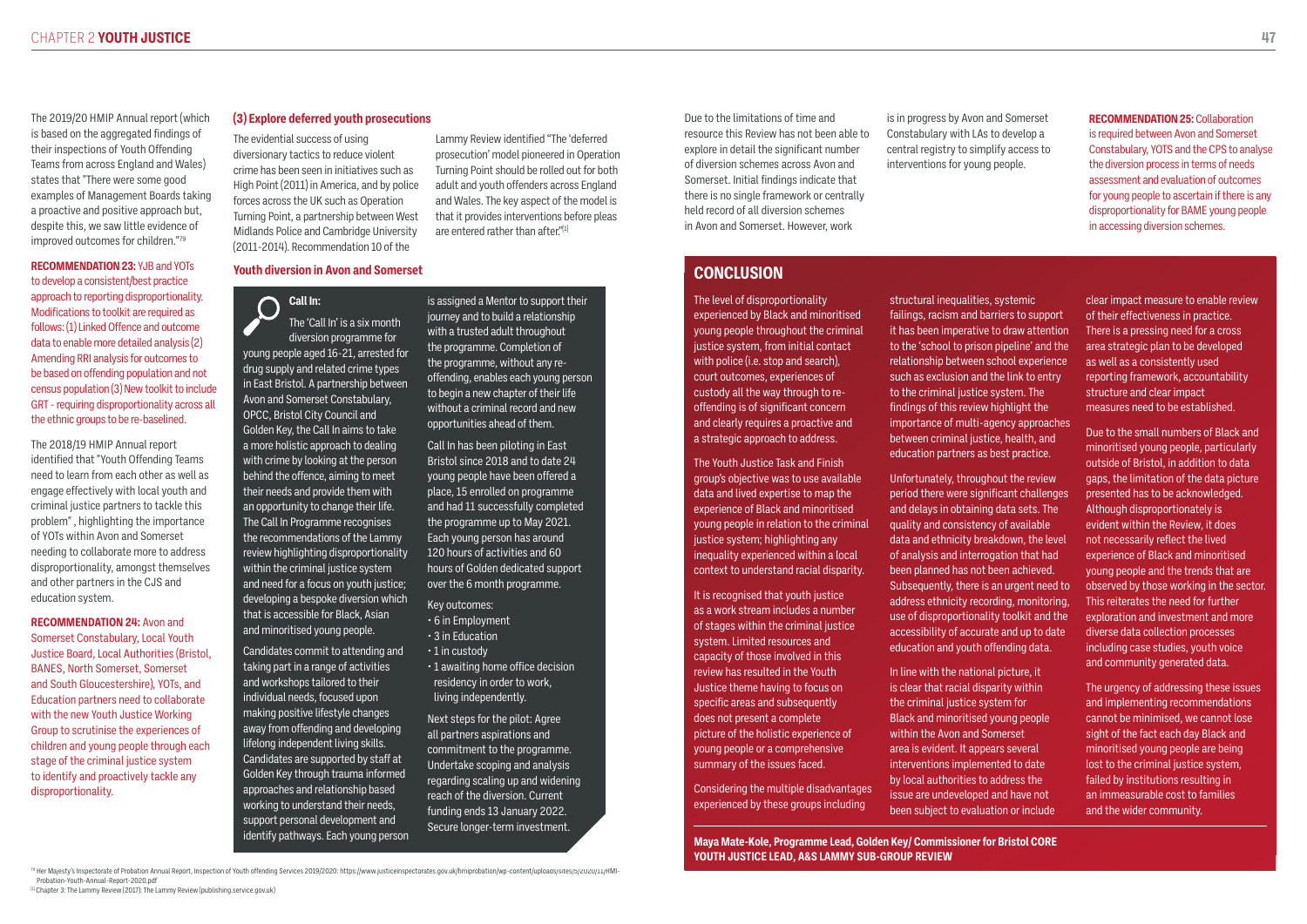# **CHAPTER 3 OUT OF COURT DISPOSALS**

## **BACKGROUND**

The Lammy Review, 2017 identifies plea decisions are critical in the criminal justice system as there is a stark difference between Black, Asian and Minority Ethnic (BAME) and White ethnic groups. BAME defendants are consistently more likely to plead 'not guilty' than White defendants and consequently, if found 'guilty', they are then more likely to face more punitive sentences than if they had admitted quilt.<sup>80</sup>

Lammy highlighted a lack of trust in the criminal justice system is at the heart of this issue. "Throughout this review, I met offenders – mostly Black young men – who described how they regretted their initial not guilty plea. Often, they had responded to their arrest with a 'no-comment' interview in a police station, before entering an initial not guilty plea."81

The scrutiny of plea decisions within Chapter 5 of the Lammy Review 2017 identified two recommendations:

Recommendation 9: The Home Office, the MoJ and the Legal Aid Agency should work with the Law Society and Bar Council to experiment with different approaches to explaining legal rights and options to defendants. These different approaches could include, for example, a role for community intermediaries when suspects are first received in custody, giving people a choice between different duty solicitors, and earlier access to advice from barristers.

outlined their approach of "exploring ways in which those involved in the first point of contact can build trust and improve the experiences of BAME children and parents".83 "The Legal Aid Agency and MOJ are working with key agencies involved in explaining legal rights at the police station, including the police, Home Office, Crown Prosecution Service, defence practitioners and National Association of Appropriate Adults, to explore ways of improving experiences at the police station, build trust and secure the best outcome for BAME children"<sup>84</sup>

Recommendation 10: The 'deferred prosecution' model pioneered in Operation Turning Point should be rolled out for both adult and youth offenders across England and Wales. The key aspect of the model is that it provides interventions before pleas are entered rather than after.

Recommendations 9 and 10 will be explored over the course of this chapter.

![](_page_24_Picture_9.jpeg)

a) normally reduces the impact of the crime upon victims;

b) saves victims and witnesses from having to testify; and

c) is in the public interest in that it saves public time and money on investigations and trials.

Sentencing Council, Reduction in Sentence for a Guilty plea Definitive Guideline (2017)

#### **Disproportionality within Out of Court Disposals:**

In June 2018 the National Police Chiefs' Council (NPPC) commissioned a report from the University of Cambridge entitled Out of Court Disposals managed by the Police: a review of the evidence (2018), which found "it is clear that tracking the eligibility screening, conditions, and outcomes for BAME offenders must be a key part of the police service's response to the findings in the Lammy Report."82

In October 2018 the Ministry of Justice (MOJ) published Tackling Racial Disparity in the Criminal Justice System: 2018 and in response to Recommendation 9,

In 2019 the Bristol Insight, Performance and Intelligence Service were commissioned by the Avon and Somerset Lammy Sub-Group to produce an initial scoping report looking at young people supported by Bristol YOT through the out of court and court process. In November 2019, initial findings highlighted some immediate areas of disproportionality, the most distinct, showing that compared to young white people, young people within the Black, Asian and minority ethnic groups go through the court system at a much higher rate than Out Of Court Disposal (OOCD). Consequently, the Out of Court Disposal process was identified as a key area of focus to explore the current data available and to understand current scrutiny for the OOCD process within Avon and Somerset Constabulary.

All forces signed up to the strategy. To date some have moved fully to the two-tier model, some are in transition while others retain the full six OOCDs options. Strategic Vision and Aims are outlined in Appendix 6.

# **METHODOLOGY:**

In September 2020 Chief Inspector Paul Underhill, Head of Detainee Investigation Team (DIT) at Avon & Somerset Constabulary was appointed Lead of the OOCD Task and Finish Group.

Key objectives for the theme were defined:

- Develop a Qlik App report for OOCD to enable investigation of the current data.
- Identify if there are any gaps in recording ethnicity and potential measures to resolve gaps.
- Investigate if there is any Gypsy Roma Traveller (GRT) disproportionality- identify current data available and findings.
- UWE Evaluation of ASCEND and OOCD 2 Tier System Recommendations: Further investigation of disproportionality identified in the OOCD process and wider context of findings required.
- Explore how to develop the knowledge /understanding of suspects regarding their options around plea decisions and the out of court disposal process.

Initial focus was centred around the set-up of the OOCD Task and Finish Group comprising of representatives from the Youth Offending Teams in the five local authorities: Bath and North East Somerset (BANES), Bristol, North Somerset, Somerset and South Gloucestershire; Police; CPS; Youth Justice Lead; SARI.

In October 2020 the first OOCD Task and Finish Group meeting commenced in which the Group defined (1) the need to review youth and adult out of court disposals separately and (2) the need

to quantify YOT processes for each of the five local authorities. Based on the time and resources available for this review, the Youth Out of Court process has not been analysed but requires scrutiny from CJS partners.

#### **RECOMMENDATION 26:** Avon and Somerset Constabulary and Local A&S YOTs to review and quantify youth out of court processes.

In accordance with the findings of the UWE Evaluation in 2020, further analysis and evaluation of the data was undertaken to attain further context and quantify any disproportionality.

Task and Finish group sessions were held between October 2020 and February 2021, focused upon gathering and analysing data on arrest, charge and out of court records available within the Police data and utilising the relative rate index calculation to calculate any disparity.

### **National context**

### **Out of Court Disposal Process**

An out of court disposal (OOCD) is a way of dealing with 'minor offences'85 that do not require the victim, witness or suspect to attend Court. There are a number of eligibility criteria that determine if an offender should receive an OOCD instead of prosecution which include:

- (1) the offence, its gravity/severity, and the impact on the victim taken into consideration (2) the offender must have either
- admitted the offence or accepted responsibility and agreed to the conditions that are applied.

80 Chapter 3: Plea Decisions The Lammy Review (2017): https://assets.publishing.service.gov.uk/government/uploads/system/uploads/attachment\_data/file/643001/lammy-review-final-report.pdf 81 6 Chapter 3: Plea Decisions The Lammy Review (2017)

- 82 NPCC Out of Court Disposals managed by the Police: A review of the evidence. 2018: https://www.npcc.police.uk/Publication/NPCC%20Out%20of%20Court%20Disposals%20Evidence%20assessment%20 FINAL%20June%202018.pdf
- 83 Section 34: Tackling Racial Disparity in the Criminal Justice System: 2018 Update https://assets.publishing.service.gov.uk/government/uploads/system/uploads/attachment\_data/file/747335/tacklingracial-disparity-criminal-justice-system-2018-update-web.pdf
- <sup>84</sup> 17 Tackling Racial Disparity in the Criminal Justice System: 2018

(3) the views of the victim will always be considered in the final decision by the police.

In 2017 The National Police Chiefs' Council (NPCC) supported the move to a two-tier structure and published **Charging and Out of Court Disposals: A National Strategy (2017-2021)86** which encouraged a voluntary move by police forces to use only conditional cautions and community resolutions.

The College of Policing Authorised Professional Practice defines:

- A **Community Resolution** is a method of dealing with less serious offences for 'low-level crime'. Resolutions can be offered when the offender accepts responsibility for offending behaviour and, in most cases, where the victim has agreed that they do not want more formal action taken.
- A **Conditional Caution** is a formal sanction with at least one condition attached which must be rehabilitative and/or reparative. Reparative conditions can include apologising to the victim, paying compensation and repairing any damage caused. The conditions must always be appropriate, proportionate and achievable.

<sup>&</sup>lt;sup>85</sup> Minor offences: (a) offences which by their nature are minor in themselves; or (b) offences which are not minor in themselves but which, depending on the particular facts of the case, may be regarded as minor: for example, the offence of theft covers a range of offending - for example, from 1p to £100M - and which, at the lower monetary value may often may be viewed as minor offending. CPS, 2021. https://www.cps.gov.uk/ legal-guidance/minor-offences

<sup>86</sup> Charging and Out of Court Disposals: A National Strategy (2017-2021) : https://www.npcc.police.uk/Publication/Charging%20and%20Out%20of%20Court%20Disposals%20A%20National%20Strategy.pdfsentencingand-courts-bill-2021-equality-statements/reforms-to-the-adult-out-of-court-disposals-framework-in-the-police-crime-sentencing-courts-bill-equalities-impact-assessment#fn:6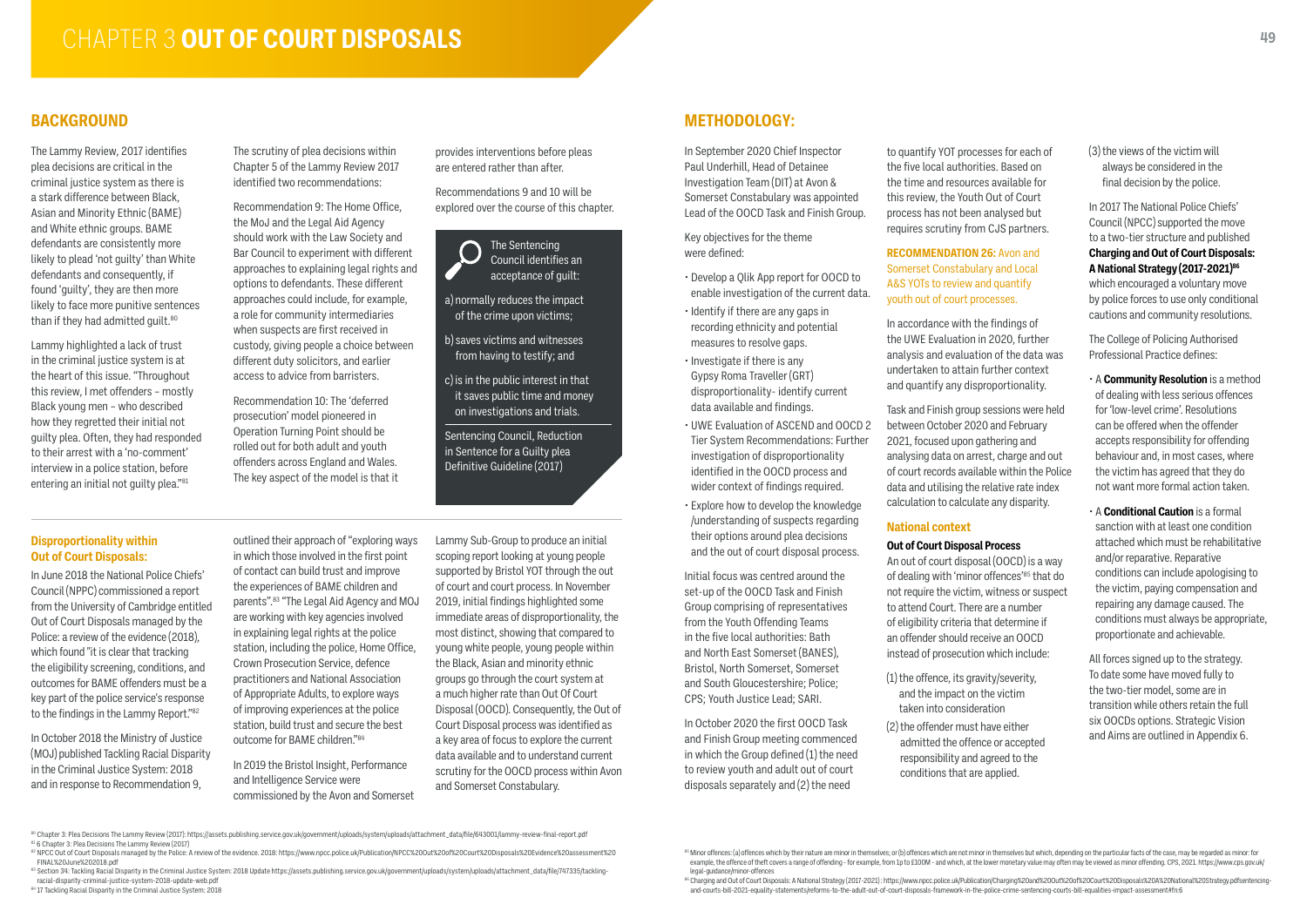In July 2021 the MOJ Policy Paper<sup>87</sup> outlined the proposal to transition the two tier approach to a legislative footing, to ensure that all forces use a consistent OOCD framework. "Streamlining the options would bring national consistency, an opportunity for early intervention with vulnerable offenders, and a greater focus on victims."88 Consequently, all police forces would only use two statutory OOCDs, Diversionary (similar to the Conditional Caution) and Community Cautions (similar to Community Resolutions).89 Police would be able continue to use the non-statutory disposal of Community Resolution (CR) for low-level offences as it does not require a formal admission. The policy

suggests that CR could be used in certain schemes or pilots where circumstances or evidence suggests it would address issues of race disparity. A revised CR policy from the NPCC is anticipated by the MOJ to form part of the guidance on the use of the new out of court disposal framework, to ensure there is consistency in its use across all forces.

As part of the proposal to legislate the two tier OOCD framework the MOJ identifies a risk of indirect discrimination, as for both tiers of the statutory framework, the offender needs to admit guilt and agree to the OOCD in order for the offence to be dealt with outside the court process. Consequently, there is

a risk that "the requirement to accept responsibility or admit guilt would mean individuals from an ethnic minority would be less likely to receive an early intervention via an OOCD and would be more likely to be prosecuted."

Mitigation for this risk has been identified by the MOJ:

- "i. Continue to operate the Chance to Change pilots<sup>90</sup> so that we can inform our long term approach.
- ii. Operate this policy in the context of CJS scrutiny panels, with independent chairs, who should carefully consider any disproportionality in respect of race and OOCDs."

![](_page_25_Picture_8.jpeg)

### **FINDINGS:**

#### **Youth OOCD**

In accordance with the methodology of this theme, due to limited resources, the Youth Out of Court process has not been analysed within this Review. Consequently, there is a need to analyse and quantify disproportionality in the youth out of court process.

#### **RECOMMENDATION 27:** Avon

and Somerset Constabulary and Local A&S YOTs to review and quantify any disproportionality in youth out of court processes.

#### **OOCD Two-Tier Framework: Avon and Somerset Constabulary**

In November 2018, Avon and Somerset Constabulary (ASC) adopted the NPCC's recommendation to amend the existing five outcome framework (Community Resolutions, Simple Caution, Conditional Caution, Penalty Notice for Disorder, and Cannabis/Khat<sup>92</sup> warnings) to a two-tier framework resulting in either Community Resolutions or Conditional Cautions, when an offence is eligible to be dealt with outside of the courts.

In ASC, Police Officers retain discretion on whether they will follow the OOCD process themselves, or refer the case to the Avon and Somerset Police Engage Navigate Divert (ASCEND) Team. The ASCEND initiative was launched in November 2018 to deliver the new two-tier OOCD framework. OOCDs allow the police to respond quickly, efficiently and effectively to low level offenders without a prosecution in court. The ASCEND Team provide a single point of contact for OOCDs and coordinate the delivery of Conditional Cautions and Community Resolutions for the Constabulary. The team signpost offenders to supportive services and agencies, conduct needs assessments to determine the conditions that are applied, monitor offender compliance with the conditions set, update police officers and victims

on the completion of the conditions, and, offer support and advice to officers.

In 2019 the National Police Chiefs Council (NPCC) produced a Gravity Matrix to support OOCD decision making, using aggravating and mitigating factors to produce a final score to determine the outcome for the offender. Appendix 6 (B) details mitigating and aggravating factors for all offences and outcomes scores and actions.

In addition to the Gravity Matrix assessment, other eligibility factors include:

- does the offender admit the offence?
- previous offending history • whether the disposal adequately addresses, supports and reduces the risk of re-offending
- whether the disposal enables rehabilitation of the offender
- the views of the victim
- whether the public interest is best served by using an out of court disposal

#### **OOCD APP**

To support the Gravity Matrix and additional eligibility factors, ASC have developed an Out of Court Disposal (OOCD) App'. This is a web-based application that takes users through a range of questions, starting with the nature of the offence (e.g. Criminal Damage, Public Order, Shoplifting) and asks probing questions related to the offence type and the previously mentioned eligibility criteria, using the gravity score to recommend an outcome of Community Resolution, Conditional Caution or to charge for the offence. It has not been designed as a substitute for officer's own professional judgement, but provides guidance in understanding the options available. It is not a mandatory requirement to complete the OOCD App as part of the OOCD process and its availability was not mentioned in a Police Constable

Degree Apprenticeship (PCDA) training presentation, which suggests that it could be an under used tool. No data is currently available for further analysis of the information entered into the App, consequently further evaluation of the OOCD decision making process is limited.

There is opportunity to re-develop the OOCD App to enable the data entered into the current OOCD App to be captured and stored, as well as including mandatory fields to record offender ethnicity. This would provide an audit trail of decision making, improve data quality and enable more scrutiny in the OOCD decision making process. A further improvement would be to include the full Gravity Matrix as part of the App, as currently the final gravity score is calculated and recorded separately. The Gravity Score is a crucial eligibility decision point, the Aggravating and Mitigating are factors which are used to calculate the final score, and therefore need to be captured alongside the additional eligibility factors which are contained within the App. This would provide an opportunity to develop scrutiny of the initial decision making and eligibility process which leads into the further process points as captured below for Community Resolutions and Conditional Cautions.

**RECOMMENDATION 28:** Avon and Somerset Constabulary to develop scrutiny of the OOCD decision making and eligibility process through the Out of Court Disposal App:

(1) Development of the OOCD App is required: (a) to capture data, (b) integrate the full Gravity Matrix within the App to support an efficient and audited decision making process.

(2) Use of the OOCD App needs to be mandated to (a) improve data quality, (b) ensure consistent decision making (c) support analysis and scrutiny of the OOCD process.

#### **Chance to Change MOJ Pilot**

Recommendation 10 of the Lammy Review instructed that the Government roll out a 'deferred prosecution' model in which someone accused of committing a low or medium level crime is given an opportunity to complete specified conditions as an alternative to prosecution proceedings being brought against them.91This model does not require the offender to admit guilt, and

is intended to address racial inequalities stemming from a lack of trust in the justice system amongst ethnic minority defendants, who are more likely to plead not guilty and subsequently receive more punitive outcomes.

The MOJ has partnered with North West London and West Yorkshire Police forces, Police and Crime Commissioners and the Mayor's Office for Policing and Crime

in London since Autumn 2018 on a pilot called 'Chance to Change'. This specifically aims to test the effect of this approach with ethnic minority offenders and is intended to address racial inequalities within the CJS. The outcome of the Chance to Change pilots will inform national standards and policy around pilot design and eligibility, quality assurance and data collection.

<sup>&</sup>lt;sup>87</sup> Reforms to the adult out of court disposals framework in the Police, Crime, Sentencing & Courts Bill: Equalities Impact Assessment. Updated 7 July 2021: https://www.gov.uk/government/publications/police-crimesentencing-and-courts-bill-2021-equality-statements/reforms-to-the-adult-out-of-court-disposals-framework-in-the-police-crime-sentencing-courts-bill-equalities-impact-assessment#fn:6

<sup>88</sup> Reforms to the adult out of court disposals framework in the Police, Crime, Sentencing & Courts Bill: Equalities Impact Assessment. Updated 7 July 2021racial-disparity-criminal-justice-system-2018-update-web.pdf 89 PNDs, simple cautions, cannabis or khat warnings would no longer be used. Fixed Penalty Notices are not within scope of this reform.

<sup>90 3</sup> Tackling Racial Disparity in the Criminal Justice System: 2020 Update

<sup>&</sup>lt;sup>91</sup> 3 Section 162: Tackling Racial Disparity in the Criminal Justice System: 2020 Update externion of the Criminal Justice System: 2020 Update externion and amphetamine.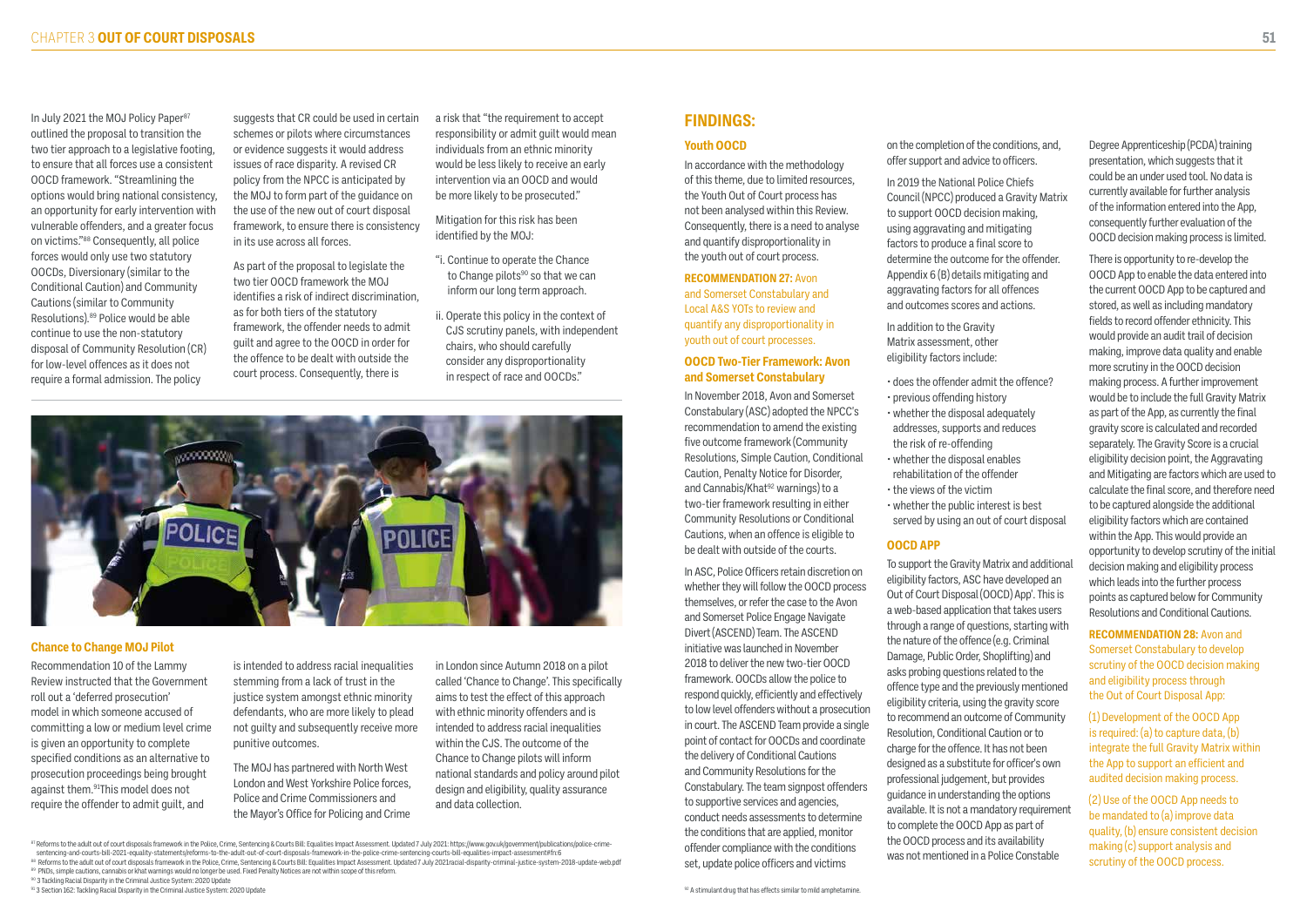#### **Conditions**

In order to identify and apply the appropriate conditions for Conditional Caution, the ASCEND team complete a 'needs assessment'93 for the offender. The ASCEND team also take into account suggestions made by officers and the victim to help them in identifying the relevant conditions appropriate to the individual case. There isn't a standardised set of conditions for a particular offence, but conditions are applied based on what is relevant, meaningful and achievable for individual offenders. Appendix 6 (C) provides an overview of the process of how to do a Conditional Caution and Appendix 6 (D) details available conditions for Conditional Cautions.

#### **Community Resolutions:**

In Tackling Racial Disparity in the Criminal Justice System: 2020 Update, it details the need for local scrutiny of decision making on OOCD: "Police forces are expected to have scrutiny panels in place with external representation, who review a selection of cases to determine whether the method of disposal is considered appropriate, based on a review of the information/evidence available to the decision maker at the time."<sup>94</sup>

For Community Resolutions, the most common condition would be financial compensation, or reparation in the form of a letter of apology from the offender. Compensation could be payable to a victim for a variety of reasons, such as personal injury, time off work, covering medical or other expenses and pain and suffering. Due to the differences in disposal types, Community Resolutions may not require the completion of a Needs Assessment to identify the appropriate condition (although some conditions associated with Conditional Cautions can be applied to a Community Resolution and would follow the ASCEND process as detailed above) and the condition that is applied is discussed between the officer and the victim as detailed in Appendix 6 (E).

#### **Scrutiny of Out of Court Disposals:**

The MoJ and NPCC collaborated to develop National Scrutiny Guidance which outlines best practice around local scrutiny of decision-making on OOCDs and helps improve police practice. The guidance details how panels should operate and deliver according to local need, including: scope, panel membership, frequency of meetings, case selection and outcome and reporting."95

The scrutiny of OOCDs applied by Avon and Somerset Constabulary is completed by the Avon and Somerset Office of the Police Crime Commissioner's (OPCC) OOCD Scrutiny Panel. The aim of this panel is to enhance consistency, transparency and public confidence in the use of OOCDs, and to maintain criminal justice partner confidence in the Constabulary's use of discretionary powers. The Panel is made up of representatives from the PPC, local magistrates, HMCTS legal advisor, Crown Prosecution Service, Victim Services and independent representatives. The panel meet on a quarterly basis to review between 20-30 cases, which have resulted in an OOCD. They can make observations and give feedback on the cases reviewed.

Feedback is used to promote good practice, inform policy development or identify training needs for consideration by the Constabulary or other agencies. Findings from the panel are made publicly available via the OPCC website.

The A&S OPCC OOCD Scrutiny Panel reviews themes such as Hate crime and Domestic Abuse with other themes determined in accordance with demand. However, up until this Review (2020), the scrutiny panel did not include a review of disproportionality related to ethnicity. In Tackling Racial Disparity in the CJS 2020 Section 173 outlines a critical expectation that disproportionality in OOCDs issued to ethnic minority individuals is examined at least annually.96 This best practice guidance should be reviewed and used to help influence ongoing scrutiny of disproportionality within OOCDs.

**RECOMMENDATION 29:** The A&S PCC Out of Court Scrutiny Panel should follow the joint MOJ/NPCC National Scrutiny Guidance which sets out best practice around local scrutiny of decisionmaking on OOCDs which contains the scope, panel membership, frequency of meetings, case selection and outcome and reporting, and adopt a methodology that allows them to examine, at least annually, disproportionality in respect of OOCDs which includes the conditions that are applied.

Since September 2021 the A&S OPCC OOCD Scrutiny Panel now include Disproportionality as part of its annual review themes.

Whilst raw data was made available for the conditions that have been applied to OOCDs by Avon and Somerset Constabulary, due to the complexities in eligibility criteria discussed earlier in this chapter, it is not possible to meaningfully compare rates for the different conditions applied to an OOCD as these should be tailored to meet the needs of the individual offenders and victims. As such, the evaluation of disproportionality in the application of OOCD conditions should form part of continued case reviews completed by the OPCC scrutiny panel and the ASCEND team.

Critically, the approach of the Scrutiny Panel should include ongoing scrutiny of cases that have been charged, but may have been eligible for an OOCD, rather than reviewing only cases that have resulted in an OOCD.

**RECOMMENDATION 30:** A&S OPCC to set up a scrutiny framework that scrutinises cases that have been charged, but may have been eligible for an OOCD, rather than reviewing only cases that have resulted in an OOCD.

#### **Tactical Scrutiny in Avon and Somerset Constabulary**

The ASCEND team complete random dip samples (approx. 30 per month) of Community Resolutions processed by PCSOs (in accordance with the change of powers for PCSOs 2020 to check and test compliance) to assess if the use of a Community Resolution

and the conditions that were applied were appropriate. At present, this does not include a review of the offenders' ethnicity and the results are not recorded or stored within a database. If this process was updated to capture the ASCEND teams findings within a database, and include the offenders ethnicity, this could allow for an annual evaluation of approximately 360 Community Resolutions and enable scrutiny and identification of any disproportionality.

**RECOMMENDATION 31:** Avon and Somerset Constabulary ASCEND Team need to extend their assurance reviews of Community Resolutions, to capture the ethnicity of the offender. The results of the reviews (approx. 30 per month) should be collated and analysed annually to allow for sufficient volumes to allow for meaningful analysis into disproportionality that supports the scrutiny of the OPPC OOCD Scrutiny Panel.

#### **UWE Evaluation of ASCEND**

In 2020 Avon and Somerset Constabulary commissioned an Evaluation of the Two Tier System and creation of the ASCEND Team. A key finding from the 2020 Evaluation found that "around a third of OOCDs issued by Avon and Somerset Police are delivered by the ASCEND Team. Of the total number of OOCDs issued by Avon and Somerset Police, 14% of community resolution and 86% of conditional cautions were referred to ASCEND." (UWE Evaluation of Avon and Somerset Constabulary Engage Navigate and Divert – ASCEND).

The 2020 evaluation completed by the University of the West of England (UWE) into the ASCEND team found some age,

The needs assessment captures the offenders details, accommodation status, employment and financial status, the offenders physical and mental health, drug and alcohol misuse, relationships and vulnerabilities

gender and ethnicity differences between offenders that received an OOCD and offenders that were charged for an offence that would have been suitable for an OOCD. However, due to the limitations of the data, the report suggested that further work would need to be done to establish the validity of this result.

In response to the UWE Evaluation report in 2020, an internal evaluation was completed by Avon and Somerset Constabulary which reviewed 197 cases that were dealt with at court to determine if any of these cases could have received an OOCD, and if there was any disproportionality in regards to the ethnicity of the offenders. The Constabulary's evaluation used offences that were most commonly dealt with by means of an OOCD which included Common Assault and Battery, Possession of Cannabis and Section 5 Public Order Offences. The volume of cases with each ethnic group was as follows; 24 Asian, 50 Black, 50 Mixed, 23 Other, 50 White.

The criteria used to assess the cases was;

- At the time of the incident was the offender eligible for an OOCD?
- If they were eligible, were admissions made or did they answer "No Comment" or deny the offence?
- Who made the charging decision Police or CPS?
- If Police made the decision in the view of the reviewing officer, was it proportionate?
- Was the case referred to ASCEND but they refused it for any reason, and if so why?

<sup>95</sup> 3 Section 172: Tackling Racial Disparity in the Criminal Justice System: 2020 Update

96 3 Section 173: Tackling Racial Disparity in the Criminal Justice System: 2020 Update

<sup>94 3</sup> Section 172: Tackling Racial Disparity in the Criminal Justice System: 2020 Update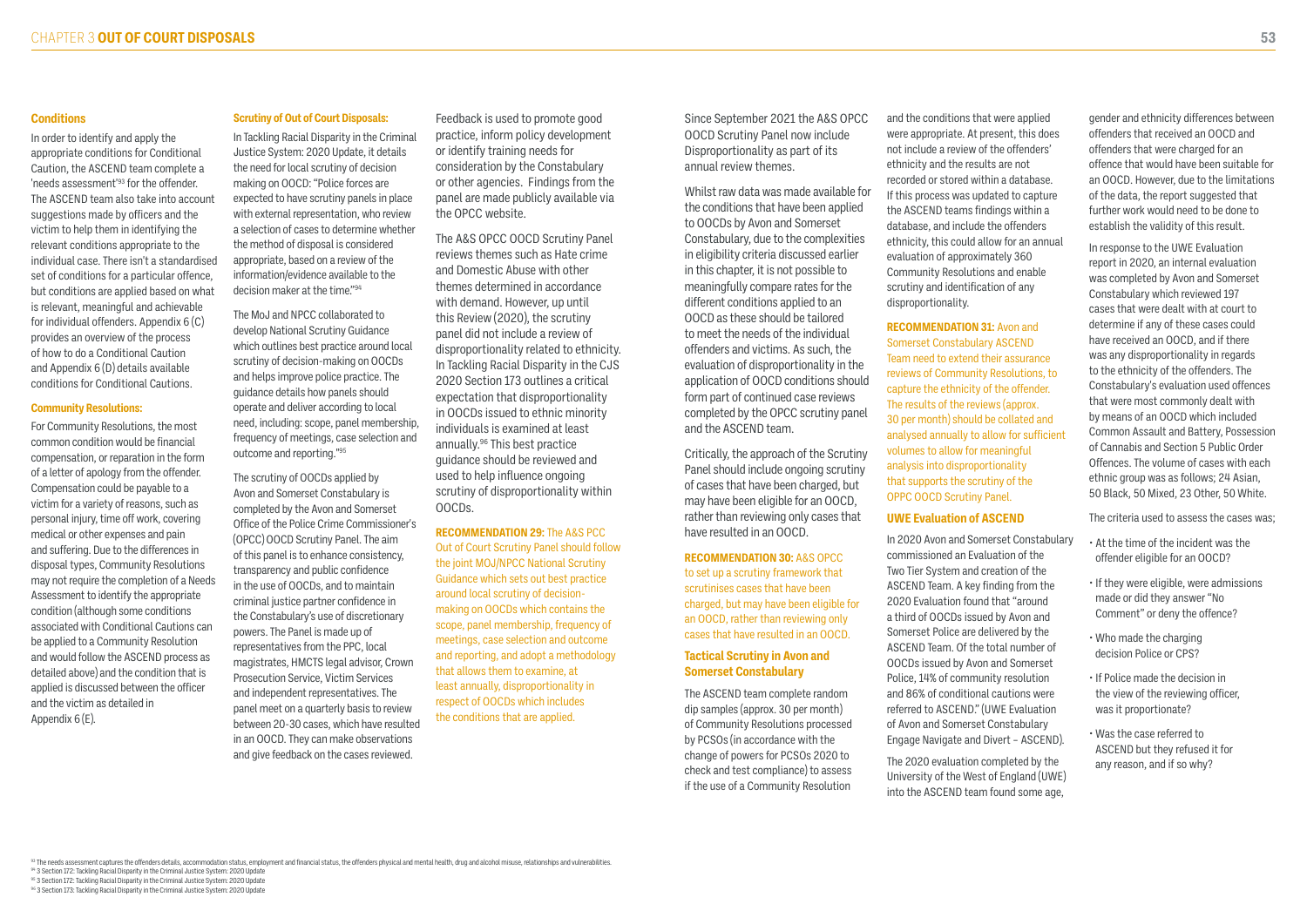Chart 16 shows the volumes of charge decisions that were made either by the Police or the CPS and Chart 17 shows the RRI. The White and Other groups had proportionately more charge decisions made by the Police, whilst the remaining groups were more likely to have the decision made by the CPS.

The evaluation concluded that there wasn't any evidence of bias towards or away from OOCDs for any particular ethnic group, as where there were a higher number of cases that could have been eligible for an OOCD but which resulted in a charge, there were mitigating reasons for these outcomes. The volume of potentially eligible cases is small, but there is an indication that there is a higher rate of denying the offence within the Black Group compared to the White Group which was the most common reason that ruled out an OOCD as a possible outcome.

Further scrutiny is required to understand the differences in 'not guilty' pleas between the ethnic groups and whether this is further evidence of the trust issues that were highlighted in the 2017 Lammy Review which may result a disproportionate amount of BAME offenders going to court.

#### **Decision Changes by the CPS**

No data was available for this review detailing decision changes by the CPS and referral back to Police.

#### **RECOMMENDATION 32:** CPS and

Avon and Somerset Constabulary to capture data on decision changes by the CPS resulting in referral back to the Police, and that this data is collected for analysis and scrutiny of potential disproportionality.

#### **Public knowledge and understanding of plea decisions and OOCD**

No data was available for this review detailing decision changes by the CPS and referral back to Police.

Recommendation 9 of the Lammy Review identifies the need to "experiment with different approaches to explaining legal rights and options to defendants. These different approaches could include, for example, a role for community intermediaries when

suspects are first received in custody, giving people a choice between different duty solicitors, and earlier access to advice from barristers."97

Avon and Somerset Constabulary have created an information sheet for offenders in custody which explains the two outcomes (Community Resolution and Conditional Caution), some of the eligibility criteria for an OOCD and the requirement to complete certain conditions. The aim of this Information Sheet is to ensure offenders in custody understand the process and impact of stating 'no comment' and 'not guilty'.

The Constabulary have engaged with a Solicitor and their Legal Department to review this information. This is a basic information document that has had limited input and circulation to date. Further input and engagement is required with local communities and key CJS stakeholders to develop the information provided to the public to help improve offender engagement and understanding of the OOCD process and an opportunity to build trust. Consideration of language, special educational needs, disability, etc. is required to ensure that the information is as accessible as possible. Format of the information also needs further development e.g. braille, audio, webpage, App, etc.

**RECOMMENDATION 33:** A&S Constabulary need to develop the OOCD Information Sheet with input from the Independent Advisory Groups (IAG), local communities, and Legal profession representatives, to improve offender engagement and understanding of the OOCD process and build trust. Consideration is required of format (Leaflet, Audio, Webpage, App etc.), language, special educational needs, disabilities, etc. to ensure that the information is accessible.

Since June 2021, Avon and Somerset Constabulary have been presenting an overview of OOCDs to the Independent Advisory Groups across Avon and Somerset to progress engagement and understanding with community representatives about the OOCD process and the impact of plea decisions upon outcomes for offenders.

In July and August 2021 Avon and Somerset Constabulary ran an OOCD event with local magistrates to provide an overview of the OOCD conditions so that offenders who have a 'not guilty' plea can be identified by magistrates to develop a secondary check and test process that ensures plea decisions are appropriate and fair.

**RECOMMENDATION 34:** An Information Framework needs to be co-produced between Police, PCC, CJS partners and the communities of A&S to increase engagement with local communities and develop public knowledge and understanding of plea decisions and the out of court disposal process.

#### **TABLE 2:**

| <b>REASON FOR</b><br><b>CHARGE</b>                                                                 | <b>BLACK</b><br><b>GROUP</b> | <b>WHITE</b><br><b>GROUP</b> |
|----------------------------------------------------------------------------------------------------|------------------------------|------------------------------|
| Offender denied<br>the offence                                                                     |                              | 2                            |
| Charged due to the<br>offenders not following<br>the conditions set in an<br>original OOCD outcome | $\mathcal{P}$                | 1                            |
| Links to other more<br>serious offences                                                            | 3                            |                              |
| Offered an OOCD<br>but refused to engage                                                           | N                            | 3                            |
|                                                                                                    |                              |                              |

![](_page_27_Figure_25.jpeg)

#### **CHART 16: Volume of Police vs CPS Charge Decisions 2020**

Chart 18 shows that there were twice as many cases that were charged that could have been eligible for an OOCD for the Black group (12) compared to the White group (6). Table 2 provides a breakdown of the reasons why the offenders were charged rather than given an OOCD.

![](_page_27_Figure_3.jpeg)

**CHART 17: RRI of Charge Decisions 2020**

**CHART 18: Charged but Eligible for an OOCD**

![](_page_27_Figure_7.jpeg)

![](_page_27_Figure_5.jpeg)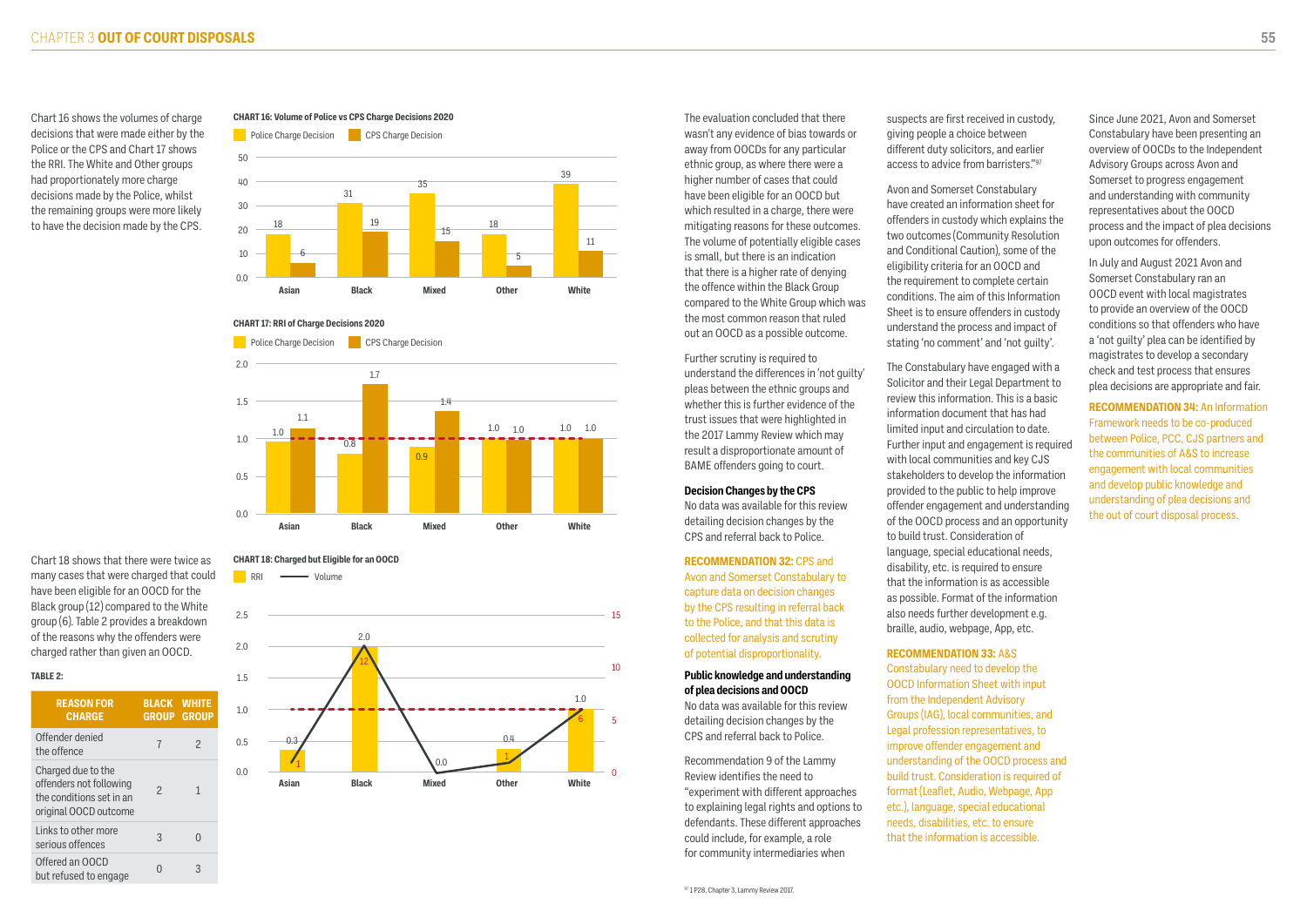#### **Outcome Data**

Further to the UWE and Constabulary evaluations, data on the arrest and outcome rates have been analysed to understand if disproportionality is present within the OOCD process. Similarly to the Constabulary's approach, the offence type data utilised for this review is: (1) Violence against the Person, (2) Drug and (3) Public Order offences, which are common offences that may lead to an OOCD.

#### The data spans the financial year of 2019/2020.

Lammy review (2017) findings indicated the Gypsy, Roma Travellers (GRT) as a minority ethnic group are often overlooked and require further scrutiny to understand any disparity. Consequently, the arrest, outcome and population data for the GRT group has been extracted from the White group (in which it is commonly categorised) as part of the analysis for this Review.

When analysing outcomes following arrest, this review has found that the approach to compare outcomes against the 2011 census population data (for example, as used within the YJB's 2019 Ethnic Disproportionality Toolkit) may not provide the clearest picture of disproportionality within outcome rates. This is demonstrated when comparing Chart 20, which shows the relative rates for No Further Action (NFA), Charged and Out of Court outcomes, with the relative arrest rates shown in Chart 19. The influence of disproportionate arrest rates as shown in Chart 19 can be seen in the outcome rates shown in Chart 20 which follow a similar pattern. Whilst it is appropriate to measure the arrest rates against the general population data, as this is the first step into the criminal justice system (CJS), subsequent points within the CJS such as outcomes, should measure rates within the arrested population data. An example of this approach is shown in Chart 21 which reveals a different picture to the previous analysis.

#### **CHART 20: RRI of Outcomes in A&S 2011 Census Population (2019/20)** NFA Charged Out of Court

Disproportionality is apparent in the Black, Mixed and Other group, being 1.2 to 1.3 times more likely to receive a charge outcome compared to the White group. Although half as likely to be arrested for these offence types compared to the White group, the GRT group are 3 times more likely to receive a charge outcome and less likely to receive an NFA or OOCD outcome. Further investigation and scrutiny is required to understand why this disproportionality exists within the Black, Mixed and Other groups and particularly in the GRT group to progress towards addressing this disparity.

Chart 19 shows the Relative Rate Index for arrest rates by ethnicity for these three offence types.

Compared to the 2011 census population data for Avon and Somerset the following ethnicity groups are more likely to be arrested for these offences in comparison to the White Group:

- the Black group are 3.4 times more likely
- the Mixed group is 2.1 times more likely
- the other group is 2.4 times more likely

Both the Asian and GRT groups are less likely to be arrested compared to the White group. Whilst the rates of disproportionality differ, there are potential parallels between the pattern of disproportionality shown in the arrests rates and those that are seen in Stop and Search which are explored in the Stop and Search Chapter. The disproportionality in arrests needs further investigation to understand root cause and address this disparity.

**RECOMMENDATION 35:** Avon and Somerset Constabulary need to investigate the potential parallels between disproportionality rates shown in arrests and those in Stop and Search to understand root cause and actively address any disparity.

![](_page_28_Figure_16.jpeg)

### **CHART 21: RRI of Outcomes in A&S Offending Population (2019/20)**

![](_page_28_Figure_18.jpeg)

![](_page_28_Figure_19.jpeg)

**CHART 19: RRI of Violence Against the Person, Drug and Public Order Offences (2019/20)**

![](_page_28_Figure_5.jpeg)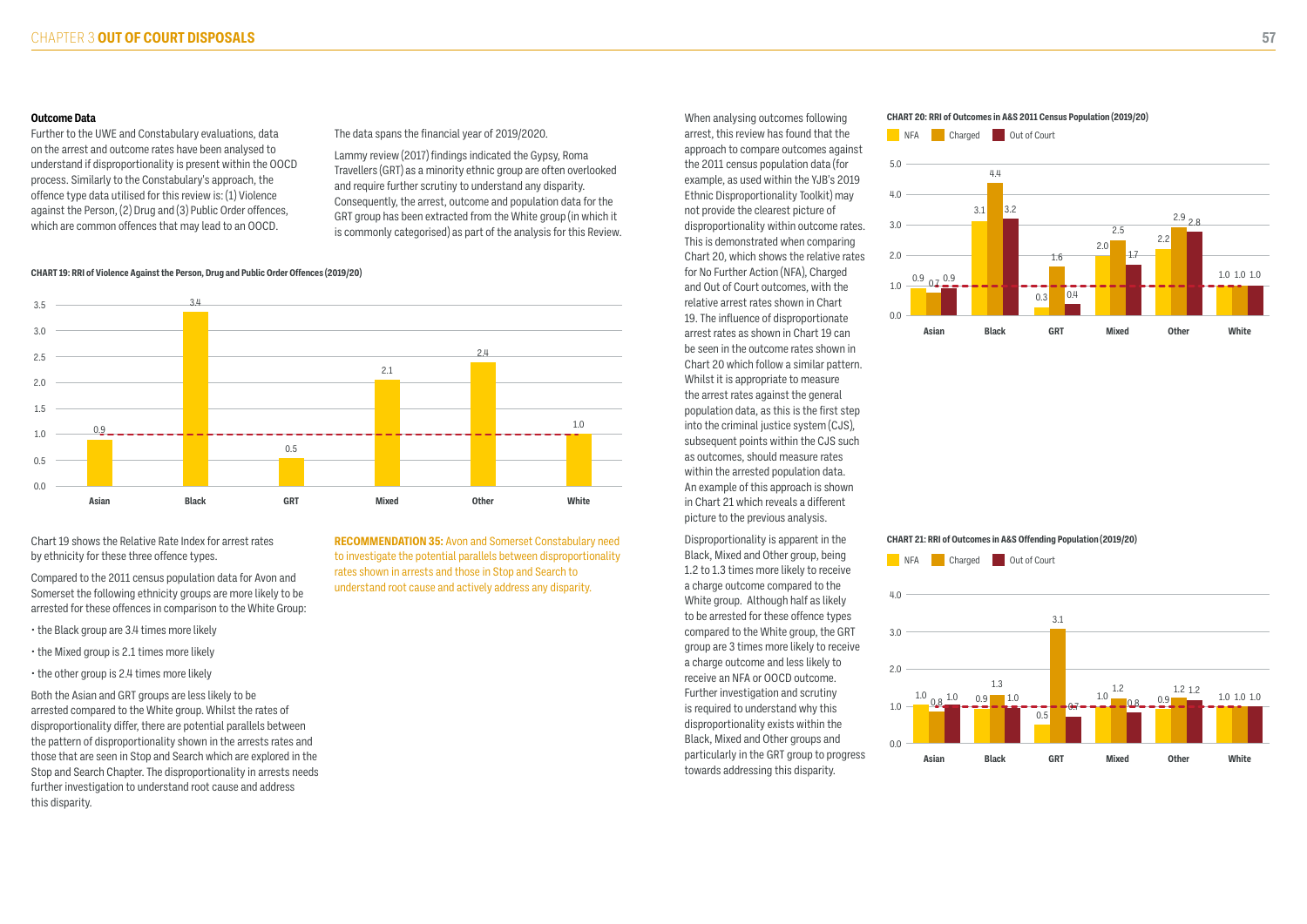Chart 22 shows that volumes of Community Resolutions and Conditional Cautions that were applied as the OOCDs across the different ethnic groups. In Community Resolutions, the second largest volume is in the 'Not Recorded' group where in 299 of these outcomes the ethnicity of the offender has not been recorded.

The disproportionality shown in Community Resolutions for the Not Recorded group in Chart 23 (x2.1) highlights the importance for improved data quality by Officers processing Community Resolutions. This is in contrast to the 34 Conditional Cautions where ethnicity was not recorded. As the majority of Community Resolutions are completed by Police Officers and majority of Conditional Cautions are completed by the ASCEND team, it is possible that there is an opportunity for data quality best practice to be shared to help reduce the number of outcomes where ethnicity is not recorded.

Chart 23 compares the rates of these outcomes for each group to those of the White group. This should be reviewed with reference to Chart 22 to provide the context of volumes for each outcome, as in the example of the GRT group which displays a relative rate times 1.8 for condition cautions, this actually represents only one OOCD for this group. Excluding the GRT group and the groups where ethnicity has not been stated or recorded, there are low rates of disproportionality with the Asian and Black groups receiving more Conditional Cautions compared to the White group and the Mixed and Other groups receiving more Community Resolutions.

The outcome data for some ethnic groups is relatively low volumes, therefore it would be necessary to extend the date range for the outcomes to produce a clearer picture of disproportionality for these groups.

#### **RECOMMENDATION 36:** A&S Constabulary should adopt the Relative Rate Index as a method of measuring disproportionality in the offending/arrest rates and the outcome rates for each ethnic group. These should be measured separately to ensure any disproportionality in offending/ arrest rates doesn't influence the results for the outcome rates. It is recommended that this functionality is included in the 'Qlik App' currently in development.

### **RECOMMENDATION 37:** A&S

Constabulary need to scrutinise the comparative high rates of disproportionality by analysing the outcomes for the GRT group

in order to understand the factors contributing to the high charge rates and low NFA and OOCD rates.

**RECOMMENDATION 38:** A&S Constabulary need to conduct a further review into the small amounts of disproportionality shown in the charge rates for the Black, Mixed and Other groups. Focus should be on creating 'best match' groups based on offence gravity scores, previous offending and admission of guilt to establish if these factors have an impact on charge rates.

#### **Deferred Prosecution Models**

Recommendation 10 of the Lammy Review called for the deferred prosecution' model pioneered in Operation Turning Point

be rolled out for both adult and youth offenders across England and Wales.<sup>98</sup> At the time of writing ASC did not have an adult deferred prosecution model in place or pilot planned. However, a youth deferred prosecution model is currently being piloted in Bristol as explored further in the Youth Justice Chapter.

**RECOMMENDATION 39:** Avon and Somerset Constabulary need to actively monitor the outcome of the MOJ Chance to Change pilots and develop local policy around a diversion prosecution model for Avon and Somerset to include: pilot design and eligibility, quality assurance, data collection and intended outcomes.

#### **CHART 22: Volume of Community Resolutions and Conditional Cautions (2019/20)**

#### **CHART 23: RRI of Community Resolutions vs Conditional Cautions (2019/20)**

![](_page_29_Figure_6.jpeg)

![](_page_29_Figure_9.jpeg)

![](_page_29_Figure_7.jpeg)

### **CONCLUSION**

Being Avon and Somerset's tactical lead for Out of Court Disposals I wanted to become an integral part of the Lammy Review process, so I volunteered to chair the task and finish group. I wanted to establish our current performance data alongside building a panel that would provide independent advice and scrutiny.

The panel was created from representatives from Youth Offending, Youth Justice and SARI. I would like to thank them for their passion and inputs throughout our review. We concentrated on analysing our current performance and identifying areas for improvement. An effective Out of Court Disposal process is better for victims, as it increases confidence, better for suspects, as it provides rehabilitative interventions to prevent an escalation in offending and is therefore much better for the communities of Avon and Somerset. In November 2018 Avon and Somerset moved to the two tier process of issuing Community Resolutions and

Conditional Cautions. We are one of the leading forces nationally and our innovation is improving the national picture, especially through the ASCEND Team. We are now working nationally to produce an APP that is dedicated to delivering OOCD's. This will assist officers with their decision making and also allow for any disproportionality to be tracked (Recommendation 26). Independent Scrutiny is also vitally important in reviewing our performance. From 2021 the OPCC Scrutiny Panel are now reviewing cases specifically in relation to disproportionality. Their report is available to the Public on the OPCC website. (Recommendation 27).

I have reviewed the detailed report and agree with the findings. In relation to the recommendations I report the following:- An input has been delivered to Magistrates in A&S to consider sending cases back to the Police when there is an early guilty plea at court and no admission to Police (Working towards Recommendation 30)

An independent custody review sheet has been created and is embedded into the Criminal Justice process. We have also created a knowledge hub on the force website, to provide better access for Victims, suspects, appropriate adults and the public (working towards Recommendation 31) An input on Out of Court Disposals has been delivered to our Independent Advisory Groups across the organisation. Excellent feedback has been received. Moving forward the plan is to create an Out of Court disposal group of Community Volunteers, to deliver inputs and to be points of contact to advise their community groups on Police engagement. They will be provided with presentation skills by the Police (Working towards Recommendation 32)

We will be creating an action to review all of our recommendations moving forward, with the Governance for the action plan being monitored through both the Tactical and Strategic Out of Court Disposal groups.

**Superintendent Paul Underhill, Avon and Somerset Constabulary OUT OF COURT DISPOSALS PRIORITY THEME LEAD, A&S LAMMY SUB-GROUP**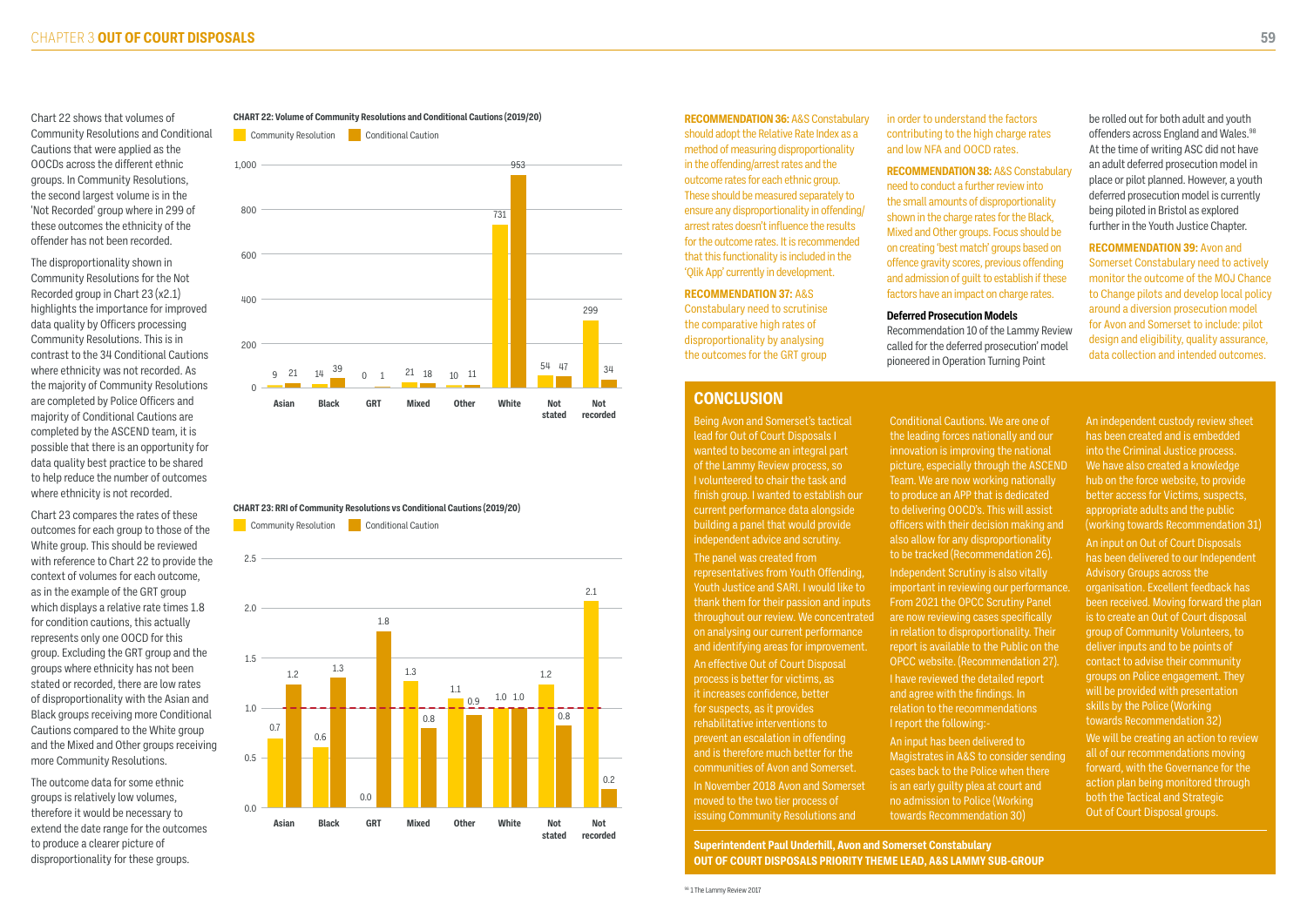# CHAPTER 4 **PRISONS** *CHAPTER 4 PRISONS*

# **BACKGROUND**

The 2017 Lammy Review highlighted over-representation of BAME people in the prison system and evidence indicating differential treatment of BAME offenders in both the adult and youth estates. In 2017 over 20,000 BAME adults were in prisons across England and Wales, representing around 25% of the overall prison population.<sup>99</sup> Data collected by the Prison Reform Trust (PRT) indicates in early 2021, this had increased to 27% of the prison population, (21,574 people). PRT quantified this further by stating "If our prison population reflected the ethnic make-up of England and Wales, we would have over 9,000 fewer people in prison—the equivalent of 12 average-sized prisons."100

- Inadequate governance surrounding key aspects of prison life, such as the Incentives and Privileges (I&P) system, which BAME prisoners widely regard as unfair.
- The lack of diversity among prison officers, including prison leadership.
- Key recommendation areas:
- A more comprehensive approach to assessing prisoners' health, education and psychological state on entry to prisons
- Opening up of decision-making to outside scrutiny, including the way in which complaints about discrimination are handled
- Holding prison leadership teams directly to account for the treatment and outcomes for BAME prisoners.<sup>101</sup>

The Lammy Review highlighted 'inadequate governance surrounding key aspects of prison life' identifying key areas that required immediate focus:

- Differential treatment against BAME offenders in both the adult and the youth estates.
- Poor relationships between BAME men and women with prison staff, including higher rates of victimisation by prison staff. With BAME prisoners reporting they are less likely to have a prison job or participation in offender behaviour programmes.
- Complaints Systems requiring urgent review, with just 1% of prisoners who alleged discrimination by staff, having their case upheld.

A Prisons Task and Finish Group was created consisting of representatives from HMP Leyhill, HMP Eastwood Park and HMP Bristol and representatives of HM Prisons and Probation Service. The aim was to capture data and different perspectives around any disproportionality for BAME prisoners. In October 2020 Rachel Thorne, Regional Equalities Lead, HMPPS became Lead of the Prisons Theme, supported by Bradley Read. The first workshop was held in January 2021, focusing upon exploring the initial data provided by each of the three prisons around Use of Force, Privileges and Incentives, Complaints and DIRFs. The second workshop was held in February 2021 analysing disproportionality levels across each prison by adopting the RRI calculation and explored the development of a monitoring framework.

#### **Out of scope:**

• As a private prison, Ashfield Prison has not been included within the scope of this Review.

ш

- Youth Offenders under the age of 18.
- Probation has not been investigated as part of this review.

99 P45 The Lammy Review, 2017. https://assets.publishing.service.gov.uk/government/uploads/system/uploads/attachment\_data/file/643001/lammy-review-final-report.pdf

<sup>100</sup> Prison Reform Trust News, 4/2/21. http://www.prisonreformtrust.org.uk/PressPolicy/News/vw/1/ItemID/978

<sup>101</sup> 1 The Lammy Review 2017

<sup>102</sup> A&S Lammy Review Sub-Group Interim Report, 2019

103 https://www.gov.uk/guidance/eastwood-park-prison

104 Prison Categories, GOV.UK: https://prisonjobs.blog.gov.uk/your-a-d-guide-on-prison-categories/

![](_page_30_Picture_29.jpeg)

**METHODOLOGY:**

| In August 2020 Bradley Read, Head of                  |
|-------------------------------------------------------|
| Diversity and Equality at HMP, Bristol,               |
| was appointed Lead of the Prisons theme.              |
| Building on the initial themes identified             |
| within the A&S Lammy Sub-Group Report                 |
| 2019, <sup>102</sup> two key objectives for the theme |
| were identified:                                      |

(1) Explore disproportionality data within Use of Force, Complaints, and, Privileges and Incentives.

(2) Work with the Prison service to develop a monitoring framework that enables accessibility to ethnicity data and a reporting mechanism to measure any disparity to proactively tackle disproportionality.

| <b>Bristol</b>      | A category B <sup>*</sup> local and resettlement prison holding approximately<br>500 young and adult male prisoners.                                                                                                                                                                                                       |
|---------------------|----------------------------------------------------------------------------------------------------------------------------------------------------------------------------------------------------------------------------------------------------------------------------------------------------------------------------|
| Leyhill             | A category D* open prison in Gloucestershire, holding almost 500<br>adult male prisoners in preparation for their release back into the<br>community. Around two-thirds are convicted of sexual offences<br>and the majority serving long sentences, half of which were<br>indeterminate or for life.                      |
| Eastwood Park       | A prison and young offender institution <sup>*</sup> (YOI) in Wotton-under-<br>Edge, Gloucestershire, for women aged 18 and over. Around 400<br>women live at Eastwood Park in a mixture of rooms for 1, 2 or 3<br>prisoners. It has a mother and baby unit for women with children<br>under 18 months old. <sup>103</sup> |
| <b>HMP Ashfield</b> | Ashfield Prison is a privately run adult male prison in Pucklechurch,<br>Bristol. This prison is managed by Serco Group plc.                                                                                                                                                                                               |

\* Prison Types and Categories are detailed on GOV.UK.104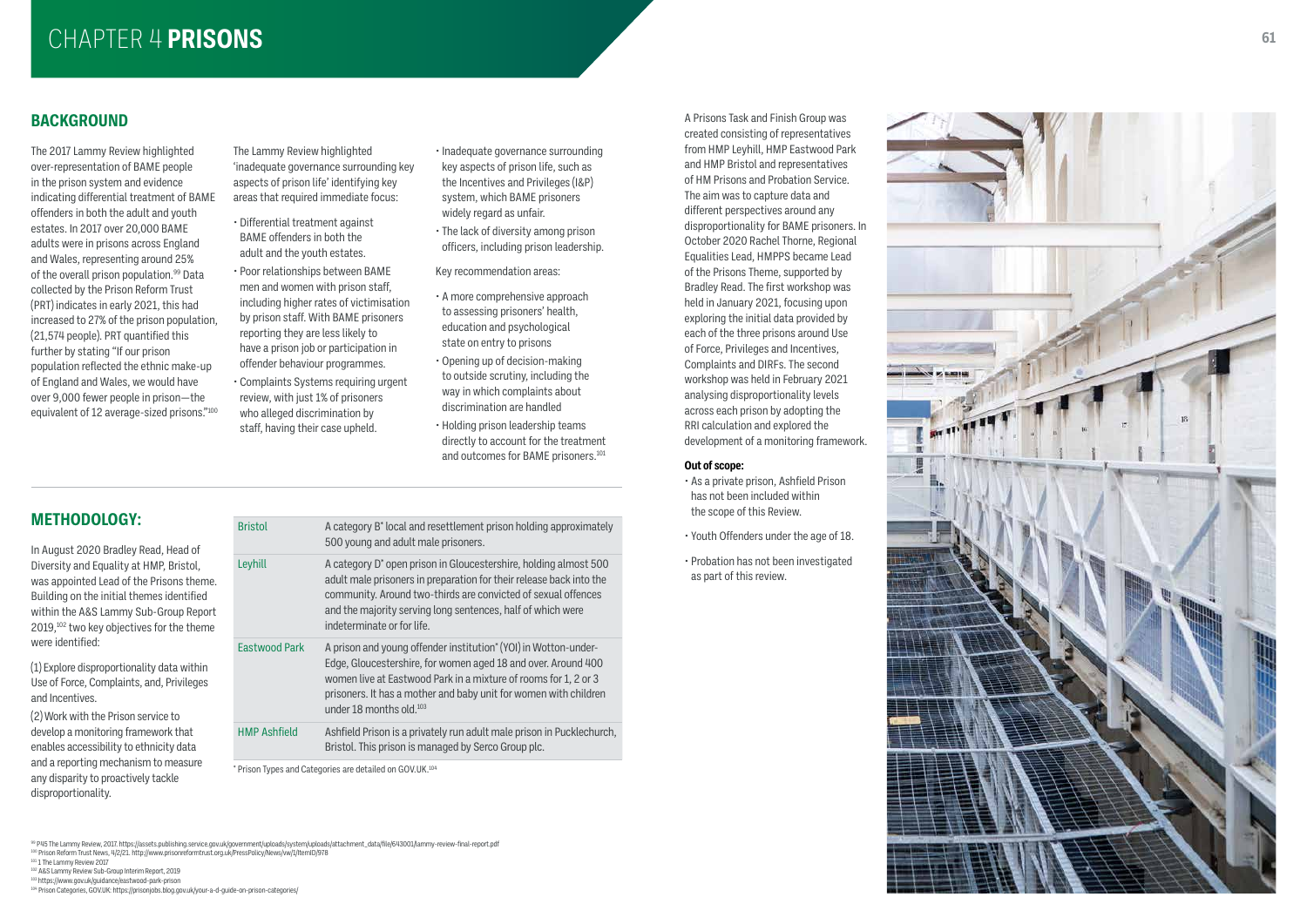<sup>107</sup> 106 Parallel Worlds

109 The Young Review Report: Improving outcomes for young black and/or Muslim men in the Criminal Justice System, 2014: https://www.equalcjs.org.uk/sites/default/files/articles/clinks\_young-review\_report\_dec2014.pdf 110 Report of a review of the implementation of the Zahid Mubarek Inquiry recommendations, June 2014: https://www.justiceinspectorates.gov.uk/hmiprisons/wp-content/uploads/sites/4/2014/07/Mubarek-final-published.pdf

#### **National context:**

In January 2000, 19-year-old Zahid Mubarek was convicted of shoplifting £6 worth of goods from a supermarket and was sentenced to serve ninety days week later in hospital, in March 2000. at Feltham Young Offender Institution. In the early hours of the morning scheduled for his release, Zahid was

attacked by his racist cellmate, Robert Stewart. Using a broken-off table leg as a weapon, Stewart hit Zahid eleven times whilst he lay asleep. Zahid died a In November 2000 Robert Stewart was convicted of murder and ordered to serve a life sentence for the murder of

Zahid Mubarek. Zahid's Family spent four years campaigning for answers, pushing the Government to hold a Public Inquiry into Zahid's murder. The Inquiry went on to expose failings in the Prison Service that allowed a vulnerable Asian teenager to spend six weeks in a cell with a known racist.

In June 2014 Mohamed Sharif, 43, of Somali heritage, was on remand at HMP Bristol following his arrest for common assault. On the 26 June 2014 Sharif was subjected to a brutal unprovoked attack during an unsupervised session in the prison exercise yard by another inmate, Ryan Guest, leaving Sharif severely brain-damaged. Guest had previously told prison officers during his cell sharing risk assessment that he would only share a cell with a white person who was not homosexual.

2018 10 years after the Race Review, the Zahid Mubarek Trust (ZMT) conducted research into current progress in accordance with the changes recommended by the Race Review as follows:

| 2000             | In October 2000, a report into HMP Brixton by the then Director General of the Prison Service, condemned the prison as 'institutionally and blatantly<br>racist' marking a turning point in how the Prison Service tackled issues of race.                                                                                                                                                                                                                 |
|------------------|------------------------------------------------------------------------------------------------------------------------------------------------------------------------------------------------------------------------------------------------------------------------------------------------------------------------------------------------------------------------------------------------------------------------------------------------------------|
| $2000 -$<br>2003 | The Commission for Racial Equality (CRE) conducted a formal investigation into Racial Equality in Prisons. <sup>105</sup> Key findings identified unlawful racial<br>discrimination and 14 failure areas. Consequently, a national Race Equality Action Plan was developed to address the failures and improve monitoring<br>and management of race equality across the Prison Service with a Programme Management Board in place to oversee its delivery. |
| 2005             | The Chief Inspector of Prisons published, Parallel Worlds: A thematic review of race relations in prisons <sup>106</sup> which provided "a worrying picture of 'parallel<br>worlds' with a lack of shared understanding of race issues within prisons". <sup>107</sup> The House of Lords ruled an independent public inquiry be conducted into<br>Zahid Mubarek's death.                                                                                  |
| 2006             | Lord Justice Keith published the findings of the Zahid Mubarek inquiry with 186 failings identified across the prison system, 88 recommendations for<br>improvement, including 10 relating specifically to race and diversity. Recommendations of the Zahid Mubarek Inquiry were subsequently incorporated<br>into the Prison Service's national action plan.                                                                                              |
| 2008             | The Race Review: Implementing Race Equality in Prisons – Five Years On <sup>108</sup> highlighted several areas for development, including: prisoners' experience<br>and perceptions; training; and leadership and management.                                                                                                                                                                                                                             |
| 2013             | The Young Review Report <sup>109</sup> examined how learning regarding the disproportionately negative outcomes experienced by black and Muslim male<br>offenders be applied following changes introduced under the Transforming Rehabilitation reforms within the Offender Rehabilitation Act 2014.                                                                                                                                                       |
| 2014             | HM Inspectorate of Prisons Report <sup>110</sup> held a review of the implementation of the Zahid Mubarek Inquiry recommendations to examine how changes<br>the Inquiry recommended have become embedded in culture and practice, and whether prisons and young offender institutions have become safer<br>as a result of the initiatives.                                                                                                                 |

- 2019 11 June 2019 following the HMIP inspection and subsequent report<sup>113</sup> the HM Chief Inspector of Prisons issued an urgent last six years,"<sup>114</sup> culminating in the Chief Inspector invoking the Urgent Notification (UN) process.<sup>115</sup>
- 2020 In September 2020 the HM Chief Inspector of Prisons conducted a further scrutiny visit to HMP Bristol and identified 'important changes' highlighting a 'strong and energetic leadership' and a 'more purposeful, safe and decent establishment' compared to the previous inspection in 2019.
- 2021 On 22 January 2021 Ian Blakeman, Executive Director of Strategy, Planning and Performance Directorate provided an update in a letter to Rob Allen detailing progress since the Independent investigation in case of 'AD'. Despite improvements made, it concluded that the Brunel Unit be closed for review and refurbishment and in the meantime mental health support would be provided elsewhere for those who needed it.116

#### 2008

- 89 out of 127 establishments across England and Wales had trained full-time race equality officers
- 107 prisons had external scrutiny of their race incident complaints
- Race equality training was a mandatory residential course for staff
- Race Equality policy (PSO 2800) was issued, with 12 mandatory outcome-focused actions
- Key Performance Target on Race introduced measuring aspects of delivering race equality, including prisoners' perceptions

#### 2018

- Equality Officers are often cross-deployed, most on part-time without training, covering all 9 protected characteristics
- 28 prisons have maintained external scrutiny, and ZMT are covering 11 of them
- Equality training is now an online course, with no obligation to complete
- Current Equalities policy has reduced to 4 mandatory actions for prisons and expired in 2015
- Current performance indicators for prisons do not include race equality outcomes

The timeline illustrates the national issue of racial discrimination and inequality in prisons continues with a marked regression by 2018 in the action to tackle discrimination and disproportionality in terms of training, monitoring, external scrutiny and resources.

<sup>105</sup> Racial Equality in Prisons: https://assets.publishing.service.gov.uk/government/uploads/system/uploads/attachment\_data/file/273458/0044.pdf<br><sup>106</sup> Her Maiesty's Inspectorate of Prisons. Parallel Worlds. 2005: Parallel

#### **Local context:**

- 2018 Ministry of Justice111 (MOJ) commission an independent report to examine the circumstances surrounding the serious assault of Mohamed Sharif at HMP Bristol. The report was published on 5 August 2018 with 54 findings and 31 recommendations, and called for additional scrutiny through an independent public hearing. Key findings identified:
	- the attack was motivated by hostility to Muslims.
	- the racist and homophobic comments made by Ryan Guest should have been explored.
	- the allocation of staff was unacceptable.

The investigation concluded "We also have serious concerns about the management of race and diversity issues at HMP Bristol... we found evidence of a high level of mistrust between the Somali community in particular and the prison, with concerns in the community that what happened…formed part of a wider pattern."112

notification to the Secretary of State for Justice about HMP Bristol in particular "numerous significant concerns about the treatment and conditions of prisoners. It was the latest in a series of disturbing inspections at the prison over the

- 113 HMIP Report HMP Bristol, 2019. https://www.justiceinspectorates.gov.uk/hmiprisons/wp-content/uploads/sites/4/2019/09/Bristol-Web-2019.pdf <sup>114</sup> Letter to Secretary of State from HM Chief Inspector of Prisons Peter Clarke re HMP Bristol, June 2019. https://www.justiceinspectorates.gov.uk/hmiprisons/wp-content/uploads/sites/4/2019/06/11jun-UN-letterand-debrief-final.pdf
- 115 HMPPS: Performance and Assurance Framework: Enabling Accountability, 2018.
- <sup>116</sup> MPPS Letter from Ian Blakeman to Rob Allen re update on Brunel Unit at HMP Bristol. 22 January 2021: https://static1.squarespace.com/static/5c5ae65ed86cc93b6c1e19a3/t/6051bdff4768bf1df808 bd40/1615969792917/AD+investigation+-+update+on+the+Brunel+Unit.pdf

<sup>108</sup> Race Review: Implementing Race Equality in Prisons – Five years on, 2008: https://thezmt.org/2020/07/04/race-review-2008/

<sup>111</sup> Final Report of an Independent Investigation into the Case of AD. Rob Allen, May 2018: https://static1.squarespace.com/static/5c5ae65ed86cc93b6c1e19a3/t/5f2a6f8cee8e5078b252c61f/1596616591207/ Rob+Allen+report.pdf

<sup>112 111</sup> Final Report of an Independent Investigation into the Case of AD. Rob Allen, May 2018.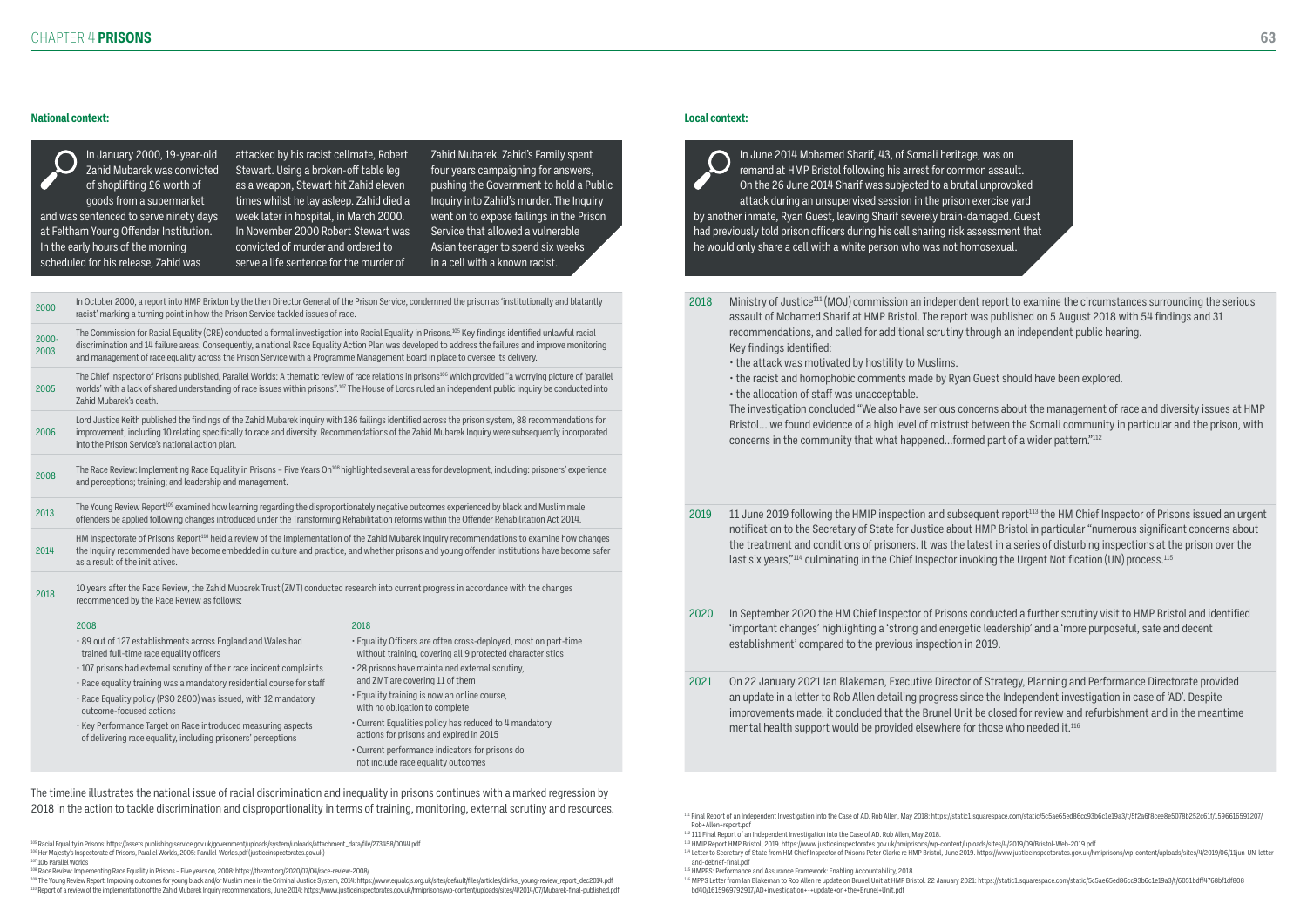<sup>117</sup> Tackling Discrimination in Prisons, 2017 (Prison Reform Trust and Zahid Mubarek Trust): http://www.prisonreformtrust.org.uk/Portals/0/Documents/Tackling%20discrimination.pdf 118 Ensuring Equality, 2011. http://www.justice.gov.uk/downloads/offenders/psipso/psi-2011/psi-2011-32-ensuring-equality.doc

119 Except for issues relating to the equal treatment of employees which are covered in PSI 33/2011

<sup>120</sup> Prison Service Order 1600: Use of Force, 2005 amended 2015: https://assets.publishing.service.gov.uk/government/uploads/system/uploads/attachment\_data/file/933347/use\_of\_force\_-\_pso-1600.pdf

121 Howard League for Penal Reform: Response to the HMPPS Consultation on the Use of Force Policy Framework June 2020. https://howardleague.org/wp-content/uploads/2020/06/Use-of-Force-consultationresponse-final.pdf

122 Ministry of Justice, Incentives Policy Framework, 08 July 2020: [Incentives Policy Framework 2020] (publishing.service.gov.uk)

<sup>123</sup> The Basic level must include as a minimum legal entitlement to which prisoners are entitled

124 Prisons are encouraged to develop additional incentives as appropriate

#### **Equality in prisons**

In Tackling Discrimination in Prisons, 2017 (Prison Reform Trust and Zahid Mubarek Trust)<sup>117</sup> the duties of prisons under the Equality Act 2010 are identified:

> Prison Service Order 1600 (PSO 1600) is the Prison Service's policy covering the use of force<sup>120</sup> and details the circumstances in which force can be used and the framework for justifying the use of force.

- Eliminate unlawful discrimination, harassment and victimisation
- Advance equality of opportunity
- Foster good relations between people sharing a protected characteristic and those who do not.

Ensuring Equality in Prisons (Ref: PSI 32/2011)<sup>118</sup> (revised in January 2020) sets out the framework for the management of equalities issues in prison establishments.<sup>119</sup> The Framework identifies the need for prisons to use SMART to analyse monitoring data:

- Section D.11 states monitoring data should be examined regularly for evidence of disproportionality.
- Section D.12 identifies disproportionality occurs when protected groups are under or over represented in a particular

function or area indicating a need for further investigation.

- Section D.13 states monitoring tools are designed to allow disproportionality to be spotted enabling actions to address it to be identified.
- Section D.14 identifies monitoring data should be shared with staff, prisoners and other stakeholders in a form that is comprehensible to them.

#### **Use of force:**

The use of force will be justified and lawful, only:

• If it is reasonable in the circumstances

- If it is necessary
- If no more force than is necessary is used
- If it is proportionate to the seriousness of the circumstances

A report justifying the use of any type of force must be completed in all cases.

> All prisons should have an effective system with a clear set of procedures for dealing with prisoners' complaints. Prisoners need to be informed of how to make a formal complaint and have ready access to the means to do  $so^{128}$ .

All staff must be trained in Personal Safety Techniques and all officer grades trained in basic Control and Restraint, use of batons, and advanced Control and Restraint.

### **Draft Use of Force Policy Framework June 2020**

The HMPPS draft Use of Force Policy Framework June 2020 was circulated to the External Advice and Scrutiny Panel, the Howard League for Penal Reform, and the Prison Reform Trust who provided responses and feedback.<sup>121</sup> However, to date the Use of Force Policy Framework 2020 has not been published.

- Complaint forms are easily available
- Problems are resolved at an informal level, where possible.
- Allegations of serious misconduct are fully investigated.
- Systems for submitting Discrimination Reports and responding to them are private and secure.
- Prisons use data from all complaints about discrimination to identify and target specific problems.<sup>130</sup>

#### **Incentives and privileges:**

The system of privileges is a key tool for incentivising prisoners to abide by the rules and engage in the prison regime and rehabilitation, including education, work and substance misuse interventions- whilst allowing privileges to be taken away from those who behave poorly or refuse to engage.

The Incentives Policy Framework (IPF) 2020,122 sets a common framework within which local prison incentives policies must comply. The IPF incentivises good behaviour and tackles poor behaviour and breaches of the Prison Rules. There must be at least three incentive levels in each prison: Basic,<sup>123</sup> Standard and Enhanced. Governors may create additional levels above Enhanced.

> 125 Eliminate unlawful discrimination, harassment and victimisation and Advance equality of opportunity 126 Tackling Discrimination in Prison, ZMT and Prison Reform Trust, 2017: http://www.prisonreformtrust.org.uk/Portals/0/Documents/Tackling%20discrimination.pdf

![](_page_32_Picture_1.jpeg)

#### **Earnable Incentives**

Each prison has their own local incentives scheme according to what they understand incentivises their population in accordance with the facilities and opportunities available at their prison. The IPF stipulates where operationally possible, the following 6 designated earnable incentives must be included in local incentive schemes:<sup>124</sup> (1) Access to private cash; (2) Eligibility to earn higher rates of pay; (3) Access to in-cell television; (4) Opportunity to wear own clothes; (5) Additional time out of cell; (6) Extra and improved visits.

Section 5.22 of the IPF 2020 states "A forum must be in place to review the fairness and effectiveness of the local incentives policy, including the efficacy of the incentives on offer. Forums must involve staff; white, Black, Asian and Minority Ethnic (BAME) and Gypsy, Traveller and Romany prisoners and all prisoner groups with protected characteristics where present in the local population."

Complaints about discrimination enable an institution to be alerted to failings to meet the first two duties of the Equalities Act  $2010^{125}$ . The sensitive handling of complaints contributes to good relations between the institution and people from protected groups. Whereas, a failing complaints process potentially fosters disproportionality, creating distrust and poor relations.126

#### **Prisoner complaints policy framework**<sup>127</sup>

Under Rule 11 of the Prison Rules 1999 and Rule 8 of the YOI Rules 2000, prisoners are statutorily entitled to make complaints. Under the Prison Act 1952 it is a requirement that every prison is monitored by an Independent Monitoring Board (IMB).

Prisoners must be informed about the complaints procedures during the 'early days' stages of their time in custody, including the role of the PPO and that of the Independent Children's Rights Advocacy Services for young people.

#### **Discrimination incident reporting form (DIRF)**

In 2011, the National Offender Management Service (NOMS), now HM Prison and Probation Service (HMPPS) set out how complaints about discrimination should be managed in Ensuring Equality, revised in January 2020.<sup>129</sup> The process is initiated when someone completes a DIRF. The policy requires that:

The DIRF process is designed for any prisoner to launch a complaint based on their perceptions of discrimination, be that in process, personal interaction or something else. Prisoners can complaint about the behaviour or conducted of other prisoners or staff using this process.

The proportion of prisoners on Basic Incentives status was highest for Black or Black British and Mixed prisoners. On 31 March 2020, 5% and 4% respectively of prisoners with a Basic Incentives status were of Black or Black British and Mixed ethnicity. This compares with 3% for prisoners who identified as White or Asian and Asian British.

HMPPS Offenders Equalities Annual Report 2019/20

127 Prison Complaints Policy Framework, GOV.UK, 2019. https://www.gov.uk/government/publications/prisoner-complaints-policy-framework <sup>128</sup> Prisoners who have disabilities, literacy and learning difficulties or for whom English is not their first language need to be given the necessary support needed to submit a complaint. 129 Ensuring Equality PSI 32/2011. https://assets.publishing.service.gov.uk/government/uploads/system/uploads/attachment\_data/file/905148/psi-2011-32-ensuring-equality.pdf 130 126 Tackling Discrimination in Prison, ZMT and Prison Reform Trust, 2017.

![](_page_32_Figure_50.jpeg)

#### **Complaints**

**"The ability to complain effectively is integral to a legitimate and civilised prison system."**

Nigel Newcomen, Prisons and Probation Ombudsman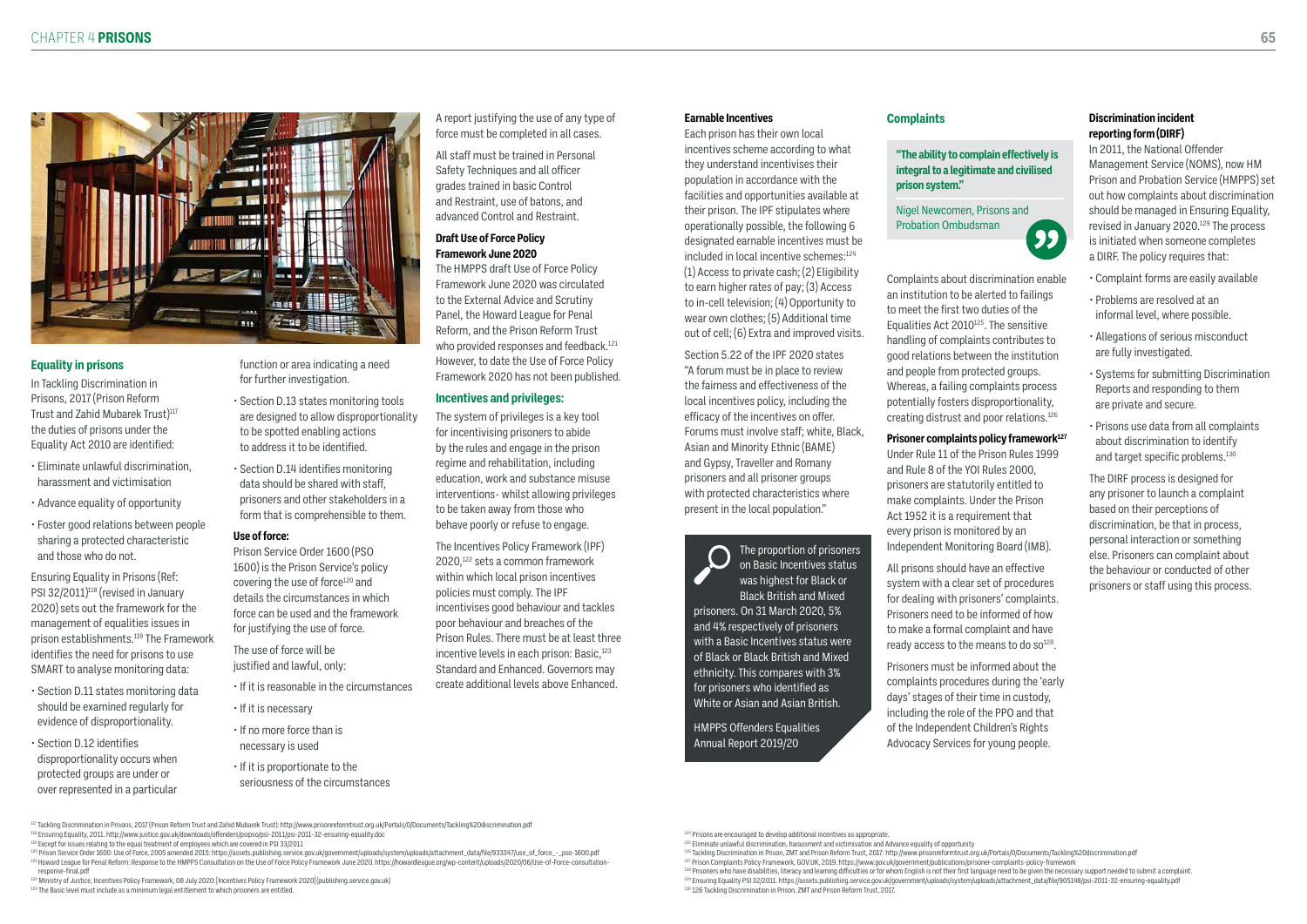# **FINDINGS:**

Data was requested from HMP Bristol, HMP Leyhill and HMP Eastwood Park and focused upon four areas:

- Use of Force: force used by prison staff against prisoners
- Incentives and Privileges: granted to or taken away from prisoners for good or poor behaviour
- Complaints: by prisoners
- Discrimination Incident Report Form (DIRF): the system used for reporting all incidents of discrimination, harassment and victimisation.

Overall there were challenges in the access to and analysis of individual Prison data due to the centralised data systems within HMPPS that monitor and report performance.

- Key issues include:
	- Data sharing
	- Limited access to raw data
	- Inconsistencies in the data provided to this review by each prison such as differing ethnicity categories, time periods etc.
- Insufficient time and resources of prisons to provide data
- Gaps or the absence of data at a sufficient level of detail
- Limited time periods (e.g. 1month, 6 months up to a 1 year only)

Consequently analysis of the data for prisons has been conducted on each prison within Avon and Somerset: HMP Bristol, HMP Leyhill and Eastwood Park, individually.

#### Key points to note:

- Overall the time periods the data was provided ranged between 6-12 months and time periods were within October 2019 to December 2020 but not consistent across each area or each prison.
- Overall the Incentive data provided from each prison is not consistent.
- At the outset of this review the Relative Rate Index (RRI) was not being used by all Prisons to measure disproportionality.
- Data was not available within the time period of this review to conduct any investigation into the types of Use of Force and any potential disproportionality for BAME prisoners.

• Ethnicity categories detailed in the data provided to this review were limited to 5 plus 1 and in some cases just Black, Asian and Mixed Ethnicity (BAME) as a single category compared to the White Group. Due to the significant differences in the

types of prisons included within this review each prison has been examined individually within this review.

#### Raw Data provided from each Prison:

**CHART 26: HMP Bristol: Use of Force RRI Monthly breakdown November 2019 – October 2020**  $B = B$ AME RRI  $\rightarrow$  Baseline

|                                              | <b>Use of Force:</b>                                                                                                                                                                                                                                       | <b>Incentives and Privileges:</b>                                                                                                                                                                                           | <b>Complaints:</b>                                                                                                 | DIRF:                                                                                                                 |
|----------------------------------------------|------------------------------------------------------------------------------------------------------------------------------------------------------------------------------------------------------------------------------------------------------------|-----------------------------------------------------------------------------------------------------------------------------------------------------------------------------------------------------------------------------|--------------------------------------------------------------------------------------------------------------------|-----------------------------------------------------------------------------------------------------------------------|
| <b>HMP</b><br><b>BRISTOL</b>                 | November 2019 -<br>October 2020 (12 months)<br>2 Categories of Ethnicity Group<br>(BAME and White)<br>Use of Force Body Worn Video<br>5 Categories of Ethnicity Group<br>(Asian, Black, Mixed, Other, White)<br>January 2020 -<br>October 2020 (10 months) | Percentages of each IP<br>status January 2021.<br>May-October 2020<br>(6 months)<br>2 Categories of Ethnicity<br>Group (BAME and White)<br>Percentages of each IP<br>status category (Standard,<br>Enhanced and Enhanced 2) | November 2019 -<br>October 2020                                                                                    | November 2019 -<br>October 2020<br>5 plus 1 Ethnicity<br>Group                                                        |
| <b>HMP</b><br><b>LEYHILL</b>                 | May 2020 -<br>October 2020 (6 months)<br>5 Categories of Ethnicity Group<br>(Asian, Black, Mixed, Other, White)                                                                                                                                            | May 2020 -<br>October 2020 (6 months)<br>Volume of residents on<br>'Standard' incentive only.<br>5 Categories of Ethnicity Group<br>(Asian, Black, Mixed, Other, White)                                                     | May 2020 -<br>October 2020 (6 months)<br>5 Categories of Ethnicity<br>Group (Asian, Black,<br>Mixed, Other, White) | May 2020 -<br>October 2020<br>(6 months)<br>5 Categories of Ethnicity<br>Group (Asian, Black,<br>Mixed, Other, White) |
| <b>HMP</b><br><b>EASTWOOD</b><br><b>PARK</b> | July 2020 -<br>December 2020<br>(6 months)                                                                                                                                                                                                                 | November 2019 -<br>October 2020 (12 months)<br>Volume of residents that were<br>upgraded to 'Enhanced' only.                                                                                                                | November 2019 -<br>October 2020<br>$(12$ months)                                                                   | November 2019 -<br>October 2020<br>$(12$ months)                                                                      |

#### **HMP BRISTOL**

#### **Use of force**

Chart 24 details the use of force volumes by month between November 2019 to October 2020 between the BAME Group and White Group.

During this period there were 517 instances of Use of Force at HMP Bristol. 129 instances of Use of force were against the BAME Group and 388 instances of Use of force were against the White Group. However, the prison

population has not been quantified and the number of occurrences are not correlated to individual prisoners. Consequently, further analysis of more detailed data is required to accurately quantify any disproportionality.

**CHART 24: HMP Bristol: Use of Force Volumes November 2019 – October 2020**

![](_page_33_Figure_30.jpeg)

Charts 25 and 26 show the RRI of Use of Force incidents at HMP Bristol between November 2019 to October 2020 between the BAME Groups and White Group. Chart 23 totals the year and indicates little disparity, with the BAME Group 1.03 times more likely to have Use of Force.

**CHART 25: HMP Bristol: Use of Force RRI (November 2019 – October 2020)**

![](_page_33_Figure_36.jpeg)

Chart 26 is a monthly breakdown of the same period and indicates a greater range of disparity across this period both negatively and positively. In February, June, July, August and October the rate is higher between 1.23 and 1.66. In November, December, March, April, May and September the rate is below 1. As previously stated further analysis is required of the breakdown of ethnicity groups and a greater time period to establish any trends and identify if there is disproportionality.

![](_page_33_Figure_33.jpeg)

2.0

**RECOMMENDATION 40:** HMP Bristol to conduct further analysis to quantify disproportionality within Use of Force over a longer time period, with prisoner population data and the number of occurrences correlated to individual prisoners to clearly quantify and proactively address any potential disproportionality.

**RECOMMENDATION 41:** HMP Bristol to analyse disproportionality for all Ethnicity Groups using the 18 plus 1 ethnicity categories.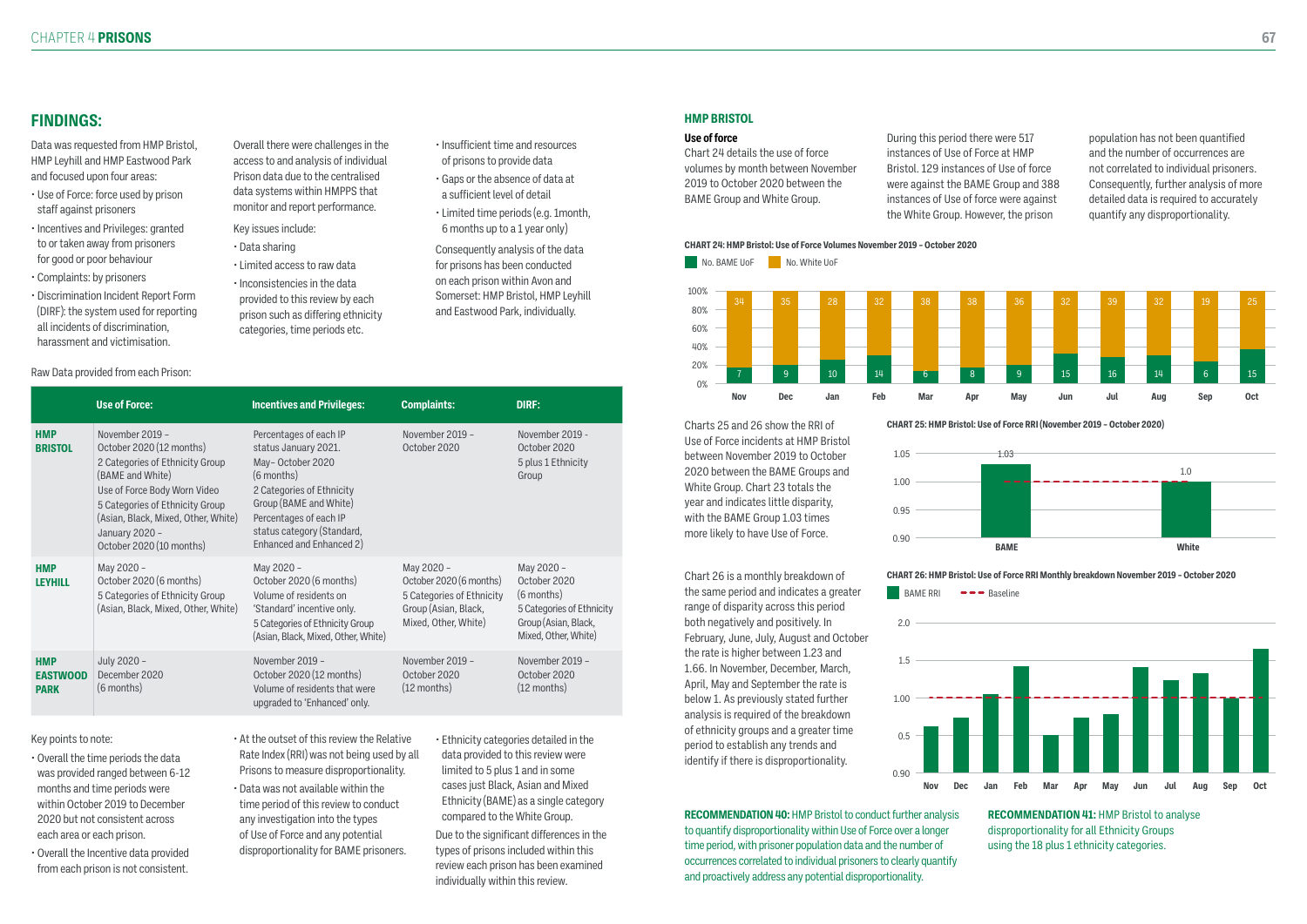#### **Body Worn Camera and Use of Force:**

Chart 27 shows the Use of Force numbers captured on Body Worn Camera (BWC) at HMP Bristol between January and October 2020. 29% of Use of Force Incidents for the BAME Group are captured on BWC, whilst 39% of Use of Force Incidents for the White Group are captured on BWC.

Indicating a potential disparity for the BAME Group.

There is insufficient data to investigate further. Analysis of data over a longer period of time and focused upon individual ethnicity groups is required to enable further analysis into any disparities and quantification of disproportionality.

#### **Scrutiny of Use of Force**

There is an established Use of Force Committee at HMP Bristol led by the Head of Safety (Band 4) with no prisoners in attendance. The Committee is an internal scrutiny group made of representatives within the Prison (such as Governor, Head of Equality and Diversity, Chaplain) who review every Use of Force incident occurring each month.

The process to investigate any issues within Use of Force has 3 steps:

- 1. Simple Fact Find and update provided to Deputy Governor.
- 2. A Report is produced.

3. Decision made regarding issue and with suitable action identified and implemented e.g. advice and Guidance, dismissal etc.

Independent scrutiny was previously provided by the Independent Monitoring Board, however, they have not been in attendance since March 2020 due to Covid-19. A Use of Force Coordinator tracks progress and analyses data to identify any trends.

**RECOMMENDATION 43:** HMP Bristol need to ensure outside scrutiny for Use of Force is restarted and outcomes shared with CJS partners.

![](_page_34_Picture_21.jpeg)

**RECOMMENDATION 42:** HMP Bristol need to urgently improve their use of Body Worn Video usage during Use of Force Incidents with between 61- 71% of incidents not being recorded, according to the data provided. Further scrutiny is required around the potential disparity in the lower proportion of instances recorded for BAME prisoners.

**CHART 27: HMP Bristol: Use of Force Body Worn Video Camera January October 2020**

![](_page_34_Figure_6.jpeg)

#### **Incentives and privileges (IP)**

A new incentives scheme was introduced at HMP Bristol in May 2020 removing Basic status and moving to Standard, Enhanced and the newly created Enhanced 2 which in addition to Enhanced privileges allows further incentives such as shopping for food and clothes. All new prisoners are entitled to Enhanced status after 2 weeks of arrival subject to their behaviour and engagement in activities, workshops, etc. HMP Bristol changed the process of progression from prisoners having to make an application for enhanced status to that of automatic progression.

The new process was developed in accordance with concerns identified around the application process potentially putting some BAME prisoners at a disadvantage; for example: English may not be their first language. Feedback from the Workshops indicated that some prisoners still refuse IP's due to their cultural beliefs.

In the HMIP Report September 2020 Inspectors noted positive practice:

- A range of data from the previous week was scrutinised at the weekly safety action meeting, including incidents, near misses, use of force and security intelligence, and immediate actions were formulated (1.16).
- The weekly use of force learning panel reviewed all incidents of use of force to identify good practice and areas of concern so that immediate action could be taken, practice improved and learning shared with all front-line staff (1.18)

HMPPS Offenders Equalities Annual Report 2019/20

**"The new incentives scheme has been in place since May 2020 and has met with some positive feedback from staff and residents. However, there is some challenge in relation to the progression of BAME residents through the system. A high number of BAME men are declining to advance and more work is required to explore the reasons for this."**

HMIP at HMP Bristol September 2020

![](_page_34_Picture_29.jpeg)

Chart 28 details the percentages of prisoners in BAME and White Groups in the Standard, Enhanced and Enhanced 2 IP status in January 2021. No volumes were quantified in the data provided and the short time period limits further analysis. Consequently, further analysis of more detailed data is required to accurately quantify any disproportionality.

#### **CHART 28: Incentives and Privileges HMP Bristol January 2021**

BAME White

![](_page_34_Figure_12.jpeg)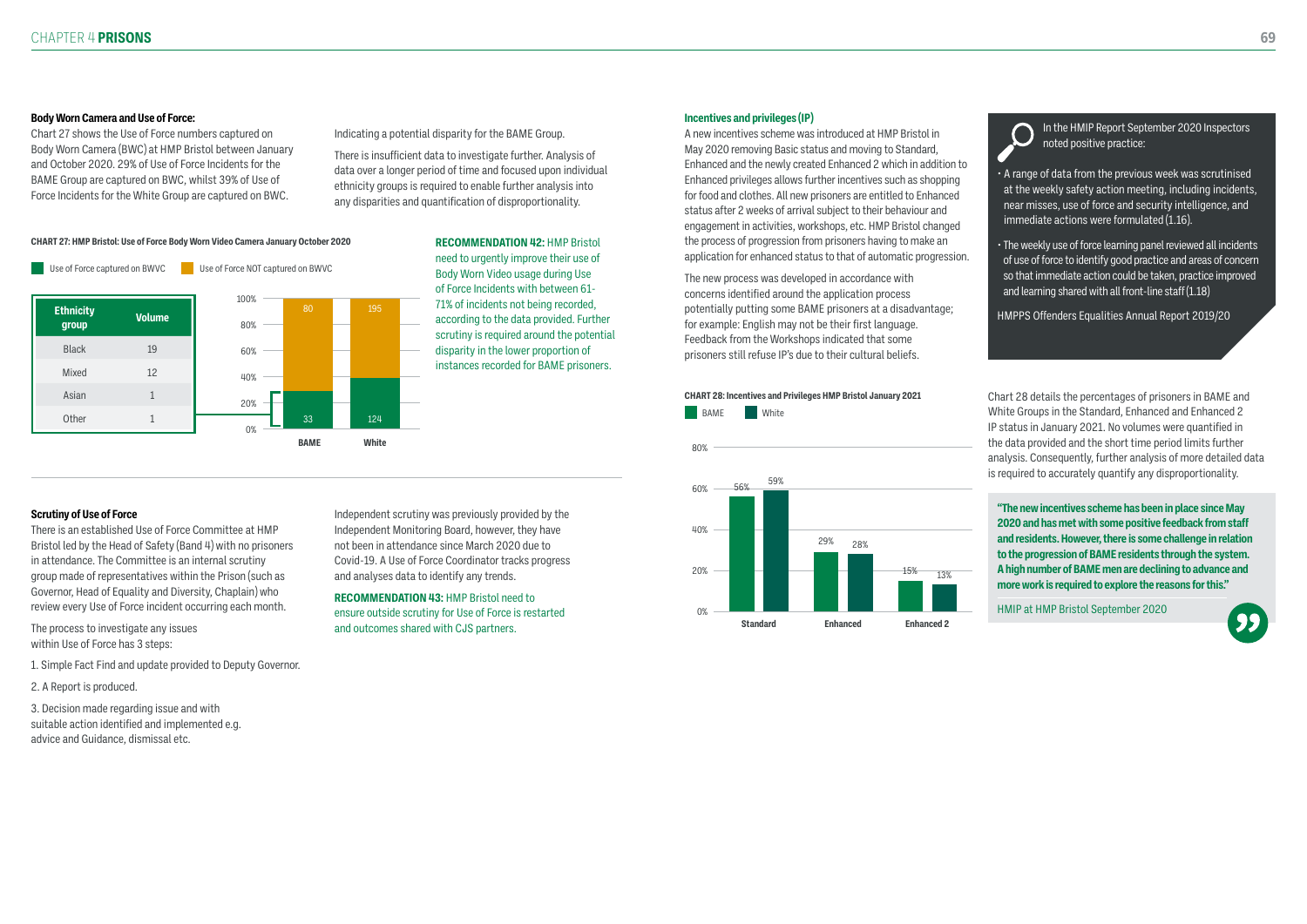Chart 29 details the incentives progression and regression data provided, quantifying each IP status individually in percentages. No volumes were provided to enable further analysis of IP status across ethnicity groups. Consequently, further analysis of more detailed data over a longer time period by ethnicity group is required to accurately quantify any disproportionality.

#### **RECOMMENDATION 44:** HMP Bristol need to conduct further analysis into Incentives and Privileges progression and regression over a longer time period, with prisoner population data and the IP status correlated to each ethnicity group using the RRI to quantify and proactively address any disproportionality.

**CHART 29: Incentives and Privileges: Progression and Regression HMP Bristol, May – October 2020**

![](_page_35_Figure_4.jpeg)

![](_page_35_Figure_5.jpeg)

**"2.9 The number of complaints had reduced since March and was lower than most similar prisons. However, in our survey, only 54% of prisoners said it was easy to make a written complaint. There were empty complaint boxes on some wings where prisoners had to request a form from staff or peer orderlies."**

HMIP Report HMP Bristol September 2020

![](_page_35_Picture_11.jpeg)

No complaint outcome data was available for this review from HMP Bristol. Consequently, this has been raised by HMP Bristol with their Bristol Hub Team to improve their data collection to develop the analysis of complaints.

Chart 30 details the RRI of BAME prisoner complaints from November 2019 to October 2020 showing that proportionately complaints from BAME residents are approximately half that of White residents since January 2020. Further analysis is required over a greater period of time, quantified for each ethnicity group.

**RECOMMENDATION 45:** HMP Bristol to capture and analyse complaints outcome

data (decisions: upheld or rejected and subsequent actions) to quantify and address any disproportionality.

### **Complaints**

**CHART 30: HMP Bristol: BAME Resident Complaints (November 2019 – October 2020)**

![](_page_35_Figure_13.jpeg)

#### **Discrimination incident reporting form (DIRF)**

Chart 31 quantifies the RRI of DIRFs submitted by residents at HMP Bristol between November 2019 and October 2020, provided to this review. Overall BAME residents are 1.7 times more likely to submit a DIRF. However, when scrutinising by ethnicity Group the RRI increases for the Other (x2.7) Asian (x2.3) and Black (x2) Groups. The Mixed Group RRI is x0.3, indicating no disparity for this group status to that of automatic progression.

Further analysis of DIRF data is required to investigate the disproportionality identified over a much longer period and by individual ethnicity groups. The nature of discrimination incidents need further scrutiny to investigate the root cause of disproportionality and proactively tackle it.

**RECOMMENDATION 46:** HMP Bristol to quantify any disproportionality within the Discrimination Incident Reports (DIRFs) and proactively address any disproportionality.

![](_page_35_Picture_21.jpeg)

#### **CHART 31: RRI for DIRFs in HMP Bristol November 2019 – October 2020**

![](_page_35_Figure_18.jpeg)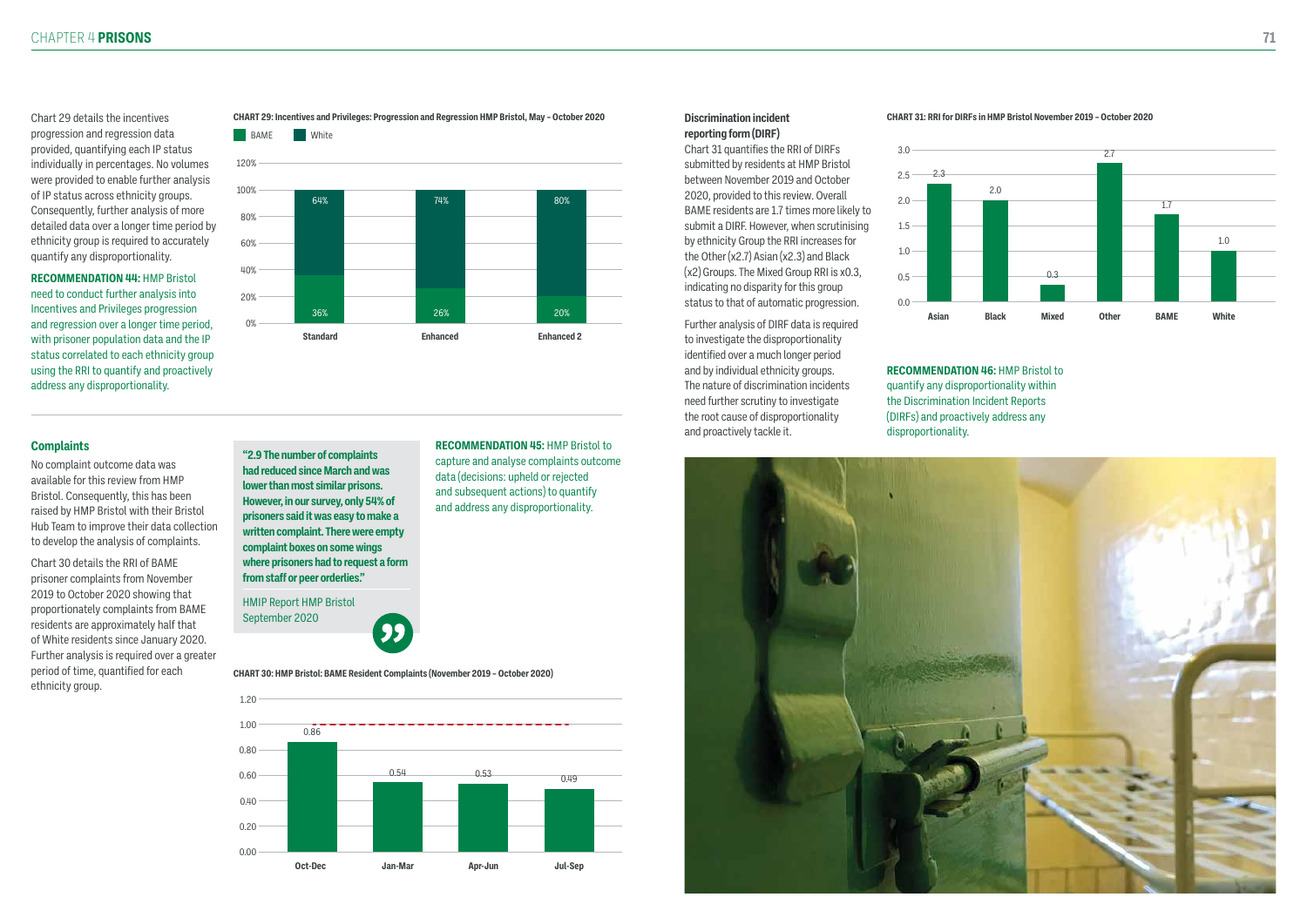#### **Scrutiny of Use of Force**

Quantified as an 'ad-hoc' process at HMP Leyhill due to the low use of Use of Force within the open estate. A New Digital Prison System is in place to capture Use of Force incidents and in addition HMP Leyhill operate a local database to analyse data, themes and trends.

Annual Use of Force refresher training is a national requirement for all operational staff at band 3 and above. A minimum of 8 hours is required per year. Newly introduced techniques and equipment are introduced as part of the yearly training cycle.

HMP Leyhill's Use of Force Policy was under review as part of the safety strategy review ongoing at Leyhill. There are quarterly Use of Force meetings in addition to learning panel reviews.

#### **Training in Use of Force**

**RECOMMENDATION 47:** HMP Leyhill to conduct further analysis into the disparity identified within Use of Force over a longer time period, with prisoner population data and the number of occurrences correlated to individual prisoners to clearly quantify and proactively address any potential disproportionality.

**RECOMMENDATION 48:** HMP Leyhill to analyse disproportionality for all ethnicity Groups using the 18 plus 1 ethnicity categories.

#### **HMP LEYHILL**

#### **Use of force**

Leyhill is an open prison with a high percentage of sex offenders and consequently there is a low use of force within the open estate.

Chart 32 shows the RRI of Use of Force incidents at HMP Leyhill between May 2020 to October 2020 between the BAME Groups and White Group. Overall there were very low volumes with 5 uses of force against the BAME group and 12 uses of force against the White group.

There is an indication of disproportionality with the BAME Group who are 1.8 times more likely to have Use of Force. Further analysis is required with each ethnicity group individually and over a much longer time period to establish any trends to quantify if there is any disproportionality.

![](_page_36_Figure_7.jpeg)

![](_page_36_Figure_8.jpeg)

#### **Incentives and privileges**

The HMP Leyhill Incentives Policy 2021-2022 identifies 4 levels in its incentives status: Basic, Standard, Enhanced and Enhanced level 2. Basic means prisoners are only entitled to essential movements rather than roaming free throughout the day as it's an open prison.

An Incentives Forum was established in January 2021 to review fairness and impact of the Incentives policy on residents at HMP Leyhill. The forum is monthly and chaired by the Head of Residential and attended by the Policy Lead, Operational Leads and staff and residents from representative of the prison's population.

Data was provided on the 'standard' incentive scheme for 6 months broken down into five plus one ethnicity groups. HMIP Report HMP Leyhill, March 2021 Incentives:

2.17 Prisoners found the incentives scheme confusing and it did not motivate them to behave pro-socially. There was little differential between the levels of the scheme, and prisoners did not understand how fully to meet what was called the 'above and beyond' criteria needed to access the highest level of rewards. Leaders had identified this and were about to launch a new, more clearly defined scheme.

![](_page_36_Figure_26.jpeg)

 $\bigcap$ 

Feedback from the Workshops indicated around 40% of people on a standard level regime had not applied for an enhanced status despite being entitled to do so. HMP Leyhill were undertaking a wider piece of work to investigate further and review their Incentive policy. Engagement with residents was planned to capture input and lived experience to actively remove barriers around having to apply for enhanced status.

**RECOMMENDATION 49:** HMP Leyhill need to conduct further analysis into Incentives and Privileges across all the IP status levels and into progression and regression over a longer time period. Prisoner population and IP status data need to be correlated to each ethnicity group using the RRI to quantify and proactively address any disproportionality.

In Chart 33 volumes are quantified by the grey line alongside the RRI for each ethnicity group when measured against the White Group. Disproportionality is indicated for the Asian  $(x3)$ , Black  $(x1.7)$ and Mixed Groups (2.5). However, when measuring the RRI for the BAME group overall the RRI indicates the BAME Group is 1.9 times more likely to be in the 'standard' incentive scheme. This variance highlights the importance of analysing each ethnicity group individually to quantify any disproportionality as accurately as possible.

Further analysis of the incentive scheme is limited without the wider context of the basic, enhanced and enhanced level 2 data.

**White**

![](_page_36_Figure_20.jpeg)

![](_page_36_Figure_19.jpeg)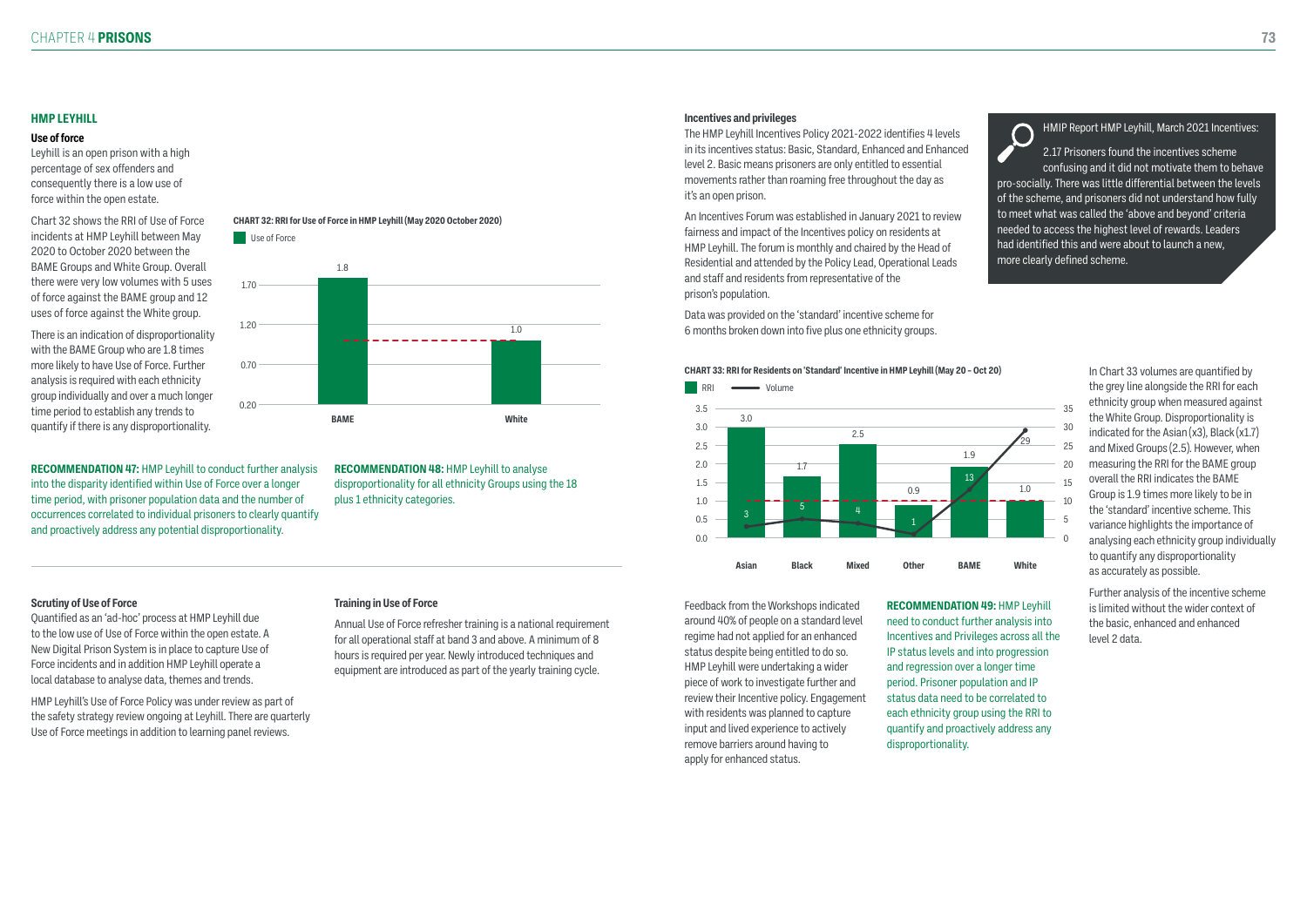Disproportionality is indicated for the Black  $(x1.5)$  and Mixed  $(1.3)$  groups only, highlighting the importance of scrutinising by individual ethnicity groups.

No data detailing the outcomes of complaints was provided for this review. Further analysis of the outcomes of complaints (i.e. upheld or rejected) is required explore any potential disproportionality.

**RECOMMENDATION 50:** HMP Leyhill to analyse complaints outcome data (decisions: upheld or rejected and

### subsequent actions) to quantify and address any disproportionality.

In addition, investigation around the nature of complaints and the process of investigation is required to explore the root cause of the ongoing disproportionality identified for BAME residents' complaints. An independent scrutiny panel to review any disproportionality in complaints would provide independent scrutiny to develop understanding of root cause, help to problem-solve issues and identify potential solutions.

**RECOMMENDATION 51:** HMP Leyhill need to conduct further analysis into the root cause of Complaints over a longer period of time by each ethnicity group using the RRI to quantify and proactively address any disproportionality.

**RECOMMENDATION 52:** HMP Leyhill to create an Independent Scrutiny Panel to review disproportionality in Complaints to provide an independent scrutiny to develop understanding of root cause, identify any learning and development, and action areas of development.

#### **Complaints**

HMP Leyhill reported that between November 2019 and November 2020, 759 complaints were submitted of which 174 were from BAME residents representing 23% of all complaints. On average BAME residents at Leyhill represent 12% of the population. Feedback from the Workshops highlighted that it was the view of the Diversity and Equality lead that BAME residents felt targeted for MDT searches prompting them to complain. HMP Leyhill conducted a deep dive of all MDTs and Searches undertaken against BAME residents November 2019 to November 2020 which

revealed that all MDTs were conducted on suspicion and resulted in a positive sample being submitted and all searches were based on intelligence received.

Overall HMP Leyhill reported that based on all complaints made between November 2019 and 2020, 56% were rejected and 38% upheld, with the remaining 6% confidential so outcomes were unknown. Of all complaints made by BAME residents in that period 61% were rejected and 34% upheld with the remaining 5% confidential so outcomes unknown.

HMP Leyhill reported that a 16 month analysis had been undertaken into the disproportionate submission of complaints by BAME residents but no conclusive understanding of the reasons for this disproportionality had been reached.

Chart 34 is based on the data provided to this review by HMP Leyhill for resident complaints analysed by RRI over the period May 2020 to October 2020. In total 680 complaints were submitted of which 148 came from BAME residents (22%) compared to the average 12% BAME population.

#### **CHART 34: RRI for complaints at HMP Leyhill (May 20 – Oct 20)**

![](_page_37_Figure_15.jpeg)

#### **Discrimination incident reporting form (DIRF)**

Chart 35 quantifies the RRI of DIRFs submitted by residents at HMP Leyhill between May 2020 and October 2020, provided to this review. Overall BAME residents are 2.4 times more likely to submit a DIRF. However, when scrutinising by ethnicity Group the RRI increases for the Asian (x3.1) and Black (x3.4) Groups. The Mixed Group is x2 more likely to submit a DIRF whereas the Other Group RRI is x0.9, indicating no disparity for this group.

Further analysis of DIRF data is required to investigate the disproportionality identified over a much longer period and by individual ethnicity groups. The nature of discrimination incidents need further scrutiny to investigate the root cause of disproportionality and proactively tackle it.

# the RRI to quantify disproportionality. The nature of DIRFs needs further

![](_page_37_Figure_11.jpeg)

#### **CHART 35: RRI for DIRFs at HMP Leyhill (May 20 – Oct 20)**

#### **HMP EASTWOOD PARK**

Eastwood Park is a Category B female Prison. It accommodates women on remand and sentences and function in part the same way as a Local Male Jail. It also acts as a Cat C Training prison and therefore houses various different types of female offenders at different stages of their sentences. The Female estate is managed as a separate entity by HMPPS with its own governance structures and in various ways the management of women differs to that of men. It is often the case that self-harm is much higher in the female

estate due to complex and challenging realities of female offending. The role is primarily that of a local prison serving approximately 70 courts by holding prisoners of all ages.

#### **Use of force**

Use of Force data from HMP Eastwood Park provided for this review covered 6 months from July to December 2020 between the BAME and White Groups. Overall there are 13 uses of force against the BAME group and 87 uses of force against the White group.

In Chart 36 the RRI indicates no disproportionality for the BAME group during this period. However, due to the limited time period and ethnicity categories, further analysis is required over a longer period and with ethnicity groups broken down to quantify any disproportionality.

#### **CHART 36: RRI for Use of Force HMP Eastwood Park (Jul 20 – Dec 20)**

![](_page_37_Figure_26.jpeg)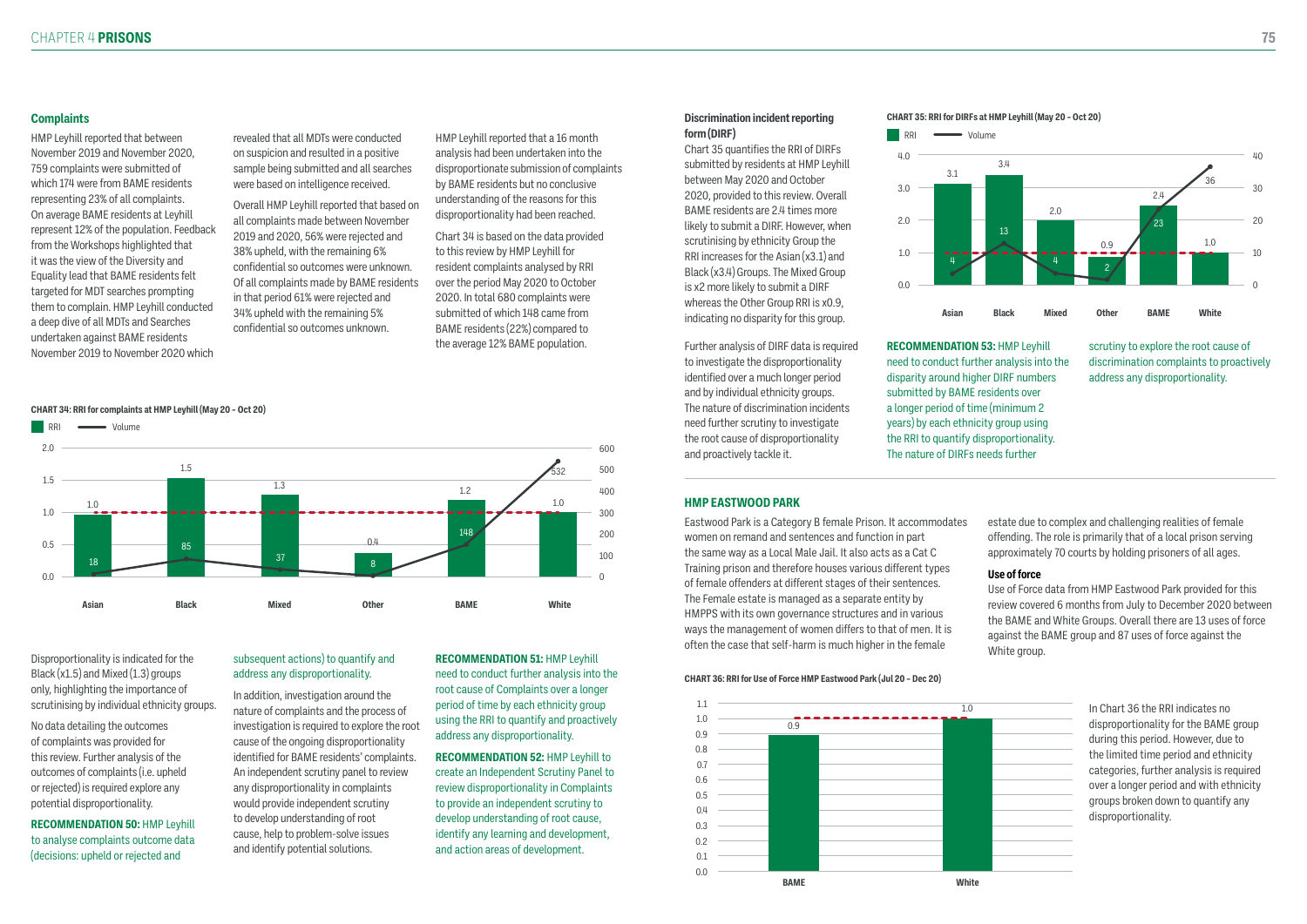#### **RECOMMENDATION 54:** HMP Eastwood

Park need to conduct further analysis into the disparity identified within Use of Force over a longer time period (a minimum of 2 years), with prisoner population data and the number of occurrences correlated to individual prisoners to clearly quantify and proactively address any potential disproportionality.

**RECOMMENDATION 55:** HMP Eastwood Park need to analyse disproportionality for all ethnicity Groups using the 18 plus 1 ethnicity categories.

#### **Scrutiny of Use of Force**

Use of Force data from HMP Eastwood Park provided for this review covered 6 months from July to December 2020 between the BAME and White Groups. Overall there are 13 uses of force against the BAME group and 87 uses of force against the White group.

#### **RECOMMENDATION 56:** HMP Eastwood Park need to implement independent scrutiny for Use of Force.

#### **Training in Use of Force**

Currently Use of Force training at HMP Eastwood Park is a yearly one-day refresher. Once SPEAR131 and rigid bar handcuffs are introduced, this will increase to a 2 day yearly refresher.

#### **Incentives and privileges**

During the period November 2019 and October 2020, 13 incentives were upgraded to Enhanced for the BAME group and 87 incentives upgraded to Enhanced for the White group. Chart 37 shows the RRI for incentives upgraded to Enhanced IP status between November 2019 and October 2020, indicating that there is little disparity for the BAME group (x0.1) for this period. Ethnicity categories are limited to BAME and White Groups.

No data was provided to this review to quantify the numbers for each of the IP status levels. Consequently, further analysis of the incentive scheme is limited without the wider context of the volumes of all IP levels and prison population numbers, each defined by individual ethnicity groups (18 plus 1).

**RECOMMENDATION 57:** HMP Eastwood Park need to conduct further analysis into the incentives scheme over a longer time period (a minimum of 2 years), with prisoner population data and volumes identified for.

#### **Complaints**

Complaints at HMP Eastwood Park from January to November 2020 totalled 583. 11% of complaints were raised by the BAME group and 89% were raised by the White group. When analysing the RRI of complaints in this period, both the BAME and White groups were the same showing no disproportionality for this period. Feedback from the Workshop highlighted data from an earlier time period (not available for this review) indicated disproportionality within the number complaints from BAME prisoners, however, a deep dive identified one prisoner had submitted 33 complaints over the duration of her sentence which had significantly skewed the results.

More analysis of Complaints data at HMP Eastwood Park is required over a much longer period (minimum 2 years) and by individual ethnicity groups (18 plus 1) to quantify and proactively tackle any disproportionality. Analysis also needs to focus upon the nature of complaints and the process of investigation to explore the root cause of any disproportionality identified for BAME residents' complaints.

**RECOMMENDATION 58:** HMP Eastwood Park to conduct further analysis of Complaints over a longer time period (minimum 2 years), with prisoner population data and the number of complaints correlated to individual prisoners to clearly quantify and proactively address any potential disproportionality.

An independent scrutiny panel to review any disproportionality in complaints would provide independent scrutiny around any disproportionality to develop understanding of root cause, support problem-solving of issues and the identification of potential solutions.

**RECOMMENDATION 59:** HMP Eastwood Park to create an Independent Scrutiny Panel to review disproportionality in Complaints to provide independent scrutiny of disproportionality to develop understanding of root cause, identify any learning and development, and action areas of development.

#### **Discrimination incident reporting form (DIRF)**

Chart 38 quantifies the RRI of DIRFs submitted by residents at HMP Eastwood Park between November 2019 and October 2020, provided to this review. Overall residents in the BAME Group are 4.5 times more likely to submit a DIRF than residents in the White Group.

Further analysis of DIRF data is required to investigate the significant disproportionality identified over a much longer period (minimum of 2 years) and by individual ethnicity groups (18 plus 1). No data was provided to this review regarding DIRF outcomes. Further analysis of DIRF outcomes and any actions prompted as a result of a DIRF need to be analysed to further understand disproportionality.

**RECOMMENDATION 60:** HMP Eastwood Park need to conduct further analysis into the high DIRF numbers submitted by BAME residents over a longer period of time (minimum 2 years) by each ethnicity group (18 plus 1) using the RRI to quantify disproportionality. Outcomes of DIRFs require scrutiny to explore the root cause of discrimination complaints to proactively address any disproportionality.

**CHART 37: RRI for incentives upgraded to enhanced HMP Eastwood Park (Nov 2019–Oct 2020)**

![](_page_38_Figure_20.jpeg)

#### **CHART 38: RRI for DIRFs in HMP Eastwood Park (Nov–Dec 2020)**

| 5.0 |  |
|-----|--|
| 4.0 |  |
| 3.0 |  |
| 2.0 |  |
| 1.0 |  |
| 0.0 |  |

![](_page_38_Figure_27.jpeg)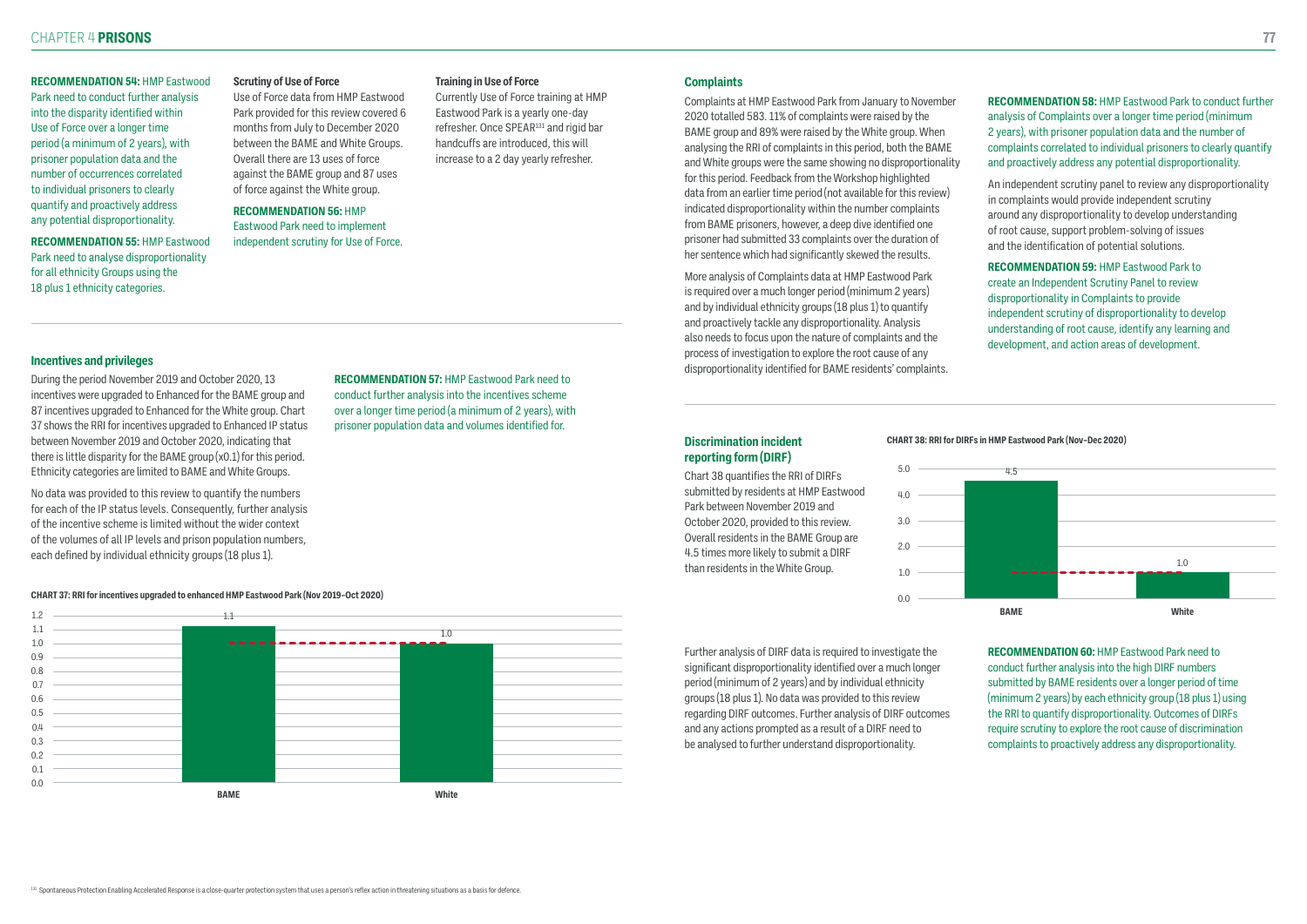#### **KEY FINDINGS AND RECOMMENDATIONS**

Based on the data provided there is little or no external/independent scrutiny of Use of Force, Incentives & Privileges and Complaints (including DIRFs) focused upon disproportionality for all Prisons within Avon and Somerset.<sup>132</sup> In accordance with Lammy's fair treatment was more likely when institutions bring decision-making out into the open and expose it to scrutiny.133

**RECOMMENDATION 43, 52 & 59:** HMP Bristol, Leyhill and Eastwood Park need to put in place External Independent Scrutiny Panels for Use of Force, Incentives & Privileges and Complaints to monitor and address disproportionality.

Limited local raw data was available from any prison within the review pre-October 2019 and for limited periods of between 6-12months.

**RECOMMENDATION 61:** HMPPS: Local prison data to be centrally captured to ensure consistency, data sharing and accuracy to enable analysis and knowledge sharing between prisons to enable scrutiny and ensure transparency.

Recommendation 22 of the Lammy Review highlights data that will be collected and published by HMPPS with a full breakdown by ethnicity, however, this has not been made available for this Review by the prisons within Avon and Somerset. Ethnicity categories from all 3 prisons was limited to BAME and White Groups and five plus one ethnicity categories. Key feedback from the prisons indicates data reports are managed centrally at the MOJ and limits access to ethnicity data at site level.

#### **RECOMMENDATION 41, 48, 55:** MOJ and HMP Bristol, Leyhill and Eastwood Park need to develop local analysis and reporting process to ensure access to ethnicity data at the 18 plus one level.

133 Tackling Racial Disparity in the Criminal Justice System 2020 update: https://assets.publishing.service.gov.uk/government/uploads/system/uploads/attachment\_data/file/881317/tackling-racial-disparity cjs-2020.pdf

In accordance with the findings of this review, there is little evidence of collaboration between the prisons in this review to quantify, monitor and respond to disproportionality.

**RECOMMENDATION 62:** HMP Bristol, Leyhill and Eastwood Park need to work more collaboratively to progress analysis and understanding of disproportionality using RRI and develop a clear strategy in responding to it.

**(2) Work with the prison service to develop a monitoring framework that enables accessibility to ethnicity** 

#### **data and a reporting mechanism to measure any disparity to proactively tackle disproportionality.**

It was the vision of this review to create a Qlik reporting application for the data explored within the Prisons theme to baseline each element of the Avon and Somerset Criminal Justice system to understand the journey of BAME people through the CJS. However, the limited data provided by each prison and insufficient resources available to this review prevented progress.

Collaboration is required between (HMPPS) prisons within Avon and Somerset and A&S CJB to quantify next steps in developing a framework for external scrutiny that enables data sharing between CJS partners to baseline, monitor and proactively tackle disproportionality across the criminal justice system.

#### **RECOMMENDATION 63:** HMPPS

and A&S Criminal Justice Board to develop a framework for External Scrutiny of prisons that enables data sharing between CJS partners to baseline, monitor and proactively tackle disproportionality across the criminal justice system.

### **CONCLUSION**

The role of our prisons in society is a complex one. Our role is to keep those who have been sentenced by the court in a safe and decent environment. We aim to allow prisoners to make the best use of their time in jail and provide them the resources and hope that they can turn their lives around. Of course we also need to ensure we protect the public and prevent future victims but we aim to do that through changing lives. The work of Equalities and Diversity in our jails is complex and difficult. Many prisoners import with them years of discrimination, disenfranchisement, and frankly disinterest in authority figures having any regard for them as individuals. We start from an impoverished position.

When I was first asked to lead the work related to this chapter and host a series a workshops with our two closest prisons I was apprehensive. This was because I had worked in prisons long enough to know that the data is not great, its cumbersome, difficult to analyse and of course, since 2008, the prison service has been forced to make efficiencies and save money. This invariably has meant reductions in staff meaning less people to even attempt to manage the data. However, I relished the opportunity to share what data we do have with partners and highlight the good work as well as the challenges we face. We know we can do better and indeed we have been improving. It's vital those reading this report recognise that not every prison is the same, they are societies

#### within societies, with their own cultures.

This means the problems which face every governor, and their senior management team are different. Some are cultural and about people, some about poor process perhaps, others about lack of oversight, and much is about training. It is simply not possible for prisons to somehow solve all the ills of the world nor should they be expected too. If our communities on the 'outside' can't get this right, prisons are going to struggle. That does not mean we should not be doing everything in our power as an organisation to try.

When we started this process back in 2019, no one could have imagined the very serious and life altering pandemic which would sweep through this country just a few months after. The data above represents at least 6 months of very challenging times from March to November 2020. Unprecedented restrictions meant prisoners were out of the cells less, contact with family and friends severely restricted and they very much felt the pinch of lockdown in the same way we all did. Prison managers had to think differently about what regime they offered and the monitoring of outcomes became even more important. As I write this we are about to enter our second winter with COVID, the newspapers are full of stories today about a 'plan B' as cases begin to climb and I fear this winter will no doubt see a continuation of some of the restriction in prisons which we are now becoming all too familiar with.

What you can see in the data above is the vast difference between sites and the experiences of prisoners, but the data you can see is only part of the story. It is not possible to convey the various competing and opposing views inherent in Use of Force statistics for example. Use of Force can be nothing more than a guiding hold, a robust hand on the arm escorting someone back to a cell. Equally it could mean full relocation to a new cell or location under skilled staff direction, perhaps in handcuffs. All of these circumstances require staff to think dynamically and appropriately about what they are about to do or are doing. Each decision must be defensible, must be recorded, and in Bristol's case, is then reviewed by a panel of experts from all experiences operational and not. It is in between the lines of these encounters that the real truth is spoken and that's very difficult to convey in data.

Prisons in our region, which represents more prisons than we have included here, as they sit outside Avon and Somerset Constabulary Area, have almost all now got a Band 6 Equalities Advisor in place. Someone who carries the weight of rank but also the responsibility for advising the prisons on matters

132 HMP Bristol, Leyhill and Eastwood Park

of diversity and inclusion all supported through a Regional Diversity & Inclusion Lead. For many sites this will be enough to drive the strategy forward. For those with more endemic issues or complex populations such as Bristol, a newly created role which was piloted by HMP Bristol, is now available to all sites in the country, with myself as the first incumbent. This senior leadership role focuses on strategic development of Diversity & Inclusion giving more power to Governors to allocate resources at a high level in order to instigate and facilitate genuine systemic changes in prisons. The role carries enough weight to challenge across, as well as up where needed. HMPPS itself is undertaking a three year review into racial disparity in their sites including a full and comprehensive review of training opportunities and on a recent call it was clear that sites are crying out for good old fashioned face to face training to help support their staff to be better at managing diversity issues and considerations. All of this shows progress and commitment.

I know that each and every one of the Governors managing the three jails included in this study care deeply about ensuring prisoners receive fair treatment, and are working hard to ensure that their processes and cultures support that aim. A close focus on data and a commitment to doing the right thing are driving sites forward. It is not easy, and there is no destination, no one single platform to pull into called 'Equality', the key is ensuring that we never lose sight of what is actually happening and our process and resources are robust and appropriately targeted at recognising disparity and discrimination and tackling it head on. Vital to that constant journey is that our staff receive the best training. That they feel confident and supported to take action where they see fit.

This collaboration has been informative and worthwhile, there are many things to fix and I know I can speak for all currently carrying the responsibility for this work in our jails that we are committed to improvements. In February of this year David Lammy himself said that if he were to undertake his landmark review again he would have gone further. The criminal justice system still has so much to do to improve the trust in the experience of BAME citizens on both sides of the witness box, this must remain our focus and we all have a part to play. This report is just part of that journey and I hope that as we move forward there are more opportunities to share the work being done behind our walls. Much is changing and for the better.

**Bradley Read. Head of Diversity & Inclusions, HMP Bristol PRISONS LEAD: A&S LAMMY SUB-GROUP**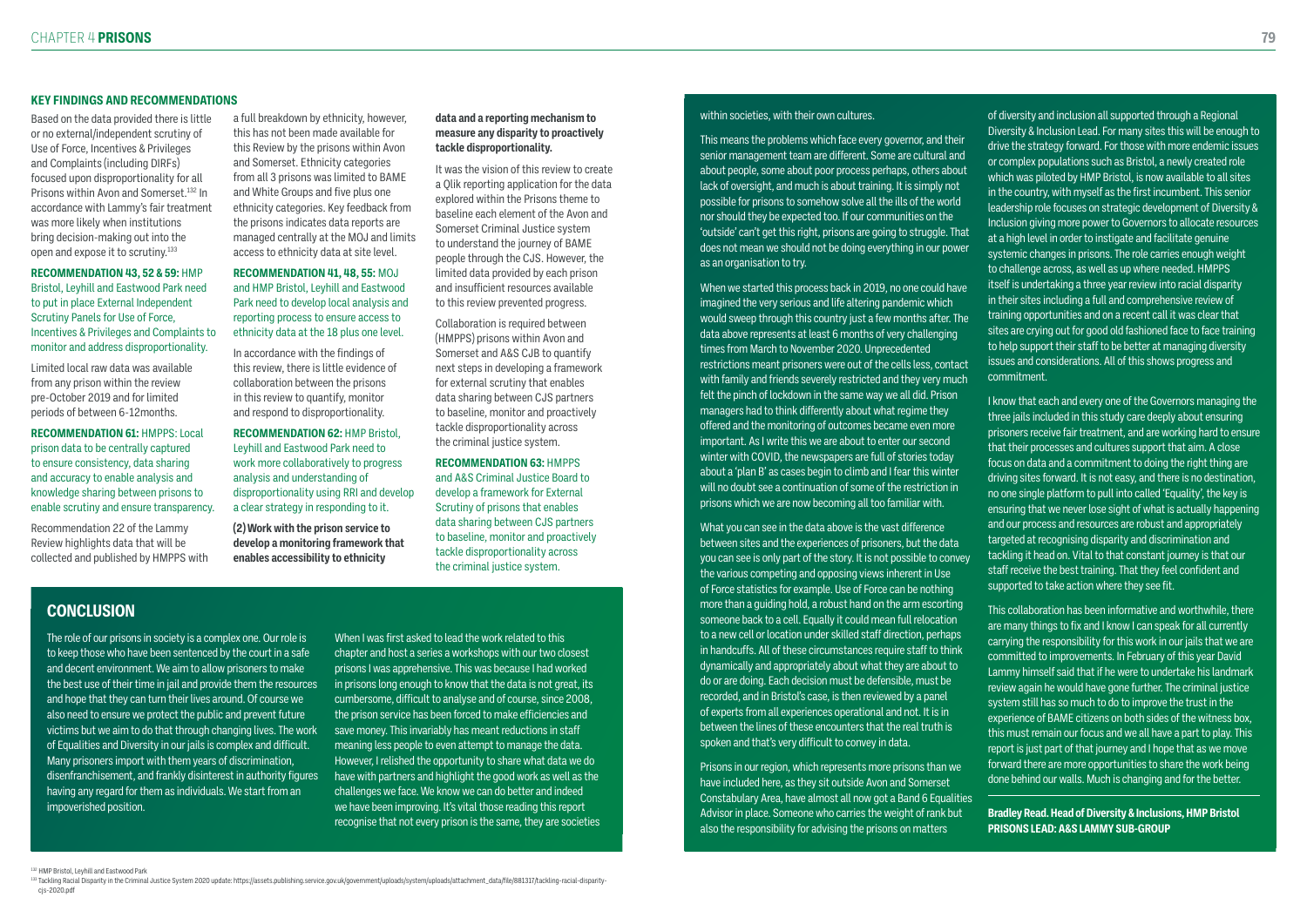# CHAPTER 5 **81 HUMAN RESOURCES**

The Lammy Review emphasised diversity in the criminal justice workforce was a critical part to achieving the overarching goal of the Lammy Review 2017; "to reduce the proportion of BAME individuals in the CJS and ensure that all defendants and offenders are treated equally, whatever their ethnicity."

### **BACKGROUND METHODOLOGY**

Figure 2 compares the proportion of criminal justice workforce identifying as BAME to general population (as per 2011 census data). The CPS workforce data in 2017 quantified BAME staff make up 19% of the workforce, making the CPS 'one of the most diverse institutions within the CJS'.134 Lammy identified, the diversity of the workforce sets the tone within an organisation highlighting "the CPS's record on this sits alongside its record of largely proportionate decision-making."135

The Race Disparity Report $137$  published in 2018 draws attention to key outcomes for BAME communities within Stop and Search, Sentencing, Youths and Adults in Custody within the Re-offending context. The Lammy review linked this to leadership

The Prisons Chapter of the Lammy Review highlighted a lack of diversity in the prison workforce and leadership with recommendations 28 and 29 identifying the need to recruit a representative workforce in accordance with prison population and for more BAME staff in leadership positions.

Ethnicity statistics collected about the public sector workforce are used to identify which organisations are succeeding in recruiting a diverse range of employees. Ethnicity data also helps to identify whether or not people from ethnic minority backgrounds are reaching senior levels within organisations.

in decision making within the Criminal Justice System and his recommendations are centred on accountability by ensuring that measures are taken to address the under-representation of staff across various leadership grades and ensure representation of the populations across England and Wales.

In their Call to Evidence Submission in 2016 the Youth Justice Board identified "BAME people are under-represented in workforces across the youth justice system (YJS), including police, judiciary, magistracy, courts and secure establishments. This disparity increases when examining representation at management and senior management levels. A more diverse workforce is known to bring a number of benefits and we believe that it could help address overrepresentation, including by increasing BAME young people's confidence in the system."138

Action on equality and diversity forms an integral part of the vision for Civil Service reform, not only in achieving a make-up that reflects society, but also in improving the Service's capacity to deliver through valuing and making the best use of the diversity of talent in teams and organisations. Targets to address under-representation of key groups at the most senior levels of the Civil Service were set by the Government because levels

of these groups at the top of the Service provide the most visible signal of change.

Whilst the Civil Service ambition to become the UK's most inclusive employer Diversity and Inclusion strategy<sup>139</sup> has identified priorities for greater representation and inclusion in implementing different initiatives like positive action pathways and diversity internship programmes, an update of the Lammy recommendations in 2020<sup>140</sup> indicated that the Ministry of Justice was taking positive steps toward working on the target of 14% for new starters in prison and probation and getting 55 talented BAME lawyers into the latest round of a programme to support under-represented individuals interested in joining the judiciary.

Recent figures published by the Ministry of Justice showed that the proportion of BAME staff within Youth Custody Services had risen from 12.9% in 2016 to 15.9% in 2021, unfortunately the overall number of FTE's from a BAME background decreased by 21% within the Youth Justice Board<sup>141</sup>. The number of children in the CJS system continues to increase according to the YJB 2019/20 workforce report published in September 2020. A reference to the Police workforce report published in 2019<sup>142</sup> showed that the diversity of officers had increased to 7% the highest proportion since records began.

The Human Resources (HR) theme was a later addition to the original five themes identified within the A&S Lammy Sub-Group Report in December 2019. After the appointment of each Lead for the five priority themes, initial scoping work identified that a more holistic approach to the scrutiny around disproportionality for people within the

BAME group in Recruitment, Retention, Development and Promotion across the Criminal Justice System (CJS) was required. Consequently, a new HR theme was created that brought together the HR elements from the constituent themes to explore HR across the CJS within Avon and Somerset.

In September 2020, Peninah A-Kindberg, BAME Development Policy Lead at HMPPS was appointed Lead of the HR Task and Finish Group and key objectives for the theme were defined:

137 Cabinet Office, Race Disparity Audit, October 2017 (revised March 2018): https://assets.publishing.service.gov.uk/government/uploads/system/uploads/attachment\_data/file/686071/Revised\_RDA\_report\_ March 2018.pdf

138 P45, The Lammy Review

FIGURE 2: Proportion of staff identifying as BAME, compared to the general population<sup>136</sup>

- 1. Map the HR life-cycle: Recruitment (Application, Assessment, New Joiner); Retention; Development and Promotion; Leavers
- 2. Design a data framework

Gather available data pertaining to each element of the HR life-cycle from each of the CJS partners across Avon and Somerset to include:

• Youth Offending Teams (YOTs): Bristol, Bath and North East Somerset (BANES), South Gloucestershire, North Somerset, Somerset;

- 
- 3. • Avon & Somerset Constabulary (ASC);
	- HMPPS Prisons (Probation is out of scope);
	- Crown Prosecution Service (CPS)
	- Judiciary (Magistrates, Barristers etc.).
- 4. Analyse available data to understand if there are low numbers for recruitment of BAME Staff and if there is any disproportionality.
- 5. Analyse available data and understand the retention and development of staff in post and identify if there is any disproportionality.
- 6. Explore initiatives and actions undertaken to improve diversity.

An HR Task & Finish (T&F) Group was set up in September 2020 with representatives from the YOTs (Bristol and BANES); Avon & Somerset Constabulary (HR and Black Police Association); HMPPS – Prisons and the CPS. No representation was available for the Judiciary element. An HR lifecycle structure and data framework were defined and agreed by members

of the T&F Group with requests for data focused on each part of the HR Life-cycle to include: detailed ethnicity (ideally 18 plus 1), to be local level data for Avon and Somerset, and for the time period 2017/18 - 2019/20.

In early October 2020, each HR T&F Group representative of the CJS partners were provided with a data template

detailing the request for information/ data (detailed in Appendix 7 HR: A). Task & Finish Group Meetings were held every 2-3 weeks between October 2020 and February 2021 to iteratively resolve data gathering issues and analyse available data. Data and information gathering was completed in March 2021 and a workshop to review data and identify key findings was held in March 2021.

![](_page_40_Figure_13.jpeg)

<sup>134</sup> P22, The Lammy Review

<sup>&</sup>lt;sup>135</sup> P22. The Lammy Review

<sup>&</sup>lt;sup>139</sup> Civil Service, A Brilliant Civil Service: becoming the UK's most inclusive employer: https://assets.publishing.service.gov.uk/government/uploads/system/uploads/attachment\_data/file/658488/Strategy\_v10\_ FINAL\_WEB6\_TEST\_021117.pdf

<sup>&</sup>lt;sup>140</sup> Ministry of Justice, Tackling Racial Disparity in the Criminal Justice System: 2020 update: https://assets.publishing.service.gov.uk/government/uploads/system/uploads/attachment\_data/file/881317/tacklingracial-disparity-cjs-2020.pdf

<sup>&</sup>lt;sup>141</sup> Youth Justice Board, Annual Report and Accounts 2019/20: https://assets.publishing.service.gov.uk/government/uploads/system/uploads/attachment\_data/file/918612/YJB\_Annual\_Report\_and\_ Accounts\_2019-20.pdf

<sup>&</sup>lt;sup>142</sup> Home Office, Police Workforce, England and Wales, 31 March 2019 second edition: https://assets.publishing.service.gov.uk/government/uploads/system/uploads/attachment\_data/file/831726/police-workforcemar19-hosh1119.pdf

<sup>136</sup> P23, The Lammy Review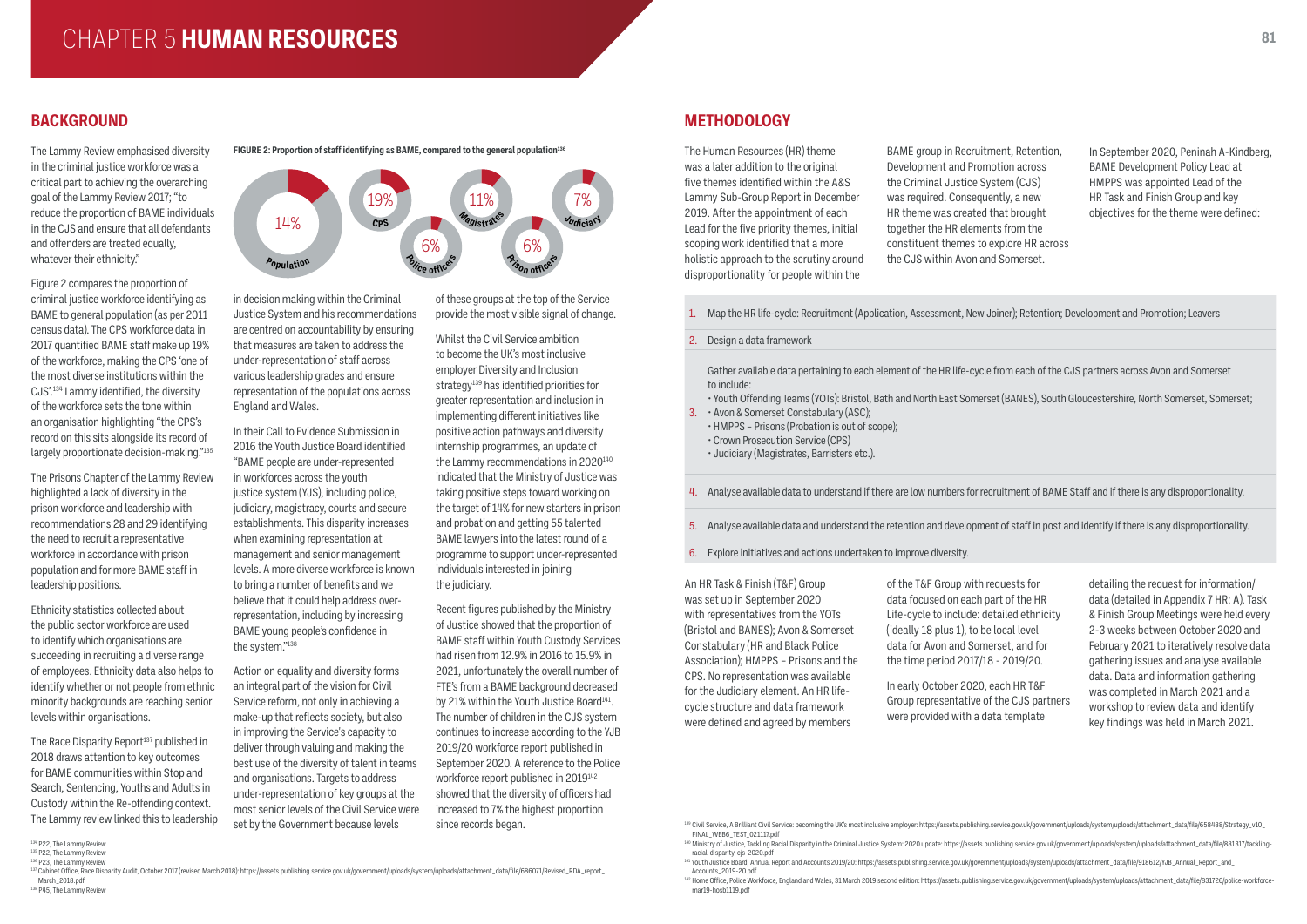The focus of this theme concentrated upon the following stages of the HR life-cycle:

- 1. Recruitment /New Joiner
- 2. Graduate/Apprenticeship
- 3. Staff in Post
- 4. Promotions: Retention and Development
- 5. Leavers

(b) **Ethnicity Group Level** (BAME/White; 5 plus 1: Asian, Black, Mixed, Other and White; 18 plus  $1^{143}$ )

Table 1 details the data submissions from each CJS partners included within this review by:

(a) **Data type** (e.g. if only a specific element of life-cycle phase)

(c) **Date range:** Period requested 2017-2020

(d) **Data level:** e.g. Avon and Somerset (A&S); South West; National.

Overall, there were challenges in the access to and analysis of HR data, key issues include:

- Limited access to data, with some CJS partners requiring additional data sharing agreements
- Insufficient time and resources of CJS partners to provide data
- The provision of only National data
- Gaps or the absence of data at local level (Avon and Somerset) or at a sufficient level of detail
- Limited time periods (e.g. 1 year only)

• The ethnicity categories detailed in the data provided were limited to 5 plus 1 and in some cases just Black, Asian and Mixed Ethnicity (BAME) as a single category compared to the White Group.

Limited local HR data was available across the majority of the CJS partners and time periods also varied limiting comparisons between CJS partners. Consequently, analysis of the data across the HR life-cycle has been conducted on each CJS partner individually.

# **FINDINGS:**

percentage of muscle/skeleton compared to the percentage of fat than white participants, this making it an inaccurate predictor of obesity for Black people. From 1 July 2021 policy has changed removing BMI as a pass/fail requirement at medical assessment for police officers, PCSOs and Specials.

### **AVON & SOMERSET CONSTABULARY (ASC)**

#### **Recruitment**

No recruitment data was available for this review as Police Officer recruitment is managed at national level. ASC are developing an E-recruitment Portal in 2021 that will enable direct access to local level Police Officer recruitment data. Further analysis is required to understand the proportion of BAME candidates and their progression through the recruitment process. In particular scrutiny needs to focus upon the

drop off of BAME candidates in order to proactively improve the process to increase diversity within the workforce.

**RECOMMENDATION 64:** ASC need to analyse candidate progression through their recruitment process to identify the drop off points of BAME candidates and proactively improve the process to increase diversity within the Constabulary.

In May 2021 Avon and Somerset Constabulary People Committee reported two black female candidates had been excluded from the recruitment process on the grounds of BMI despite passing the fitness test. The reported identified a BMI study in 2016 had found that Black people aged 18-29 had almost twice the

|                                                                                                                          | <b>Use of Force:</b>                                                                                 |                                                                                                          |                                                                 |                                                                                      |                                                                   |  |
|--------------------------------------------------------------------------------------------------------------------------|------------------------------------------------------------------------------------------------------|----------------------------------------------------------------------------------------------------------|-----------------------------------------------------------------|--------------------------------------------------------------------------------------|-------------------------------------------------------------------|--|
| <b>Criminal Justice</b><br><b>Partner</b>                                                                                | <b>Recruitment/</b><br><b>Graduate/Apprenticeship Staff in Post</b><br><b>New Joiner</b>             |                                                                                                          |                                                                 | <b>Promotions, Retention &amp; Leavers:</b><br><b>Development</b>                    |                                                                   |  |
| <b>Avon and Somerset</b><br><b>Constabulary</b>                                                                          | (a) New Joiners only<br>(b) BAME/White<br>$(c)$ 2017-2020<br>(d) A&S Level data                      | No data provided.                                                                                        | $(a)$ All<br>$(b)$ 18+1<br>(c) 2017-2020<br>(d) A&S Level data  | (a) Application stages (b)<br><b>BAME/White</b><br>$(c)$ 2019/20<br>(d) A&S Level    | $(a)$ All<br>$(b)$ 18+1<br>$(c)$ 2017-2020<br>(d) A&S Level       |  |
| <b>HMPPS: Prisons</b><br>Bristol; Leyhill;<br>Eastwood Park                                                              | (a) New Joiners<br>$(b) 5+1$<br>$(c)$ 2017-2020<br>(d) National Level                                | (a) Graduate Scheme<br>Application stages<br>(b) BAME/White<br>$(c)$ 2017-2020<br>(d) National Level     | $(a)$ all<br>(b) BAME/White<br>$(c)$ 2017-2020<br>(d) A&S Level | (a) Promoted Volumes<br>Only<br>$(b) 5 + 1$<br>$(c)$ 2017/2020<br>(d) National Level | $(a)$ All<br>$(b) 5 + 1$<br>$(c)$ 2017-2020<br>(d) National Level |  |
| <b>CPS</b>                                                                                                               | (a) Application stages,<br>New Joiner Numbers<br>(b) BAME/White<br>(c) 2020<br>(d) National Level    | (a) Apprenticeship<br>Scheme<br>(b) Application stages (c)<br>BAME/White 2017-2020<br>(d) National Level | $(a)$ All<br>(b) BAME/White<br>$(c)$ 2020<br>(d) National Level | (a) Promoted Volumes<br>Only<br>$(b)$ 18+1<br>$(c)$ 2017-2020<br>(d) National Level  | $(a)$ All<br>(b) BAME/White<br>$(c)$ 2020<br>(d) National Level   |  |
| <b>Judiciary</b>                                                                                                         | (a) Application stages;<br>New Joiner Numbers<br>(b) BAME/White<br>$(c)$ 2017-2020<br>(d) South West | No data provided.                                                                                        | $(a)$ All<br>$(b) 5+1$<br>(c) 2017-2020<br>(d) South West       | No data provided.                                                                    | $(a)$ All<br>$(b) 5+1$<br>$(c)$ 2017-2019<br>(d) South West       |  |
| <b>Youth Offending</b><br>Teams YOTs: Bristol;<br><b>BANES; South</b><br>Gloucestershire;<br>North Somerset;<br>Somerset | No data provided.                                                                                    | No data provided.                                                                                        | $(a)$ All<br>$(b) 5+1$<br>(c) 2019<br>(d) National Level        | No data provided.                                                                    | No data provided.                                                 |  |

#### **New joiners**

Chart 39 details the volume of ASC new joiners<sup>144</sup> within the BAME group between 2017 and 2020. Overall BAME new joiner numbers have increased year on year, but this increase differs between each category. Chart 40 shows the percentage of BAME new joiners as a proportion of all new joiners (i.e. BAME and White) across the 3 years. Over the period 2017 to 2020 Avon and Somerset Constabulary's rate of BAME new joiners increased by 1.2%.

### **Graduate /Apprenticeships**

No date provided for this review.

### **RECOMMENDATION 65:** ASC need

to quantify the latest Graduate data across the ethnicity groups to baseline BAME Graduates to ascertain progress within Avon and Somerset CJS with regards to diversity in employees.

![](_page_41_Figure_33.jpeg)

0% 2% 4% 6% 8%

![](_page_41_Figure_37.jpeg)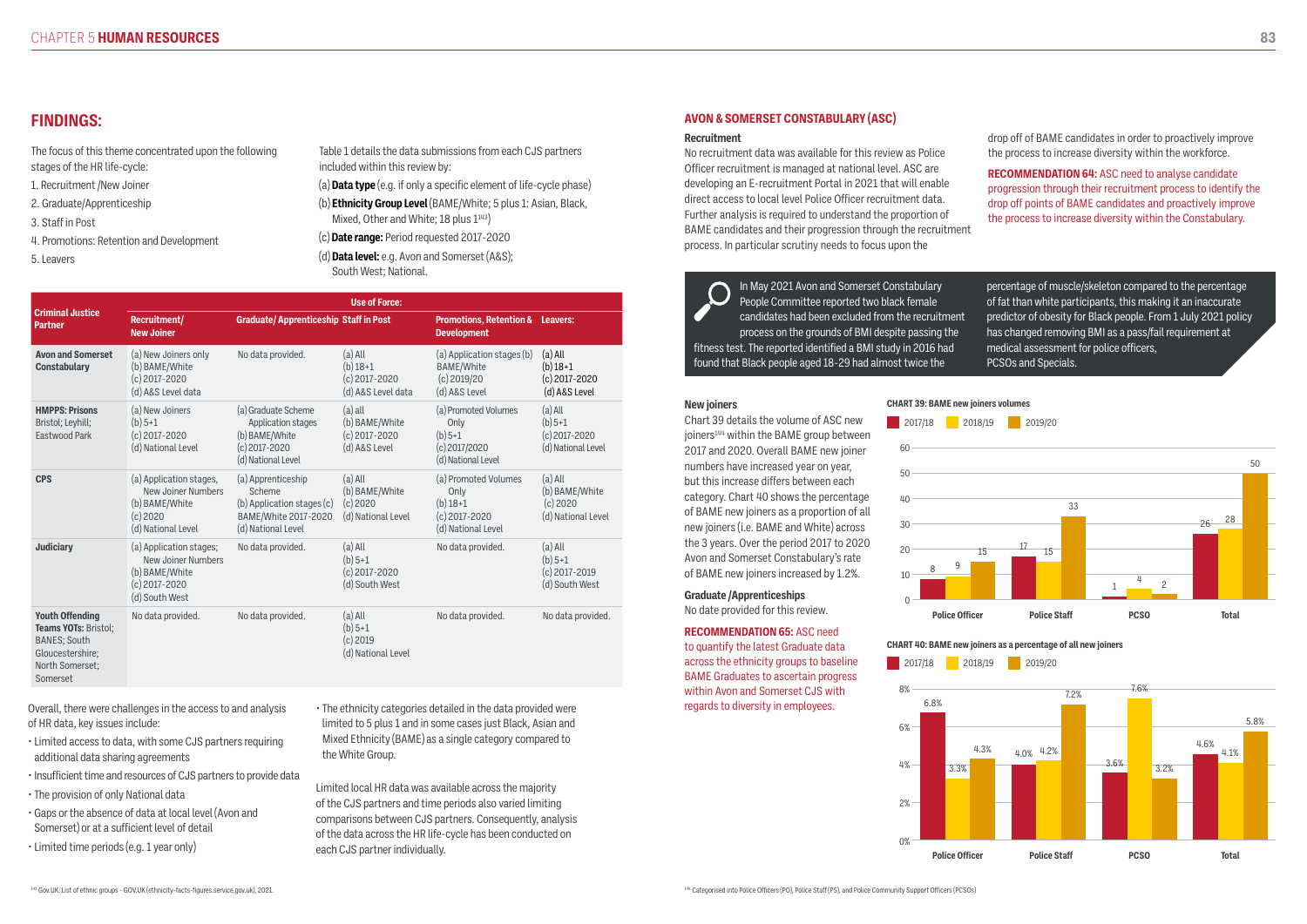#### Staff in post<sup>145</sup>

Chart 41 details volumes of BAME staff categorised by post and in Total, between 2017 and 2020. In totality the number of BAME 'staff' in post has increased year on year.

Chart 42 quantifies the percentage of BAME 'staff in post' (i.e. BAME and White) across the 3 years. The rate of BAME staff has increased over the 3 years by 0.4%. PCSOs are the highest proportion of staff in the BAME group.

The 2011 Census quantifies the percentage of population in Avon and Somerset who identify within the BAME Group is 6.7%. The percentage of 'staff in post' who identify within the BAME Groups at Avon & Somerset Constabulary is 2.91%, demonstrating Avon and Somerset Constabulary is not currently proportionality representative of its communities.

**RECOMMENDATION 66:** ASC need to develop a more diverse workforce, representative of its communities as current census data (2011) indicates ASC is currently underrepresented by people who identify within the BAME Groups. Table 5 shows the ethnicity of staff in post across each role in 2019/20. There is proportional representation for the Black and Other groups in the role of PCSO and the Mixed group in the role of Police Officer. Each of the remaining BAME groups is underrepresented in the respective roles when compared to the Avon and Somerset 2011 Census Population data.

Since 2017, year on year volumes of BAME staff in post have increased. However, proportionately the increase in BAME 'staff in post' over the 3 year period is 0.4%.

In 2019/20 an average of 8.2% of 'staff in post' would prefer not to say or have not specified their ethnicity group. Since 2017 this number has reduced by 1.3%. Consequently, if resolved, could significantly impact the current data and understanding around representation across the ethnicity groups.

In 2021 ASC have been working with the College of Policing and the Home Office on a national survey on Prefer Not to Say responses in regards to protected characteristics. Once this has been completed, analysis needs to take place to understand why some officers and staff prefer not to disclose the ethnicity.

**RECOMMENDATION 67:** ASC need to understand and address the reasons as to why staff in post do not specify their ethnicity category and implement actions to reduce the number of Prefer not to say/Not specified. Improving data and understanding of diversity of 'staff in post' at the Constabulary will enable ASC to proactively address areas of potential inequality.

ASC have identified one of the greatest barriers to achieving workforce representation is the lack of interest in pursuing a career in policing within many ethnic minority communities. This is in part related to the experiences and perceptions of the police by some

Black, Asian and Minority Ethnic people in senior roles within the Police.

ASC have stated their commitment to becoming the most inclusive police force in the country and are actively working to increase diversity and inclusion where communities are under-represented:

- those from Black, Asian and Minority Ethnic (BAME) communities
- people of all ages, abilities, neurodiversity, faiths, religions, gender, LGBT+ communities
- those from other disadvantaged backgrounds or marginalised backgrounds

#### **Diverse Workforce Outreach Team**

In September 2019, ASC launched an Outreach Worker pilot. This involved the creation of a team of 7 Outreach workers, an Inclusion and Diversity Sergeant, and an Inclusion and Diversity lead. The Outreach Team engage with local communities to build trust, create awareness of opportunities in policing and increase community insight and engagement. Key areas of focus:

• understand diverse communities, their needs and concerns in order to shape and promote ASC

- increase the diversity of applicants
- improve perceptions of policing as a career

However, despite significant activity to increase diversity in the Constabulary there is only a 0.4% increase in BAME employees over the 3 years up to 2020. The Constabulary needs to develop a more holistic approach to outreach working closely with BAME communities to focus engagement, recognise concerns and active work to resolve them.

**RECOMMENDATION 68:** ASC need to conduct more focused engagement and understanding of communities' perceptions and lived experiences of the police to understand and actively tackle the barriers preventing BAME people applying for a role at Avon and Somerset Constabulary.

|                   |                                 | Staff in post 2019/20 |                        |                                              |
|-------------------|---------------------------------|-----------------------|------------------------|----------------------------------------------|
| thnicity<br>group | <b>Police</b><br><b>officer</b> | <b>PCSO</b>           | <b>Police</b><br>staff | <b>A&amp;S population</b><br>$(2011$ census) |
| Asian             | 0.4%                            | 1.7%                  | 0.8%                   | 2.62%                                        |
| <b>Black</b>      | 0.4%                            | 2.7%                  | 0.5%                   | 1.93%                                        |
| <b>Mixed</b>      | 2.4%                            | 1.0%                  | 1.0%                   | 1.77%                                        |
| Other             | 0.3%                            | 0.7%                  | 0.1%                   | 0.40%                                        |
| <b>BAME</b>       | 3.4%                            | 6.0%                  | 2.4%                   | 6.73%                                        |
| White             | 96.6%                           | 94.0%                 | 91.0%                  | 93.27%                                       |
| specified         | 9.4%                            | 7.0%                  | 6.7%                   |                                              |

- 
- 
- 
- 
- 

| <b>Ethnicity</b><br>group |  |
|---------------------------|--|
| Asian                     |  |
| <b>Black</b>              |  |
| Mixed                     |  |
| Other                     |  |
| <b>BAMF</b>               |  |
| <b>White</b>              |  |
| Not specified             |  |

#### **TABLE 5**

#### **CHART 41: BAME staff in post volumes**

![](_page_42_Figure_4.jpeg)

**CHART 42: BAME staff in post as a percentage of all staff in post**

2017/18 2018/19 2019/20

![](_page_42_Figure_7.jpeg)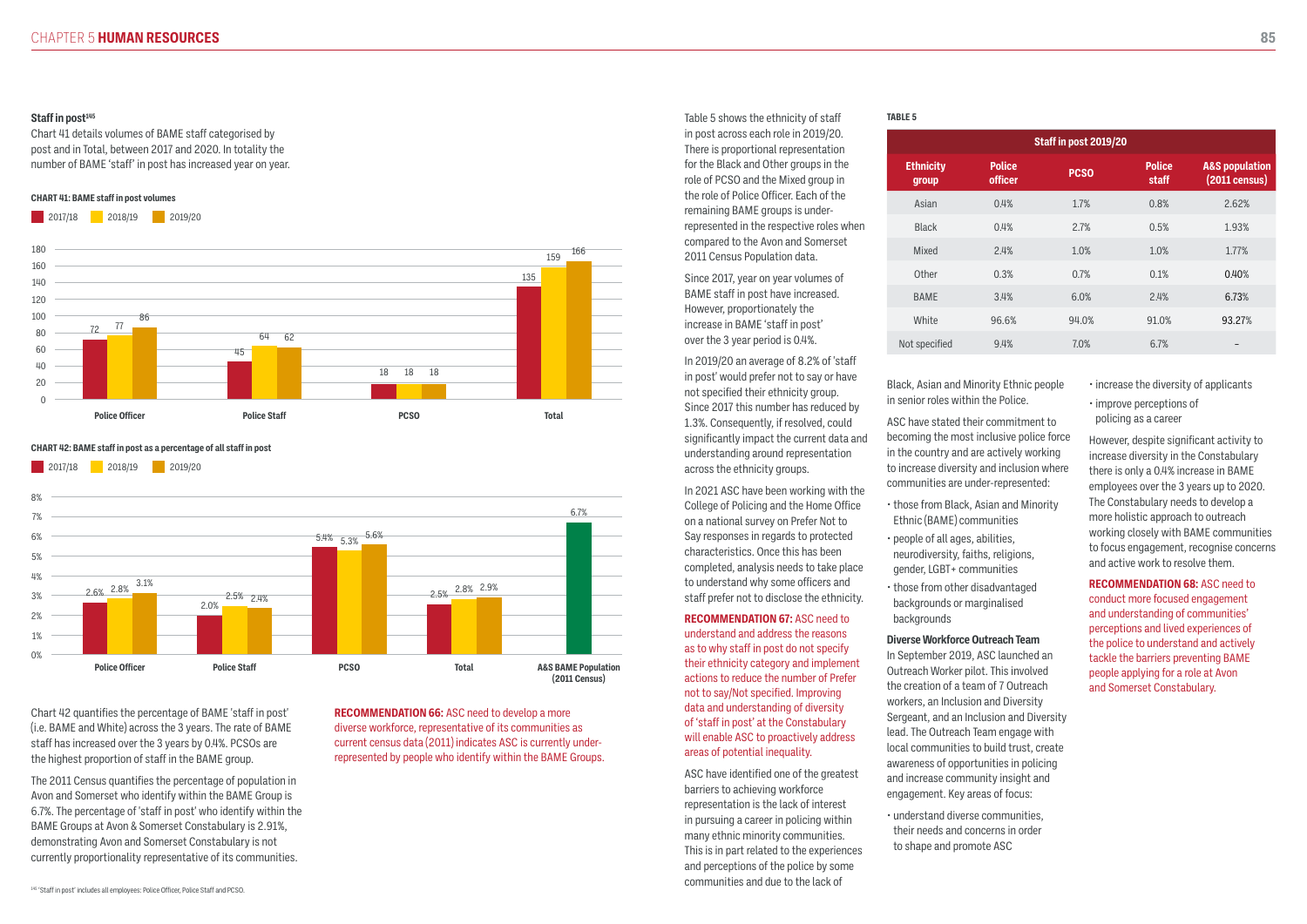In accordance with the findings of the Stop and Search theme of this report, more training is required to focus on community engagement, understanding of cultural differences, and the impact of policing upon communities. Engagement and learning could be achieved through communities and police co-producing regular learning packages that break down the barriers between the police and the communities they serve. Training needs to be continuously evolving to build understanding and meet the needs of police and communities. Training should be monitored and evaluated by performance to ensure aims and outcomes are achieved, and to capture feedback and learning to enable training to be modified and developed over time.

**RECOMMENDATION 69:** ASC need to develop training for all staff to have more emphasis upon community engagement, understanding of cultural differences, and understanding of the impact of policing upon communities. Communities and Police should be co-producing regular learning packages that break down the barriers between the police and the communities they serve.

#### **Promotions, retention & development:**

Analysis of Retention and Development at ASC has focused upon the latest data available at the time of this review, 2019/20. It is important to note that there are low numbers within some ethnic groups, and therefore we have not provided volumes for data protection reasons. Consequently, some context is lost in interpreting the data as the low volumes within the Asian, Black, Mixed and Other Groups indicate disparity at an earlier stage within the HR life-cycle.

Chart 44 shows the proportion of Police Staff at each grade by ethnicity in 2019/20.

- The Asian and Black groups have a higher proportion of staff employed in the Principal Officer grade compared to the White group, however they also have a higher proportion of staff employed in Scale 1-3.
- The Mixed group has a similar distribution of staff compared to the White group, only with fewer staff in the Principal Officer grade and more in the Scale 4-6.
- All Police Staff in the Other ethnicity group are employed in Scale 1-3, however there were fewer than 10 Police Staff who identified as Other.

#### **CHART 44: Percentage of Police Staff in each Grade by Ethnicity (2019/20)**

0%

10%

20%

30%

**Asian Black Mixed Other White**

Chart 43 shows the proportion of Police Officers at each rank by ethnicity in 2019/20.

Asian Group has a higher proportion of officers in the rank of Sergeant and Inspector compared to all other groups.

- All Police Officers in the Black Group are employed in the role of Constable, however, there were fewer than 10 Black Police Officers.
- Only the Mixed Group has officers employed in the Senior Officer ranks, and this is in proportion with the White Group.
- The highest ranking officers in the Other Group are Sergeants.
- There are no Senior Officers who identified within the Asian or Black Groups.

#### **CHART 43: Percentage of police officers in each rank by ethnicity (2019/20)**

![](_page_43_Figure_3.jpeg)

**Promotions (Police Officer Only):**

![](_page_43_Figure_21.jpeg)

![](_page_43_Figure_14.jpeg)

![](_page_43_Figure_22.jpeg)

![](_page_43_Figure_30.jpeg)

Table 6 shows the percentage of BAME and White Police Officers that applied for promotion, as a proportion of their relative 'staff in post' volumes. In 2017/18 and 2018/19 the proportion of BAME officers applying for promotion was higher in comparison to the White group. However this decreases below that of the White group in 2019/20. The proportion of applications from the White group remains similar across all the 3 years.

Chart 45 shows the percentage of applicants successfully promoted across the 3 years. The success rate of BAME applicants was higher than the White group in 2017/18 and 2018/19. However, all of the BAME officers that applied for promotion in 2019/20 were not successful. Although the number of BAME applicants in 2017/18 and 2018/19 was below 10, the number of BAME applicants in 2019/20 was much lower.

#### **CHART 45: Percentage of applicants successfully promoted**

#### **TABLE 6:**

| Applications as a percentage of 'staff in post' |              |             |  |  |
|-------------------------------------------------|--------------|-------------|--|--|
| Year                                            | <b>White</b> | <b>BAME</b> |  |  |
| 2017/18                                         | 9%           | 11%         |  |  |
| 2018/19                                         | 8%           | 10%         |  |  |
| 2019/20                                         | 8%           | 2%          |  |  |

18%

15%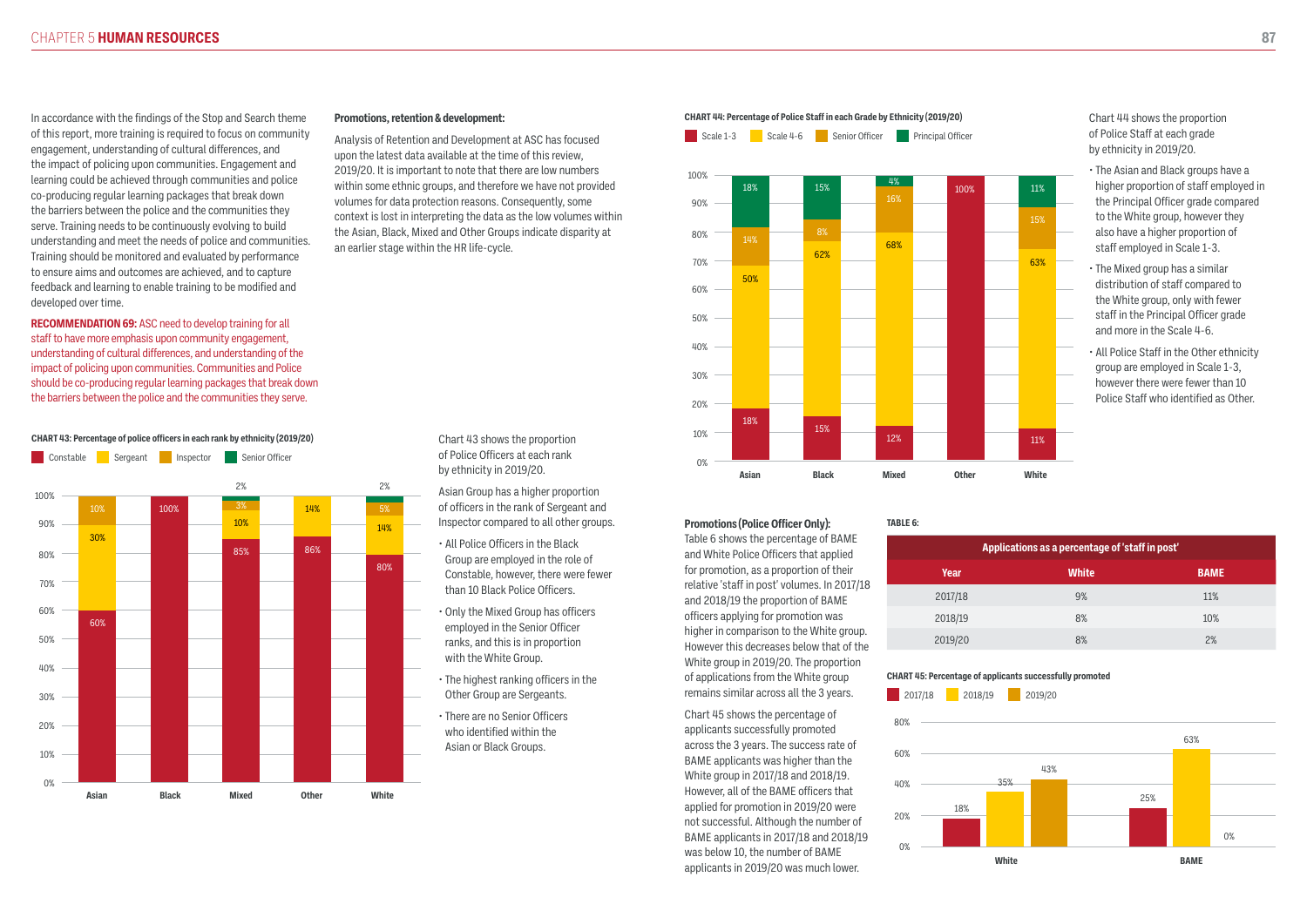#### **Prisons**

#### **New joiners**

In April 2017 the Secretary of State Elizabeth Truss launched Her Majesty's Prison and Probation Service (HMPPS) which replaced the National Offender Management Service (NOMS). This prompted a change in the systems that NOMS used and all staff across prisons, probation and headquarters were moved onto the MOJ Standard Operating Platform. Consequently, there were some levels of systems incompatibility that resulted in the loss of some staff diversity data. In 2018 HMPPS set out on a campaign to encourage staff to declare their diversity data. The Lammy Review baseline data relates to the earlier period 2017/18 when the transfer was in progress reflected in the HR data compiled as part of this report. Although efforts have been made to encourage staff to declare their ethnicity on the new system, this has led to the high percentages of 'Not Recorded' in the New Joiner data (detailed in Appendix 7 HR C). 2017 to 2020 no meaningful analysis of the ethnicity of new joiners could be completed for this review. In the most recent published data HMPPS has increased the data declaration target on ethnicity of 80%, indicating there has been progress to address this issue.<sup>146</sup> **Graduate scheme:** National data was provided for this review for the period 2017 to 2020 showing the number of applications to the National HMPPS Graduate Scheme and the success rates of the BAME and White applicants. (Data Charts in Appendix 7 HR C). In 2017/18, 2018/19 and 2019/20, the BAME applicants had a lower success rate compared to the White applicants. The percentage of applicants offered a position is lower for the BAME group than the White group. Further scrutiny is required to understand the reasons for the differences in success rates.

In 2017/18 98% of new joiners did not have their ethnicity recorded and by 2019/20, 45% of new joiners still did not have their ethnicity recorded. Consequently, for the period

# **Diversity action and initiatives**

Representative Workforce Team (RWT) are a dedicated team of staff who work to increase the diversity of the Constabulary workforce to reflect the communities served. Key aims and activity of the RWT is detailed in Appendix 7 HR B.

ASC Diversity Champions: Support and mentor external candidates through all stages of recruitment at ASC. Diversity Champions have regular meetings with candidates to provide guidance and support during the recruitment process. Further details in Appendix 7 HR B.

#### Staff Support groups: ASC have over eight Staff Support Groups including the Black Police Association (BPA) whose primary objective is to ensure that those of a black and minority ethnic background within the service are treated fairly. They help reassure and encourage others from black and

minority ethnic backgrounds to consider the police as a good career choice.

ASC Inclusion and Diversity Board is the strategic governance around equality, diversity and inclusion work at the Constabulary. The "Five big ideas" were developed in 2018 creating the framework upon which diversity and inclusion has been developed at ASC over the last 3 years detailed in Appendix 7 HR B.

#### **Leavers:**

Charts 46 and 47 calculate the leaver rates using the Relative Rate Index (RRI) for each ethnic group based on the number of leavers as a proportion of the 'staff in post' for each group, and compares the rates for each group to that of the White group. Between 2017/18 and 2019/20, the RRI of 1.6 indicates some disproportionality in the leaver rates for the Black group. However, the Asian, Black and Other groups had fewer than 10 leavers across the 3 years.

Between 2017/18 and 2019/20, the RRI of 2.2 indicates disproportionality in leaver rates for the Mixed group. The Asian and Black groups had fewer than 10 leavers across the 3 years, and there were no leavers from the Other group.

**RECOMMENDATION 73:** ASC need to further investigate the reasons for the higher leaver rates for Police Staff in the Mixed Group and Police Officers in the Black Group to proactively address any potential issues that may be resulting in disproportionate leaver rates for 'staff in post'.

#### **CHART 46: RRI for leaver rates for police officers (2017–2020)**

![](_page_44_Figure_21.jpeg)

#### **CHART 47: RRI of leaver rates for police staff (2017–2020)**

![](_page_44_Figure_23.jpeg)

#### **CHART 48: BAME staff in post volumes**

![](_page_44_Figure_25.jpeg)

146 Her Majesty's Prison and Probation Service workforce quarterly: March 2021 Her Majesty's Prison and Probation Service workforce quarterly: March 2021 - GOV.UK (www.gov.uk)

#### **Staff in post:**

Chart 48 shows the 'staff in post' volumes for BAME staff at each of the three prisons within Avon and Somerset. In line with data protection rules, where the volume of staff in an ethnic group is 2 or below, the information has been redacted at source and does not appear in the data for the years provided below.

In 2017/18 and 2018/19 the proportion of BAME officers applying for promotion, and being successful, was greater than the proportion of White officers. However, in 2019/20 (up to March 2020), no applicants were successfully promoted and therefore further analysis is required to understand the decline in BAME applicants in 2019/20.

#### **RECOMMENDATION 70:** ASC need to investigate the reasons for the decline in BAME promotions in 2019/20 to proactively address any barriers that may result in disproportionate outcomes for BAME applicants in the promotion process.

ASC run a BAME Leadership Programme aimed at sergeants and inspectors from ethnic minority backgrounds which supports and encourages them to go for promotion. To date the highest rank currently held by officers from an ethnic minority background within ASC is Chief Inspector. This leadership programme, along with other mentoring schemes

and support networks, aims to support officers from diverse backgrounds to reach their full potential and become leaders. The first cohort finished the programme in January 2021 and a second cohort started at the end of March 2021.

#### **RECOMMENDATION 71:** ASC to quantify the impact of their BAME leadership programme and other schemes to support officers from diverse backgrounds to develop and progress within the Constabulary.

Chart 44 quantifies all police officers in the Black Group are constables which indicates potential barriers in BAME police officers career progression.

**RECOMMENDATION 72:** ASC to review potential barriers to promotions from Constable to Sergeant for BAME police officers. The BAME leadership programme should be developed further to include a Constable to Sergeant progression route.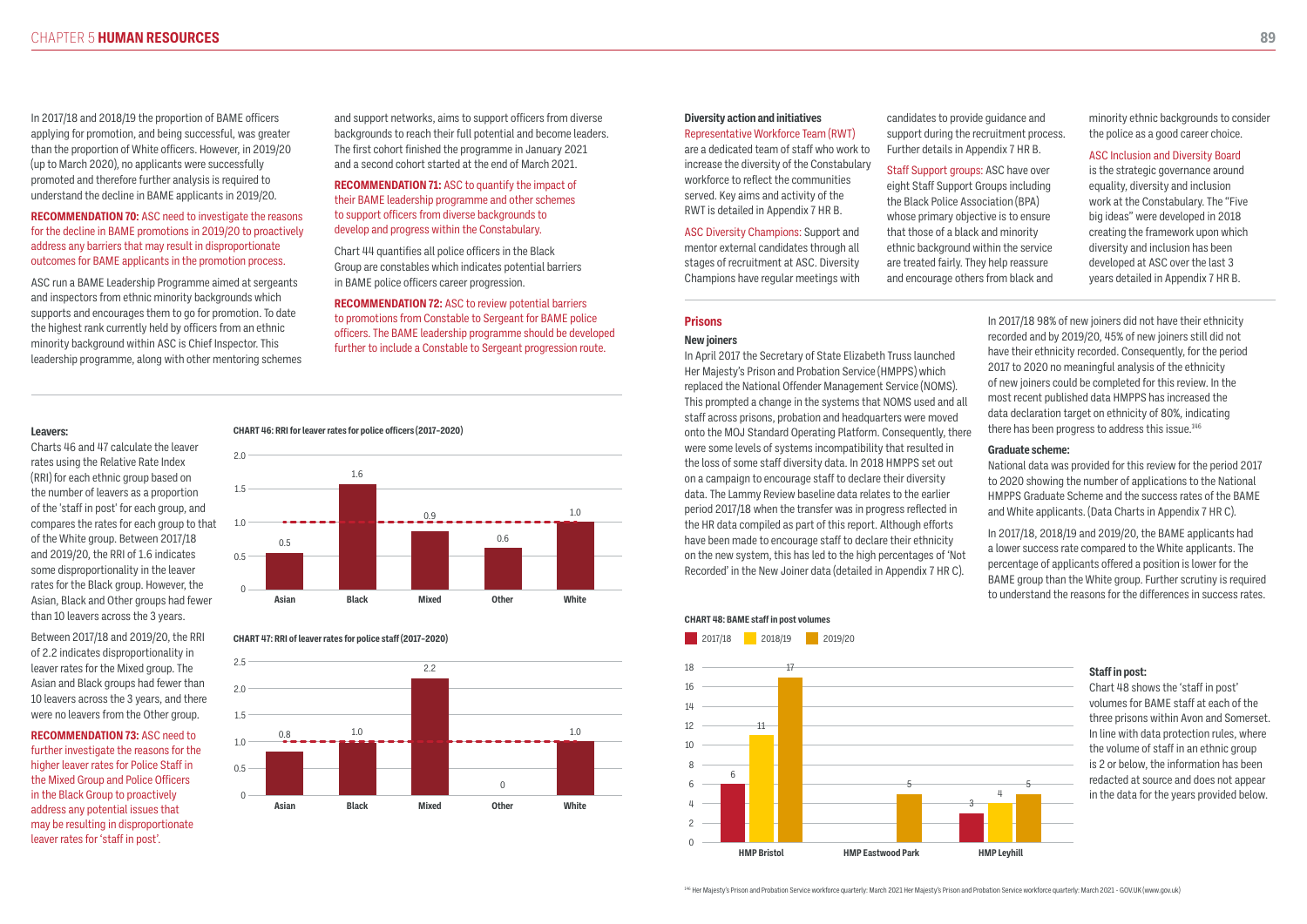Chart 49 details the percentage of staff in post who identify within the BAME Group. The BAME workforce population for HMP Eastwood Park and HMP Leyhill is significantly below the A&S Population rate of 6.7%. Whereas HMP Bristol in 2019/20 had 5.2% of the workforce who identified within the BAME Group indicating a positive progression rate since 2017/18.

Average BAME prisoner population is between 9% and 24% (identified in yellow) compared to the census population levels of 6.7% in Avon and Somerset for the BAME population (identified in orange). This indicates an urgent need to address the low BAME staffing levels in Avon and Somerset prisons.

#### **RECOMMENDATION 74:** HMPPS: HMP Bristol, Eastwood Park and Leyhill need to develop a more diverse workforce representative of its communities as current census data (2011) indicates all 3 prisons are currently under-represented by people who identify within the BAME Groups.

#### **Promotions:**

Data on the application stage of the promotions process was not available for this review. Table 7 is national data detailing the number of promotions as a percentage of the 'staff in post' for each ethnic group.

Between 2017 and 2020, the Mixed Group had the highest percentage of promotions in comparison to all ethnic groups. The Asian and Other groups showed the same rate of promotion as the White group in at least one of the three years. The Black group had a lower rate of promotion across all three years. Over the 3 years the Asian group's percentage of promotion had reduced the most by 2%.

Analysis of local data from each prison (Bristol, Leyhill and Eastwood Park) is required to investigate and quantify any potential disproportionality for Promotions.

#### **Leavers:**

Data on the application stage of the promotions process was not available for this review. Table 7 is national data detailing the number of promotions as a percentage of the 'staff in post' for each ethnic group.

**RECOMMENDATION 76:** HMPPS to quantify the latest new joiner, Promotion and Leaver data across the ethnicity groups for prisons in Avon and Somerset: Bristol; Leyhill and Eastwood Park to baseline the HR life-cycle across levels across ethnicity groups (18 plus one) to quantify if there is any disproportionality at local level for BAME employees.

Between 2017 and 2020, the Mixed Group had the highest percentage of promotions in comparison to all ethnic groups. The Asian and Other groups showed the same rate of promotion as the White group in at least one of the three years. The Black group had a lower rate of promotion across all three years. Over the 3 years the Asian group's percentage of promotion had reduced the most by 2%.

#### **Diversity actions and initiatives:**

In response to Lammy 28 and 29 HMPPS has been quite responsive, Jo Farrar, HMPPS CEO and MoJ Race Champion, since April, gave her personal commitment to this priority on behalf of HMPPS. In 2019 alongside the Senior BAME Staff Recruitment and Progression Lead, HMPPS appointed four Senior BAME Staff Development Leads who were responsible for ensuring that the right systems and processes were in place to ensure that all

talented BAME staff have the right support, mentorship and opportunities to progress on an equal footing into senior roles and in particular to help increase the number of Black and Asian Minority Ethnic (BAME) staff at all levels of HMPPS by developing a pipelines into senior leadership roles by 14%.

Statistically this is a significant challenge because the attrition rate of senior posts is low and currently, HMPPS does not have sufficient BAME middle managers ready to apply for vacancies when they do arise. Therefore much of the focus in the short term has been on improving the middle management position and in appropriate senior positions advertising externally for BAME applicants.

It is recognised through extensive engagement with existing BAME staff that to achieve and sustain this scale of progress HMPPS needs to fundamentally change and challenge existing culture as well as build the trust of talented BAME staff working in the organisation who regrettably do not always have the confidence to apply for progression opportunities. There is also a need to fundamentally improve recruitment, attraction and selection processes to ensure that they are more attractive to BAME applicants and are non-discriminatory in their application.

#### **Retention & development:**

The low volumes of BAME staff in Eastwood Park and Leyhill required data be redacted and therefore, only HMP Bristol data relating to the proportions of staff by grade was able to be analysed for this review. The low volumes of BAME staff at HMP Eastwood Park and HMP Leyhill, highlights the importance of scrutiny of employee data at local level, to ensure potential disproportionality within specific Prisons, which may not be identifiable at national level, are addressed.

Chart 50 shows the proportion of BAME and White staff members at HMP Bristol within each grade.

### The BAME group has a larger proportion of staff employed in Band 5 & 6 compared to the White group, however, there are no BAME staff employed in Band 7 & above, indicating potential disparity at senior level.

**RECOMMENDATION 75:** HMPPS: HMP Bristol need to create leadership development opportunities for people within the BAME Group to proactively address any potential barriers that may prevent BAME employees progressing into senior roles within the HMPPS.

| Promotions as a % of staff in post (national data) |              |              |              |              |              |
|----------------------------------------------------|--------------|--------------|--------------|--------------|--------------|
| Year                                               | <b>Asian</b> | <b>Black</b> | <b>Other</b> | <b>Mixed</b> | <b>White</b> |
| 2017/18                                            | 6%           | 5%           | 4%           | 7%           | 6%           |
| 2018/19                                            | 5%           | 5%           | 6%           | 7%           | 6%           |
| 2019/20                                            | 4%           | 4%           | 5%           | 6%           | 5%           |

#### **CHART 49: BAME staff in post as a percentage of all staff in post**

![](_page_45_Figure_7.jpeg)

#### **CHART 50: Proportion of prison staff by grade – HMP Bristol (2020)**

![](_page_45_Figure_12.jpeg)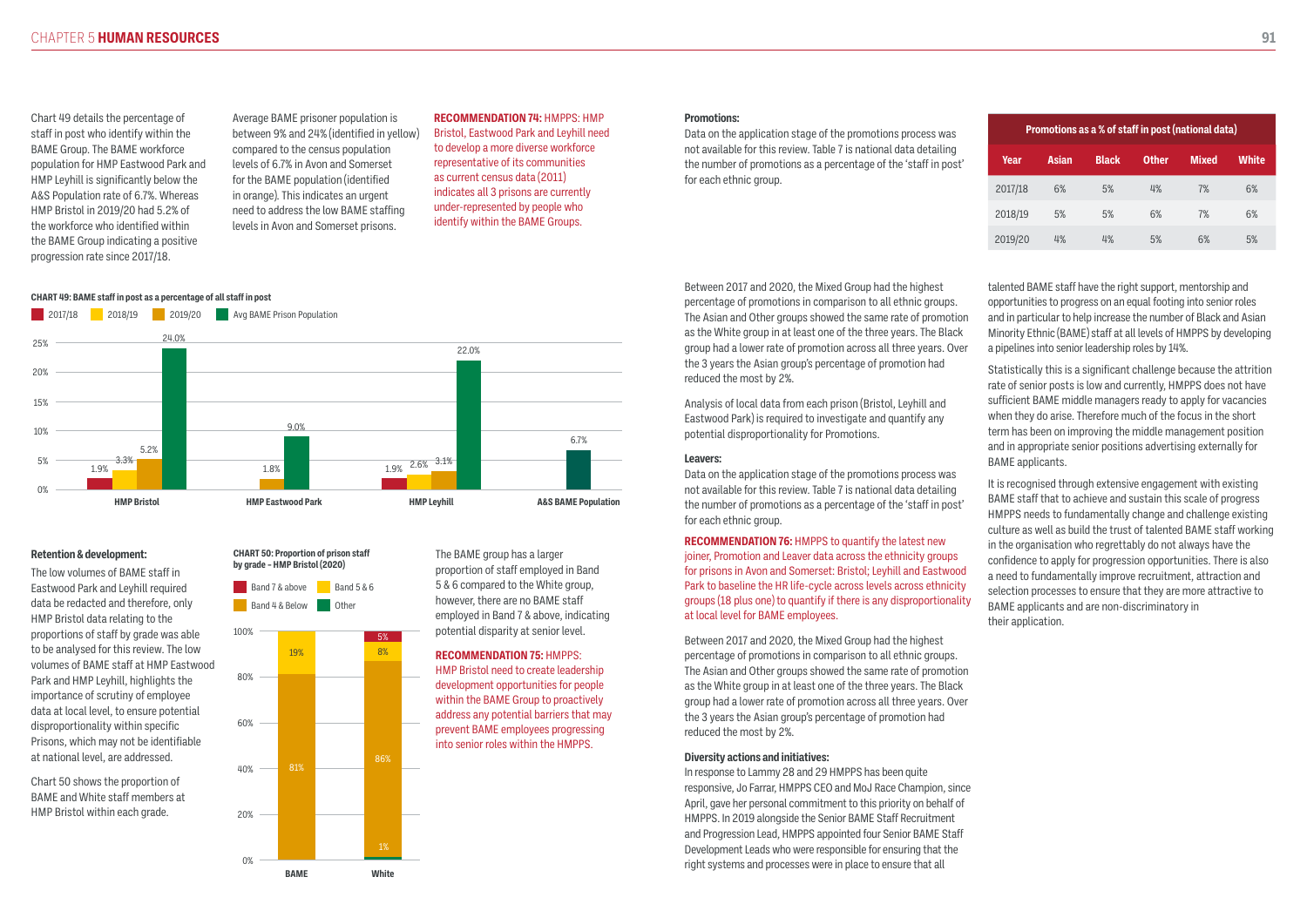![](_page_46_Picture_1.jpeg)

The Development Leads have developed a foundation in recognition of the challenges raised in the Lammy progress report which has led to the launch of the Race Action Programme launched in December 2020, marking a significant investment within HMPPS to tackle race discrimination and become a truly inclusive organisation. The aims of the Race Action Programme are to ensure that:

- HMPPS becomes a culturally competent organisation, with an ethos of inclusion evident throughout
- service users and staff feel empowered and encouraged to call out all racism, with the confidence that robust action will be taken against all forms of discrimination
- staff understand and confidently seek to meet the individual cultural needs of those in our care
- staff from all backgrounds and protected characteristics feel a sense of belonging in HMPPS and are supported to reach their full potential

While this investment is rightly targeted at tackling the significant challenges faced around race inequality and discrimination, there is no doubt that the activity within the RAP will offer much wider benefits to diversity and inclusion within HMPPS. The project programme

has five distinct work programmes to advance Inclusive recruitment, retention and talent Management, this are interlinked with L&D programmes that improve cultural competence and development of a D&I learning suite. Other work programmes will focus on policy harmonisation and application, staff and service user support and third sector stakeholder and partnering in recognition of tackling disparity through interventions from lived experience led organisations in the 3rd sector.

A BAME learning and development taskforce was setup in 2019 which is seeking to re-align existing development schemes which will have targeted sessions for BAME staff and include: -

- The Aspiring Leaders Programme (workshops)
- Spark a scheme to develop high potential employees (i.e. B2-4 and nonop) into operational middle managers – in 2021 - 25% of the participants came from the BAME background
- Ignite a scheme to bring external talent into operational senior roles (B9)
- Catalyst a scheme to support new SCS recruits (both internal and external recruits)
- Thrive coaching and mentoring schemes – specifically aimed at BAME

staff with 36 staff going through a Level 5 ILM Coaching qualification with the aim of coaching other BAME staff.

- Leadership Toolkit that defines the career map for all staff
- Empowered leaders programme a 9-month leadership development programme offered to senior leaders to support the reform agenda and to develop closer working links across HMPPS.

On the recruitment – there is a dedicated post linked to the Lammy recommendations to handle inclusive recruitment, 12 pilot have been identified across Prisons where there have been challenges in attract diverse talent pipelines – the expected output is the production of a blueprint strategy that can be tailored to fit regional demographics and needs and learning from areas of best practice where the recruitment target has hit the census forecast of 19% as well as the Lammy target of 14%, the challenges identified remain on the resource to develop and implement localised outreach strategies that run consistently throughout the year and the high attrition rates being seen past Covid.

### **CPS:**

No local level data was available for this review. National data was provided for 2019/20. Consequently, there is no baseline understanding of disproportionality within the CPS at local level within Avon and Somerset.

**RECOMMENDATION 77:** CPS to quantify the latest New Joiner, Apprenticeship, Staff in Post, Promotion and Leaver data across the ethnicity groups for at local level for Avon and Somerset to baseline the HR life-cycle across levels across ethnicity groups (18 plus one) to quantify if there is any disproportionality at local level for BAME employees in the CPS within Avon and Somerset CJS.

#### **New joiners:**

The National 2019/20 CPS application data (Appendix 7 HR D: CPS) shows that at each stage in the recruitment process, the proportion of White candidates increases, whilst the proportion of BAME candidates decreases. This indicates increasing disproportionality as applicants progressed through the process. The proportion of White candidates offered a position is higher than the proportion of BAME candidates across all roles, and most notably in the Crown and Senior Crown Prosecutor roles.

#### **Apprenticeship scheme**

In the 2019/20 National CPS Apprenticeship Scheme (detailed in Charts in Appendix 7 HR D: CPS) process the proportion of BAME and White candidates is similar at each stage of the application process, with BAME candidates seeing a small increase at the Offer stage, indicating no disproportionality.

#### **Staff in post:**

Nationally, the CPS have BAME staff levels that are proportional (or higher) than the national BAME population in all grades with the exception of SCS Band 9-11, which is the highest grade in the data provided. Charts in Appendix 7 HR D: CPS

#### **Promotions:**

National data in 2019/20 details the number of Internal and Temporary promotions as a percentage of the 'staff in post' for each ethnic group (detailed in Appendix 7 HR D: CPS). The proportion of BAME staff receiving either an Internal or Temporary promotion is half that of White Staff. Further investigation is required to address this disparity.

- 
- 
- 
- 
- 
- 
- 

#### **Leavers**

Chart 51 compares the number of leavers as a proportion of the 'staff in post' at CPS in 2019/20 for the BAME group compared with the White group. BAME leaver rates in the CPS are lower than White Leaver rates. Further data over a greater period is required to determine if this is replicated over time.

#### **CHART 51: RRI for CPS leavers as a proportion of SIP (2019/20) National Data**

![](_page_46_Figure_25.jpeg)

#### **Actions and initiatives**

The CPS HR strategy was in the process of being revised in 2021 with actions focused upon BAME recruitment and staff levels to include:

- Increased declaration rates.
- Comparison of workforce data to local population data to address disproportionality.

• Work to identify barriers for BAME employees moving to more senior roles.

• Analysis of recruitment data to identify at what grade and where in the organisation the attrition rate for BAME candidates throughout the recruitment process is disproportionally higher and put measures in place.

• Investigation to determine why employees with protected characteristics are disproportionately less likely to gain permanent or temporary promotion

**RECOMMENDATION 78:** CPS to provide an overview of their 2021 HR strategy identifying key objectives and activity related to equality, diversity and inclusion within Avon and Somerset.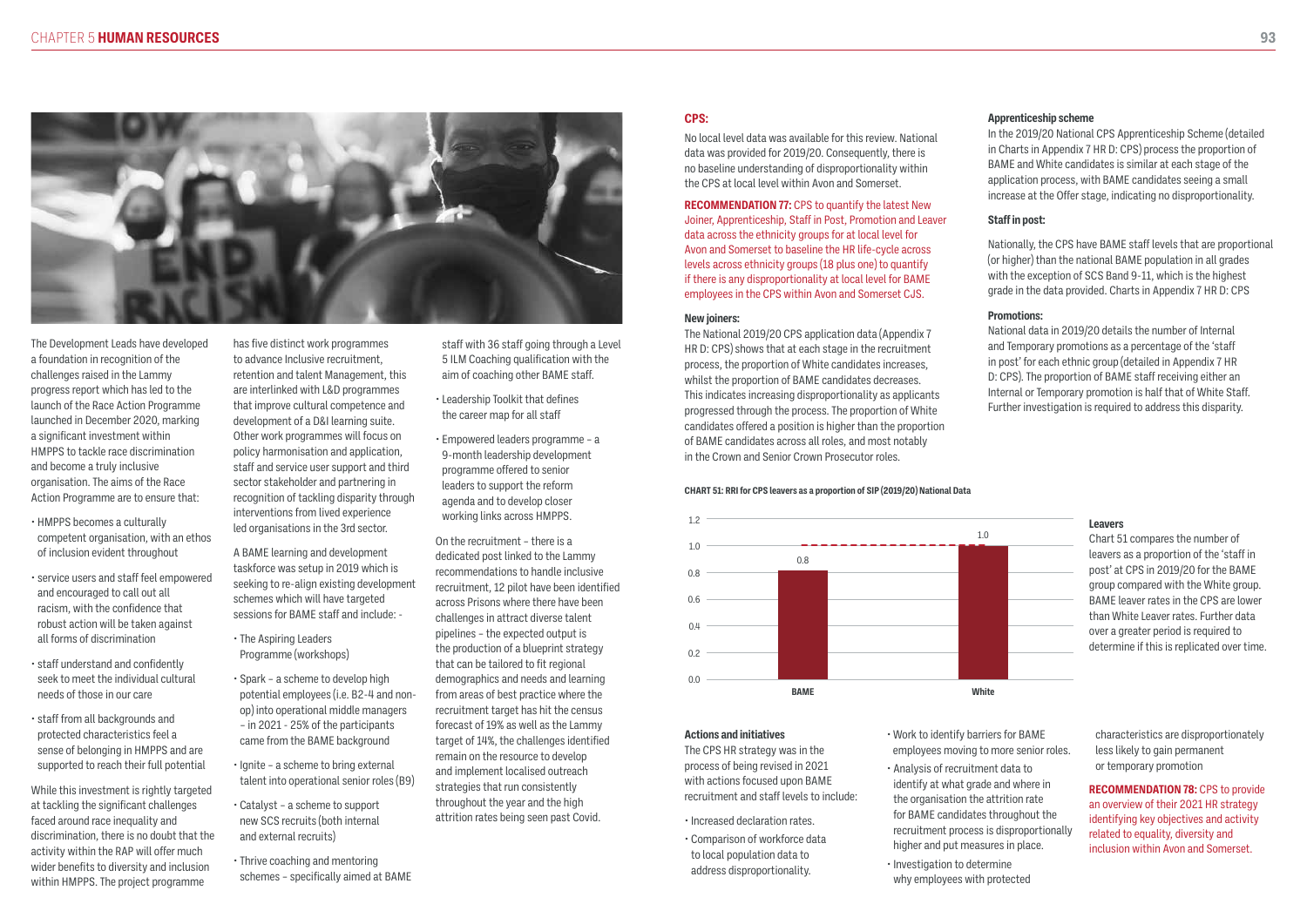### **YOUTH OFFENDING TEAMS (YOTS): BRISTOL, BATH AND NORTH EAST SOMERSET (BANES), NORTH SOMERSET, SOMERSET, SOUTH GLOUCESTERSHIRE**

No data was provided to this review for recruitment/new joiners, graduate/ apprenticeship, promotions, retention, development and leavers. Consequently, there is no baseline understanding of disproportionality within the YOTs at local level within Avon and Somerset.

#### **RECOMMENDATION 79:** YOTs in

Avon and Somerset: Bristol, BANES, North Somerset, Somerset and South Gloucestershire need to quantify the latest Recruitment, New joiner, Graduate/ apprenticeship, Promotion, Retention, development and Leaver data across the ethnicity groups at local level for Avon and Somerset to baseline the HR life-cycle across ethnicity groups (18 plus one) and quantify if there is any disproportionality at local level for BAME applicants and employees in the YOTs within Avon and Somerset CJS.

#### **'Staff in post'**

Nationally, the percentage of BAME YOT staff is higher in comparison to the national UK BAME population. The Black, Mixed and Other ethnic groups are proportional or have a higher representation than the national population percentage for each group. The Asian group is under represented when compared to the national figure for this group.

#### **Retention & development**

Review of the national data of YOT Staff in 2019 (detailed in Appendix 7 HR E: YOTS) indicates small variances in the proportion of staff at each grade across the ethnic group. Each group has representation at all grade levels, indicating there is

little or no disproportionality.

#### **Diversity actions and initiatives:**

#### **Elevate**

As part of the Youth Justice Board Workplace Development Strategy Elevate, a six-month management development programme started in September 2021, to address the underrepresentation of Strategic leaders who are Black, Asian, and Minority Ethnic in the Youth Justice system. Elevate aims to support the career progression of under-represented groups in the Youth Justice workforce.

Key areas of the programme:

- One-to-One Coaching
- An action learning set a safe space to share experiences, identify areas for development and set goals for the future • Mid-way workshop
- Building a Personal Portfolio of Evidence
- Career progression planning
- Completion of an individually identified project to showcase how their analytical/reflective skills have developed during the programme
- Opportunities to shadow colleagues in different settings
- Input from colleagues who are Strategic leaders
- Presentation to the YJS Management Board on their experience of Elevate
- Elevate follows a positive action program delivered in 2014 called Accelerate 3. It was a two-year Positive Action Leadership Programme designed for middle and senior managers who are Black, Asian, Minority Ethnic (BAME),
- High levels of inconsistency in the way data was recorded against each of the different ethnic classifications
- Lack of baseline data within some agencies
- Inconsistent classifications of staff grades for instance in comparing the equivalent grades across the different agencies, we had to make some

or who have a disability. The aim was to enable participants to deploy their talent, and gain the skills, knowledge, and understanding, to compete effectively for top jobs in the Criminal Justice Sector. Preliminary findings suggest that between 30% and 50% from the different cohorts achieved promotion in addition to measurable growth and empowerment.

#### **RECOMMENDATION 80:** Youth Justice

Board to share findings and evaluation outcomes of the Elevate Programme with the A&S CJB to understand if this programme improves career progression for under-represented groups in the Youth Justice workforce.

The YJB will also be launching an apprenticeship programme due to start in 2021 to recruit black, Asian and minority ethnic (BAME), ex-service users and other under-represented groups.

#### **RECOMMENDATION 81:** YJB to quantify the impact of the apprenticeship programme scheduled to start in 2021 focused upon recruiting BAME employees.

#### **JUDICIARY:**

There was no representative available for the Judiciary in the HR theme and only National South West level data available for this review. Consequently, further investigation is required to access and analyse Avon and Somerset level HR data for the Judiciary.

**RECOMMENDATION 82:** A&S Criminal Justice Board will need to appoint a Judiciary representative and dedicated resources in order to analyse and assess disproportionality within the Judiciary in Avon and Somerset.

# **CONCLUSION**

In measuring the progress that has been made against the Lammy Recommendations the A&S Lammy Sub Group HR Task and Finish group set out to review baseline and incremental data across the 6 agencies. The challenges that have emerged during this process of gathering and exchanging data led to some delay in interpreting the data that was received.

The HR data covered various aspects of the HR life-cycle as it was important to identify where there were issues within this cycle and how each of the agencies has responded to the "Explain or Reform" concept required under the Lammy review. Alongside this was also the contextualising of experiences of BAME staff in the workplace in order to gain a holistic insight into organisational change.

Whilst accessing the data was a major challenge throughout this process, the interpretation of that data proved to be another major factor in drawing conclusions on the progress made for the following reasons (the list is not conclusive): -

assumptions of what we considered a senior role in the police compared to the CPS or the Prisons and Probation

- The limited resources available to the A&S Lammy Sub-Group to analyse and interpret the data.
- The incompatibility of systems which dictated the format and the structure of the data • Limited data declaration rates – due to
	- Missing data within some areas of the HR life-cycle i.e. within talent, learning and development some agencies did not record the development schemes available to staff and the

changes in systems across the MOJ

take-up, similarly with graduate intakes we had to rely on data from the Cabinet Office which looked at the recruitment across the Civil Service

In responding to the findings of the data across some aspects of the HR life-cycle, our recommendations may be inconclusive due to the limited data available.

We recognise the journey that each agency has been on and the challenges that have been presented in monitoring and recording data. We have paid close attention to the interpretation of data and how this maybe perceived by the different agencies and within this taken a cautious approach.

We have focused on the wider issues that impact on policies and procedures,

the societal and environmental factors that contribute to disparity by relating to the service users experience of the criminal justice system.

Our final recommendations are focused of the crucial aspects of the HR life-cycle towards a more progressive approach to lessening the gaps, achieving some levels of consistency and regular reporting and sharing best practice as much as developing more innovative approaches to address under-representation and factoring in the role of technology in understand and responding to data.

We have also acknowledged that we do not have enough information and called for further research on what works in promoting and progressing towards a more representative workforce, the changes that are required towards orientating towards an inclusive culture and the role of organisational development in surging forward. We are very grateful to all the representatives of the various agencies who contributed to the HR task and finish group, to share good practice as well as some of their organisational challenges, we acknowledge the commitment they have in making incremental changes towards progress. The scale of work to be done remains significant.

Peninah A-Kindberg, BAME Development Policy Lead at HMPPS

**HR LEAD, A&S LAMMY SUB-GROUP REVIEW**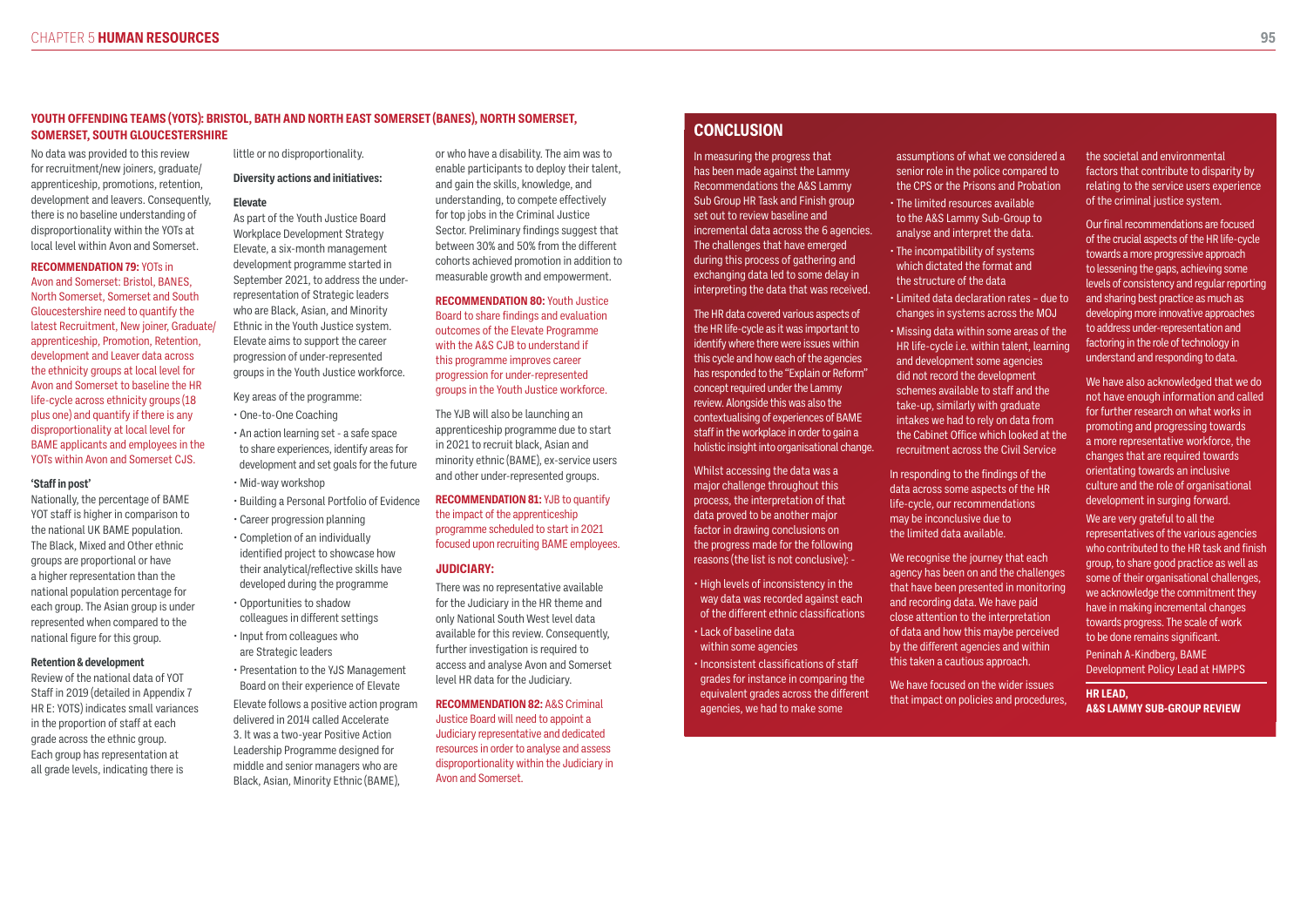# **BACKGROUND**

# **METHODOLOGY FINDINGS**

In Chapter 4: Courts of the Lammy Review, 2017, David Lammy identified the "Systematic scrutiny of magistrates' decisions is hindered by the absence of reliable data collected on a number of key issues."<sup>147</sup> Recommendation  $11^{148}$ calls for the MOJ to address the key data gaps in the Magistrates' Court including pleas and remand decisions.

Sentencing was another key area of concern drawing upon the MOJ analysis published in 2016<sup>149</sup> which examined the associations between ethnic background and being sentenced to prison in the Crown Court in England and Wales in 2015. Key findings:

- For offenders convicted of recordable, indictable offences in the Crown Court in 2015, there was an association between ethnicity and being sentenced to prison. Under similar criminal circumstances the odds of imprisonment for offenders from self-reported Black, Asian, and Chinese or other backgrounds were higher than for offenders from self-reported White backgrounds.
- Within drug offences, the odds of receiving a prison sentence were around 240% higher for BAME offenders, compared to White offenders.

Lammy Recommendation 12 of the Lammy Review 2017 called for the Open Justice initiative to be extended and updated to view sentences for individual offences at individual courts, broken down by demographic characteristics including gender and ethnicity. 150

In August 2020 The Sentencing Council were engaged with to support this development and showed interest in being involved but had very limited resources to progress. MOJ analysts were also engaged in the early development discussions to consider methodologies and the scale of data sampling required.

Judge Blair met with David Lammy in September 2020, outlining the work in Avon and Somerset to develop a process to enable the capture of sentencing data to include ethnicity. David Lammy supported the request for data from the Lammy Review 2017, however, further investigations to access and analyse this data identified that it was not accessible to due limited access and data held was only up to 2016.

Further investigation determined the MOJ together with the Office of National Statistics and Data First have accumulated a huge database of sentencing data containing millions of case results around sentencing and case results from the Crown Court. Access to the database is restricted to academic research projects only. Consequently, in September 2020, Judge Blair and Pushpanjali Gohil working with the Cabinet Office Race Disparity Unit, proposed that an academic research project be commissioned. Initial investigations looked at local Universities within Avon and Somerset and national options to identify suitable academic specialists to lead the project.

In July 2020 His Honour Judge Peter Blair Q.C. (HHJ Blair) was appointed to oversee the Judiciary priority theme supported by Pushpanjali Gohil, Barrister, to explore the development of a process to collect sentencing data from Crown Courts in Avon and Somerset that would enable the capture of ethnicity in outcome data and analysis into how cases progress through the criminal court system and whether there is any disparity in the court system.

- 148 Recommendation 11: The MoJ should take steps to address key data gaps in the Magistrates' Court including pleas and remand decisions. This should be part of a more detailed examination of magistrates' verdicts, with a particular focus on those affecting BAME women.
- 149 Associations between ethnic background and being sentenced to prison in the Crown Court in England and Wales in 2015. (2016) https://www.gov.uk/government/statistics/associations-betweenethnic-background-and-being-sentenced-to-prison-in-the-crown-court-in-england-and-wales-in-2015
- 150 Recommendation 12: The Open Justice initiative should be extended and updated so that it is possible to view sentences for individual offences at individual courts, broken down by demographic characteristics including gender and ethnicity.

#### **What is Data First?**

Data First is an data-linking programme led by MoJ and funded by ADR UK. It aims to maximise opportunities for analysis and understanding with MoJ data by linking administrative datasets from across the justice system and beyond and enabling researchers within government and academia to access the data. Figure 2 details the potential data available from magistrates' court datasets.

In October 2020 Judge Blair and Pushpanjali Gohil met with Remmie Mendoza of the Race Disparity Unit at the Cabinet Office, Dr Jose Pina-Sánchez, Associate Professor in Quantitative Criminology at University of Leeds and Dr Eoin M Guilfoyle Teaching Associate in Law, University of Bristol, to discuss the creation of a research project to assess disproportionality in sentencing of people according to their ethnic origin. It was agreed that Dr Jose Pina Sanchez would lead the quantitative research project and submit a funding application to research based on the initial data the MOJ included within the Lammy Report 2017.

In conjunction with the quantitative research, Dr Eoin Gilfoyle UWE of the University of Leeds will conduct the qualitative research around what is happening in the sentencing process to produce a disproportionality. Potential qualitative research would look at a range of approaches to capturing information such as 'Mystery Shoppers' who would attend court and sit in the public gallery to gather random observations; interviews with advocates. A methodology for the qualitative research would need to be developed to effectively capture and analyse qualitative data in coordination with the quantitative data.

A funding application for the research projects is in progress.

**RECOMMENDATION 83:** A&S CJB to maintain a watching brief of the progress of the Judiciary Data First Sentencing project and ensure that the outcomes of this research is shared with CJS partners.

147 1 David Lammy MP, Lammy Review 2017.

**"From a so called 'system' which operated in silos, we are moving to a criminal justice service where police, prosecution and courts work more effectively together."**

#### Nick Herbert

Minister of State for policing and criminal justice MOJ: Swift and Sure Justice: The Government's Plans for Reform of the Criminal Justice System, July 2012

![](_page_48_Picture_11.jpeg)

# **CONCLUSION**

The data identified within the Sentencing Surveys completed in 2015 identified the shocking finding that within drug offences, the odds of receiving a prison sentence were around 240% higher for BAME offenders, compared to White offenders. The findings of this review identified that no further analysis had taken place since 2015 to quantify the current levels of prison sentences and understand if

there is disproportionality for BAME people sentenced to prison for drug offences. This indicates that wider data collection and analysis are vital to assess disproportionality in sentencing people according to their ethnic origin.

Significant progress has been achieved deriving from the ambition of this Review to proactively address the data gaps and understanding around disproportionality in sentencing.

#### **FIGURE 3: Information contained in Data First magistrates' court dataset**

![](_page_48_Figure_23.jpeg)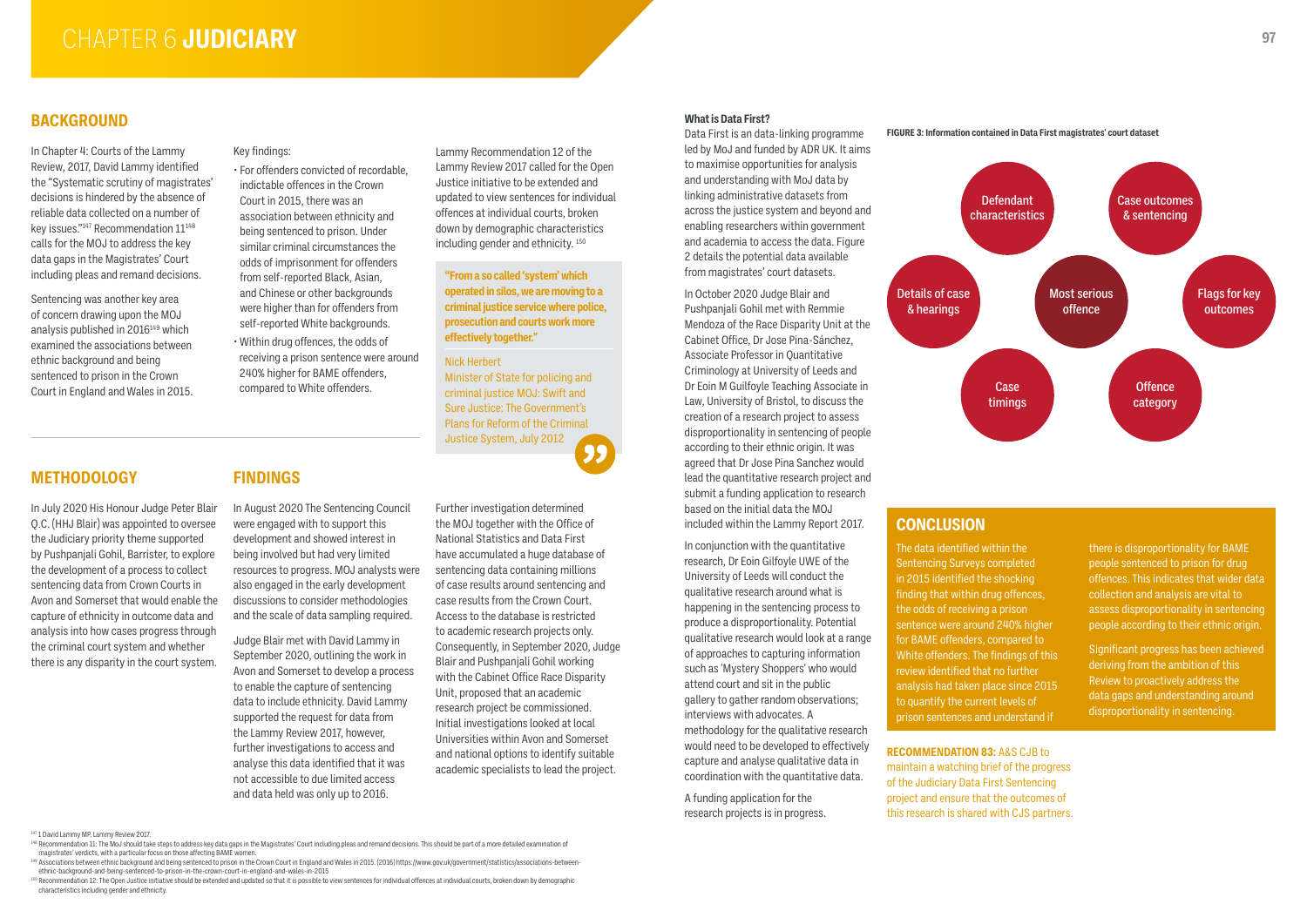# CONCLUSION **<sup>99</sup>**

The Report of the Commission on Race and Ethnic Disparities, published March 2021 was commissioned by the government to look into discrimination against BAME people in education, health and criminal justice. **"This Commission finds that the big challenge of our age is not overt racial prejudice, it is building on and advancing the progress won by the struggles of the past 50 years."151** However, within this 50 year period the extensive reports into racism and inequality, and documented lived experience of Black, Asian and Minority Ethnic people in the UK have consistently provided a clear evidence-base that whilst the perception overt racism may appear to have declined, covert racism runs deep within the structure and systems of UK society.

One of the most contentious passages in the report argues that a "new story" needs to be told about the slave trade, which would highlight the cultural opportunity for African people. Prime Minister Boris Johnson challenged to us all to **"change the narrative so we stop the sense of victimisation and discrimination,"152** is based on a false premise. BAME people in UK suffer from discrimination first and foremost, as a result they are victimised, and this is not a sense or a just feeling it is a lived reality.

At the outset of this Review the vision was to produce a data picture of the journey of BAME people through the Criminal Justice System, by quantifying any disproportionality across the priority theme areas. At senior level the Avon and Somerset Criminal Justice Board committed strategic support to address inequality and disproportionality across the Avon and Somerset CJS. The resourcing of this Review by A&S partners across the CJS was limited to Avon and Somerset Constabulary and the OPCC. We would like to thank the priority theme leads for their hard work and dedication and the A&S Lammy Sub-Group who provided professional support through board meetings, Task and Finish Groups and Workshops.

Despite the strategic commitment of partners, there were insufficient resources required to deliver this review within the initial timeframe, due to the scale of data gathering, analysis and reporting which was significantly impacted by the limited resources and support provided by some A&S CJ partners. If criminal justice partners wish to proactively address inequality and disproportionality in Avon and Somerset then commitment needs to be agreed through formal collaboration agreements which identify a framework for change which includes quantifying standards and data sharing. Accountability in tackling disparity for BAME people must to be defined by A&S CJ partners to ensure real measurable change is achieved.

The legacy of this review is taking forward the 83 Recommendations and this will provide a comprehensive action plan for A&S CJ partners to proactively progress the strategic ambition of the A&S CJB to identify, understand and tackle disproportionality.

In order to achieve a fairer system in which every group and every individual can have confidence, we need to work together to remove discrimination root and branch from UK society and its institutions.

**"This must be a watershed moment for change. BAME people have been "overexposed, under protected, stigmatised and overlooked for generations."153**

![](_page_49_Picture_22.jpeg)

**In 2021 the Stuart Hall Foundation in partnership with the Centre on the Dynamics of Ethnicity (CoDE) published the SHF Race Report.**

It provides summaries of 13 key reports published between 1981 (The Scarman Report) and 2017 (The Lammy Review), addressing racism and racial inequality in communities, education, employment, policing and the criminal justice system. The SHF Race Report provides a thematic analysis of the 589 recommendations of the 13 reports explored and identifies eight overarching themes.

In **Identifying Disproportionality in Avon and Somerset criminal justice system** our findings closely parallel the eight thematic areas identified within the SHF Race Report. The key findings of this review are:

- The disconnect between legislation and policy and their implementation and enforcement.
- The need for a more holistic approach and greater collaboration across different agencies to tackle disproportionality within the CJS.
- The need to improve and standardise quantitative and statistical data collection mechanisms in order to establish consistency in how different ethnic and racial categories are defined. Qualitative data should have an equal weighting to capture 'lived experience' to comprehensively quantify impact and outcomes within the CJS.
- Partner agencies across Avon and Somerset have communicated their commitment to equality and diversity, however, there are issues around disclosure and transparency of data. Therefore this poses challenges when trying to measure, monitor and evaluate the effective of policies and actions to address disproportionality.
- Overall improvements are required in the recruitment, retention and career progression of BAME people across the CJS in Avon and Somerset. There is a lack of BAME representation in senior leadership positions across the A&S CJS which must be addressed.

![](_page_49_Picture_9.jpeg)

- All CJS partners need to develop mandatory training and education around racial awareness, cultural competency and anti-racism which is monitored and outcomes measured.
- Targets and key performance indicators around tackling disproportionality need to be established, routinely monitored and published to ensure transparency to evaluate the performance of A&S partners and ensure accountability.
- Independent scrutiny panels need to be set up to scrutinise disproportionality within A&S CJS to ensure reporting and actions taken to tackle disproportionality are effective. Where reporting and actions are absent or ineffective the principle of 'explain or reform' be adopted to ensure accountability by CJS partners.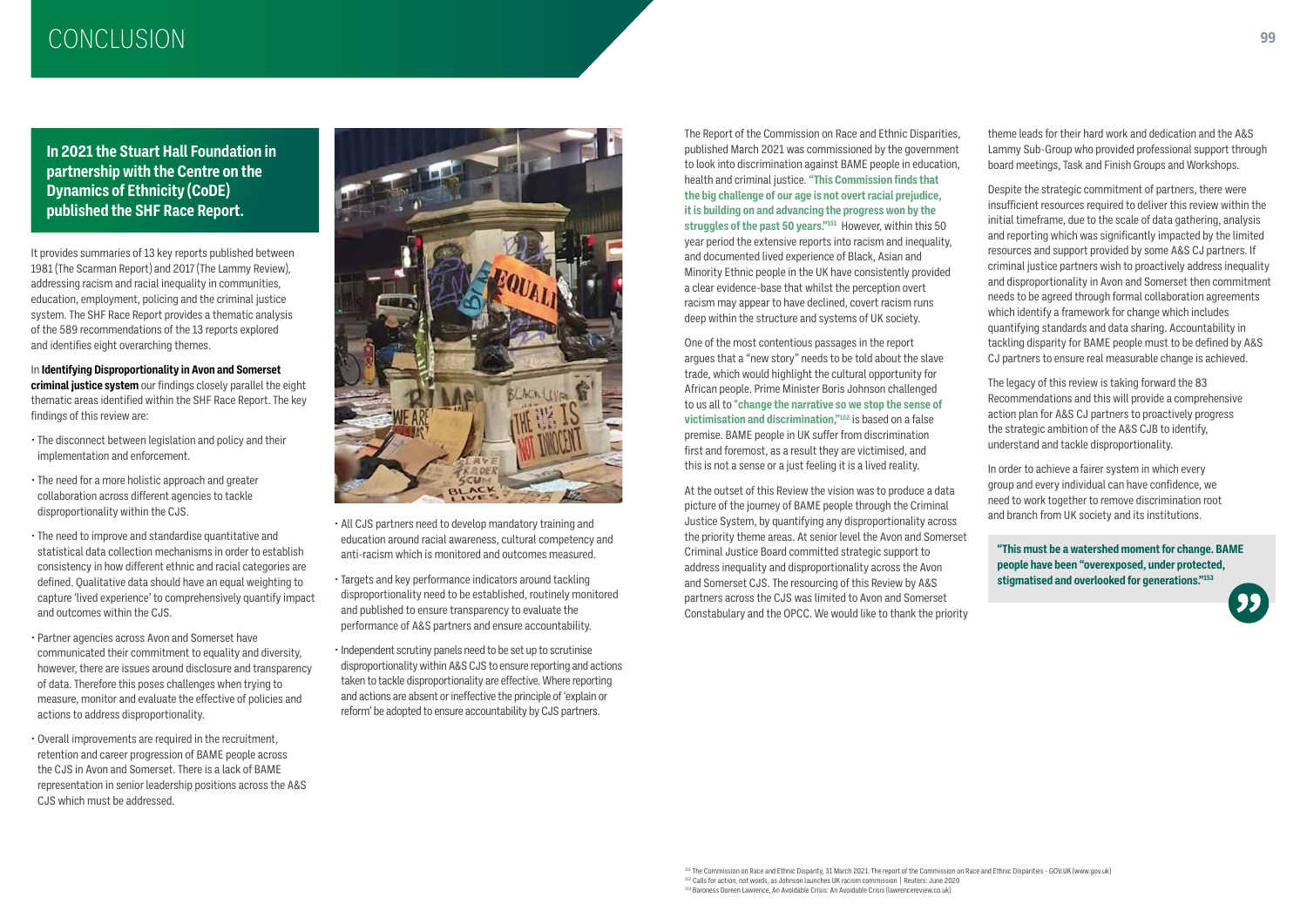### **Objective**

To proactively build upon the findings of the Lammy Review (2017) and the Cabinet Office Race Disparity Audit (2017. This will be done by providing strategic direction, co-ordination and oversight of single and multiagency actions to explain and/or reform racial disparity in the Avon and Somerset criminal justice area.

#### **Remit**

- Work together to identify the opportunities and areas of focus to begin explaining or reforming disproportionality and disparity e.g. the application of discretion and decision making in service delivery
- Decide the strategic and operational actions that single and/or multi-agencies should undertake, with timescales
- Ensure own agency undertakes agreed activity, reports back to the sub group and delivers effective and co-ordinated communication with staff and partners concerning disparity and disproportionality
- Provide a forum for the resolution of multi-agency issues arising from findings/data and lessons learned and make recommendations for further reform/improvements
- Develop and share good practice
- Each of the 6 Priority Themes will undertake their own task and finish groups ensuring minutes and actions logs are maintained and kept by the Avon and Somerset Improvement Officers.

### **Membership**

Core membership of the Sub Group will comprise of representatives from Organisations/ agencies across CJS. Other partners will be invited as required. Full List in Appendix 1.

Where a group member is unable to attend a meeting, they should endeavour to ensure a suitable deputy attends in their place, with responsibility for decision making for their agency.

#### **Reporting/Governance**

The Lammy Review A&S CJB sub group will report to the Avon and Somerset Criminal Justice Board.

#### **Data Handling Conditions**

# APPENDIX 1 **101** APPENDIX 2

# AVON AND SOMERSET LAMMY SUB-GROUP TERMS OF REFERENCE AND ASS LAMMY SUB-GROUP INTERIM REPORT 2019

The data and information that has been provided by organisations/agencies will be used to gain an insight into ethnic proportionality at key points identified through the criminal justice system by the members of the A&S Lammy Review Sub Group. The handling conditions of data provided for the purposes of the A&S Lammy Review will be in three phases:

**Phase 1** – For this initial phase, data supplied by organisations/agencies for the purpose of analysis will be stored within a secure network governed by the Avon and Somerset Constabulary for the purpose of analysis. Data will only be shared with members of the A&S Lammy Review Sub Group\* and will be retained for as long as necessary for the purposes of this review and in accordance with A&S retention policy.

**Phase 2**- Once analysed, the findings produced will be shared with A&S Lammy Review Sub Group members, plus additional parties or representatives identified as having a vested interest in the aims of the review, solely for the purposes outlined in the review remit detailed above. Data that is shared will be classified as 'OFFICIAL' and conditions will be added prohibiting recipients from forwarding or copying the information outside of the A&S Lammy Review members. Where data is of a volume that could risk breaching anonymity, it will be redacted before sharing any wider than the A&S Lammy Review Sub Group membership.

**Phase 3** – All findings and a summary of data will be comprised in a draft A&S Lammy Review report. The A&S Lammy Sub Group and organisations/ agencies that have supplied data will be provided with a copy of the draft report to review and provide their approval for its wider release. As above where data is of a volume that could risk breaching anonymity each organisation will have the opportunity to review this before the report is shared, this includes any requests under the Freedom of Information Act.

### **Meeting Frequency**

Monthly.

### **Administration**

The Lammy Review LCJB Sub Group will be administered by the Avon and Somerset Improvement Officers.

# **CONTENTS**

#### **INTRODUCTION**

AVON & SOMERSET LAMMY SUB-GROUP MEMBERSHIP

STOP & SEARCH

YOUTH JUSTICE SYSTEM

PRISONS

**JUDICIARY** 

![](_page_50_Picture_35.jpeg)

| 102 |
|-----|
| 104 |
| 105 |
| 106 |
| 108 |
| 109 |

<sup>\*</sup> This includes Avon and Somerset Constabulary employees outside of the A&S Lammy Sub Group but only for the purposes of data storage and analysis.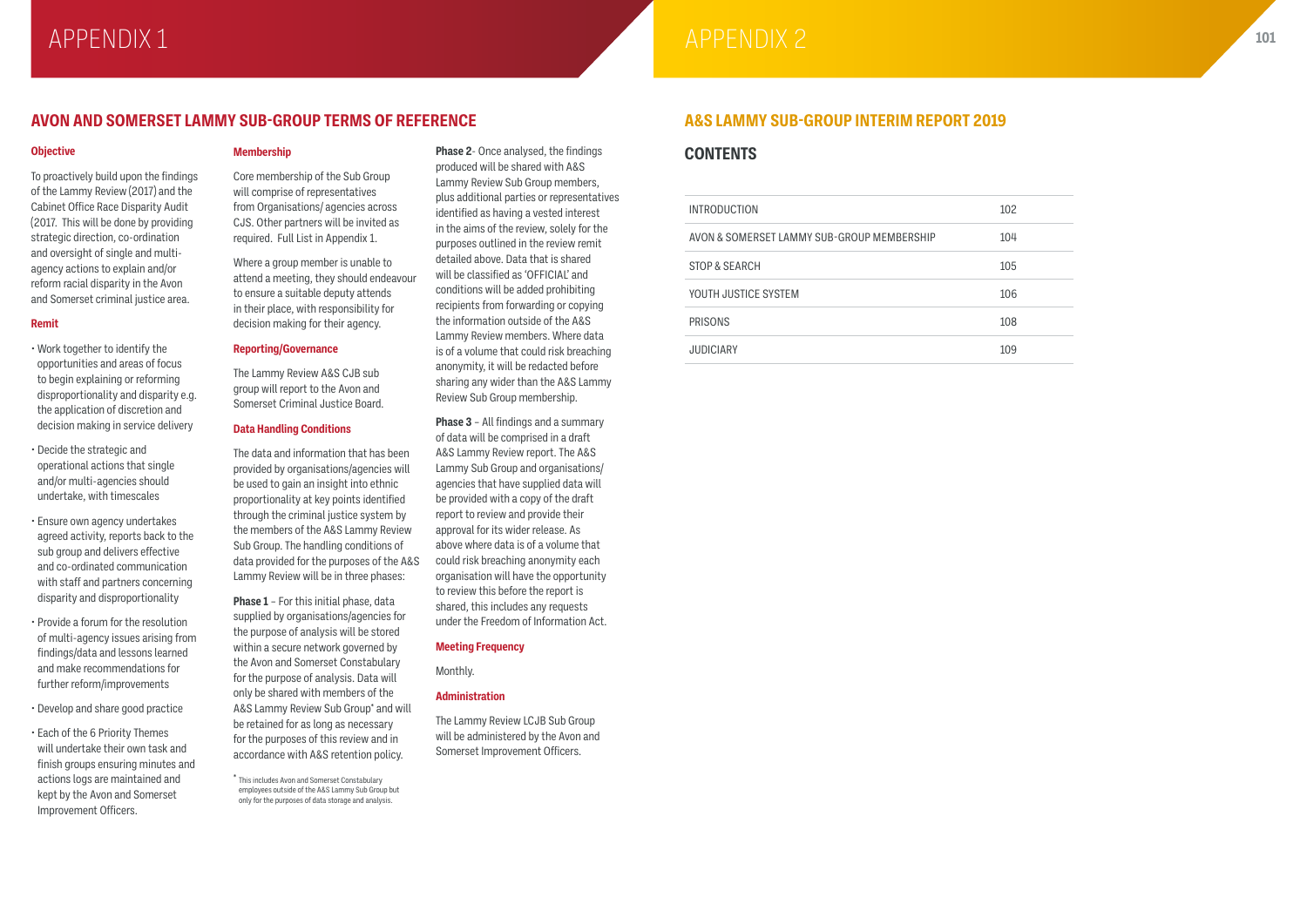### **INTRODUCTION**

The Avon & Somerset Lammy review sub-group was set up in February 2018 and was chaired by Manjinder Purewal

until November 2018, and was the Avon & Somerset LCJB response to the government's Lammy Review, published Sept 2017.

The A&S Lammy Sub Group's brief is to bring together regional Criminal Justice Partners, to look at the overall system effect in producing differential outcomes for the various ethnic groups within the criminal justice system, using Lammy's recommendations as a starting point to proactively address local disparity issues in Avon and Somerset, using the reviews "explain or reform" principles.

Desmond Brown was appointed Chair on the 1st May 2019, with the key strategic challenge to work collaboratively with criminal justice partners, to achieve the vision of producing a data picture of the journey of BAME people through the criminal Justice System.

Having accurate relevant data is central to identifying and tackling disparities wherever they arise in the criminal justice system. But culture change, and a growth in trust of the CJS by BAME individuals, will only occur by demonstrating the sustained, practical and visible implementation of reform.

Therefore along with the overarching principle of the collection of robust relevant data, there are 3 further core principles that under pin the work of the A&S Lammy sub-group:

- **Building Trust**
- **Delivering Fairness**
- **Sharing Responsibility**

The first meeting of the A&S Lammy Sub-Group was on the 5th August 2019 with bi-monthly meetings switched to monthly meetings moving forward. It was agreed that BAME persons journey

through all parts of A&S Criminal Justice System should be mapped, focusing on areas of decision making, so called pinch points, for evidence of disproportionately. An initial scoping of all available A&S Criminal Justice ethnicity data highlighted immediate areas showing disproportionate outcomes for BAME people. The 5 priority themes are listed below and will be discussed in more detail further on in this document.

- **Stop & Search**
- **Youth Justice**
- **Prisons**
- **The Judiciary**
- **Out Of Court Disposals**

The A&S Lammy Sub-Group will continuing to drill into the available A&S Criminal Justice data whilst probing, analysing and challenging bias in an attempt to "explain" or "reform" disparity and then finding solutions to address the problem area, and/or escalating the issue, before moving on to analyse another area.

I would like to tank Sub- Group members for their commitment and passion and for proactively engaging with the agenda. And look forward to building on the work to date in 2020.

**"An effective justice system depends on procedural fairness. Equitable treatment at every stage in the criminal justice process is essential. And a society that cannot trust its institutions to protect the people and treat them fairly cannot effectively control the crime that we rightly fear."**

MOJ Tackling Race

![](_page_51_Figure_20.jpeg)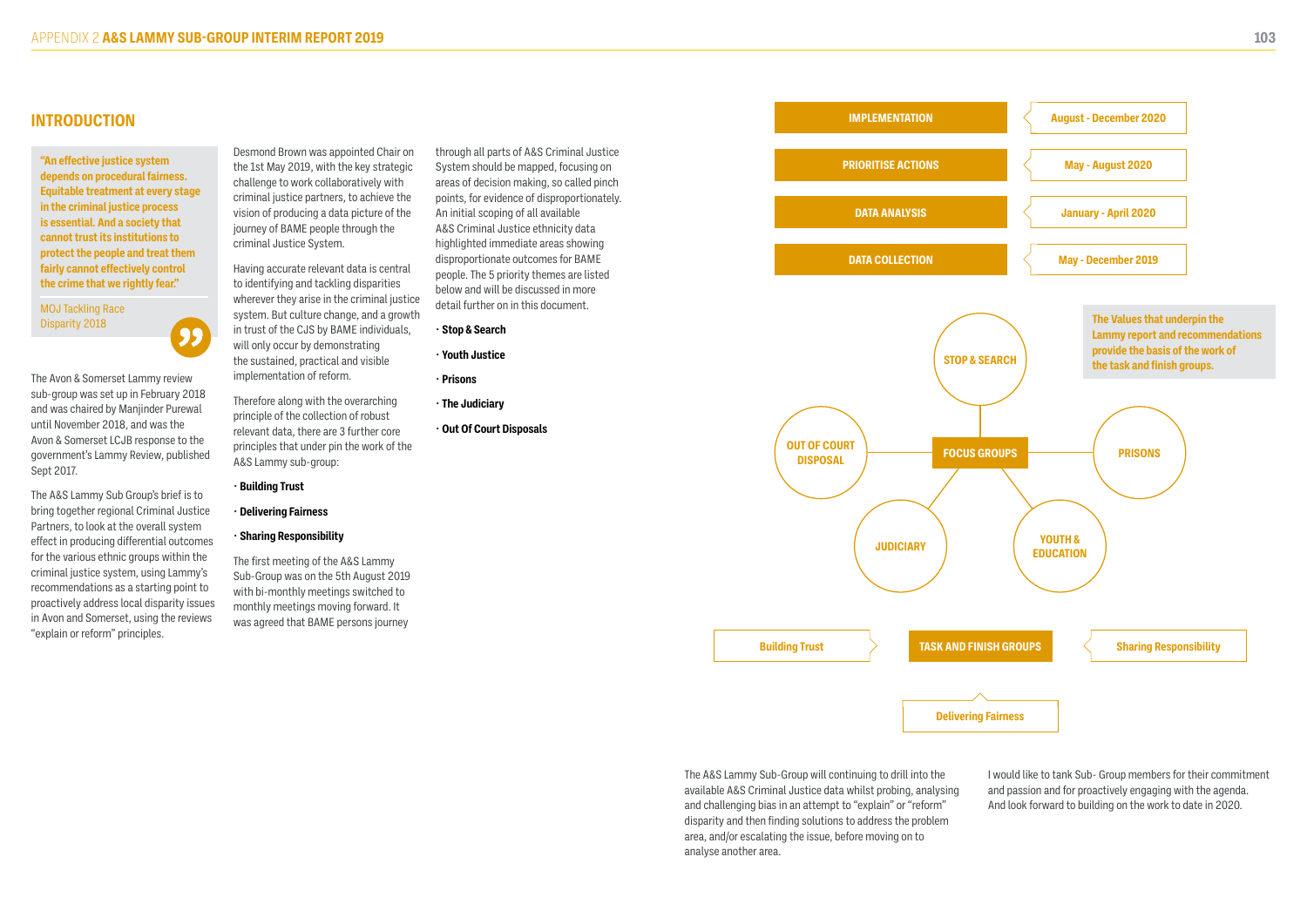# **AVON & SOMERSET LAMMY SUB-GROUP MEMBERSHIP**

The key Criminal Justice agencies that contributed to the group through 2018 / 2019 were as follows:

| <b>Role</b>                                   | <b>Name</b>                                                            |
|-----------------------------------------------|------------------------------------------------------------------------|
| <b>Independent Chair</b>                      | <b>Desmond Brown</b>                                                   |
| <b>LCJB - Support to Lammy review group</b>   | Rebecca Harris                                                         |
| <b>Avon &amp; Somerset Police</b>             | Assistant Chief Constable Steve Cullen<br>Chief Inspector Guy Shimmons |
| <b>Bristol City Council</b>                   | <b>Andrew Mallin</b><br>Richard Hawkridge                              |
| <b>HMPPS</b>                                  | <b>Bradley Read</b><br>Peninah Achieng-Kindberg                        |
| <b>A&amp;S Deputy Bench Chairman</b>          | Carole Johnston                                                        |
| <b>Citizens Advice/ Witness Services</b>      | <b>Mohammed Dhalech</b>                                                |
| <b>OPCC</b>                                   | John Smith                                                             |
| Youth Offender Service (YOT)                  | Justine Leyland<br>Sally Churchyard                                    |
| <b>National Probation Service (NPS)</b>       | Rachel Wedmore                                                         |
| Her Majesty's Court and Tribunal vice (HMCTS) | Tony Rendell<br>Paul Long                                              |
| <b>Resident Judge</b>                         | HHJ.Peter Blair QC                                                     |
| <b>Stand Against Racism and Inequality</b>    | <b>Alex Raikes</b>                                                     |
| <b>Commission On Race Equality</b>            | Maya Mate-Kole                                                         |
| <b>BAME Lawyers</b>                           | Rodney Wilson<br>Anjoli Gohil                                          |
| <b>A&amp;S Deputy Bench Chairperson</b>       | Carole Johnston                                                        |

# **STOP & SEARCH**

#### **DISPROPORTIONALITY**

Relationships between the community and the police have a profound effect on trust in the justice system as a whole. Regionally in A&S, the issue of the disproportionate use

### of Stop and Search on BAME communities continues to drain trust in the CJS as a whole.

![](_page_52_Figure_13.jpeg)

**Black people searches in relation to the black resident population (Chart 7)**

![](_page_52_Figure_9.jpeg)

![](_page_52_Figure_8.jpeg)

![](_page_52_Figure_10.jpeg)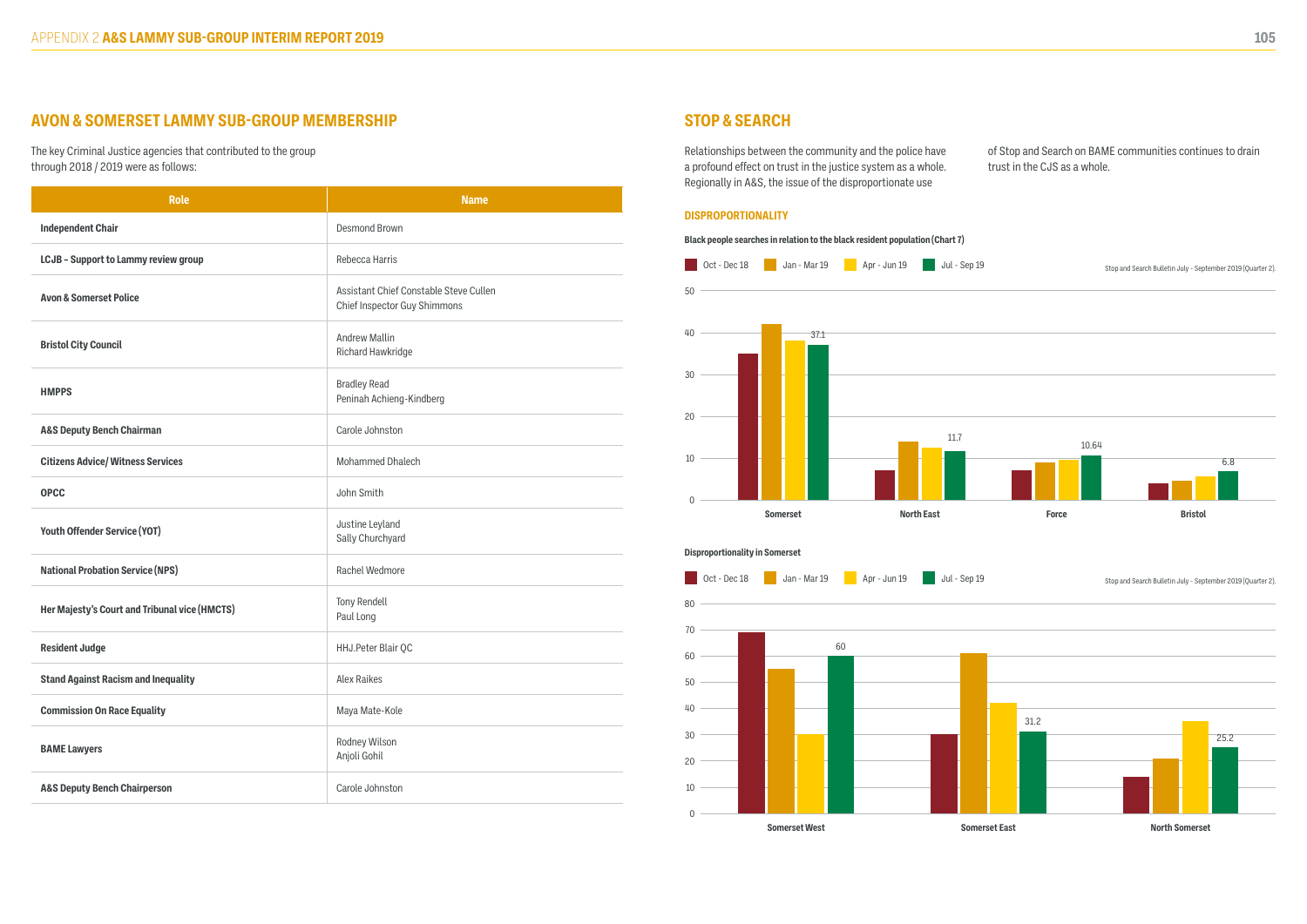Despite recent proactive reforms by A&S constabulary to increase accountability and promote good practice, the latest published A&S constabulary data, July - September 2019, shows force-wide that those of black ethnicity are 10.64 times more likely to be stopped and searched than those of white ethnicity. Somerset presents a worrying disparity, showing that those of black ethnicity are 37.1 times more likely to be stopped and searched than those of white ethnicity. (Based on demographic breakdown of each local population. 2011 census).

#### **Stop & Search Task & Finish Group**

Working with Chief Superintendent Richard Corrigan and the A&S internal stop and search scrutiny group, the Stop and search Lammy Task and Finish Sub group will examine four initial themes.

- **The disproportionality in Somerset**
- **Searches where ethnicity is not recorded at all**
- **Recruitment, retention and development of BAME police officers and staff.**

#### **Youth Justice Task & Finish Group**

Building on both the local Exclusion and the emerging YOT OOCD data sets, the Youth Justice Task and Finish group, will explore further 'Up River' to discover where, if at all, disproportionality exists in decision making in A&S, from school exclusions and youth deferred prosecutions all the way through to release from custody and re-offending rates for BAME young people. Youth Justice covers a broad area therefore the Youth Justice Task and Finish group, will examine several initial themes.

- **Exclusions and the link to entry into A&S CJS for BAME young people**
- **Deferred Youth Prosecutions 'The Call In, the Safer Options 'Weapons in School' Pilots as well as YOTs OOCD panel.**
- **Impact of 'Referral Order guidance' and what has been learned from the trial of disproportionality toolkit in A&S**
- **Recruitment, retention and development of BAME YOT staff and volunteers**
- **Recruitment and development of BAME magistrates in Youth courts.**

![](_page_53_Figure_7.jpeg)

David Lammy highlighted the youth justice system as his biggest concern within his review in 2017. In March 2019 in his oral evidence to the justice committee on the progress to the implementation of the recommendations of the Lammy Review, he said:

Demographics of young people supported by Bristol YOT through the out<br>Court and court process during the period 01/10/2018 - 30/09/2019 of court and court process during the period 01/10/2018 – 30/09/2019.

In the year ending March 2017, UK wide figures showed 24% of first time entrants to the Youth Justice system were BAME, 54% of the remand population was BAME and 41% of boys in young offender institutions (YOIs) were BME.

In 2019, 51% of boys in young offender institutions (YOIs) and young adult men aged 18 to 21 identified as being from a BME background. In addition, Her Majesty's Inspectorate of Prisons (HMIP) found, 42% of children in secure training centres (STCs) were from a BAME background. The proportion of BME boys and men behind bars in YOIs in England and Wales is nearly four times the 14% BME proportion of the wider UK population.

#### **The school to Prison Pipeline**

Local evidence commissioned July 2019 by Bristol Safer Options Team, shows that exclusions from school have a direct impact on BAME young people entering the A&S CJS, with BAME boys on free school meals twice as likely to be excluded as their white peers. The report by Bristol Insight team found that over 90% of all children subject to fixed term exclusions were either suspect or offender for a criminal offence over the previous twelve months.

#### **Youth Out of Court Process**

The Bristol Insight, Performance and Intelligence Service were commissioned by the A&S Sub-Group to produce an initial scoping report looking at young people supported by Bristol YOT through the out of court and court process. In November 2019, a draft report highlighted some immediate areas of disproportionality, the most distinct, showing that young BAME people go through the court system at a much higher rate than Out Of Court Disposal (OOCD) compared to young white people.

**"The main pathways and risk factors for young people into the youth justice system all record high levels of ethnic disproportionality: from school exclusions, the care system, Child and Adolescent Mental Health Service (CAMHS) and first contact with the police. There is a long history and a plethora of evidence around the black community's poor relationships with the police and the corrosive effect of Stop and Search policies."**

Young Review/Black Training and Enterprise Group (BTEG) – Written submission to Call for Evidence: June 2016

![](_page_53_Figure_18.jpeg)

**"It would be crazy, frankly, if I suggested that things had not got considerably worse since my review."**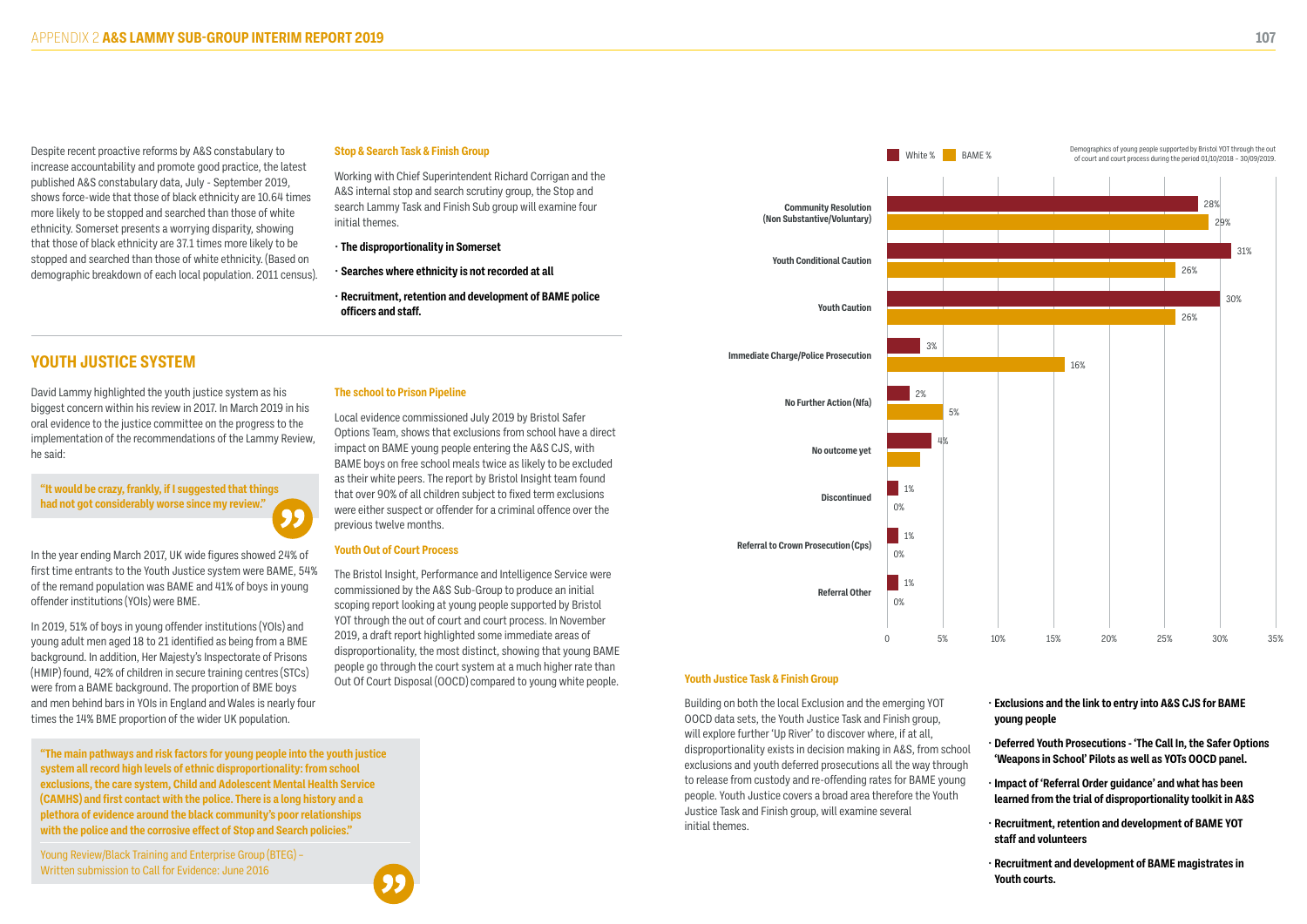Use of force (UOF), Incentive and Earned Privileges (IEP) access to meaningful activates and the complaints processes have consistently been areas of disproportionality for BAME people in prisons. In October 2019 a new streamlined reporting process for monitoring offender data was brought on line in A&S .Data on disproportionality in offender outcomes can now be explored using the Equalities Monitoring Tool (EMT) available internally in HMPPS. The EMT provides reporting by ethnicity against IEP, complaints & adjudications, segregation, Kitchen staff and gym access for example.

#### **Use of force**

Figures for Bristol Prisons UOF in September 2019 show an increase in UOF for the BAME prisoners. 35% of prisoners in HMP Bristol define as BAME, yet 79% of all prisoners who had force used against them were BAME, whilst only making up 29% of adjudications.

#### **Incentive and Earned Privileges (IEP)**

All prisons should have established a forum which involves both BAME and White prisoners and staff, using the principles of procedural justice to improve the trust and confidence among the men and women in the IEP system. Internal assurance mechanisms have been established to track the implementation and effectiveness of the forums and data on IEP levels and proportionality will be monitored through the Equalities Monitoring Tool.

#### **Complaints**

A revised Prisoner Complaints Framework and guidance template for the operational delivery of an effective prisoner complaints process is in place as of October 2019. Work is continuing to make the process for Discrimination Incident Report Forms (DIRFs) more accessible and transparent, to build trust amongst prisoners and reduce high dismissal rates. Both revised processes will embed a problem-solving approach into both the submission and response stages of complaints as well as reinforcing that 'balance of probabilities' is the standard of proof for investigating complaints.

#### **Maturity Screening Tool**

A maturity screening tool has been developed using ten of the Offender Assessment System (OASys) items to help prisons determine how many young adults in their care are likely to require services or interventions to promote maturity. This is now automatically applied for young men aged 18-25 who have a layer 3 OASys assessment, but a stand-alone version of the tool is also now available.

(The Offender Assessment System is used in England and Wales by Her Majesty's Prison Service and the National Probation to measure the risks and needs of criminal offenders under their supervision). Locally HMPPS have sought to use the maturity Screening Tool as part of the early days in custody/induction work. These plans are still developing and HMP Bristol is hopeful that we will be able to have something in place by the end of the year.

#### **Recruitment, Retention and development of BAME staff**

HMPPS have committed to a target of 14% of all staff recruited being from a BAME background by December 2020 and are tailoring recruitment campaigns to focus on attracting increased numbers of BAME candidates amongst new recruits

and will ensure appropriate focus on race and other protected characteristics through all recruitment processes. Prison Officer and OSG Recruitment campaigns are run nationally, however MoJ External Comms have been working with HMP Bristol to market a more diverse workforce. In September 2019 73% of our workforce had completed their staff declaration in reference to Ethnicity, a 24% increase.

### **Prisons Task & Finish Group**

Along with HMPSS A&S representatives, the Task and Finish group will identify areas where decision making and use of discretion apply, and look if any disparities exist in outcomes for BAME people within A&S prisons. Initial themes will include:

- **External prison scrutiny panels- UOF/IEP/Complaints**
- **Analysis of 1st quarter of local EMT hub data analysis January 2020**
- **Recruitment, retention and development of BAME staff and volunteers**
- **Introduction of monitoring Frame work**

### **PRISONS**

The government's judicial diversity statistics were published in July 2019 showing the representation of BAME office holders in the courts, tribunals and magistracy across the UK, as of April 2019. BAME people made up 7% of Court Judges, 11% of Tribunal Judges, 17% Tribunal members and 12% of Magistrates. Locally great strides have been taken with 33% of the latest intake of A&S Magistrates coming from BAME backgrounds. However, there is concern over the number of BAME magistrates sitting on the youth court circuit in A&S.

#### **Representation**

The Pre-Application Judicial Education (PAJE) programme was launched in April 2019. The programme is aimed at supporting lawyers who are eligible for judicial roles from under-represented groups including BAME lawyers.

#### **The Sentencing Council Surveys**

Between 1 October 2010 and 31 March 2015 the Sentencing Council conducted a data collection exercise called the Crown Court Sentencing Survey. The paper-based survey was completed by the sentencing judge passing sentence in the Crown Court. It collected information on the factors taken into account by the judge in working out the appropriate sentence for an offender and the final sentence given. Unfortunately data on ethnicity was not collected, therefore The Sub-Group is exploring with the MOJ, Cabinet Office Race Disparity Unit, and the Recorder of Bristol Peter Blair QC, the logistics of producing a new sentencing survey that will collect data on outcomes including ethnicity.

### **Judicial Task & Finish Group**

- **Work with MOJ and Peter Blair QC to agree process to collect sentencing data from A&S crown Courts including ethnicity outcome data**
- **Recruitment, Retention and Development of Courts, Tribunals and Magistracy staff and volunteers**

### **JUDICIARY**

Prisoner Outcomes National Annual data from Annual Offender Equalities Report and summary of Q4 (December – March 2019)

#### **Population**

National average of BAME prisoner population = 27.07% (National average of White prisoner population = 72.93%)

#### **Complaints Raised**

National average of complaints for BAME prisoners = 32.28% (National average of complaints Raised by White prisoners = 67.72%)

| <b>Highest proportion of BAME complaints in</b><br>comparison to population |        | <b>Lowest proportion of BAME complaints in</b><br>comparison to population |            |        |        |
|-----------------------------------------------------------------------------|--------|----------------------------------------------------------------------------|------------|--------|--------|
|                                                                             | Comp   | Pop                                                                        |            | Comp   | Pop    |
| Avon & Sth                                                                  | 28.62% | 20.47%                                                                     | N Mids     | 22.51% | 27.02% |
| Sth Cen                                                                     | 34.35% | 26.74%                                                                     | <b>IRC</b> | 45.18% | 49.27% |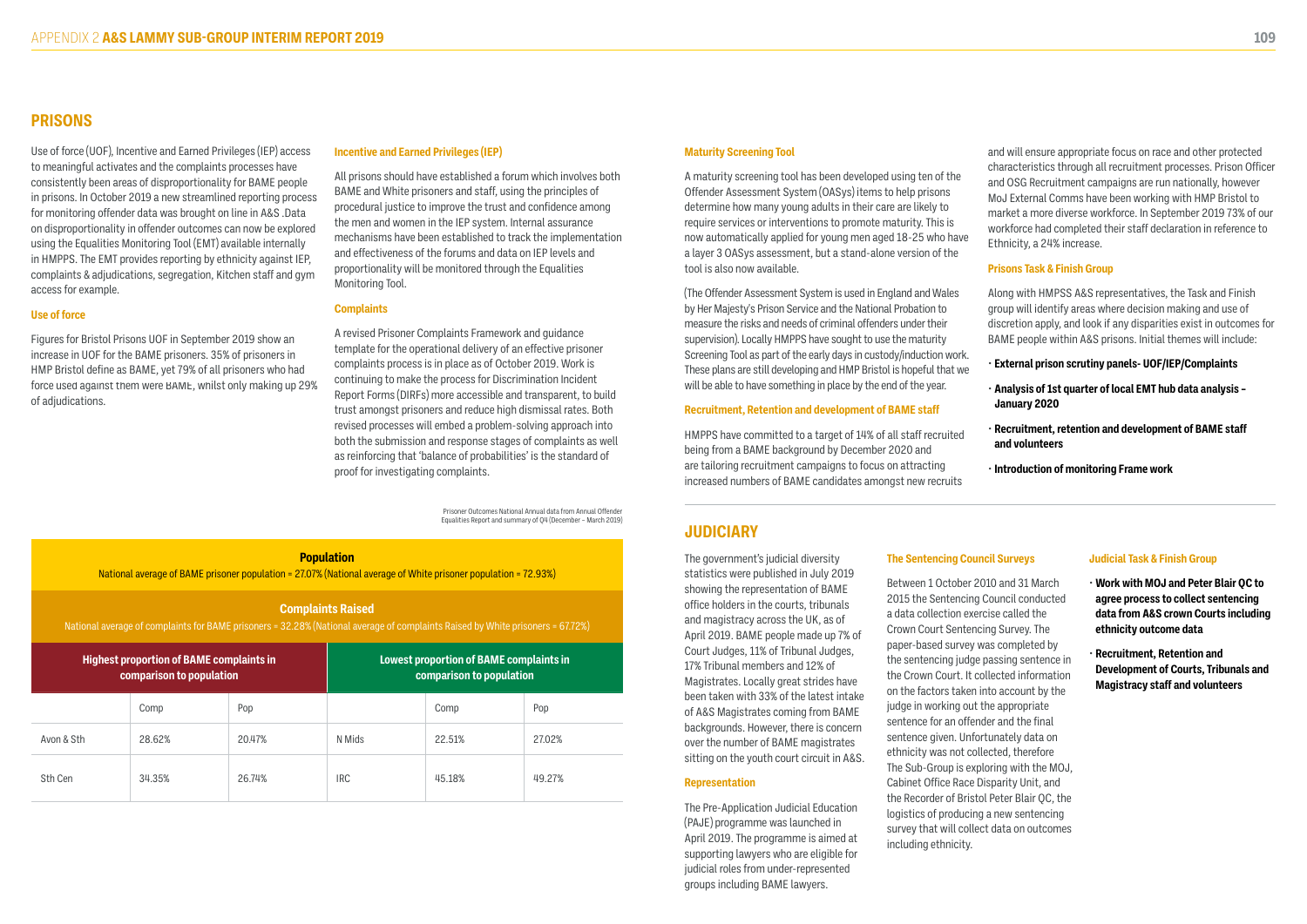| <b>A&amp;S</b> | Avon and Somerset                                                                       |
|----------------|-----------------------------------------------------------------------------------------|
| <b>BAME</b>    | <b>Black Asian and Minority Ethnic</b>                                                  |
| <b>CHAT</b>    | Comprehensive Health Assessment Tool                                                    |
| <b>CJS</b>     | Criminal Justice System                                                                 |
| <b>CPS</b>     | <b>Crown Prosecution Service</b>                                                        |
| <b>CRCs</b>    | <b>Community Rehabilitation Companies</b>                                               |
| <b>DFE</b>     | Department for Education                                                                |
| <b>DIRF</b>    | Discrimination Information Report Form                                                  |
| <b>DWP</b>     | Department for Work and Pensions                                                        |
| <b>EMT</b>     | <b>Equalities Monitoring Tool</b>                                                       |
| <b>GRT</b>     | Gypsy, Roma and Traveller                                                               |
| <b>HMCTS</b>   | Her Majesty's Courts and Tribunals Service                                              |
| <b>HMPPS</b>   | Her Majesty's Prison and Probation Service                                              |
| <b>HMRC</b>    | Her Majesty's Revenues and Customs                                                      |
| <b>ICO</b>     | Information Commissioner's Office                                                       |
| <b>IEP</b>     | Incentives and Earned Privileges; an internal prison policy for incentivising behaviour |
| <b>JAC</b>     | Judicial Appointments Committee                                                         |
| <b>JDF</b>     | Judicial Diversity Forum                                                                |
| LAA            | Legal Aid Agency                                                                        |
| MOJ            | Ministry of Justice                                                                     |
| <b>MOPAC</b>   | Mayor's Office for Policing and Crime                                                   |
| <b>MQPL</b>    | Measuring the Quality of Prison Life                                                    |
| <b>NHS</b>     | National Health Service                                                                 |
| <b>OASys</b>   | Offender Assessment System                                                              |
| <b>PAJE</b>    | Pre-application Judicial Education programme                                            |
| <b>PCC</b>     | Police and Crime Commissioner                                                           |
| <b>RDA</b>     | Race Disparity Audit                                                                    |
| <b>RRI</b>     | Relative Rate Index                                                                     |
| <b>SRA</b>     | <b>Solicitors Regulation Authority</b>                                                  |
| <b>YOT/YOS</b> | Youth Offending Team/Youth Offending Service                                            |
| <b>YJB</b>     | Youth Justice Board                                                                     |

| ٠ | ×. | ٠ |
|---|----|---|
|   |    |   |

| nt Tool                                               |
|-------------------------------------------------------|
|                                                       |
|                                                       |
| nies                                                  |
|                                                       |
| : Form                                                |
| S                                                     |
|                                                       |
|                                                       |
| s Service                                             |
| n Service                                             |
| ms                                                    |
| $\ddot{ }$                                            |
| an internal prison policy for incentivising behaviour |
| $\mathbf{e}$                                          |
|                                                       |
|                                                       |
|                                                       |
| me                                                    |
| fe                                                    |
|                                                       |
|                                                       |
| i programme                                           |
|                                                       |
|                                                       |
|                                                       |
|                                                       |
| ding Service                                          |
|                                                       |

# APPENDIX 3 CONTRIBUTORS **APPENDIX 4 GLOSSARY**

| Avon and Somerset<br>Lammy Sub-Group             | South Gloucestershire Council                               | Avon and Somerset Constabulary<br><b>Black Police Association (BPA)</b>                                   |
|--------------------------------------------------|-------------------------------------------------------------|-----------------------------------------------------------------------------------------------------------|
| Avon and Somerset<br>Constabulary                | YOTS (BCC, BANES, South Glos.,<br>Somerset, North Somerset) | Golden Key                                                                                                |
| Office of the Police<br>and Crime Commissioner   | Youth Justice Board                                         | <b>Crown Prosecution Service</b>                                                                          |
| Avon & Somerset<br><b>Criminal Justice Board</b> | Strategic Independent<br><b>Advisory Group</b>              | Commission on Race Equality                                                                               |
| <b>Bristol City Council</b>                      | <b>HM Prison and</b><br><b>Probation Service</b>            | <b>SARI</b>                                                                                               |
| <b>Bath and North East</b><br>Somerset Council   | <b>HMP Bristol</b>                                          | <b>A&amp;S Lammy Sub-Group Project Team:</b><br>Chair of the A&S Lammy Sub Group,<br>Priority Theme Leads |
| North Somerset Council                           | <b>HMP Leyhill</b>                                          | Avon and Somerset Constabulary:<br><b>Business Analyst and Improvement</b>                                |
| Somerset Council                                 | <b>HMP Eastwood Park</b>                                    | and Assurance Officer and Planning<br>and Delivery Coordinator.                                           |

#### **A thank you to all the contributors to the Task and Finish Group sessions and workshops in 2020/21 across the 6 theme areas.**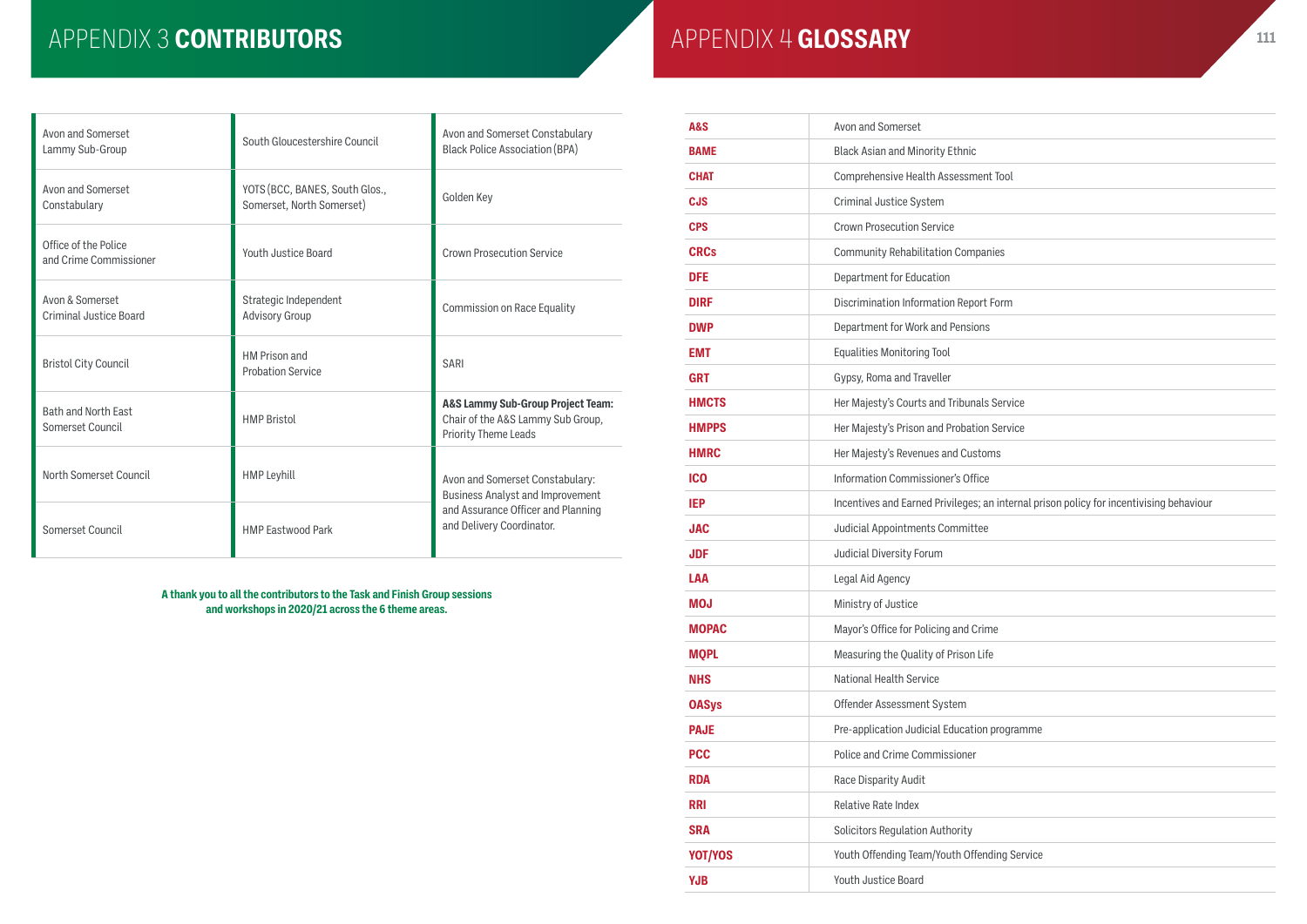# **APPENDIX YOUTH JUSTICE A: DEFINITIONS OOCD (A)**

#### **TYPES OF SCHOOLS154**

**Community schools**, local authority maintained schools not influenced by business or religious groups and follow the national curriculum.

**Foundation schools and voluntary schools**, are funded by the local authority but have more freedom to change the way they do things sometimes they are supported by representatives from religious groups.

**Academies and free schools**, are run by not-for-profit academy trusts, are independent from the local authority - they have more freedom to change how they run things and can follow a different curriculum.

#### **Grounds for Exclusion**<sup>158</sup>

**Grammar schools**, which can be run by the local authority, a foundation body or an academy trust - they select their pupils based on academic ability and there is a test to get in.

#### **SCHOOL DISCIPLINE AND EXCLUSIONS155**

Head teachers can exclude a child if they misbehave in or outside school. There are 2 types of exclusion - fixed period (suspended) and permanent (expelled).

• **Fixed period exclusion** is where a child is temporarily removed from school. If the fixed period is within 5 days schools should set and mark work. If the exclusion is longer than 5 school days, the school must arrange suitable full-time education from the sixth school day, such as a pupil referral unit<sup>156</sup>. Children can only be receive fixed term exclusions up to 45 school days in one school year, even if they've changed school.

A pupil must only be excluded on disciplinary grounds. The decision to exclude must be: lawful; rational; reasonable; fair and proportionate. A decision to exclude a pupil **permanently** should only be taken **"in response to a serious breach or persistent breaches of the school's behaviour policy; and where allowing the pupil to remain in school would seriously harm the education or welfare of the pupil or others in the school."159**

Under the Equality Act 2010 schools must not discriminate against, harass or victimise pupils because of their: sex; race; disability; religion or belief; sexual orientation; because of a pregnancy / maternity; or because of a gender reassignment. It is unlawful to exclude or to increase the severity of an exclusion for a non-disciplinary reason.

### **Factors to be considered before an exclusion:**

- Pupils should be given an opportunity to present their case before a decision is made.
- Section 18 of the DFE Statutory Guidance of Exclusions identifies that **"head teachers should take account of any contributing factors identified after an incident of poor behaviour has occurred – for example, where it comes to light that a pupil has suffered bereavement, has mental health issues or has been subject to bullying."**

APPENDIX 5 YOUTH JUSTICE **APPENDIX 6** OUT OF COURT DISPOSALS

Out of court disposals have conditions attached to them which seek to address underlying offending behaviour through rehabilitative conditions and/or enable swift reparation to victims and nunities.

ms are simple, streamlined and make the best use hnology.

ions are made and obtained in a timely manner.

ions are transparent, and involve independent ublic scrutiny.

ation is encouraged to reduce harm caused by re-offending.

- Section 19 highlights early intervention should be used to address underlying causes of disruptive behaviour. This should include:
- an assessment of whether appropriate support is in place to support any special educational needs or disability that a pupil may have;
- the use of a multi-agency assessment for pupils who demonstrate persistent disruptive behaviour.

idence base is developed and maintained to assess what and this is easily accessible to all parts of the Criminal Justice System.

#### **Alternative Options to an exclusion:**

Directing pupils off-site for education: Maintained schools have the power to direct a pupil off-site for education, to improve his or her behaviour (see section 29(3) Education Act 2002 and the Education (Educational Provision for Improving Behaviour) (Amendment) Regulations 2012). If the school decides to use this power, they must:

- ensure that parents are given clear information about the placement – why, when, where, and how it will be reviewed;
- keep the placement under review and involve parents in the review;
- have regard to guidance from the Secretary of State on the use of this power.

Managed Moves: A pupil can also be transferred to another school as part of a 'managed move'. This is to allow the pupil to have a fresh start in a new school and is an alternative to an exclusion. Managed moves are voluntary – they must only be arranged with the consent of the parties involved, including the parents.

#### **College of Policing: Charging and Out of Court Disposals: A National Strategy (2017-2021)**

#### **Strategic Vision:**

Charging and Out of Court Disposals to achieve criminal justice outcome decisions that:

- Involve victim engagement
- Are fair and proportionate to the criminality involved
- Are consistent across all police forces
- Are simplified for the public and practitioners
- Are designed to reduce further offending
- Allow officers discretion within national standards

|    | uullul<br>comm           |
|----|--------------------------|
| RE | Syste<br>of tec          |
|    | Decisi                   |
|    | Decisi<br>and p          |
|    | Innova                   |
|    | An ev<br>works<br>Justic |

**Strategic Aims:**

202

 $\blacktriangledown$ 

<sup>159</sup> DFE Statutory Guidance of Exclusion from maintained schools, academies and pupil referral units in England September 2017. https://assets.publishing.service.gov.uk/government/uploads/system/uploads/ attachment\_data/file/921405/20170831\_Exclusion\_Stat\_guidance\_Web\_version.pdf

<sup>32</sup> 19 Pace Code A 2015

Victims are at the heart of decision making, are listened to and understood, are informed of action taken and their views are recorded.

<sup>•</sup> **Permanent exclusion** means a child is expelled. The local authority must arrange full-time education from the sixth school day.<sup>157</sup>

<sup>33</sup> College of Policing: Searching for Cannabis: https://whatworks.college.police.uk/Research/Documents/Stop\_and\_search\_cannabis\_Final\_report.pdf <sup>34</sup> PEEL: Police Legitimacy 2017: peel-police-legitimacy-2017-1.pdf (justiceinspectorates.gov.uk)

<sup>154</sup> https://www.gov.uk/types-of-school

<sup>155</sup> https://www.gov.uk/school-discipline-exclusions/exclusions

<sup>156</sup> Pupil Referral Unit: PRUs are a type of school that caters for children who aren't able to attend a mainstream school for pupils requiring greater care and support than their school can provide

<sup>157</sup> https://childlawadvice.org.uk/information-pages/school-exclusion/

<sup>158</sup> https://childlawadvice.org.uk/information-pages/school-exclusion/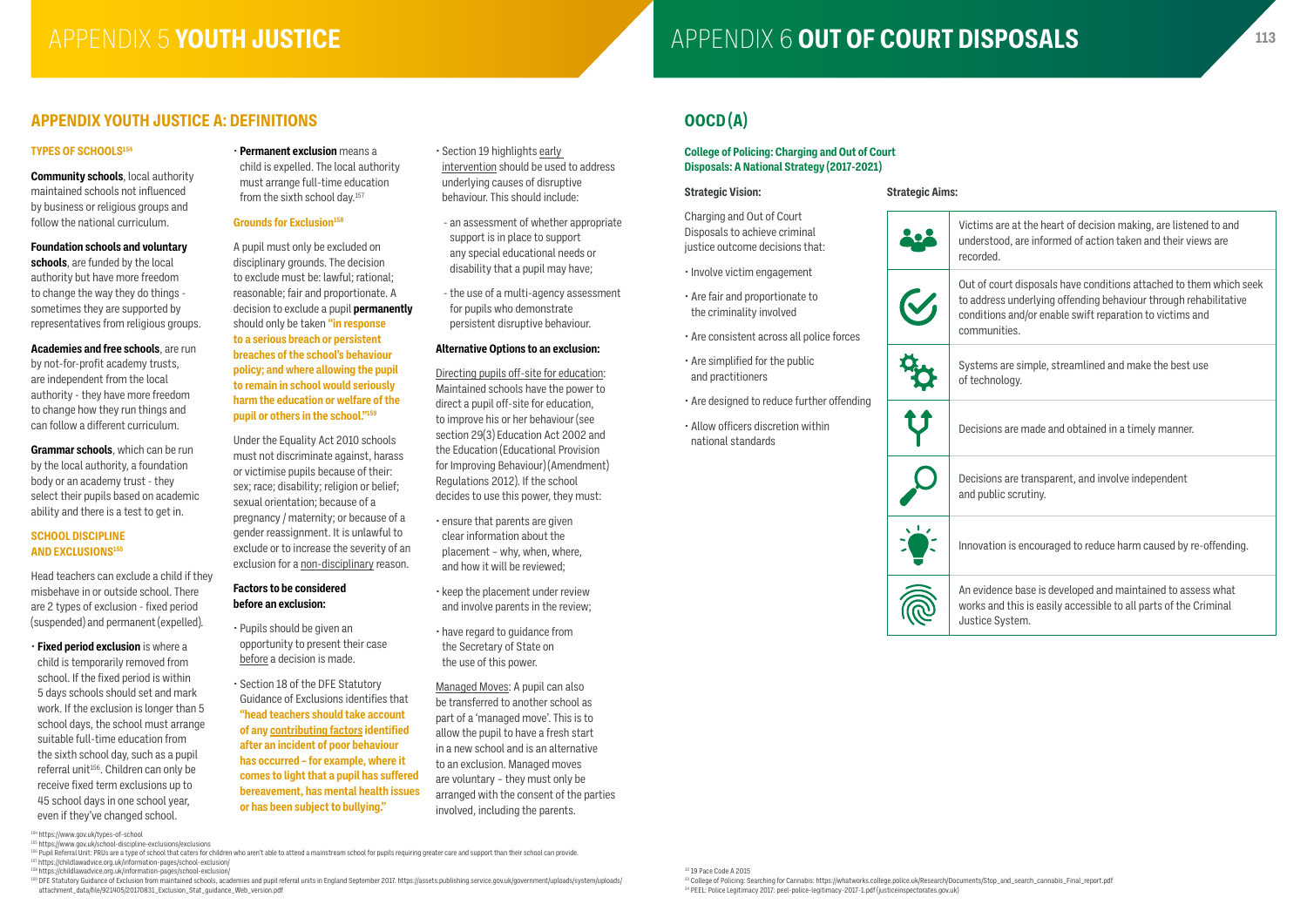# **OOCD (B) OOCD (C)**

#### **Here** Constabulary.

**Figure 1** shows the factors to be considered for all offences, but there are also factors specific to offences relating to Domestic Abuse, Hate Crime and Traffic Offences. The resulting score is then considered against the Final Score and corresponding Action table in **Figure 2** which directs the police officer or ASCEND worker to an outcome for consideration.

- Hand offender an appointment card with appointment details and ASCEND contact

(to ASCEND tray via workflow on Niche

aling with the case **yourself** complete the MG14 and get it signed by a Custody or other Sergeant)

oointment and link themselves as Assisting Officer on Niche

the Offender and perform the needs assessment

he conditions to attach to the Conditional Caution and make sure the offender to complete them

he MG14 (CC Form) on Niche and get it signed by a Sergeant (custody other Sergeant)

ditional Cautions done and conditions attached with completion dates

ancial conditions

ntervention referrals

compliance and inform the OIC if conditions are not met, for a decision on prosecute, vary or NFA (cc. in #ASCEND mailbox). te guidance for breaches

ision with the OIC in breach cases

| <b>OIC</b>           | · Decide on u<br>Also consid               |
|----------------------|--------------------------------------------|
|                      | · Offender mi<br>but the pub               |
|                      | · Consult wit                              |
| <b>Supervisor</b>    | · Authorise u                              |
|                      | · Record ratio                             |
| <b>OIC</b>           | · Consult vict                             |
|                      | · If you want                              |
|                      | - Book ASC                                 |
|                      | - Hand offer                               |
|                      | - Send task                                |
|                      | · If you're dea<br>Sergeant (C             |
| <b>ASCEND Worker</b> | • Pick up app<br>· Meet with t             |
|                      | · Decide on tl<br>knows how                |
|                      | · Complete th<br>(Custody or               |
| <b>CJ Admin Team</b> | · Log all Cond                             |
|                      | · Process fina                             |
|                      | · Make any in                              |
|                      | · Monitor for<br>whether to<br>See separat |
| <b>Supervisor</b>    | · Make a deci                              |
|                      | $\cdot$ Accinn the $\ell$                  |

ase of a Conditional Caution - refer to ASCEND App for help decision making. der offending history

ust admit the case and there must be sufficient evidence to prosecute, blic interest is best served by using a Conditional Caution

th Supervisor for authorisation to use Conditional Caution

ise of a Conditional Caution (Inspector for DA/Assault PC/Serious Offences)

onale on Niche OEL (incl. gravity matrix score)

tim on the Community Remedy and record their wishes on OEL

#### to refer to an **ASCEND Worker**:

END appointment using Outlook calendar (~ASCEND \*location\*)

• Assign the Outcome 3 (CC) Template to the Niche OEL, or if, following breach, a decision is made to prosecute or NFA, use the appropriate template for the outcome decided on

| <b>Aggravating Factors (+)</b>                                                                                                             | <b>Mitigating Factors (-)</b>                                                                                                                        | <b>Score</b>                                                                                                                                                                                                                                                                                                                                | <b>Action</b>                                                                                                                                                                      |  |
|--------------------------------------------------------------------------------------------------------------------------------------------|------------------------------------------------------------------------------------------------------------------------------------------------------|---------------------------------------------------------------------------------------------------------------------------------------------------------------------------------------------------------------------------------------------------------------------------------------------------------------------------------------------|------------------------------------------------------------------------------------------------------------------------------------------------------------------------------------|--|
| Conviction is likely to result<br>in significant sentence                                                                                  | Conviction is likely to result in<br>unusually small or nominal penalty.                                                                             |                                                                                                                                                                                                                                                                                                                                             | <b>Always Charge</b><br>A conditional caution would not usually be appropriate for                                                                                                 |  |
| Weapon used or violence threatened<br>during commission of offence.                                                                        | Prosecution is likely to have<br>detrimental effect on victim's<br>physical or mental health.                                                        | 4                                                                                                                                                                                                                                                                                                                                           | a score of 4 however it could be considered in exceptional<br>circumstances relating to the offence,<br>the offender or the victim where it can be justified<br>(see notes below). |  |
| Offence against public servant (e.g.<br>police, nurse, council employee, etc.).                                                            | Offender supplied information which<br>reduced risk, loss or harm to others.                                                                         |                                                                                                                                                                                                                                                                                                                                             | <b>Normally Charge</b><br>• Consider a conditional caution if the circumstances fit                                                                                                |  |
| Offender abused a position of trust -<br>e.g. carer, employee etc.                                                                         | Offender was influenced by others<br>more criminally sophisticated.                                                                                  | 3                                                                                                                                                                                                                                                                                                                                           | and you as the decision maker can justify this<br>(see notes below).                                                                                                               |  |
| Offender was ringleader / organizer.                                                                                                       | Genuine mistake or<br>misunderstanding.                                                                                                              |                                                                                                                                                                                                                                                                                                                                             | . A community resolution would rarely be suitable, but<br>could be applied if the decision maker can fully justify this<br>outcome.                                                |  |
| Evidence of premeditation.                                                                                                                 | Vulnerability of the offender.                                                                                                                       |                                                                                                                                                                                                                                                                                                                                             | <b>Normally Conditional Caution</b>                                                                                                                                                |  |
| Offender was part of an Organised<br>team or offence was committed                                                                         | Provocation from victim or victim's<br>group and offender reacted                                                                                    | $\overline{2}$                                                                                                                                                                                                                                                                                                                              | (consider charge if justified or community resolution<br>if appropriate).                                                                                                          |  |
| by a group.                                                                                                                                | impulsively.                                                                                                                                         | 1                                                                                                                                                                                                                                                                                                                                           | <b>Community Resolution</b>                                                                                                                                                        |  |
| Victim was vulnerable, deliberately<br>put in considerable fear or<br>suffered personal attack, damage,<br>disturbance, or domestic abuse. | The offence is minor.                                                                                                                                | (consider conditional caution if justified).<br>Notes:<br><b>Conditional Cautions:</b><br>. If the offence is indictable only (IO) it requires CPS advice<br>. If it is one of the offences deemed exceptional circumstances<br>in Annex A of the Director's Guidance on Adult Conditional<br>Cautions it requires an Inspectors authority) |                                                                                                                                                                                    |  |
| Victim was targeted because of<br>their vulnerability.                                                                                     | Offender is or was at time of offence<br>suffering from significant mental or<br>physical ill-health and offence is not<br>likely to be repeated.    |                                                                                                                                                                                                                                                                                                                                             |                                                                                                                                                                                    |  |
| There are grounds for believing<br>the offence is likely to be repeated<br>or continued - e.g. by a history of                             | The offence is unlikely to recur or<br>the offender is unlikely to re-offend,<br>Referral options available for the<br>offender to be diverted at an |                                                                                                                                                                                                                                                                                                                                             |                                                                                                                                                                                    |  |
| recurring conduct.                                                                                                                         | early opportunity.                                                                                                                                   | Figure 2: Outcome Score and Actions                                                                                                                                                                                                                                                                                                         |                                                                                                                                                                                    |  |
| Evidence of exploitation.                                                                                                                  | The offence is so old that the<br>relevance of any response<br>is minimised.                                                                         | (NPCC, Charing and Out of Court Disposals -<br>Gravity Matrix Two-Tier Framework. V1 - February 2019).                                                                                                                                                                                                                                      |                                                                                                                                                                                    |  |
| The offence, though minor, is an issue<br>for the local; area and is supported<br>by an impact Statement.                                  | The offender wants to engage in the<br>Restorative/Rehabilitative process.                                                                           |                                                                                                                                                                                                                                                                                                                                             |                                                                                                                                                                                    |  |
| Directed, influenced or coerced<br>a vulnerable person to commit<br>the offence.                                                           | The offender has put right harm or<br>loss caused; has expressed regret;<br>offered reparation or compensation.                                      |                                                                                                                                                                                                                                                                                                                                             |                                                                                                                                                                                    |  |

**Figure 1**: General Mitigating and Aggravating Factors for All Offences (NPCC, Charging and Out of Court Disposals - Gravity Matrix Two-Tier Framework. V1 - February 2019)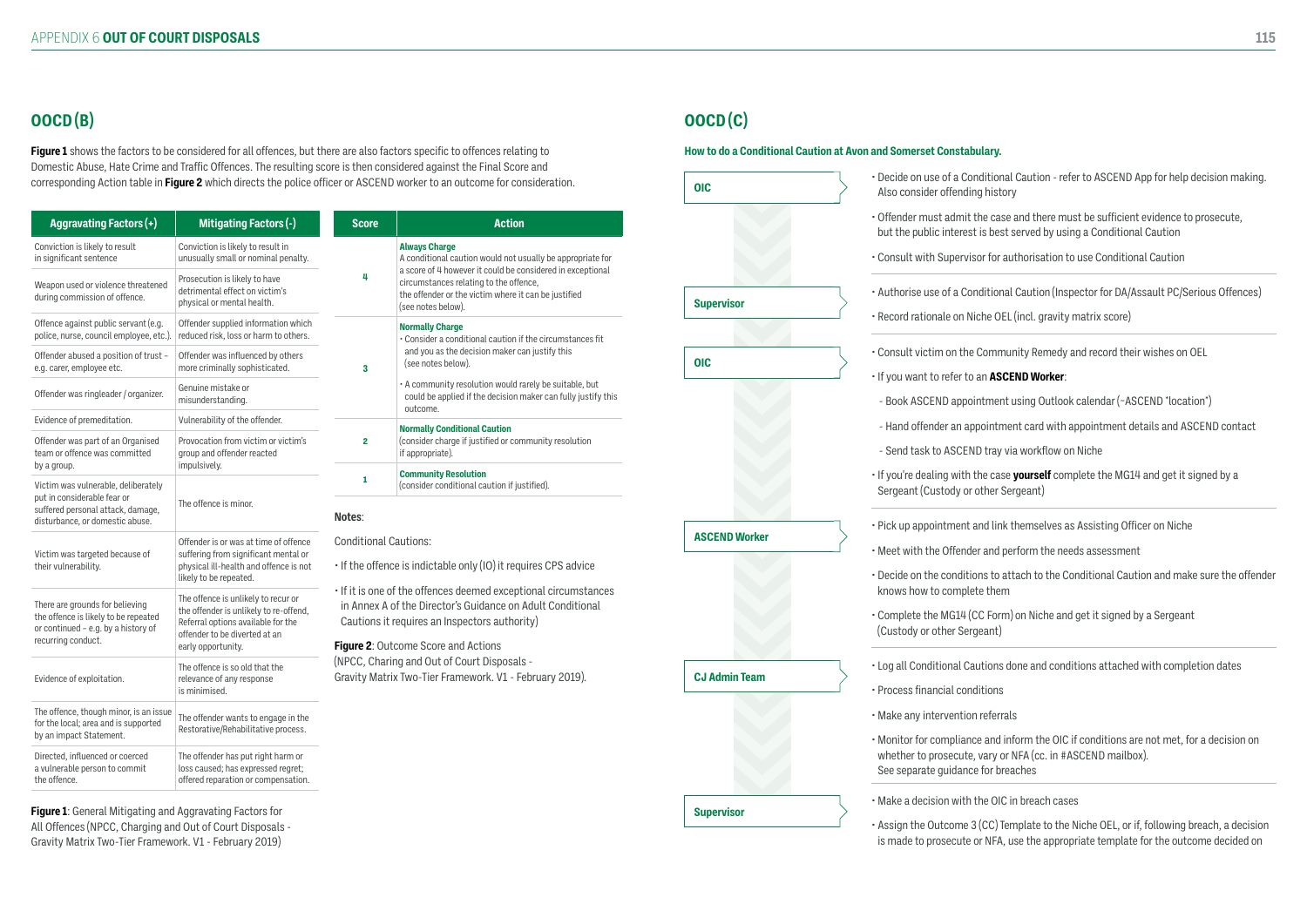# **OOCD (D)**

#### **Available Conditions for Conditional Cautions**

| <b>Condition</b>                                               | <b>Description</b>                                                                                                                                                                                                                                                                                                                      | <b>Cost</b>                           |
|----------------------------------------------------------------|-----------------------------------------------------------------------------------------------------------------------------------------------------------------------------------------------------------------------------------------------------------------------------------------------------------------------------------------|---------------------------------------|
| <b>Victim Awareness</b><br><b>Course</b>                       | A 3 hour, group based intervention which works on the suspect<br>understanding the effects their behaviour has on the victim. Run by<br>Victim Support charity and is a choice and consequences style course.<br>Intended for Shoplifting, criminal damage, assault, public order and<br>other low level offences.                      | <b>Offender pays £75</b>              |
| <b>Drug awareness</b>                                          | A 3 hour, group based intervention. Run by druglink and deals with<br>suspects who have committed the offence whilst under<br>the influence of drugs.                                                                                                                                                                                   | Offender pays £65                     |
| <b>Alcohol awareness</b>                                       | A 3 hour, group based intervention Run by druglink and deals with<br>suspects who have committed the offence whilst under<br>the influence of alcohol.                                                                                                                                                                                  | <b>Offender pays £65</b>              |
| <b>Keep It Calm (KIC) Facilitated</b><br>by Rise               | A 4 hour, group based intervention Anger Management Course, dealing<br>with suspects who have displayed anger issues and it looks to help<br>manage and control their anger.                                                                                                                                                            | <b>Offender pays £85</b>              |
| <b>Consider Course - Facilitated</b><br>by Rise                | A 4 hour, group based intervention intended to address unwanted<br>sexualised behaviour. "Low level" sexual assault, harassment and<br>malicious communications offences that<br>are sexually motivated.                                                                                                                                | <b>Offender pays £85</b>              |
| A.C.T - Always Choose<br><b>To Tell - Facilitated by Rise</b>  | A one to-one delivery with the assistance of a workbook provided in<br>advance for those that fail to notify, in breach of their notification<br>requirements. Suitable for men and Women, facilitated via Zoom.                                                                                                                        | Offender pays £110                    |
| <b>CARA</b> (Cautioning<br><b>And Relationship Abuse)</b>      | Two interventions staged approx. 4 weeks apart to address the<br>behaviours attributed to DA and the specific offence Low level intimate<br>partner domestic abuse, mandatory condition -<br>men only.                                                                                                                                  | Free -<br><b>Commissioned Service</b> |
| <b>Project SHE</b>                                             | 1:1 support from a designated SHE worker for Women only - Mandatory<br>condition for female DA perpetrators. A holistic approach designed to<br>tackle the cause of offending and can also be used for other offences<br>where offending is linked to social issues such as drugs, sex work,<br>alcohol abuse and accommodation issues. | Free -<br><b>Commissioned Service</b> |
| <b>Hate Crime</b><br>(Launched 1 July 2021)                    | Designed to deal with lower level hate crime offences, but the suspect<br>has to admit the offence and show genuine remorse. Victim focussed:<br>as victims for Hate Crime offences are reluctant to go to court.<br>A&S are one of only 3 forces nationally to have this intervention.                                                 | Free -<br><b>Commissioned Service</b> |
| <b>Assault on Emergency</b><br><b>Workers (launching 2021)</b> | This is the first to be created nationally and will deal with low level<br>assaults on Police Staff and Officers, as well as Fire, Ambulance and<br>NHS staff etc.                                                                                                                                                                      | Free -<br><b>Commissioned Service</b> |

# **OOCD (E)**

#### **How to do a Community Resolution**

• Decide on use of a Community Resolution (refer to ASCEND App for help decision

• Both offender and victim agree to use a Community Resolution

• Consult with Supervisor for authorisation to use a Community Resolution

(Inspector for DA/Hate/Assault PC/Serious Offences)

• Record rationale on Niche OEL (incl. gravity matrix score)

• Consult victim on the Community Remedy and record their wishes on OEL

- Book ASCEND appointment using Outlook calendar - there is one for each location appointments are available (~ASCEND \*location\*)

- Hand offender an appointment card with appointment details and ASCEND contact

| <b>Supervisor</b> |                      |  |
|-------------------|----------------------|--|
|                   |                      |  |
|                   |                      |  |
|                   |                      |  |
|                   |                      |  |
|                   |                      |  |
|                   |                      |  |
|                   |                      |  |
|                   |                      |  |
|                   |                      |  |
|                   |                      |  |
|                   |                      |  |
|                   |                      |  |
|                   |                      |  |
|                   |                      |  |
|                   |                      |  |
|                   |                      |  |
|                   |                      |  |
|                   |                      |  |
|                   |                      |  |
|                   |                      |  |
| <b>Supervisor</b> |                      |  |
|                   | <b>ASCEND Worker</b> |  |

- making), also consider offending history
- 
- 
- Authorise use of a Community Resolution
- 
- 
- If you want to refer to an **ASCEND Worker**:
- 
- 
- 
- 
- 
- 
- offender knows how to complete them
- 
- 
- Monitor for compliance
- Once complete update the victim
- If conditions are not met, record non-compliance
- 

- Send task to ASCEND tray via workflow on Niche

• If you're dealing with the case **yourself** complete the form 144 and add to Niche, monitor for compliance and update victim as the ASCEND Worker actions below

• Pick up appointment and link as Assisting Officer in Niche

• Meet with the Offender and perform the needs assessment

• Decide on the conditions to use with the Community Resolution and make sure the

• Complete the form 144 and ensure it is linked to Niche

• Make any referrals to interventions and process financial conditions

• Complete the Outcome 8 template on Niche OEL to finalise the Community Resolution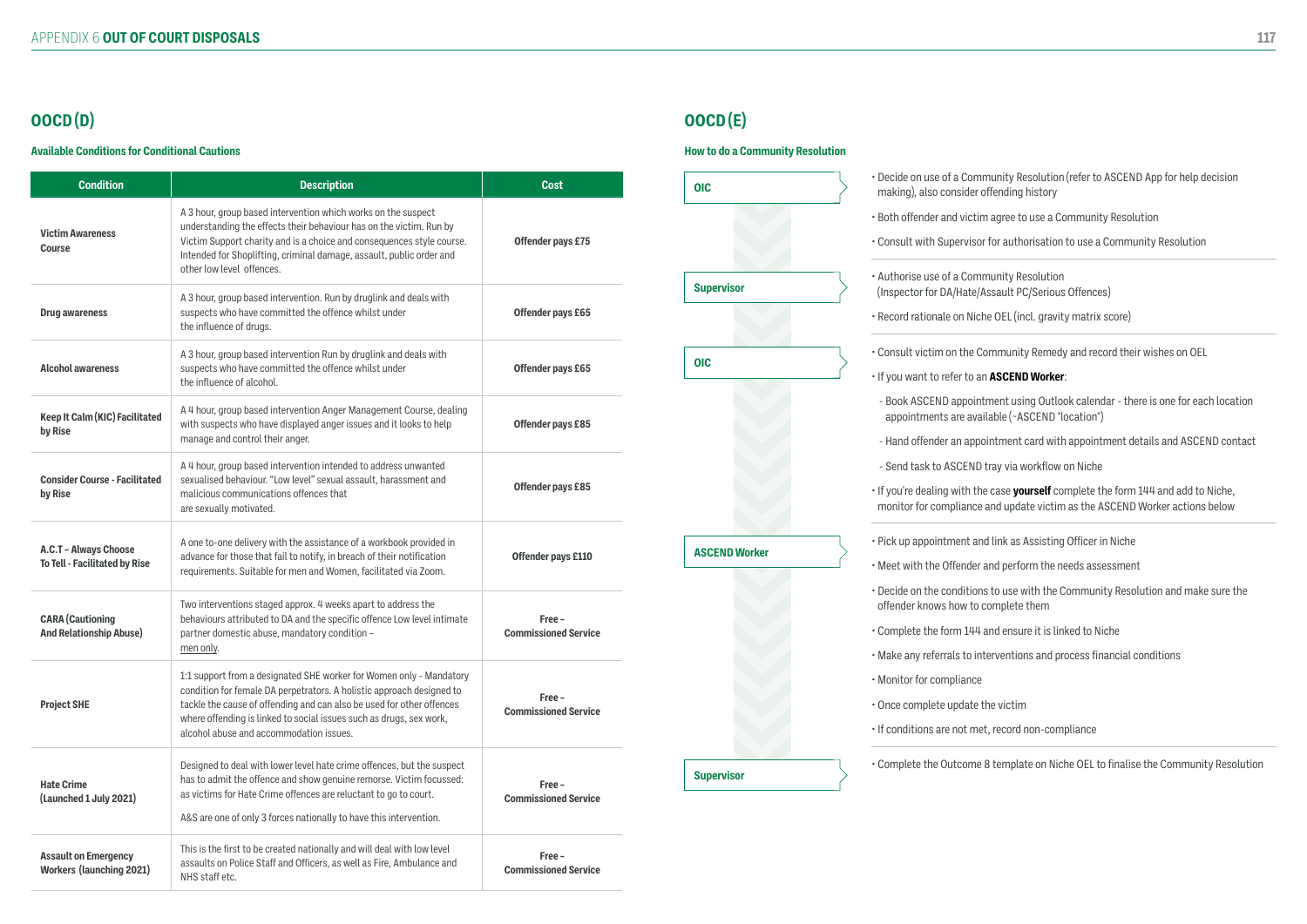# APPENDIX 7 **119 HR**

# **APPENDIX HR A: APPENDIX HR B:**

#### **HR life-cycle data request to CJS partners: AVON AND SOMERSET CONSTABULARY DIVERSITY ACTION AND INITIATIVES**

| <b>TIME PERIOD</b><br>(By Financial Year): | 2017/18, 2018/19, 2019/20                                                                                                                                   |
|--------------------------------------------|-------------------------------------------------------------------------------------------------------------------------------------------------------------|
|                                            | <b>EMPLOYEE CYCLE</b>                                                                                                                                       |
| <b>Attract:</b>                            | . Breakdown by ethnicity of those that apply for roles                                                                                                      |
|                                            | . Breakdown by ethnicity of those that pass each of the different stages of your recruitment<br>(e.g. Sift, assessment, vetting)                            |
|                                            | • Breakdown by ethnicity of those that are successfully appointed                                                                                           |
|                                            | • Breakdown by ethnicity of those that apply for graduate schemes (if applicable)                                                                           |
| <b>Recruit:</b>                            | . Breakdown by ethnicity of those that are successfully appointed to a graduate scheme<br>(if applicable)                                                   |
|                                            | • Breakdown by ethnicity of those that apply for apprentice schemes (if applicable)                                                                         |
|                                            | . Breakdown by ethnicity of those that are successfully appointed to an apprentice scheme<br>(if applicable)                                                |
|                                            | . Breakdown by ethnicity of those that apply for Positive Action / Talent /Future Leader<br>schemes                                                         |
| <b>Development:</b>                        | . Breakdown by ethnicity of those that are successfully enrolled for one of the above<br>schemes                                                            |
|                                            | . Breakdown by ethnicity of those that complete the above schemes                                                                                           |
|                                            | • Breakdown by ethnicity of those who applied for a promotion                                                                                               |
| <b>Promotion:</b>                          | • Breakdown by ethnicity those who were successful in obtaining the promotion                                                                               |
|                                            | • Breakdown by ethnicity those who receive a Managed Appointment<br>(i.e. are appointed into a higher role, rather than applying for one) - (if applicable) |
|                                            | · Breakdown by ethnicity of bonus schemes (e.g. performance related discretionary bonus)                                                                    |
| <b>Reward/Recognition:</b>                 | • or any other formal incentive scheme or retention scheme (pay adjustment)                                                                                 |
| <b>Grievance/disciplinary/</b><br>conduct: | • Breakdown by ethnicity of those who are required to formally attend a grievance/<br>disciplinary/conduct meeting                                          |
| Exit:                                      | • Number of leavers by ethnicity and reason for leaving (if available)                                                                                      |
| OTHER                                      | · Length of time to recruit                                                                                                                                 |

#### **Representative Workforce Team (RWT)**

#### Aims of RWT

- Encourage people from all backgrounds to consider a career with the Police
- Ensure police processes do not unfairly disadvantage anyone, and
- Build a working environment that includes everyone and that encourages all staff to develop and make progress.

#### Key activity since 2017:

- Supporting Police Now Graduate Leadership programme at national level.
- Delivery of Police Service employability workshop to every FE/HE establishment in A&S offering a 'blue light' course
- Design of a wide-reaching and co-ordinated programme of work to support outreach activities, such as Recruitment Discovery Workshops, Police Officer Pre-Application Workshops, Police Officer Pre-SEARCH Assessment Centre Workshops, and PCSO Pre-Application Workshops.
- Supporting and signposting potential applicants to participate in the 'Ride-along Scheme'.
- Development of the role of Diversity Champion in September 2017 offering 1-2-1 mentoring to prepare candidates through application to assessment centre

### **ASC Diversity Champions**

There are currently 31 Diversity Champions across ASC in various departments and roles within the Constabulary, offering 1-2-1 mentoring to prepare candidates through application to assessment centre. 57% of the Diversity Champions are male and 43% are female. 27% are from a BAME background and 7% LGBT+.

#### Since 2018:

In response to feedback from community groups and candidates, ASC reviewed their current police officer recruitment process. As a result they have now removed two of the Online Assessments (e.g. Behavioural Styles Questionnaire and Situational Judgement Test) from this process.

ASC have also changed their SEARCH Assessment Centre Pass Mark, from 60%, bringing this in line with the National College of Policing pass mark, of 50%. As a result of these changes, the end to end length of the recruitment process has reduced.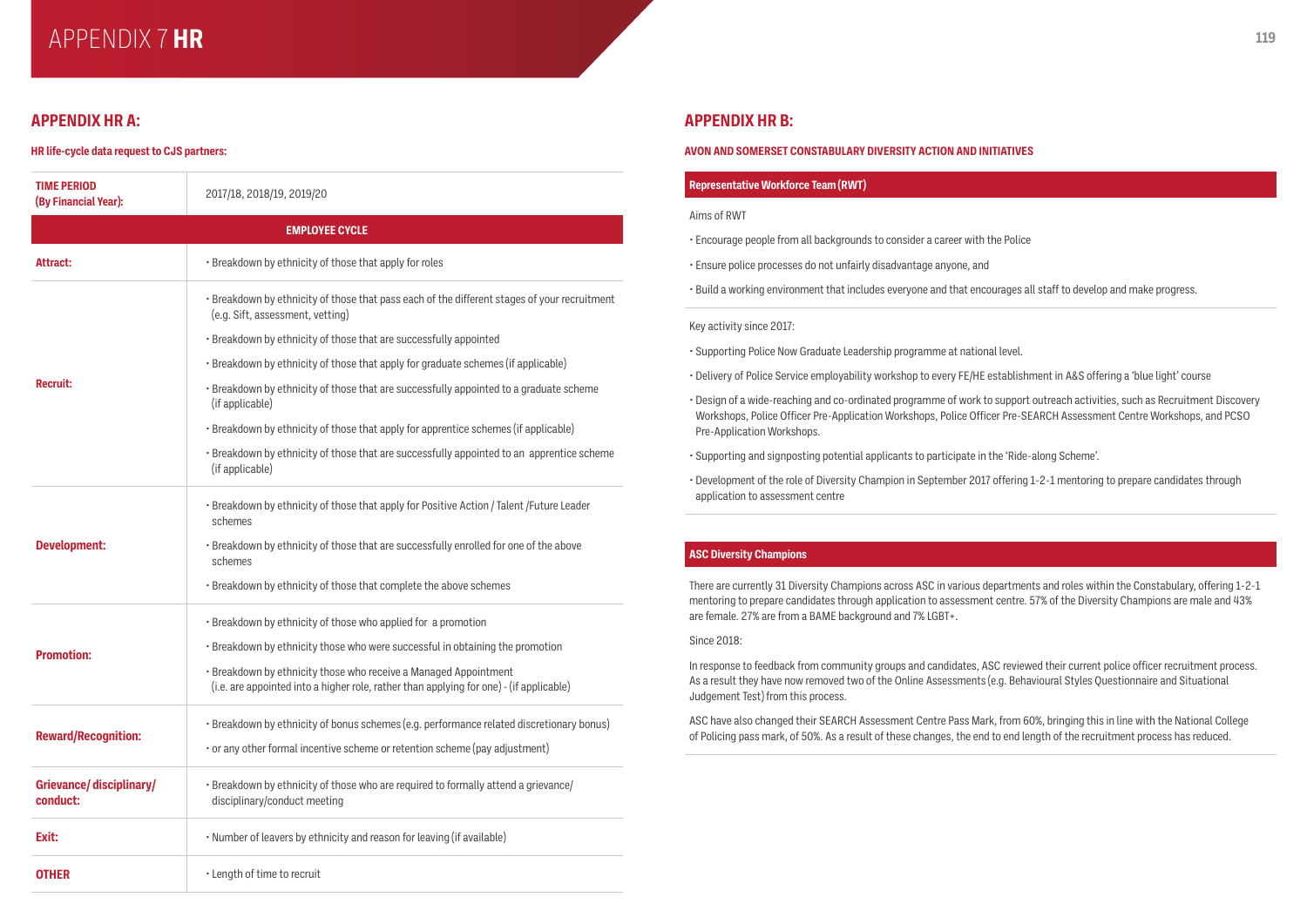#### **Five Big Ideas: ASC Diversity and Inclusion Framework**

| 1              | External Accreditation for Diversity and Inclusion: Working with partners who provide external accreditation<br>in relation to diversity and inclusion looking at the whole organisation in terms of policies, processes, people<br>and how to improve.                                                                                                                                                                                                                                                                     |
|----------------|-----------------------------------------------------------------------------------------------------------------------------------------------------------------------------------------------------------------------------------------------------------------------------------------------------------------------------------------------------------------------------------------------------------------------------------------------------------------------------------------------------------------------------|
|                | Three tier approach to embedding D&I constabulary wide through learning:<br>· Tier-1: Leaders and Senior Leaders,                                                                                                                                                                                                                                                                                                                                                                                                           |
| $\overline{2}$ | • Tier-2: Joint commissioning of training and learning intervention for operational police staff, PC & Sgts                                                                                                                                                                                                                                                                                                                                                                                                                 |
|                | . Tier-3: Police Degree Apprenticeship Programme to attract and retain candidates from diverse backgrounds<br>to join the Police Degree Apprenticeship Programme.                                                                                                                                                                                                                                                                                                                                                           |
| 3              | Strengthening capability to attract diverse talent into the constabulary: Recruitment<br>of Diverse Workforce Outreach Workers to support and enhance this work further.                                                                                                                                                                                                                                                                                                                                                    |
| 4              | Recruiting for difference: Ensure that recruitment teams and managers are trained to understand best<br>practice regarding ensuring a sound methodology and approach to changing how staff think and act in the<br>recruitment processes.                                                                                                                                                                                                                                                                                   |
| 5              | <b>Mobilising the whole workforce:</b> Work with expert partners in behavioural change and communications,<br>to build a communications and engagement plan that creates understanding and allows people to become<br>involved in creating an inclusive workforce. Investment to support and build stronger staff support networks<br>to build trust internally and to demonstrate externally ASC are committed to hearing the voices of those who<br>work for the Constabulary and engaging with them in a meaningful way. |

# **APPENDIX HR C:**

#### **NATIONAL PRISON DATA: NEW JOINER DATA 2017-2020**

![](_page_60_Figure_5.jpeg)

![](_page_60_Figure_6.jpeg)

#### **New Joiner Percentages - National Data 2017-20**

![](_page_60_Figure_10.jpeg)

#### **NATIONAL PRISON DATA: GRADUATE DATA 2017-2020**

**Volume of Applicants to the Graduate Scheme**

![](_page_60_Figure_9.jpeg)

**Percentage of Applicants Offered a Position**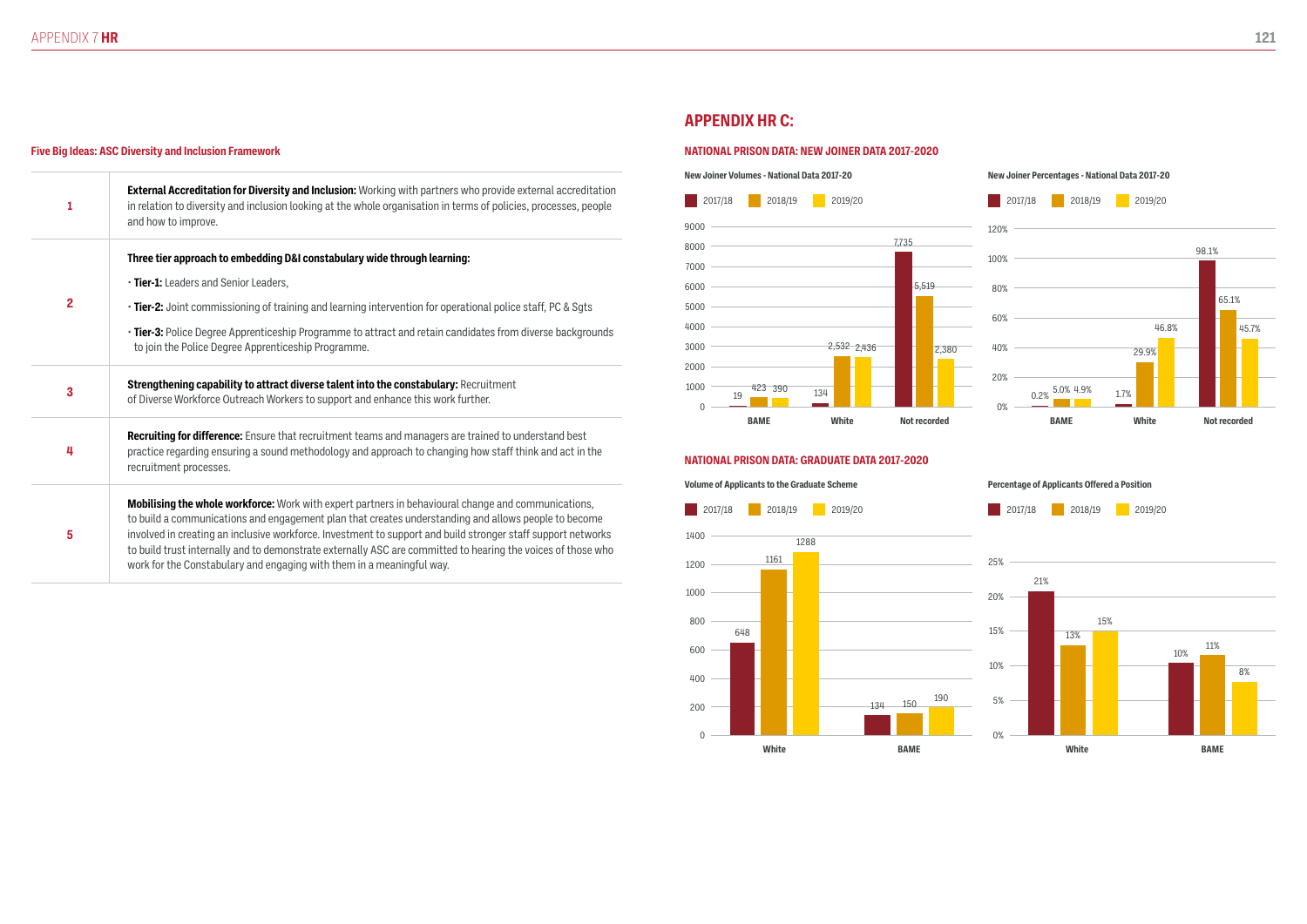#### **DIVERSITY ACTIONS AND INITIATIVES**

The Chart, to the left, compares the combined number of leavers as a proportion of the 'staff in post' from 2017 to 2020 for each ethnic group compared to the White group.

Key Activity: Lammy Implementation Project

- **Recommendation 22** –Improved staff and offender ethnicity data.
- **Recommendation 28** 14% Ethnicity recruitment target achieved in 2019.
- **Recommendation 29** Six new SCS BAME members of staff appointed.

#### Equality Strategy Priorities Project

- **Service Delivery 2** All Learning and Development packages have been assessed for D&I compliance
- **Service Delivery 4** All Interventions have been assessed for D&I compliance
- **Staff Priority 1** Staff protected characteristics declaration rates have improved from 50% in 2017 to 80% in 2020.
- Debiasing decision making
- Pre-sentence and Parole Report writing
- HMPPS Job Descriptions and SPDR Equality Related Objectives

The outcomes of this activity will enable greater long-term benefits for HMPPS e.g. better-quality ethnicity data and the ability to drill down to more granular levels, providing a clearer picture of where action on racial disparity needs to be addressed. The Maturity Tool and the Choices & Changes Resource Pack will improve the identification of young adult offenders with low levels of maturity so that the right interventions are chosen to help their rehabilitation. Access to more accurate offender health data will enable HMPPS to improve the management of physical and/or mental health of those in their care.

The Lammy implementation project was dissolved in June 2021 – with the launch of the Race Action Programme which will take forward recommendations that have not been transitioned to Business As Usual.

#### **APPENDIX HR D: NATIONAL PRISON DATA: LEAVER DATA 2017-2020**

#### **RRI of Leaver Rates for Prison Staff (2017-2020) National Data RECRUITMENT**

![](_page_61_Figure_3.jpeg)

#### **Percentage of New Joiners by Application Stage (2019/20)**

#### **Percentage of Applicants Offered a Position - CPS National Data (2019/20)**

![](_page_61_Figure_22.jpeg)

#### **Apprenticeship Data**

**Number of Applicants to the National CPS Apprenticeship Scheme - 2020**

![](_page_61_Figure_25.jpeg)

**Percentage of Applicants to the National CPS Apprenticeship Scheme - 2020**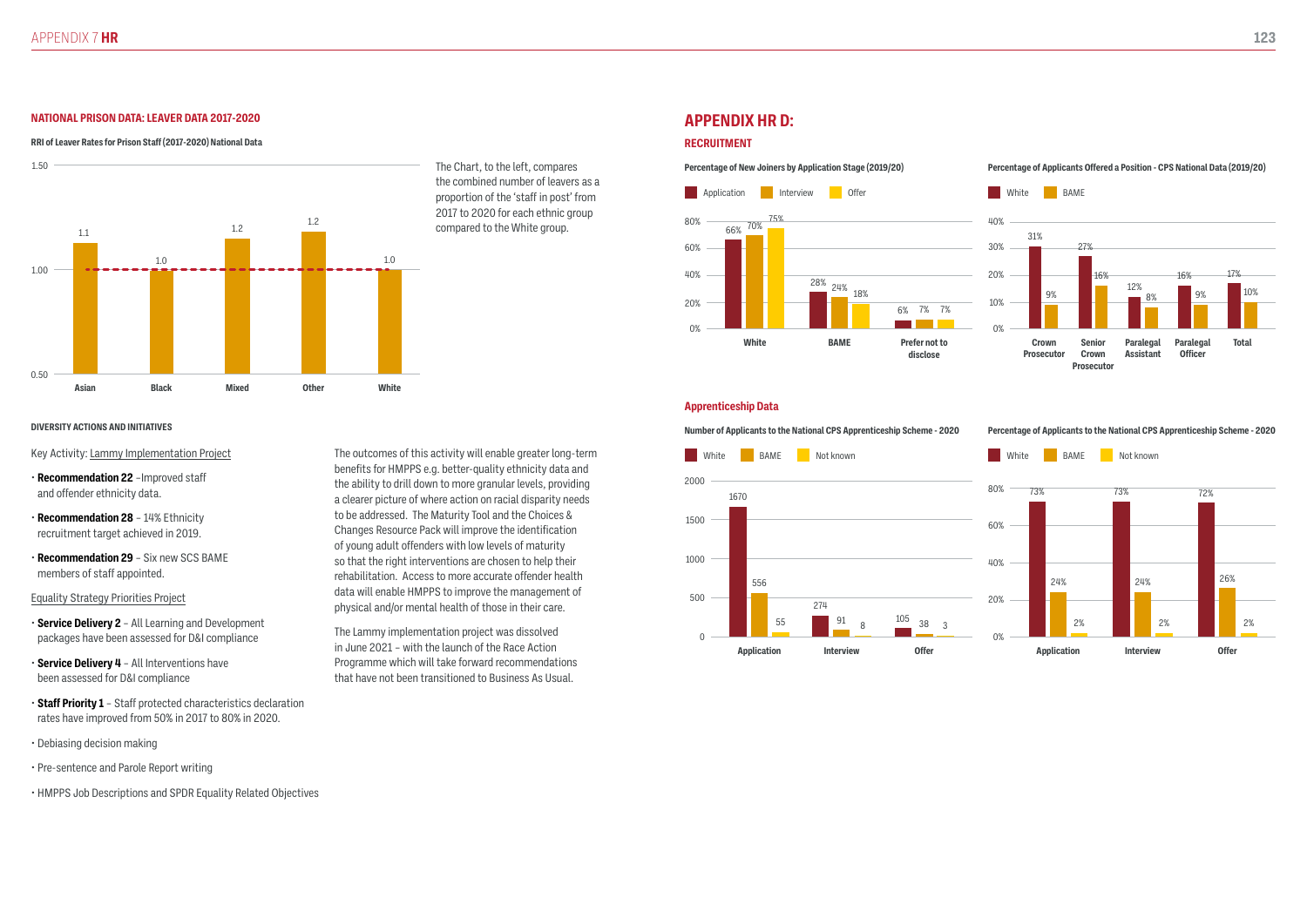### **APPENDIX HR E:**

#### **YOTS: STAFF IN POST**

#### **STAFF IN POST**

#### **Staff in Post Volumes - National CPS Data 2019/20**

![](_page_62_Figure_3.jpeg)

#### **BAME Staff in Post as a % of all Staff in Post - National CPS Data 2019/20**

![](_page_62_Figure_5.jpeg)

#### **PROMOTIONS**

**% of Internal Promotions as a Proportion of SIP (2019/20) National Data**

![](_page_62_Figure_8.jpeg)

**% of Temporary Promotions as a Proportion of SIP (2019/20) National Data**

![](_page_62_Figure_10.jpeg)

#### **Staff in Post Volumes - YOT National Data (2019)**

#### **% of Staff in Post: YOT National Data (2019)**

![](_page_62_Figure_14.jpeg)

#### **Proportion of YOT Staff in each Grade by Ethnicity (2019) National Data**

![](_page_62_Figure_16.jpeg)

| <b>\sian</b> |  | <b>Black</b> |  | <b>Mixed</b> |  | <b>Other</b> |  | White |  |
|--------------|--|--------------|--|--------------|--|--------------|--|-------|--|
| 15%          |  | $10\%$       |  | 17%          |  | 15%          |  | 14%   |  |
|              |  |              |  |              |  |              |  |       |  |
|              |  |              |  |              |  |              |  |       |  |
| 73%          |  | 76%          |  | 73%          |  | 71%          |  | 71%   |  |
|              |  |              |  |              |  |              |  |       |  |
|              |  |              |  |              |  |              |  |       |  |
|              |  |              |  |              |  |              |  |       |  |
|              |  |              |  |              |  |              |  |       |  |
| 9%           |  | $11\%$       |  | 6%           |  | $9\%$        |  | 11%   |  |
| $3\%$        |  | 2%           |  | 3%           |  | $5%$         |  | 4%    |  |
|              |  |              |  |              |  |              |  |       |  |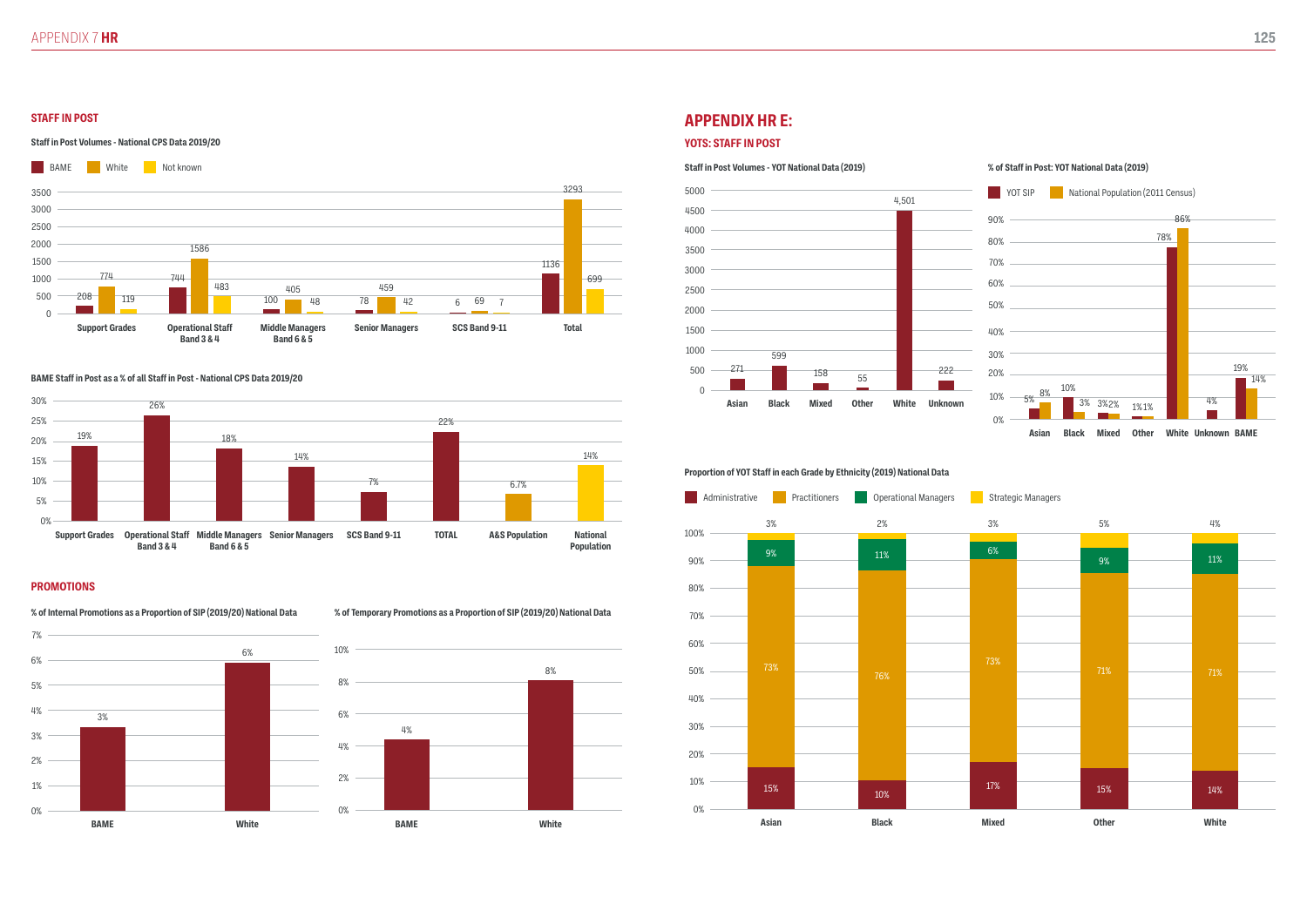| the control of                    |                                   |
|-----------------------------------|-----------------------------------|
| and the control                   |                                   |
|                                   |                                   |
|                                   |                                   |
|                                   |                                   |
|                                   |                                   |
|                                   |                                   |
|                                   |                                   |
|                                   |                                   |
|                                   |                                   |
|                                   |                                   |
|                                   |                                   |
|                                   |                                   |
|                                   |                                   |
| the control of the con-           |                                   |
|                                   |                                   |
| and the con-                      |                                   |
|                                   |                                   |
|                                   |                                   |
|                                   |                                   |
|                                   |                                   |
|                                   |                                   |
|                                   |                                   |
|                                   |                                   |
|                                   |                                   |
|                                   |                                   |
|                                   |                                   |
|                                   |                                   |
|                                   |                                   |
|                                   |                                   |
| the company's                     |                                   |
| the control of the control of the |                                   |
|                                   | the control of the con-           |
|                                   | the company of<br><b>Contract</b> |
|                                   |                                   |